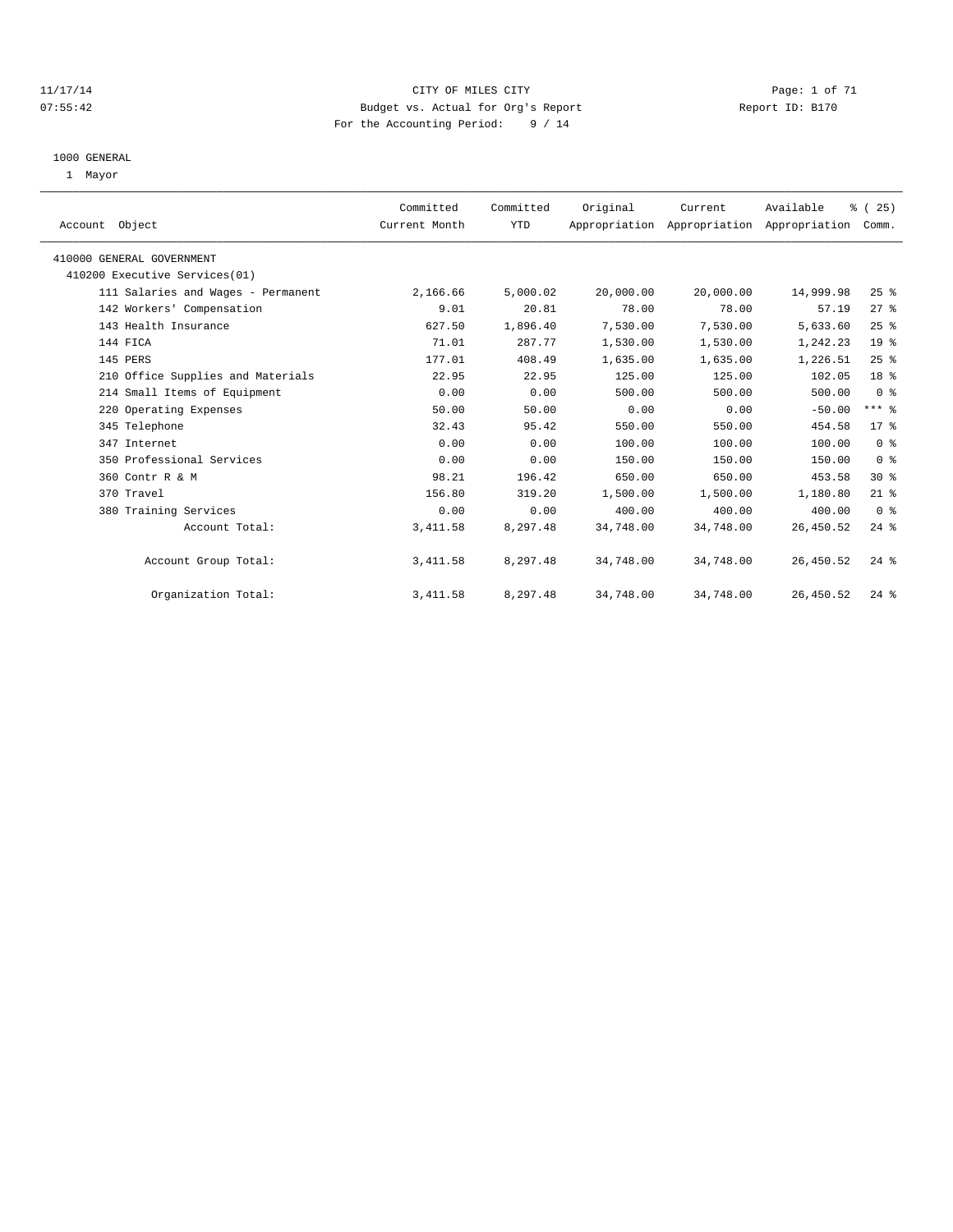#### 11/17/14 CITY OF MILES CITY Page: 2 of 71 07:55:42 Budget vs. Actual for Org's Report Changer Report ID: B170 For the Accounting Period: 9 / 14

#### 1000 GENERAL

2 City Council

| Account Object                           | Committed<br>Current Month | Committed<br><b>YTD</b> | Original  | Current   | Available<br>Appropriation Appropriation Appropriation | % (25)<br>Comm. |  |
|------------------------------------------|----------------------------|-------------------------|-----------|-----------|--------------------------------------------------------|-----------------|--|
| 410000 GENERAL GOVERNMENT                |                            |                         |           |           |                                                        |                 |  |
| 410100 Legislative Services(02)          |                            |                         |           |           |                                                        |                 |  |
| 111 Salaries and Wages - Permanent       | 2,000.00                   | 6,000.00                | 24,000.00 | 24,000.00 | 18,000.00                                              | 25%             |  |
| 142 Workers' Compensation                | 8.32                       | 24.96                   | 94.00     | 94.00     | 69.04                                                  | 27%             |  |
| 144 FICA                                 | 152.96                     | 458.88                  | 1,837.00  | 1,837.00  | 1,378.12                                               | 25%             |  |
| 145 PERS                                 | 40.84                      | 122.52                  | 1,961.00  | 1,961.00  | 1,838.48                                               | $6\degree$      |  |
| 220 Operating Expenses                   | 0.00                       | 0.00                    | 200.00    | 200.00    | 200.00                                                 | 0 <sup>8</sup>  |  |
| 350 Professional Services                | 0.00                       | 0.00                    | 500.00    | 500.00    | 500.00                                                 | 0 <sup>8</sup>  |  |
| 370 Travel                               | 159.04                     | 159.04                  | 500.00    | 500.00    | 340.96                                                 | 32%             |  |
| 380 Training Services                    | 0.00                       | 0.00                    | 500.00    | 500.00    | 500.00                                                 | 0 <sup>8</sup>  |  |
| Account Total:                           | 2,361.16                   | 6.765.40                | 29,592.00 | 29,592.00 | 22,826.60                                              | $23$ $%$        |  |
| 410105 Safety Culture-Supplies           |                            |                         |           |           |                                                        |                 |  |
| 230 Repair and Maintenance Supplies      | 0.00                       | 0.00                    | 500.00    | 500.00    | 500.00                                                 | 0 <sup>8</sup>  |  |
| Account Total:                           | 0.00                       | 0.00                    | 500.00    | 500.00    | 500.00                                                 | 0 <sup>8</sup>  |  |
| Account Group Total:                     | 2,361.16                   | 6,765.40                | 30,092.00 | 30,092.00 | 23,326.60                                              | $22*$           |  |
| 470000 Housing and Community Development |                            |                         |           |           |                                                        |                 |  |
| 470300 Ecomonic Development              |                            |                         |           |           |                                                        |                 |  |
| 350 Professional Services                | 13,646.00                  | 13,646.00               | 13,646.00 | 13,646.00 | 0.00                                                   | $100*$          |  |
| Account Total:                           | 13,646.00                  | 13,646.00               | 13,646.00 | 13,646.00 | 0.00                                                   | $100*$          |  |
| Account Group Total:                     | 13,646.00                  | 13,646.00               | 13,646.00 | 13,646.00 |                                                        | $0.00$ 100 %    |  |
| Organization Total:                      | 16,007.16                  | 20, 411.40              | 43,738.00 | 43,738.00 | 23,326.60                                              | $47*$           |  |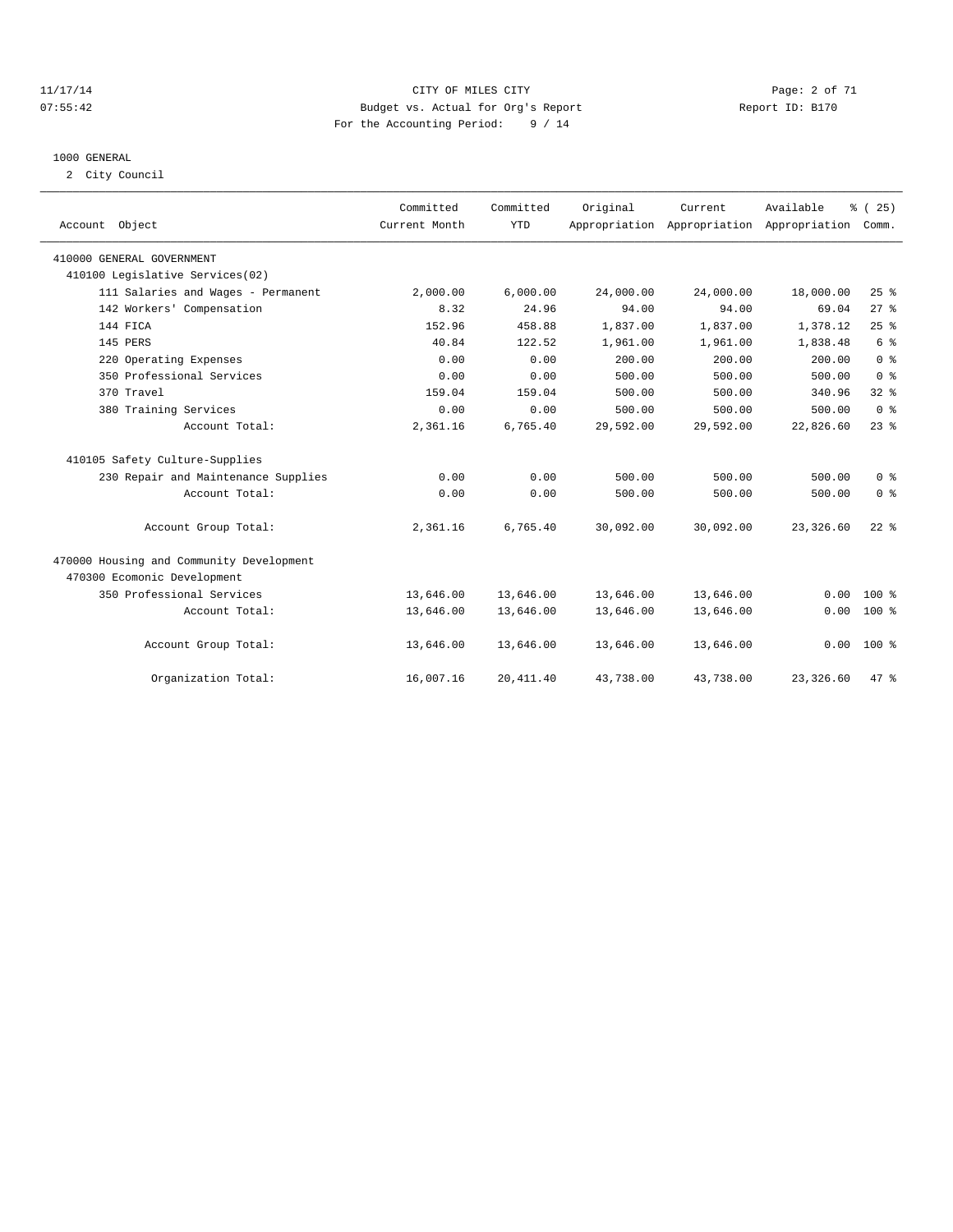#### 11/17/14 CITY OF MILES CITY Page: 3 of 71 07:55:42 Budget vs. Actual for Org's Report Changer Report ID: B170 For the Accounting Period: 9 / 14

————————————————————————————————————————————————————————————————————————————————————————————————————————————————————————————————————

#### 1000 GENERAL

3 City Clerk

|                |                                                    | Committed          | Committed           | Original            | Current    | Available                                       | <sub>ර</sub> ි (25) |
|----------------|----------------------------------------------------|--------------------|---------------------|---------------------|------------|-------------------------------------------------|---------------------|
| Account Object |                                                    | Current Month      | <b>YTD</b>          |                     |            | Appropriation Appropriation Appropriation Comm. |                     |
|                |                                                    |                    |                     |                     |            |                                                 |                     |
|                | 410000 GENERAL GOVERNMENT                          |                    |                     |                     |            |                                                 |                     |
|                | 410500 Financial Services(03)                      |                    |                     | 108,994.00          | 108,994.00 | 81,834.14                                       | $25$ %              |
|                | 111 Salaries and Wages - Permanent<br>131 VACATION | 8,946.68<br>191.49 | 27,159.86<br>558.92 | 5,847.00            | 5,847.00   |                                                 | $10*$               |
|                | 132 SICK LEAVE                                     | 439.83             | 859.22              | 3,000.00            | 3,000.00   | 5,288.08<br>2,140.78                            | 29%                 |
|                | 133 OTHER LEAVE PAY                                | 224.42             | 822.86              | 11,975.00           | 11,975.00  | 11, 152. 14                                     | 7 %                 |
|                | 141 Unemployment Insurance                         | 44.10              | 134.30              | 577.00              | 577.00     | 442.70                                          | 23 <sup>8</sup>     |
|                | 142 Workers' Compensation                          | 120.34             | 365.24              | 1,477.00            | 1,477.00   | 1,111.76                                        | 25%                 |
|                | 143 Health Insurance                               | 1,882.15           | 5,646.45            | 22,590.00           | 22,590.00  | 16,943.55                                       | 25%                 |
|                | 144 FICA                                           | 749.47             | 2,282.35            | 9,795.00            | 9,795.00   | 7,512.65                                        | 23%                 |
|                | 145 PERS                                           |                    | 2,402.06            |                     | 10,461.00  | 8,058.94                                        | 23 <sup>8</sup>     |
|                | 196 CLOTHING ALLOTMENT                             | 800.86<br>0.00     | 450.00              | 10,461.00<br>450.00 | 450.00     |                                                 | $100*$              |
|                |                                                    |                    |                     | 3,000.00            | 3,000.00   | 0.00<br>2,039.32                                | $32$ $%$            |
|                | 210 Office Supplies and Materials                  | 299.16             | 960.68              |                     |            |                                                 |                     |
|                | 214 Small Items of Equipment                       | 0.00               | 0.00                | 3,050.00            | 3,050.00   | 3,050.00                                        | 0 <sup>8</sup>      |
|                | 220 Operating Expenses                             | 53.00              | 80.25               | 3,600.00            | 3,600.00   | 3,519.75                                        | 2 <sup>°</sup>      |
|                | 230 Repair and Maintenance Supplies                | 0.00               | 0.00                | 200.00              | 200.00     | 200.00                                          | 0 <sup>8</sup>      |
|                | 311 Postage, Box Rent, Etc.                        | 764.23             | 1,161.43            | 3,600.00            | 3,600.00   | 2,438.57                                        | $32*$               |
|                | 320 Printing, Duplicating, Typing &                | 0.00               | 70.74               | 1,000.00            | 1,000.00   | 929.26                                          | 7 %                 |
|                | 330 Publicity, Subscriptions & Dues                | 366.07             | 443.24              | 1,400.00            | 1,400.00   | 956.76                                          | $32*$               |
|                | 334 Memberships, Registrations & Dues              | 0.00               | 2,673.00            | 3,400.00            | 3,400.00   | 727.00                                          | 79 %                |
|                | 345 Telephone                                      | 53.96              | 159.95              | 750.00              | 750.00     | 590.05                                          | $21*$               |
|                | 347 Internet                                       | 19.52              | 58.56               | 250.00              | 250.00     | 191.44                                          | $23$ $%$            |
|                | 350 Professional Services                          | 0.00               | 1,618.34            | 27,000.00           | 27,000.00  | 25, 381.66                                      | 6 %                 |
|                | 360 Contr R & M                                    | 294.64             | 5,434.94            | 12,500.00           | 12,500.00  | 7,065.06                                        | 43 %                |
|                | 370 Travel                                         | 0.00               | 0.00                | 1,500.00            | 1,500.00   | 1,500.00                                        | 0 <sup>8</sup>      |
|                | 380 Training Services                              | 0.00               | 63.33               | 1,200.00            | 1,200.00   | 1,136.67                                        | 5 <sup>8</sup>      |
|                | 382 Books                                          | 0.00               | 12.88               | 200.00              | 200.00     | 187.12                                          | 6 %                 |
|                | 521 Surety Bonds for Officials & Employees         | 0.00               | 983.00              | 983.00              | 983.00     | 0.00                                            | 100 %               |
|                | Account Total:                                     | 15,249.92          | 54,401.60           | 238,799.00          | 238,799.00 | 184, 397.40                                     | 23%                 |
|                | 411101 Labor Negotiations                          |                    |                     |                     |            |                                                 |                     |
|                | 350 Professional Services                          | 1,268.75           | 2,362.50            | 10,000.00           | 10,000.00  | 7,637.50                                        | $24$ $%$            |
|                | Account Total:                                     | 1,268.75           | 2,362.50            | 10,000.00           | 10,000.00  | 7,637.50                                        | $24$ %              |
|                |                                                    |                    |                     |                     |            |                                                 |                     |
|                | Account Group Total:                               | 16,518.67          | 56,764.10           | 248,799.00          | 248,799.00 | 192,034.90                                      | $23*$               |
|                | 510000 MISCELLANEOUS                               |                    |                     |                     |            |                                                 |                     |
|                | 510330 Comprehensive Liability Insurance           |                    |                     |                     |            |                                                 |                     |
|                | 513 Liability                                      | 0.00               | 28,656.32           | 28,657.00           | 28,657.00  |                                                 | $0.68$ 100 %        |
|                | Account Total:                                     | 0.00               | 28,656.32           | 28,657.00           | 28,657.00  | 0.68                                            | $100*$              |
|                |                                                    |                    |                     |                     |            |                                                 |                     |
|                | Account Group Total:                               | 0.00               | 28,656.32           | 28,657.00           | 28,657.00  | 0.68                                            | $100*$              |
|                | Organization Total:                                | 16,518.67          | 85, 420.42          | 277,456.00          | 277,456.00 | 192,035.58                                      | 31 %                |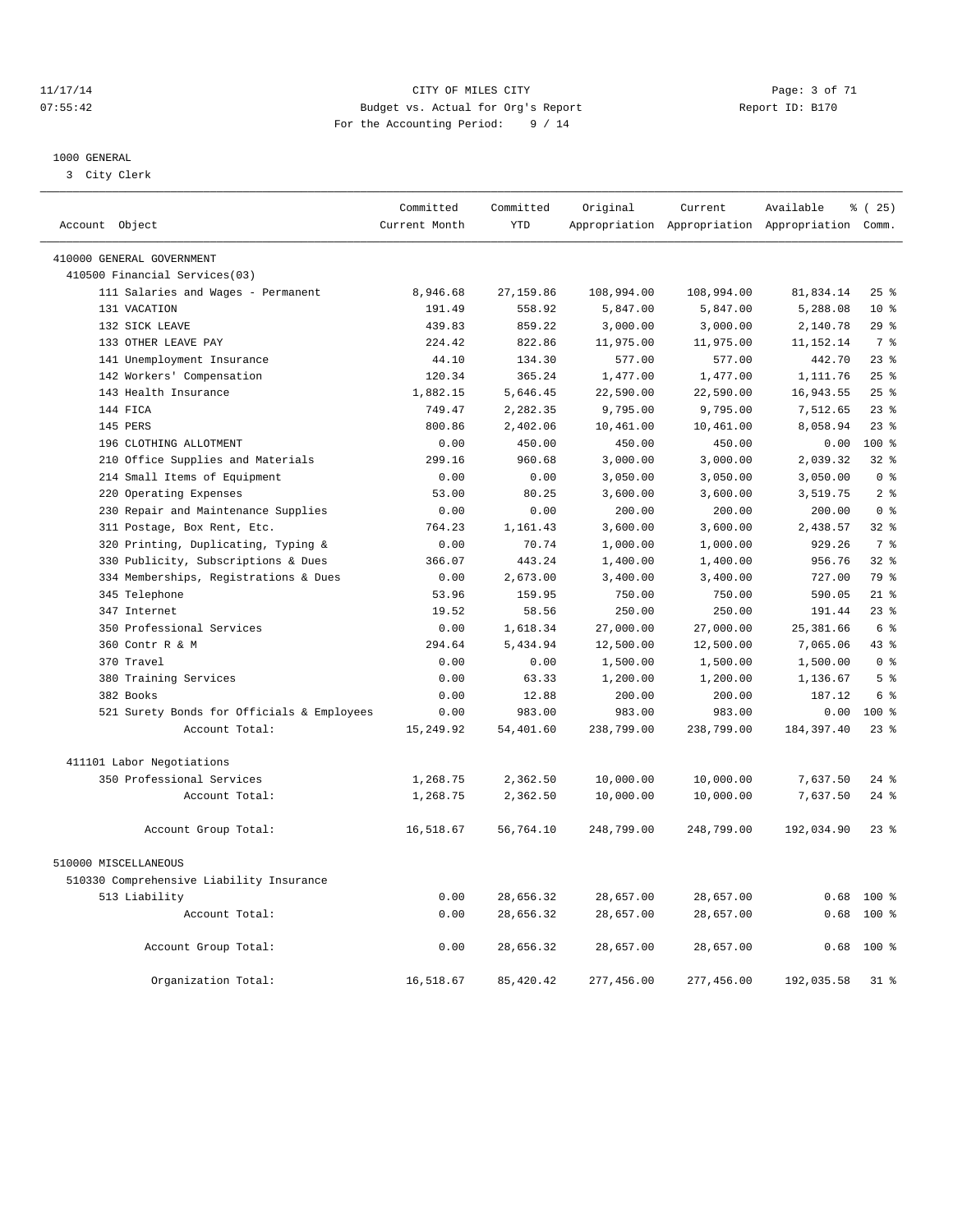#### 11/17/14 CITY OF MILES CITY Page: 4 of 71 07:55:42 Budget vs. Actual for Org's Report Changer Report ID: B170 For the Accounting Period: 9 / 14

# 1000 GENERAL

4 Attorney

| Account Object                     | Committed<br>Current Month | Committed<br><b>YTD</b> | Original   | Current<br>Appropriation Appropriation Appropriation | Available  | $\frac{3}{2}$ ( 25 )<br>Comm. |  |
|------------------------------------|----------------------------|-------------------------|------------|------------------------------------------------------|------------|-------------------------------|--|
| 410000 GENERAL GOVERNMENT          |                            |                         |            |                                                      |            |                               |  |
| 411100 Legal Services(04)          |                            |                         |            |                                                      |            |                               |  |
| 111 Salaries and Wages - Permanent | 9,671.85                   | 25,870.36               | 107,232.00 | 107,232.00                                           | 81,361.64  | $24$ %                        |  |
| 131 VACATION                       | 136.17                     | 520.65                  | 3,000.00   | 3,000.00                                             | 2,479.35   | 17.8                          |  |
| 132 SICK LEAVE                     | 0.00                       | 0.00                    | 1,500.00   | 1,500.00                                             | 1,500.00   | 0 <sup>8</sup>                |  |
| 141 Unemployment Insurance         | 44.14                      | 119.01                  | 503.00     | 503.00                                               | 383.99     | $24$ $%$                      |  |
| 142 Workers' Compensation          | 53.93                      | 149.48                  | 579.00     | 579.00                                               | 429.52     | 26%                           |  |
| 144 FICA                           | 750.32                     | 2,023.19                | 8,548.00   | 8,548.00                                             | 6,524.81   | $24$ $%$                      |  |
| 145 PERS                           | 801.31                     | 2,156.12                | 9,129.00   | 9,129.00                                             | 6,972.88   | $24$ %                        |  |
| 196 CLOTHING ALLOTMENT             | 0.00                       | 56.00                   | 100.00     | 100.00                                               | 44.00      | 56%                           |  |
| 210 Office Supplies and Materials  | 46.59                      | 90.34                   | 500.00     | 500.00                                               | 409.66     | 18 <sup>8</sup>               |  |
| 214 Small Items of Equipment       | 19.99                      | 19.99                   | 450.00     | 450.00                                               | 430.01     | 4%                            |  |
| 220 Operating Expenses             | 360.30                     | 711.30                  | 500.00     | 500.00                                               | $-211.30$  | $142$ $%$                     |  |
| 311 Postage, Box Rent, Etc.        | 49.90                      | 158.66                  | 600.00     | 600.00                                               | 441.34     | 26%                           |  |
| 345 Telephone                      | 6.07                       | 16.28                   | 120.00     | 120.00                                               | 103.72     | $14*$                         |  |
| 350 Professional Services          | $-2.27$                    | 3,377.48                | 5,500.00   | 5,500.00                                             | 2,122.52   | 61 %                          |  |
| 360 Contr R & M                    | 0.00                       | 0.00                    | 100.00     | 100.00                                               | 100.00     | 0 <sup>8</sup>                |  |
| 370 Travel                         | 0.00                       | 0.00                    | 550.00     | 550.00                                               | 550.00     | 0 <sup>8</sup>                |  |
| Account Total:                     | 11,938.30                  | 35,268.86               | 138,911.00 | 138,911.00                                           | 103,642.14 | $25$ $%$                      |  |
| Account Group Total:               | 11,938.30                  | 35,268.86               | 138,911.00 | 138,911.00                                           | 103,642.14 | $25$ %                        |  |
| Organization Total:                | 11,938.30                  | 35,268.86               | 138,911.00 | 138,911.00                                           | 103,642.14 | 25%                           |  |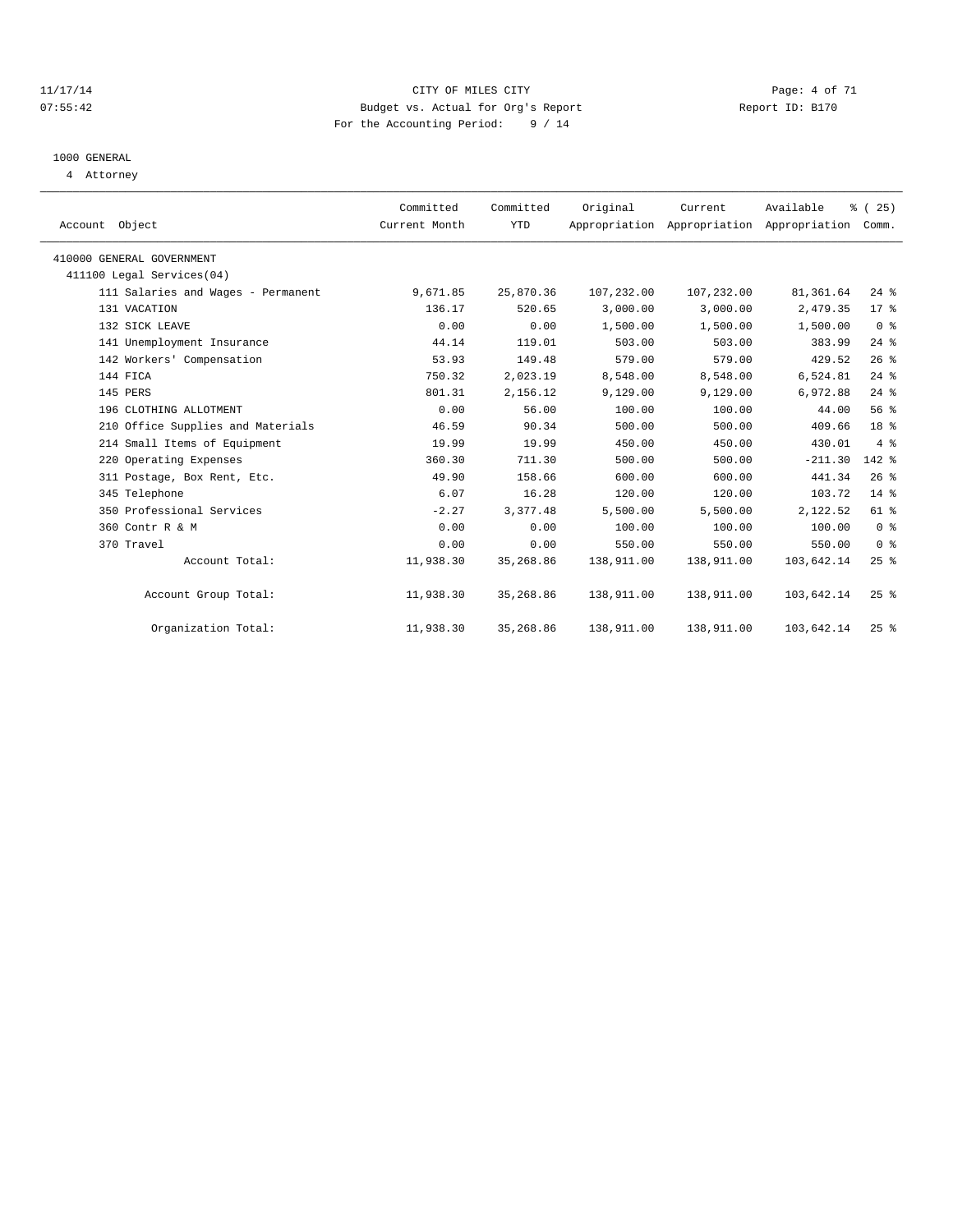#### 1000 GENERAL

5 Police

#### 11/17/14 CITY OF MILES CITY Page: 5 of 71 07:55:42 Budget vs. Actual for Org's Report Changer Report ID: B170 For the Accounting Period: 9 / 14

————————————————————————————————————————————————————————————————————————————————————————————————————————————————————————————————————

|                                                                    | Committed     | Committed  | Original     | Current      | Available                                       | % (25)         |
|--------------------------------------------------------------------|---------------|------------|--------------|--------------|-------------------------------------------------|----------------|
| Account Object                                                     | Current Month | YTD        |              |              | Appropriation Appropriation Appropriation Comm. |                |
|                                                                    |               |            |              |              |                                                 |                |
| 420000 PUBLIC SAFETY<br>420140 Crime Control and Investigation(05) |               |            |              |              |                                                 |                |
| 111 Salaries and Wages - Permanent                                 | 50,511.62     | 152,950.19 | 652,543.00   | 652,543.00   | 499,592.81                                      | $23$ $%$       |
| 121 OVERTIME-PERMANENT                                             | 2,090.17      | 11,205.10  | 21,500.00    | 21,500.00    | 10,294.90                                       | $52$ $%$       |
| 131 VACATION                                                       | 1,120.66      | 10,748.19  | 30,000.00    | 30,000.00    | 19,251.81                                       | 36%            |
| 132 SICK LEAVE                                                     | 317.54        | 2,516.39   | 7,500.00     | 7,500.00     | 4,983.61                                        | 34 %           |
| 133 OTHER LEAVE PAY                                                | 37.98         | 2,255.08   | 8,004.00     | 8,004.00     | 5,748.92                                        | $28$ %         |
| 134 HOLIDAY PAY                                                    | 3,189.80      | 6,646.00   | 21,500.00    | 21,500.00    | 14,854.00                                       | $31$ %         |
| 141 Unemployment Insurance                                         | 257.71        | 865.98     | 3,406.00     | 3,406.00     | 2,540.02                                        | 25%            |
| 142 Workers' Compensation                                          | 2,649.36      | 8,918.13   | 34,709.00    | 34,709.00    | 25,790.87                                       | $26$ %         |
| 143 Health Insurance                                               | 6,969.79      | 23, 468.26 | 107,304.00   | 107,304.00   | 83, 835.74                                      | $22$ %         |
| 144 FICA                                                           | 817.78        | 2,774.25   | 10,974.00    | 10,974.00    | 8,199.75                                        | $25$ $%$       |
| 146 Police Pension                                                 | 7,314.84      | 23,540.61  | 109,054.00   | 109,054.00   | 85, 513.39                                      | $22$ %         |
| 196 CLOTHING ALLOTMENT                                             | 0.00          | 6,120.00   | 12,960.00    | 12,960.00    | 6,840.00                                        | 47 %           |
| 210 Office Supplies and Materials                                  | 308.52        | 2,006.29   | 6,000.00     | 6,000.00     | 3,993.71                                        | $33$ $%$       |
| 214 Small Items of Equipment                                       | 5,207.69      | 9,365.65   | 35,000.00    | 35,000.00    | 25,634.35                                       | $27$ %         |
| 220 Operating Expenses                                             | 1,283.63      | 2,997.87   | 13,125.00    | 13,125.00    | 10,127.13                                       | $23$ $%$       |
| 226 Clothing and Uniforms                                          | 0.00          | 0.00       | 500.00       | 500.00       | 500.00                                          | 0 <sup>8</sup> |
| 227 Firearm Supplies                                               | 1,545.00      | 4,732.00   | 4,800.00     | 4,800.00     | 68.00                                           | 99 %           |
| 230 Repair and Maintenance Supplies                                | 947.45        | 2,688.85   | 6,000.00     | 6,000.00     | 3, 311.15                                       | 45 %           |
| 231 Gas, Oil, Diesel Fuel, Grease, etc.                            | 3,218.45      | 10,593.29  | 38,000.00    | 38,000.00    | 27,406.71                                       | $28$ %         |
| 311 Postage, Box Rent, Etc.                                        | 95.07         | 169.41     | 800.00       | 800.00       | 630.59                                          | $21$ %         |
| 330 Publicity, Subscriptions & Dues                                | 0.00          | 0.00       | 300.00       | 300.00       | 300.00                                          | 0 <sup>8</sup> |
| 334 Memberships, Registrations & Dues                              | 0.00          | 410.00     | 3,208.00     | 3,208.00     | 2,798.00                                        | $13*$          |
| 345 Telephone                                                      | 314.54        | 941.61     | 4,500.00     | 4,500.00     | 3,558.39                                        | $21$ %         |
| 346 Garbage Service                                                | 86.00         | 172.00     | 500.00       | 500.00       | 328.00                                          | 34 %           |
| 347 Internet                                                       | 65.60         | 196.80     | 800.00       | 800.00       | 603.20                                          | $25$ $%$       |
| 350 Professional Services                                          | 4,227.77      | 5,541.02   | 9,000.00     | 9,000.00     | 3,458.98                                        | 62 %           |
| 360 Contr R & M                                                    | 40.50         | 67.50      | 204.00       | 204.00       | 136.50                                          | $33$ $%$       |
| 366 R&M Vehicles - Police/Animal Control                           | 3,710.52      | 4,939.10   | 18,000.00    | 18,000.00    | 13,060.90                                       | 27%            |
| 370 Travel                                                         | 1,311.43      | 2,056.39   | 4,500.00     | 4,500.00     | 2,443.61                                        | 46%            |
| 380 Training Services                                              | 1,708.00      | 3,694.00   | 8,000.00     | 8,000.00     | 4,306.00                                        | 46 %           |
| 381 BOOKS(POP&MILES) (correct)                                     | 0.00          | 0.00       | 200.00       | 200.00       | 200.00                                          | 0 <sup>8</sup> |
| 512 Insurance on Vehicles & Equipment                              | 0.00          | 998.53     | 999.00       | 999.00       | 0.47                                            | $100*$         |
| 700 Grants, Contributions & Indemnities                            | 0.00          | 0.00       | 15,970.00    | 15,970.00    | 15,970.00                                       | 0 <sup>8</sup> |
| Account Total:                                                     | 99, 347.42    | 303,578.49 | 1,189,860.00 | 1,189,860.00 | 886,281.51                                      | $26$ %         |
|                                                                    |               |            |              |              |                                                 |                |
| 420142 Drug Enforcement                                            |               |            |              |              |                                                 |                |
| 111 Salaries and Wages - Permanent                                 | 6,794.44      | 20,695.49  | 46,816.00    | 46,816.00    | 26,120.51                                       | 44 %           |
| 121 OVERTIME-PERMANENT                                             | 681.60        | 1,054.04   | 1,274.00     | 1,274.00     | 219.96                                          | 83 %           |
| 131 VACATION                                                       | 204.40        | 1,344.32   | 1,070.00     | 1,070.00     | $-274.32$                                       | $126$ %        |
| 132 SICK LEAVE                                                     | 272.64        | 333.96     | 700.00       | 700.00       | 366.04                                          | 48 %           |
| 133 OTHER LEAVE PAY                                                | 214.62        | 415.02     | 531.00       | 531.00       | 115.98                                          | 78 %           |
| 134 HOLIDAY PAY                                                    | 0.00          | 446.80     | 212.00       | 212.00       | $-234.80$                                       | 211 %          |
| 141 Unemployment Insurance                                         | 36.77         | 109.34     | 228.00       | 228.00       | 118.66                                          | 48 %           |
| 142 Workers' Compensation                                          | 385.98        | 1,151.64   | 2,316.00     | 2,316.00     | 1,164.36                                        | 50%            |
| 143 Health Insurance                                               | 1,242.16      | 3,676.89   | 7,530.00     | 7,530.00     | 3,853.11                                        | 49 %           |
| 144 FICA                                                           | 118.21        | 351.59     | 734.00       | 734.00       | 382.41                                          | 48 %           |
| 146 Police Pension                                                 | 1,060.88      | 3,173.96   | 7,292.00     | 7,292.00     | 4,118.04                                        | 44 %           |
| 196 CLOTHING ALLOTMENT                                             | 0.00          | 0.00       | 720.00       | 720.00       | 720.00                                          | 0 <sup>8</sup> |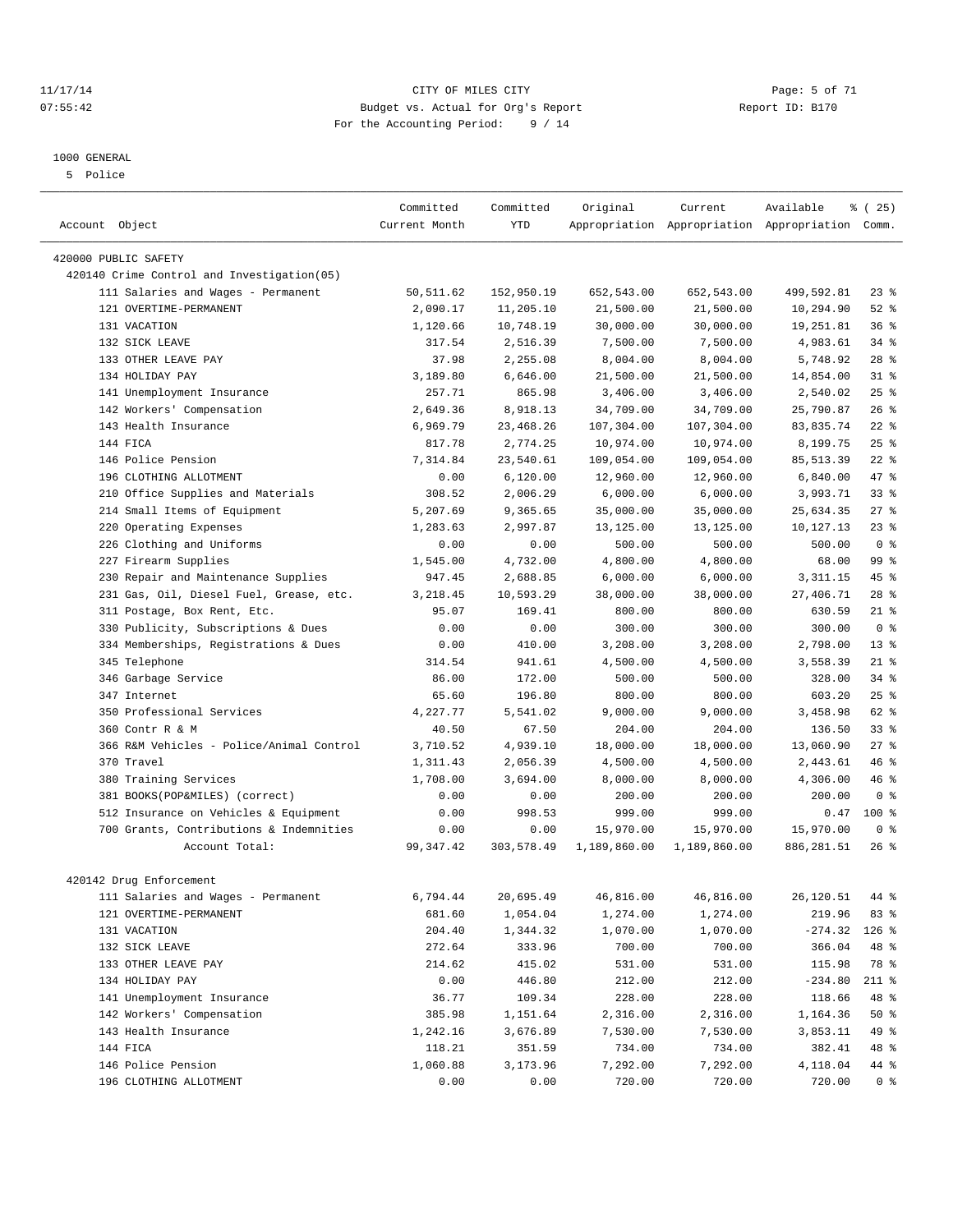#### 11/17/14 CITY OF MILES CITY Page: 6 of 71 07:55:42 Budget vs. Actual for Org's Report Changer Report ID: B170 For the Accounting Period: 9 / 14

#### 1000 GENERAL

5 Police

| Account Object                           | Committed<br>Current Month | Committed<br>YTD | Original     | Current      | Available<br>Appropriation Appropriation Appropriation Comm. | % (25)          |
|------------------------------------------|----------------------------|------------------|--------------|--------------|--------------------------------------------------------------|-----------------|
| Account Total:                           | 11,011.70                  | 32,753.05        | 69,423.00    | 69,423.00    | 36,669.95                                                    | 47 %            |
| 420144 School Resource Officer           |                            |                  |              |              |                                                              |                 |
| 111 Salaries and Wages - Permanent       | 4,173.68                   | 4,173.68         | 34,529.00    | 34,529.00    | 30, 355. 32                                                  | $12*$           |
| 121 OVERTIME-PERMANENT                   | 0.00                       | 0.00             | 1,500.00     | 1,500.00     | 1,500.00                                                     | 0 <sup>8</sup>  |
| 131 VACATION                             | 0.00                       | 0.00             | 1,500.00     | 1,500.00     | 1,500.00                                                     | 0 <sup>8</sup>  |
| 132 SICK LEAVE                           | 0.00                       | 0.00             | 1,300.00     | 1,300.00     | 1,300.00                                                     | 0 <sup>8</sup>  |
| 133 OTHER LEAVE PAY                      | 0.00                       | 0.00             | 1,000.00     | 1,000.00     | 1,000.00                                                     | 0 <sup>8</sup>  |
| 134 HOLIDAY PAY                          | 0.00                       | 0.00             | 500.00       | 500.00       | 500.00                                                       | 0 <sup>8</sup>  |
| 141 Unemployment Insurance               | 18.78                      | 18.78            | 182.00       | 182.00       | 163.22                                                       | $10*$           |
| 142 Workers' Compensation                | 202.88                     | 202.88           | 1,851.00     | 1,851.00     | 1,648.12                                                     | 11 %            |
| 143 Health Insurance                     | 627.50                     | 627.50           | 5,648.00     | 5,648.00     | 5,020.50                                                     | $11*$           |
| 144 FICA                                 | 59.84                      | 59.84            | 585.00       | 585.00       | 525.16                                                       | $10*$           |
| 146 Police Pension                       | 594.22                     | 594.22           | 5,811.00     | 5,811.00     | 5,216.78                                                     | $10*$           |
| Account Total:                           | 5,676.90                   | 5,676.90         | 54,406.00    | 54,406.00    | 48,729.10                                                    | $10*$           |
| 420160 Communications-Dispatch           |                            |                  |              |              |                                                              |                 |
| 111 Salaries and Wages - Permanent       | 19,549.89                  | 58,036.57        | 249,526.00   | 249,526.00   | 191,489.43                                                   | $23$ $%$        |
| 121 OVERTIME-PERMANENT                   | 168.48                     | 1,500.55         | 7,000.00     | 7,000.00     | 5,499.45                                                     | $21$ %          |
| 131 VACATION                             | 561.12                     | 5,663.44         | 12,000.00    | 12,000.00    | 6,336.56                                                     | 47 %            |
| 132 SICK LEAVE                           | 730.14                     | 1,244.83         | 4,500.00     | 4,500.00     | 3,255.17                                                     | $28$ %          |
| 133 OTHER LEAVE PAY                      | 240.74                     | 821.78           | 0.00         | 0.00         | $-821.78$                                                    | $***$ $-$       |
| 134 HOLIDAY PAY                          | 1,541.66                   | 2,546.62         | 3,851.00     | 3,851.00     | 1,304.38                                                     | 66 %            |
| 141 Unemployment Insurance               | 102.57                     | 318.09           | 1,321.00     | 1,321.00     | 1,002.91                                                     | $24$ %          |
| 142 Workers' Compensation                | 1,060.68                   | 3,330.55         | 13,257.00    | 13,257.00    | 9,926.45                                                     | 25%             |
| 143 Health Insurance                     | 3,141.30                   | 9,423.90         | 45,181.00    | 45,181.00    | 35,757.10                                                    | $21$ %          |
| 144 FICA                                 | 1,732.04                   | 5,373.03         | 22,447.00    | 22,447.00    | 17,073.97                                                    | $24$ %          |
| 145 PERS                                 | 1,862.12                   | 5,703.27         | 23,652.00    | 23,652.00    | 17,948.73                                                    | $24$ %          |
| 196 CLOTHING ALLOTMENT                   | 0.00                       | 875.00           | 2,000.00     | 2,000.00     | 1,125.00                                                     | 44 %            |
| Office Supplies and Materials<br>210     | 0.00                       | 59.00            | 3,000.00     | 3,000.00     | 2,941.00                                                     | 2 <sup>°</sup>  |
| 214 Small Items of Equipment             | 0.00                       | 0.00             | 4,500.00     | 4,500.00     | 4,500.00                                                     | 0 <sup>8</sup>  |
| 220 Operating Expenses                   | 0.00                       | 0.00             | 1,500.00     | 1,500.00     | 1,500.00                                                     | 0 <sup>8</sup>  |
| 231 Gas, Oil, Diesel Fuel, Grease, etc.  | 0.00                       | 0.00             | 600.00       | 600.00       | 600.00                                                       | 0 <sup>8</sup>  |
| 311 Postage, Box Rent, Etc.              | 8.15                       | 19.59            | 50.00        | 50.00        | 30.41                                                        | 39 %            |
| Printing, Duplicating, Typing &<br>320   | 0.00                       | 0.00             | 100.00       | 100.00       | 100.00                                                       | 0 <sup>8</sup>  |
| 330 Publicity, Subscriptions & Dues      | 0.00                       | 0.00             | 100.00       | 100.00       | 100.00                                                       | 0 <sup>8</sup>  |
| 334 Memberships, Registrations & Dues    | 0.00                       | 0.00             | 400.00       | 400.00       | 400.00                                                       | 0 <sup>8</sup>  |
| 345 Telephone                            | 312.64                     | 935.99           | 5,100.00     | 5,100.00     | 4,164.01                                                     | 18 %            |
| 350 Professional Services                | 0.00                       | 2,220.66         | 5,000.00     | 5,000.00     | 2,779.34                                                     | 44 %            |
| 366 R&M Vehicles - Police/Animal Control | 0.00                       | 0.00             | 400.00       | 400.00       | 400.00                                                       | 0 <sup>8</sup>  |
| 370 Travel                               | 0.00                       | 288.69           | 1,500.00     | 1,500.00     | 1,211.31                                                     | 19 <sup>°</sup> |
| 380 Training Services                    | 0.00                       | 0.00             | 700.00       | 700.00       | 700.00                                                       | 0 <sup>8</sup>  |
| Account Total:                           | 31,011.53                  | 98,361.56        | 407,685.00   | 407,685.00   | 309, 323.44                                                  | $24$ %          |
| Account Group Total:                     | 147,047.55                 | 440,370.00       | 1,721,374.00 | 1,721,374.00 | 1,281,004.00                                                 | $26$ %          |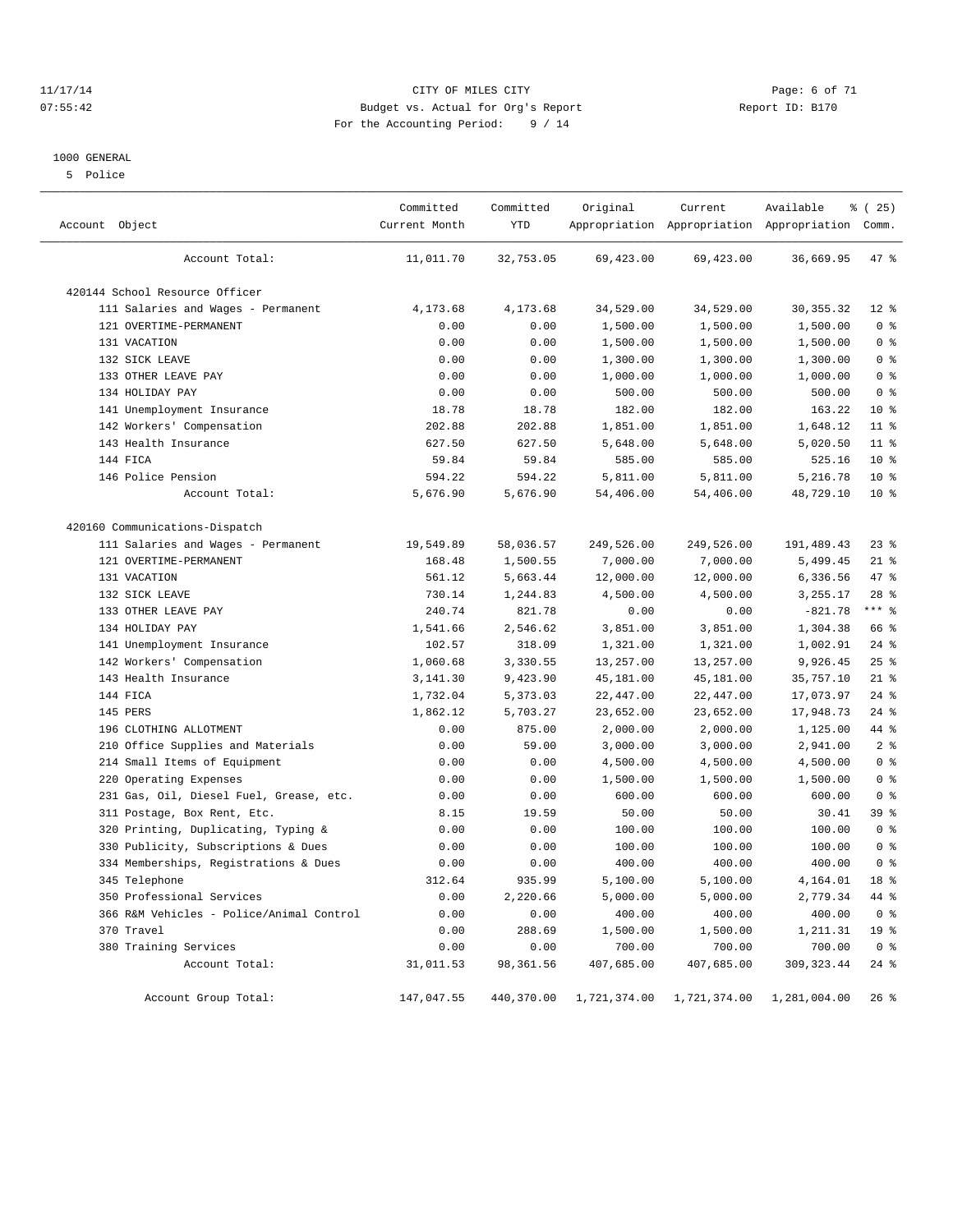#### 11/17/14 CITY OF MILES CITY Page: 7 of 71 07:55:42 Budget vs. Actual for Org's Report Changer Report ID: B170 For the Accounting Period: 9 / 14

#### 1000 GENERAL

5 Police

| Account Object                                            | Committed<br>Current Month | Committed<br><b>YTD</b> | Original     | Current<br>Appropriation Appropriation | Available<br>Appropriation | $\frac{3}{6}$ ( 25 )<br>Comm. |
|-----------------------------------------------------------|----------------------------|-------------------------|--------------|----------------------------------------|----------------------------|-------------------------------|
| 490000 DEBT SERVICE<br>490500 Other Debt Service Payments |                            |                         |              |                                        |                            |                               |
| 610 Principal-Police Cars                                 | 0.00                       | 9,137.56                | 9,138.00     | 9,138.00                               |                            | $0.44$ 100 %                  |
| 620 Interest-Police Cars                                  | 0.00                       | 45.31                   | 0.00         | 0.00                                   | $-45.31$                   | $***$ 2                       |
| Account Total:                                            | 0.00                       | 9,182.87                | 9,138.00     | 9,138.00                               | $-44.87$ 100 %             |                               |
| Account Group Total:                                      | 0.00                       | 9,182.87                | 9,138.00     | 9,138.00                               | $-44.87$ 100 %             |                               |
| Organization Total:                                       | 147,047.55                 | 449,552.87              | 1,730,512.00 | 1,730,512.00                           | 1,280,959.13               | $26$ %                        |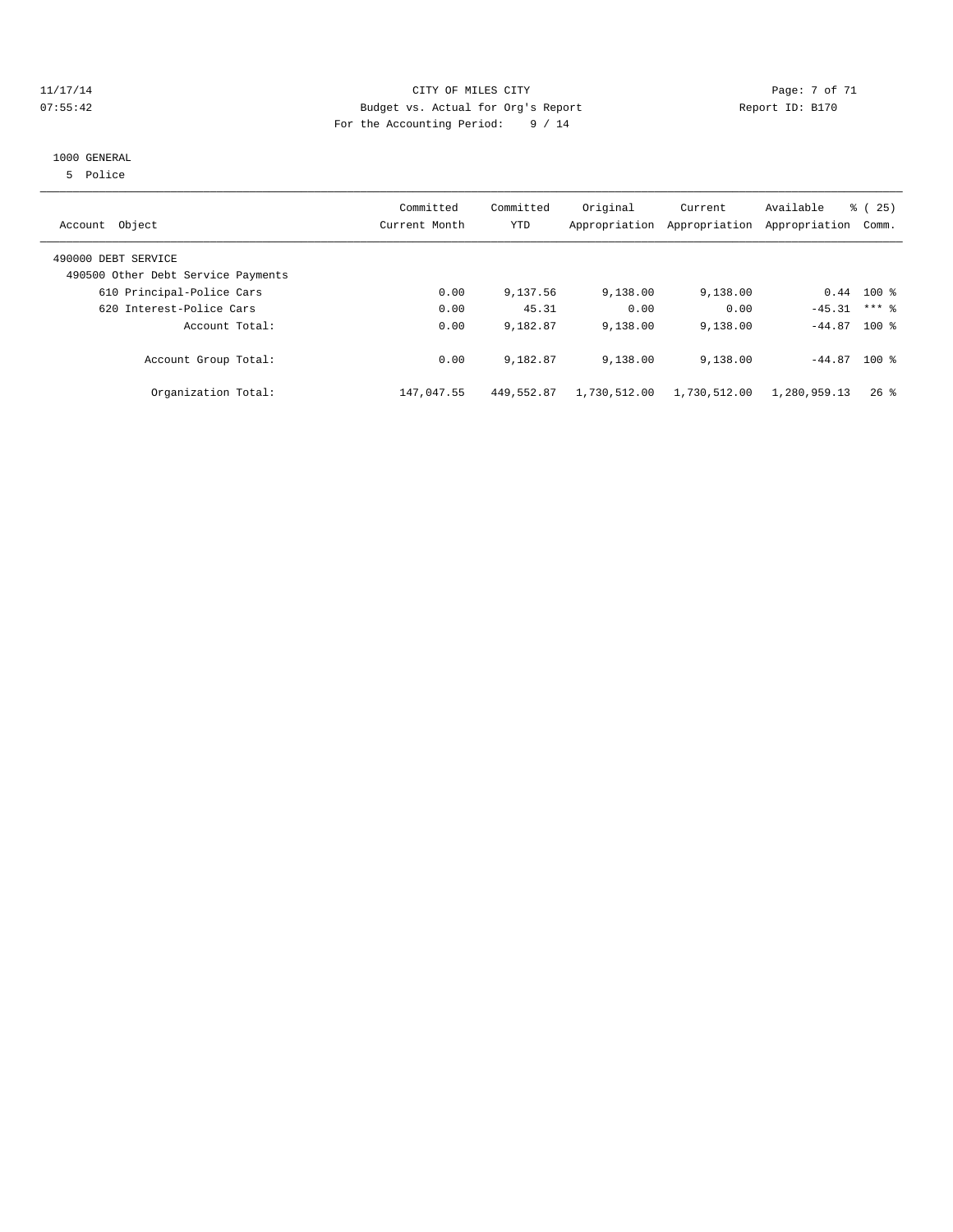#### 11/17/14 CITY OF MILES CITY Page: 8 of 71 07:55:42 Budget vs. Actual for Org's Report Changer Report ID: B170 For the Accounting Period: 9 / 14

#### 1000 GENERAL

6 Police Judge

| Account Object                        | Committed<br>Current Month | Committed<br><b>YTD</b> | Original   | Current    | Available<br>Appropriation Appropriation Appropriation Comm. | % (25)          |
|---------------------------------------|----------------------------|-------------------------|------------|------------|--------------------------------------------------------------|-----------------|
| 410000 GENERAL GOVERNMENT             |                            |                         |            |            |                                                              |                 |
| 410300 Judicial Services(06)          |                            |                         |            |            |                                                              |                 |
| 111 Salaries and Wages - Permanent    | 6,793.79                   | 19,682.17               | 83,932.00  | 83,932.00  | 64, 249.83                                                   | $23$ %          |
| 121 OVERTIME-PERMANENT                | 0.00                       | 0.00                    | 1,000.00   | 1,000.00   | 1,000.00                                                     | 0 <sup>8</sup>  |
| 131 VACATION                          | 902.88                     | 2,628.04                | 5,000.00   | 5,000.00   | 2,371.96                                                     | 53%             |
| 132 SICK LEAVE                        | 0.00                       | 329.92                  | 3,000.00   | 3,000.00   | 2,670.08                                                     | 11 <sup>8</sup> |
| 141 Unemployment Insurance            | 27.14                      | 80.75                   | 418.00     | 418.00     | 337.25                                                       | 19 <sup>8</sup> |
| 142 Workers' Compensation             | 84.63                      | 244.69                  | 919.00     | 919.00     | 674.31                                                       | $27$ $%$        |
| 143 Health Insurance                  | 1,254.30                   | 3,762.90                | 15,060.00  | 15,060.00  | 11,297.10                                                    | 25%             |
| 144 FICA                              | 583.89                     | 1,740.22                | 7,109.00   | 7,109.00   | 5,368.78                                                     | $24$ $%$        |
| 145 PERS                              | 473.04                     | 1,392.18                | 7,500.00   | 7,500.00   | 6,107.82                                                     | 19 <sup>°</sup> |
| 196 CLOTHING ALLOTMENT                | 0.00                       | 300.00                  | 300.00     | 300.00     | 0.00                                                         | $100*$          |
| 210 Office Supplies and Materials     | 103.94                     | 189.81                  | 1,800.00   | 1,800.00   | 1,610.19                                                     | $11$ %          |
| 214 Small Items of Equipment          | 399.00                     | 399.00                  | 1,000.00   | 1,000.00   | 601.00                                                       | $40*$           |
| 220 Operating Expenses                | 1,157.15                   | 1,386.09                | 350.00     | 350.00     | $-1,036.09$                                                  | 396 %           |
| 230 Repair and Maintenance Supplies   | 42.50                      | 42.50                   | 100.00     | 100.00     | 57.50                                                        | $43$ %          |
| 311 Postage, Box Rent, Etc.           | 91.32                      | 285.46                  | 1,500.00   | 1,500.00   | 1,214.54                                                     | 19 <sup>°</sup> |
| 330 Publicity, Subscriptions & Dues   | 0.00                       | 0.00                    | 800.00     | 800.00     | 800.00                                                       | 0 <sup>8</sup>  |
| 334 Memberships, Registrations & Dues | 0.00                       | 0.00                    | 1,500.00   | 1,500.00   | 1,500.00                                                     | 0 <sup>8</sup>  |
| 345 Telephone                         | 250.82                     | 715.51                  | 2,000.00   | 2,000.00   | 1,284.49                                                     | 36%             |
| 347 Internet                          | 0.00                       | 0.00                    | 2,500.00   | 2,500.00   | 2,500.00                                                     | 0 <sup>8</sup>  |
| 350 Professional Services             | 0.00                       | 551.00                  | 1,000.00   | 1,000.00   | 449.00                                                       | 55 <sup>8</sup> |
| 360 Contr R & M                       | 0.00                       | 0.00                    | 2,000.00   | 2,000.00   | 2,000.00                                                     | 0 <sup>8</sup>  |
| 370 Travel                            | 0.00                       | 0.00                    | 3,500.00   | 3,500.00   | 3,500.00                                                     | 0 <sup>8</sup>  |
| 380 Training Services                 | 0.00                       | 0.00                    | 400.00     | 400.00     | 400.00                                                       | 0 <sup>8</sup>  |
| 382 Books                             | 0.00                       | 0.00                    | 800.00     | 800.00     | 800.00                                                       | 0 <sup>8</sup>  |
| 394 Jury and Witness Fees             | $-334.00$                  | $-334.00$               | 0.00       | 0.00       | 334.00                                                       | $***$ 8         |
| 533 Machinery and Equipment Rental    | 43.50                      | 83.81                   | 1,000.00   | 1,000.00   | 916.19                                                       | 8 %             |
| Account Total:                        | 11,873.90                  | 33,480.05               | 144,488.00 | 144,488.00 | 111,007.95                                                   | $23$ %          |
| Account Group Total:                  | 11,873.90                  | 33,480.05               | 144,488.00 | 144,488.00 | 111,007.95                                                   | $23$ %          |
| Organization Total:                   | 11,873.90                  | 33,480.05               | 144,488.00 | 144,488.00 | 111,007.95                                                   | $23$ %          |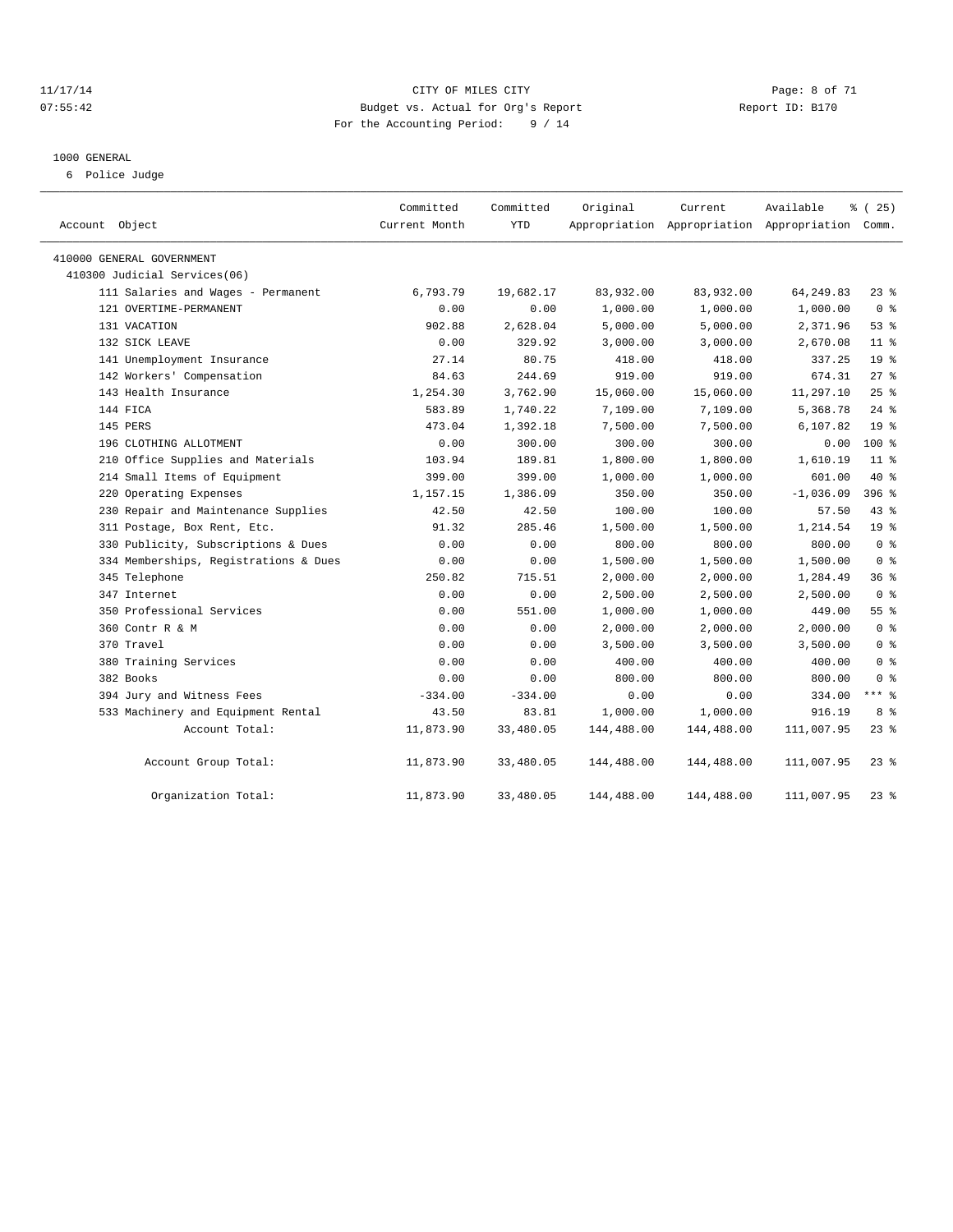#### 11/17/14 CITY OF MILES CITY Page: 9 of 71 07:55:42 Budget vs. Actual for Org's Report Changer Report ID: B170 For the Accounting Period: 9 / 14

————————————————————————————————————————————————————————————————————————————————————————————————————————————————————————————————————

#### 1000 GENERAL

7 Fire

|                                         | Committed     | Committed  | Original   | Current    | Available                                       | <sub>है</sub> (25) |
|-----------------------------------------|---------------|------------|------------|------------|-------------------------------------------------|--------------------|
| Account Object                          | Current Month | YTD        |            |            | Appropriation Appropriation Appropriation Comm. |                    |
| 420000 PUBLIC SAFETY                    |               |            |            |            |                                                 |                    |
| 420460 Fire Suppression(07)             |               |            |            |            |                                                 |                    |
| 111 Salaries and Wages - Permanent      | 33,040.30     | 99,284.61  | 422,014.00 | 422,014.00 | 322,729.39                                      | $24$ %             |
| 112 SALARIES AND WAGES - PART PAID      | 221.53        | 221.53     | 6,000.00   | 6,000.00   | 5,778.47                                        | 4%                 |
| 121 OVERTIME-PERMANENT                  | 2,564.87      | 9,906.70   | 25,000.00  | 25,000.00  | 15,093.30                                       | 40 %               |
| 131 VACATION                            | 0.00          | 11,329.80  | 16,000.00  | 16,000.00  | 4,670.20                                        | 71 %               |
| 132 SICK LEAVE                          | 1,414.97      | 8,293.95   | 15,000.00  | 15,000.00  | 6,706.05                                        | 55%                |
| 133 OTHER LEAVE PAY                     | 0.00          | 0.00       | 4,000.00   | 4,000.00   | 4,000.00                                        | 0 <sup>8</sup>     |
| 134 HOLIDAY PAY                         | 966.81        | 1,946.67   | 10,000.00  | 10,000.00  | 8,053.33                                        | 19 <sup>°</sup>    |
| 141 Unemployment Insurance              | 171.92        | 589.42     | 2,219.00   | 2,219.00   | 1,629.58                                        | 27%                |
| 142 Workers' Compensation               | 1,431.05      | 4,832.10   | 15,925.00  | 15,925.00  | 11,092.90                                       | $30*$              |
| 143 Health Insurance                    | 5,867.57      | 17,604.98  | 75,904.00  | 75,904.00  | 58,299.02                                       | $23$ $%$           |
| 144 FICA                                | 566.55        | 1,909.32   | 7,150.00   | 7,150.00   | 5,240.68                                        | $27$ %             |
| 147 Firemen's Pension                   | 4,744.56      | 15,874.22  | 69,801.00  | 69,801.00  | 53,926.78                                       | $23$ $%$           |
| 210 Office Supplies and Materials       | 57.34         | 207.55     | 1,000.00   | 1,000.00   | 792.45                                          | $21$ %             |
| 211 Clothing Allotment                  | 0.00          | 1,755.00   | 8,000.00   | 8,000.00   | 6,245.00                                        | $22$ %             |
| 214 Small Items of Equipment            | $-6.63$       | 808.37     | 5,500.00   | 5,500.00   | 4,691.63                                        | 15 <sup>°</sup>    |
| 220 Operating Expenses                  | 50.90         | 366.85     | 4,000.00   | 4,000.00   | 3,633.15                                        | 9%                 |
| 226 Clothing and Uniforms               | 0.00          | 65.25      | 8,000.00   | 8,000.00   | 7,934.75                                        | 1 <sup>8</sup>     |
| 230 Repair and Maintenance Supplies     | 187.14        | 325.94     | 6,000.00   | 6,000.00   | 5,674.06                                        | 5 <sup>°</sup>     |
| 231 Gas, Oil, Diesel Fuel, Grease, etc. | 520.67        | 2,161.66   | 8,000.00   | 8,000.00   | 5,838.34                                        | $27$ %             |
| 241 Consumable Tools                    | 17.28         | 17.28      | 2,000.00   | 2,000.00   | 1,982.72                                        | 1 <sup>8</sup>     |
| 311 Postage, Box Rent, Etc.             | 11.50         | 20.55      | 100.00     | 100.00     | 79.45                                           | 21 %               |
| 320 Printing, Duplicating, Typing &     | 0.00          | 0.00       | 100.00     | 100.00     | 100.00                                          | 0 <sup>8</sup>     |
| 330 Publicity, Subscriptions & Dues     | 0.00          | 0.00       | 300.00     | 300.00     | 300.00                                          | 0 <sup>8</sup>     |
| 334 Memberships, Registrations & Dues   | 0.00          | 0.00       | 1,800.00   | 1,800.00   | 1,800.00                                        | 0 <sup>8</sup>     |
| 341 Electric Utility Services           | 447.12        | 1,267.38   | 3,500.00   | 3,500.00   | 2,232.62                                        | 36%                |
| 342 Water Utility Services              | 29.94         | 88.66      | 450.00     | 450.00     | 361.34                                          | $20*$              |
| 343 Sewer Utility Services              | 18.52         | 55.56      | 300.00     | 300.00     | 244.44                                          | 19 <sup>°</sup>    |
| 344 Gas Utility Service                 | 20.29         | 58.28      | 2,000.00   | 2,000.00   | 1,941.72                                        | 3 <sup>8</sup>     |
| 345 Telephone                           | 256.20        | 766.88     | 3,200.00   | 3,200.00   | 2,433.12                                        | $24$ %             |
| 346 Garbage Service                     | 0.00          | 673.20     | 600.00     | 600.00     | $-73.20$                                        | 112 %              |
| 347 Internet                            | 135.60        | 406.80     | 2,000.00   | 2,000.00   | 1,593.20                                        | $20*$              |
| 350 Professional Services               | 0.00          | 0.00       | 5,500.00   | 5,500.00   | 5,500.00                                        | 0 <sup>8</sup>     |
| 360 Contr R & M                         | 1,200.00      | 1,640.73   | 6,000.00   | 6,000.00   | 4,359.27                                        | $27$ %             |
| 364 R&M Vehicles - Fire/Amb             | 3,702.05      | 4,122.05   | 8,000.00   | 8,000.00   | 3,877.95                                        | $52$ $%$           |
| 370 Travel                              | 0.00          | 0.00       | 3,000.00   | 3,000.00   | 3,000.00                                        | 0 <sup>8</sup>     |
| 380 Training Services                   | 0.00          | 435.00     | 3,000.00   | 3,000.00   | 2,565.00                                        | 15 <sup>°</sup>    |
| 382 Books                               | 210.00        | 210.00     | 1,500.00   | 1,500.00   | 1,290.00                                        | 14 %               |
| 400 BUILDING MATERIALS                  | 0.00          | 257.27     | 1,800.00   | 1,800.00   | 1,542.73 14 %                                   |                    |
| 511 Insurance on Buildings              | 0.00          | 1,574.01   | 1,575.00   | 1,575.00   |                                                 | $0.99$ 100 %       |
| 512 Insurance on Vehicles & Equipment   | 0.00          | 4,551.11   | 4,552.00   | 4,552.00   |                                                 | $0.89$ 100 %       |
| Account Total:                          | 57,848.05     | 193,628.68 | 760,790.00 | 760,790.00 | 567,161.32                                      | $25$ %             |
| Account Group Total:                    | 57,848.05     | 193,628.68 | 760,790.00 | 760,790.00 | 567, 161.32                                     | 25%                |
| Organization Total:                     | 57,848.05     | 193,628.68 | 760,790.00 | 760,790.00 | 567,161.32                                      | $25$ %             |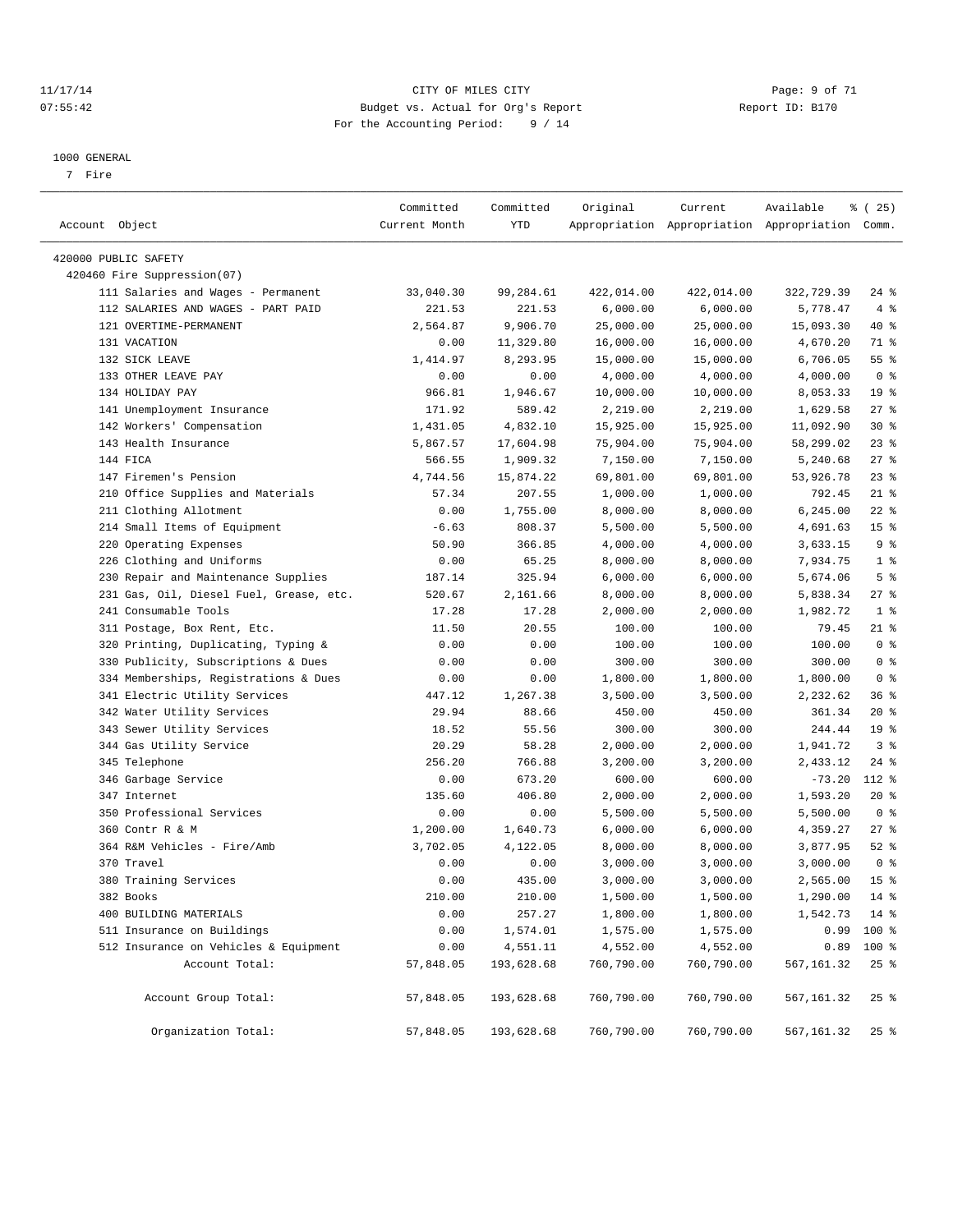#### 11/17/14 Page: 10 of 71 07:55:42 Budget vs. Actual for Org's Report Changer Report ID: B170 For the Accounting Period: 9 / 14

#### 1000 GENERAL

8 City Hall Maintenance

| Account Object                      | Committed<br>Current Month | Committed<br>YTD | Original  | Current<br>Appropriation Appropriation Appropriation Comm. | Available | % (25)         |  |
|-------------------------------------|----------------------------|------------------|-----------|------------------------------------------------------------|-----------|----------------|--|
| 410000 GENERAL GOVERNMENT           |                            |                  |           |                                                            |           |                |  |
| 411230 City Hall                    |                            |                  |           |                                                            |           |                |  |
| 214 Small Items of Equipment        | 0.00                       | 0.00             | 400.00    | 400.00                                                     | 400.00    | 0 <sup>8</sup> |  |
| 220 Operating Expenses              | 247.25                     | 747.68           | 2,500.00  | 2,500.00                                                   | 1,752.32  | $30*$          |  |
| 230 Repair and Maintenance Supplies | 349.30                     | 424.30           | 1,000.00  | 1,000.00                                                   | 575.70    | 42 %           |  |
| 341 Electric Utility Services       | 509.25                     | 1,679.60         | 5,500.00  | 5,500.00                                                   | 3,820.40  | 31.8           |  |
| 342 Water Utility Services          | 52.53                      | 155.57           | 750.00    | 750.00                                                     | 594.43    | $21$ %         |  |
| 343 Sewer Utility Services          | 32.50                      | 97.50            | 370.00    | 370.00                                                     | 272.50    | 26%            |  |
| 344 Gas Utility Service             | 38.94                      | 96.25            | 5,000.00  | 5,000.00                                                   | 4,903.75  | 2 <sup>8</sup> |  |
| 346 Garbage Service                 | 0.00                       | 0.00             | 200.00    | 200.00                                                     | 200.00    | 0 <sup>8</sup> |  |
| 360 Contr R & M                     | 1,080.34                   | 2,980.34         | 30,000.00 | 30,000.00                                                  | 27,019.66 | $10*$          |  |
| 400 BUILDING MATERIALS              | 0.00                       | 0.00             | 1,000.00  | 1,000.00                                                   | 1,000.00  | 0 <sup>8</sup> |  |
| 511 Insurance on Buildings          | 0.00                       | 2,335.42         | 2,336.00  | 2,336.00                                                   | 0.58      | $100*$         |  |
| Account Total:                      | 2,310.11                   | 8,516.66         | 49,056.00 | 49,056.00                                                  | 40,539.34 | $17*$          |  |
| Account Group Total:                | 2,310.11                   | 8,516.66         | 49,056.00 | 49,056.00                                                  | 40,539.34 | $17*$          |  |
| Organization Total:                 | 2,310.11                   | 8,516.66         | 49,056.00 | 49,056.00                                                  | 40,539.34 | 17.8           |  |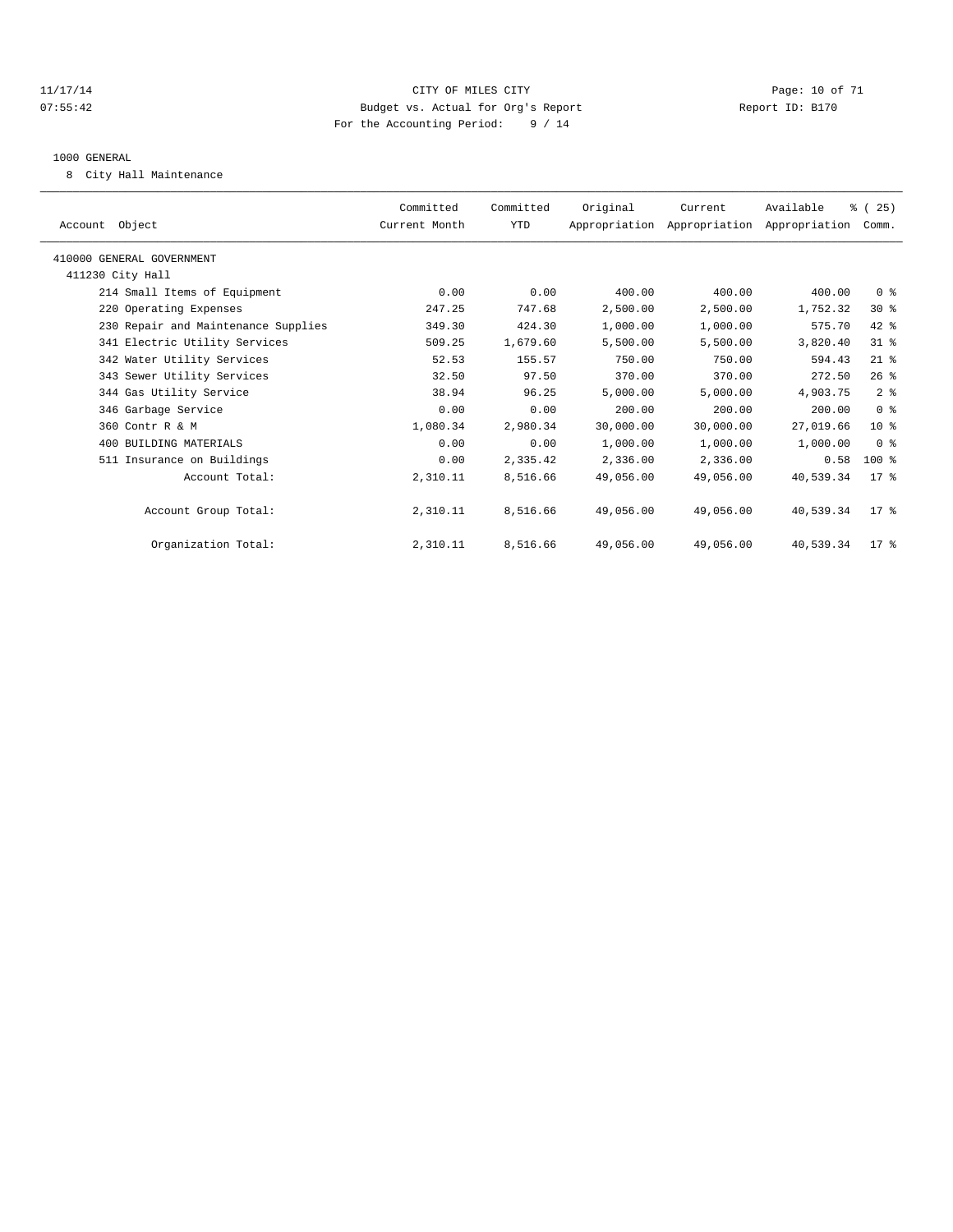#### 11/17/14 Page: 11 of 71 07:55:42 Budget vs. Actual for Org's Report Changer Report ID: B170 For the Accounting Period: 9 / 14

#### 1000 GENERAL

9 Treasurer

| Account Object                                         | Committed<br>Current Month | Committed<br>YTD | Original  | Current<br>Appropriation Appropriation | Available<br>Appropriation | % (25)<br>Comm.    |  |
|--------------------------------------------------------|----------------------------|------------------|-----------|----------------------------------------|----------------------------|--------------------|--|
| 410000 GENERAL GOVERNMENT<br>410540 City Treasurer(09) |                            |                  |           |                                        |                            |                    |  |
|                                                        |                            |                  |           |                                        |                            |                    |  |
| 111 Salaries and Wages - Permanent                     | 1,666.66                   | 4,999.98         | 20,000.00 | 20,000.00                              | 15,000.02                  | $25$ %             |  |
| 142 Workers' Compensation                              | 6.94                       | 20.82            | 79.00     | 79.00                                  | 58.18                      | $26$ %             |  |
| 144 FICA                                               | 127.50                     | 382.50           | 1,530.00  | 1,530.00                               | 1,147.50                   | 25%                |  |
| 145 PERS                                               | 136.16                     | 408.48           | 1,634.00  | 1,634.00                               | 1,225.52                   | $25$ %             |  |
| 345 Telephone                                          | 6.07                       | 16.28            | 100.00    | 100.00                                 | 83.72                      | 16 <sup>°</sup>    |  |
| 350 Professional Services                              | 0.00                       | 0.00             | 100.00    | 100.00                                 | 100.00                     | 0 <sup>8</sup>     |  |
| 360 Contr R & M                                        | 110.49                     | 220.98           | 944.00    | 944.00                                 | 723.02                     | $23$ $%$           |  |
| Account Total:                                         | 2,053.82                   | 6,049.04         | 24,387.00 | 24,387.00                              | 18,337.96                  | $25$ %             |  |
| Account Group Total:                                   | 2,053.82                   | 6,049.04         | 24,387.00 | 24,387.00                              | 18,337.96                  | $25$ $\frac{6}{5}$ |  |
| Organization Total:                                    | 2,053.82                   | 6,049.04         | 24,387.00 | 24,387.00                              | 18,337.96                  | $25$ %             |  |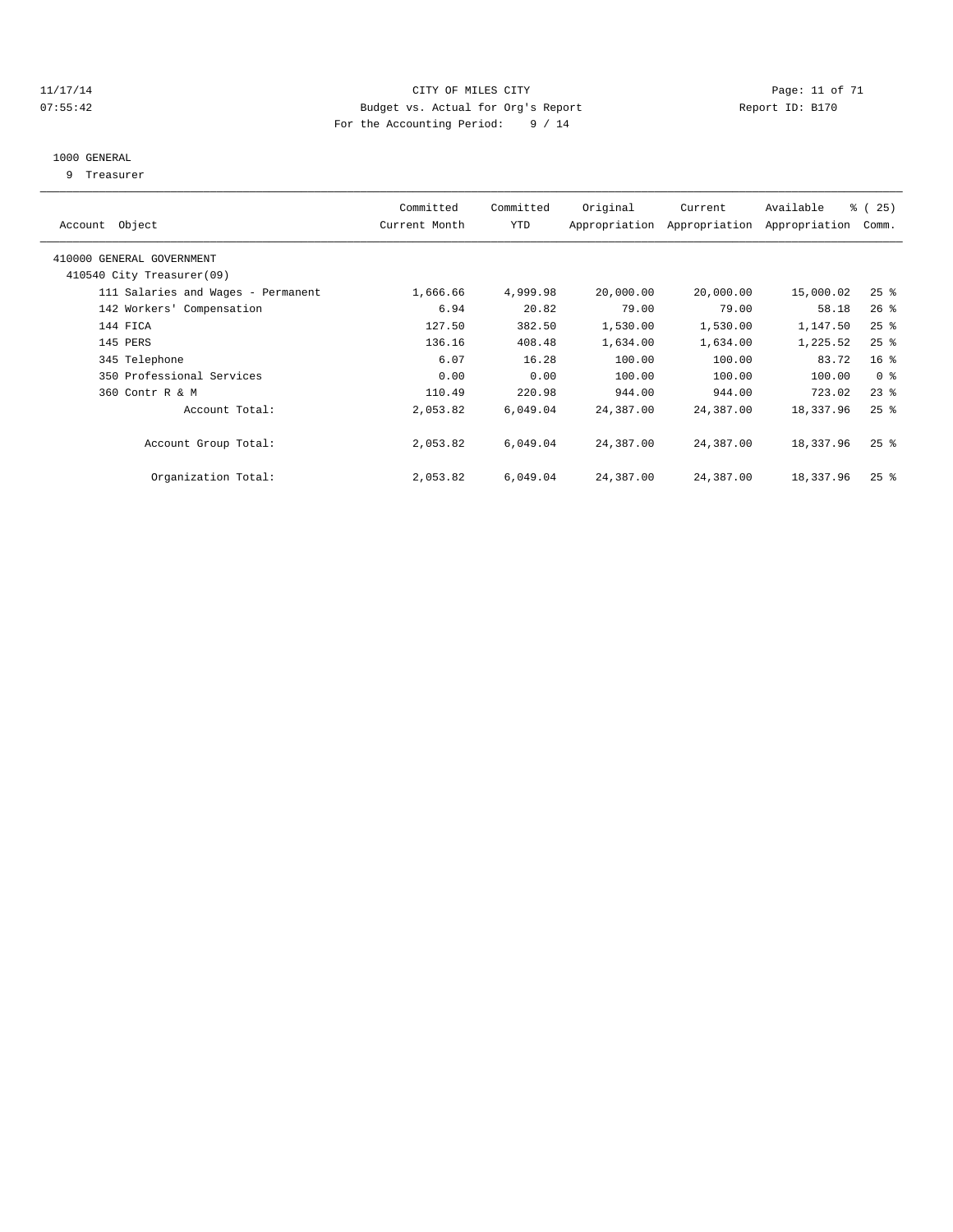#### 11/17/14 Page: 12 of 71 07:55:42 Budget vs. Actual for Org's Report Changer Report ID: B170 For the Accounting Period: 9 / 14

#### 1000 GENERAL

11 Historic Preservation

|                                          | Committed     | Committed  | Original  | Current                                   | Available  | % (25)          |  |
|------------------------------------------|---------------|------------|-----------|-------------------------------------------|------------|-----------------|--|
| Account Object                           | Current Month | <b>YTD</b> |           | Appropriation Appropriation Appropriation |            | Comm.           |  |
| 410000 GENERAL GOVERNMENT                |               |            |           |                                           |            |                 |  |
| 411840 Program Assistant                 |               |            |           |                                           |            |                 |  |
| 111 Salaries and Wages - Permanent       | 1,008.68      | 4,375.41   | 30,182.00 | 30,182.00                                 | 25,806.59  | $14*$           |  |
| 131 VACATION                             | 677.51        | 677.51     | 468.00    | 468.00                                    | $-209.51$  | 145 %           |  |
| 132 SICK LEAVE                           | 963.59        | 1,400.15   | 468.00    | 468.00                                    | $-932.15$  | $299$ $%$       |  |
| 141 Unemployment Insurance               | 11.92         | 29.03      | 140.00    | 140.00                                    | 110.97     | $21$ %          |  |
| 142 Workers' Compensation                | 32.53         | 79.24      | 359.00    | 359.00                                    | 279.76     | $22$ $%$        |  |
| 143 Health Insurance                     | 586.47        | 1,172.86   | 7,530.00  | 7,530.00                                  | 6,357.14   | 16 <sup>°</sup> |  |
| 144 FICA                                 | 202.70        | 493.66     | 2,380.00  | 2,380.00                                  | 1,886.34   | $21$ %          |  |
| 145 PERS                                 | 216.48        | 527.21     | 2,542.00  | 2,542.00                                  | 2,014.79   | $21$ %          |  |
| Account Total:                           | 3,699.88      | 8,755.07   | 44,069.00 | 44,069.00                                 | 35, 313.93 | $20*$           |  |
| Account Group Total:                     | 3,699.88      | 8,755.07   | 44,069.00 | 44,069.00                                 | 35, 313.93 | $20*$           |  |
| 520000 OTHER FINANCING USES              |               |            |           |                                           |            |                 |  |
| 521000 Interfund Operating Transfers Out |               |            |           |                                           |            |                 |  |
| 820 Transfers to Other Funds             | 0.00          | 0.00       | 3,457.00  | 3,457.00                                  | 3,457.00   | 0 <sup>8</sup>  |  |
| Account Total:                           | 0.00          | 0.00       | 3,457.00  | 3,457.00                                  | 3,457.00   | 0 <sup>8</sup>  |  |
| Account Group Total:                     | 0.00          | 0.00       | 3,457.00  | 3,457.00                                  | 3,457.00   | 0 <sup>8</sup>  |  |
| Organization Total:                      | 3,699.88      | 8,755.07   | 47,526.00 | 47,526.00                                 | 38,770.93  | 18 %            |  |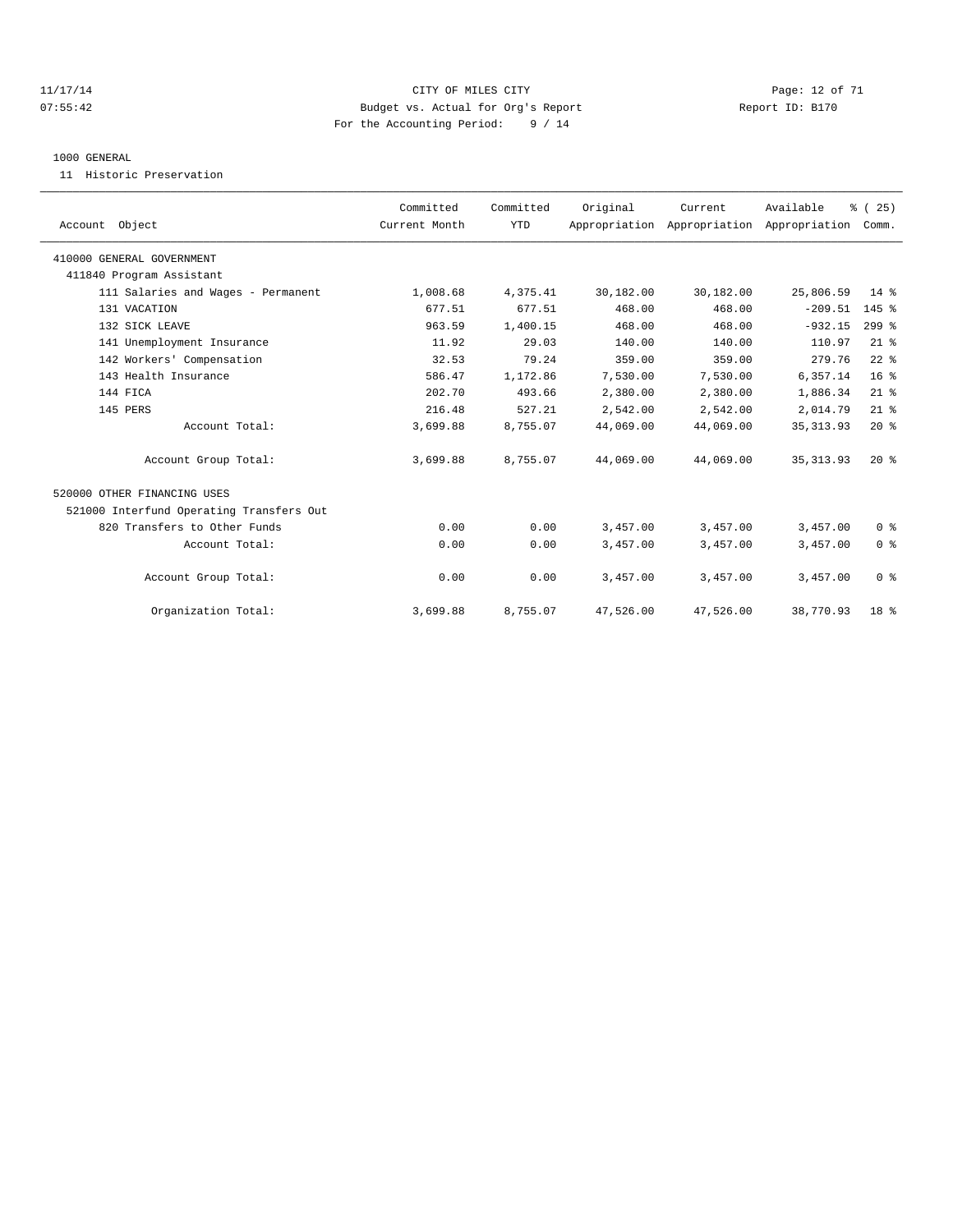#### 11/17/14 Page: 13 of 71 07:55:42 Budget vs. Actual for Org's Report Changer Report ID: B170 For the Accounting Period: 9 / 14

————————————————————————————————————————————————————————————————————————————————————————————————————————————————————————————————————

#### 1000 GENERAL

13 Park

|                                         | Committed     | Committed  | Original    | Current                                         | Available  | $\frac{1}{6}$ ( 25) |
|-----------------------------------------|---------------|------------|-------------|-------------------------------------------------|------------|---------------------|
| Account Object                          | Current Month | <b>YTD</b> |             | Appropriation Appropriation Appropriation Comm. |            |                     |
| 460000 CULTURE AND RECREATION           |               |            |             |                                                 |            |                     |
| 460432 Lion Shelter                     |               |            |             |                                                 |            |                     |
| 230 Repair and Maintenance Supplies     | 0.00          | 0.00       | 5,000.00    | 5,000.00                                        | 5,000.00   | 0 <sup>8</sup>      |
| Account Total:                          | 0.00          | 0.00       | 5,000.00    | 5,000.00                                        | 5,000.00   | 0 <sup>8</sup>      |
|                                         |               |            |             |                                                 |            |                     |
| 460433 Park Operations(13)              |               |            |             |                                                 |            |                     |
| 111 Salaries and Wages - Permanent      | 12, 111.74    | 36,735.22  | 145,368.00  | 145,368.00                                      | 108,632.78 | $25$ %              |
| 121 OVERTIME-PERMANENT                  | 665.04        | 4,855.19   | 6,800.00    | 6,800.00                                        | 1,944.81   | 71 %                |
| 131 VACATION                            | 1,016.47      | 4,229.19   | 10,000.00   | 10,000.00                                       | 5,770.81   | 42 %                |
| 132 SICK LEAVE                          | 382.09        | 786.67     | 5,000.00    | 5,000.00                                        | 4,213.33   | 16 <sup>8</sup>     |
| 133 OTHER LEAVE PAY                     | 0.00          | 0.00       | 1,021.00    | 1,021.00                                        | 1,021.00   | 0 <sup>8</sup>      |
| 134 HOLIDAY PAY                         | 686.60        | 3,005.58   | 3,400.00    | 3,400.00                                        | 394.42     | 88 %                |
| 141 Unemployment Insurance              | 66.85         | 225.41     | 565.00      | 565.00                                          | 339.59     | 40 %                |
| 142 Workers' Compensation               | 796.87        | 2,616.30   | 8,538.00    | 8,538.00                                        | 5,921.70   | $31$ $%$            |
| 143 Health Insurance                    | 2,032.76      | 6,098.24   | 24,398.00   | 24,398.00                                       | 18,299.76  | $25$ $%$            |
| 144 FICA                                | 1,088.84      | 3,688.20   | 9,608.00    | 9,608.00                                        | 5,919.80   | 38 %                |
| 145 PERS                                | 1,063.54      | 3,509.68   | 10,261.00   | 10,261.00                                       | 6,751.32   | $34$ $%$            |
| 196 CLOTHING ALLOTMENT                  | 0.00          | 486.00     | 450.00      | 450.00                                          | $-36.00$   | 108 <sup>8</sup>    |
| 210 Office Supplies and Materials       | 0.00          | 53.16      | 150.00      | 150.00                                          | 96.84      | 35%                 |
| 214 Small Items of Equipment            | 0.00          | 2,420.71   | 7,500.00    | 7,500.00                                        | 5,079.29   | 32%                 |
| 220 Operating Expenses                  | 0.00          | 212.43     | 2,200.00    | 2,200.00                                        | 1,987.57   | $10*$               |
| 222 Chemicals, Lab & Med Supplies       | 0.00          | 119.55     | 8,920.00    | 8,920.00                                        | 8,800.45   | 1 <sup>8</sup>      |
| 226 Clothing and Uniforms               | 0.00          | 0.00       | 500.00      | 500.00                                          | 500.00     | 0 <sup>8</sup>      |
| 230 Repair and Maintenance Supplies     | 242.22        | 3,222.88   | 10,000.00   | 10,000.00                                       | 6,777.12   | $32$ $%$            |
| 231 Gas, Oil, Diesel Fuel, Grease, etc. | 708.95        | 2,775.17   | 8,000.00    | 8,000.00                                        | 5,224.83   | 35 <sup>8</sup>     |
| 334 Memberships, Registrations & Dues   | 0.00          | 0.00       | 500.00      | 500.00                                          | 500.00     | 0 <sup>8</sup>      |
| 341 Electric Utility Services           | 909.00        | 2,634.87   | 7,500.00    | 7,500.00                                        | 4,865.13   | 35%                 |
| 342 Water Utility Services              | 4,838.39      | 10,034.24  | 22,000.00   | 22,000.00                                       | 11,965.76  | 46 %                |
| 343 Sewer Utility Services              | 142.19        | 426.57     | 1,000.00    | 1,000.00                                        | 573.43     | $43$ $%$            |
| 344 Gas Utility Service                 | 58.62         | 153.91     | 3,000.00    | 3,000.00                                        | 2,846.09   | 5 <sup>°</sup>      |
| 345 Telephone                           | 42.13         | 124.46     | 500.00      | 500.00                                          | 375.54     | $25$ %              |
| 346 Garbage Service                     | 0.00          | 0.00       | 500.00      | 500.00                                          | 500.00     | 0 <sup>8</sup>      |
| 347 Internet                            | 37.60         | 112.80     | 450.00      | 450.00                                          | 337.20     | $25$ $%$            |
| 350 Professional Services               | 1,975.24      | 2,191.24   | 19,300.00   | 19,300.00                                       | 17,108.76  | $11$ %              |
| 360 Contr R & M                         | 0.00          | 0.00       | 9,000.00    | 9,000.00                                        | 9,000.00   | 0 <sup>8</sup>      |
| 363 R&M Vehicles/Equip/Labor-PW         | 1,980.00      | 2,614.74   | 17,300.00   | 17,300.00                                       | 14,685.26  | 15 <sup>°</sup>     |
| 370 Travel                              | 0.00          | 0.00       | 600.00      | 600.00                                          | 600.00     | 0 <sup>8</sup>      |
| 380 Training Services                   | 0.00          | 0.00       | 800.00      | 800.00                                          | 800.00     | 0 <sup>8</sup>      |
| 511 Insurance on Buildings              | 0.00          | 2,956.93   | 2,957.00    | 2,957.00                                        |            | $0.07$ 100 %        |
| 512 Insurance on Vehicles & Equipment   | 0.00          | 558.71     | 559.00      | 559.00                                          |            | $0.29$ 100 %        |
| 514 Other Insurance (Boilers)           | 0.00          | 0.00       | 800.00      | 800.00                                          | 800.00     | 0 <sup>8</sup>      |
| 930 Improvements Other than Buildings   | 0.00          | 0.00       | 9,900.00    | 9,900.00                                        | 9,900.00   | 0 <sup>8</sup>      |
| 940 Machinery & Equipment               | 0.00          | 0.00       | 5,000.00    | 5,000.00                                        | 5,000.00   | 0 <sup>8</sup>      |
| Account Total:                          | 30,845.14     | 96,848.05  | 364, 345.00 | 364, 345.00                                     | 267,496.95 | $27$ %              |
| 460434 Fish, Wildlife Trailways         |               |            |             |                                                 |            |                     |
| 214 Small Items of Equipment            | 104.31        | 104.31     | 0.00        | 0.00                                            | $-104.31$  | $***$ %             |
| 230 Repair and Maintenance Supplies     | 824.56        | 824.56     | 0.00        | 0.00                                            | $-824.56$  | *** 응               |
| 740 Awards and Indemnities              | 2,400.00      | 2,400.00   | 10,486.00   | 10,486.00                                       | 8,086.00   | $23$ %              |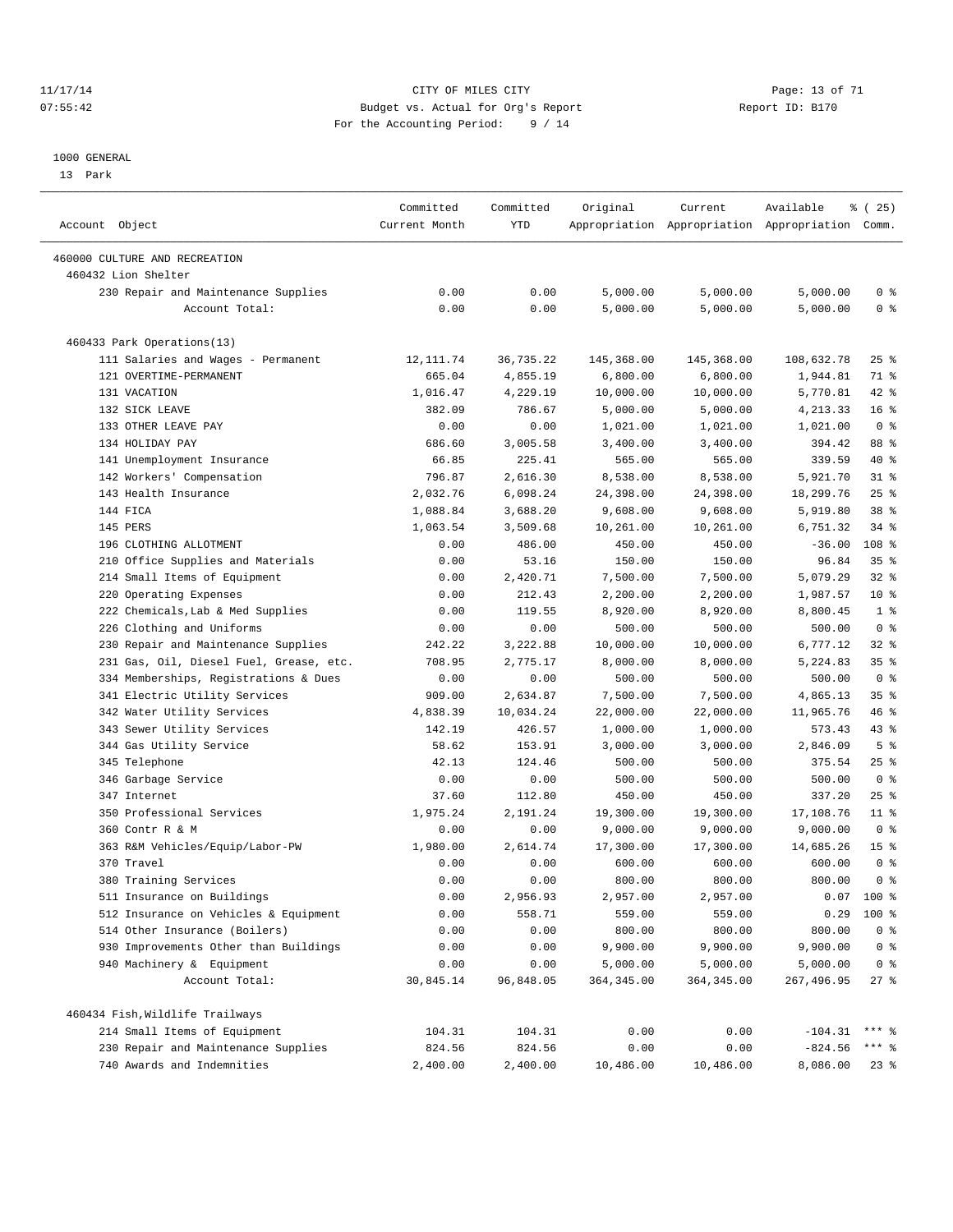#### 11/17/14 Page: 14 of 71 07:55:42 Budget vs. Actual for Org's Report Changer Report ID: B170 For the Accounting Period: 9 / 14

#### 1000 GENERAL

13 Park

| Object<br>Account                          | Committed<br>Current Month | Committed<br>YTD | Original<br>Appropriation | Current<br>Appropriation | Available<br>Appropriation | ී (<br>25)<br>Comm. |
|--------------------------------------------|----------------------------|------------------|---------------------------|--------------------------|----------------------------|---------------------|
| Account Total:                             | 3,328.87                   | 3,328.87         | 10,486.00                 | 10,486.00                | 7.157.13                   | 328                 |
| 460439 Riverside Park Tennis Court Project |                            |                  |                           |                          |                            |                     |
| 350 Professional Services                  | 0.00                       | 0.00             | 1,066.00                  | 1,066.00                 | 1,066.00                   | 0 <sup>8</sup>      |
| Account Total:                             | 0.00                       | 0.00             | 1,066.00                  | 1,066.00                 | 1,066.00                   | 0 <sup>8</sup>      |
| Account Group Total:                       | 34, 174.01                 | 100,176.92       | 380,897.00                | 380,897.00               | 280,720.08                 | $26$ %              |
| Organization Total:                        | 34, 174.01                 | 100,176.92       | 380,897.00                | 380,897.00               | 280,720.08                 | $26$ %              |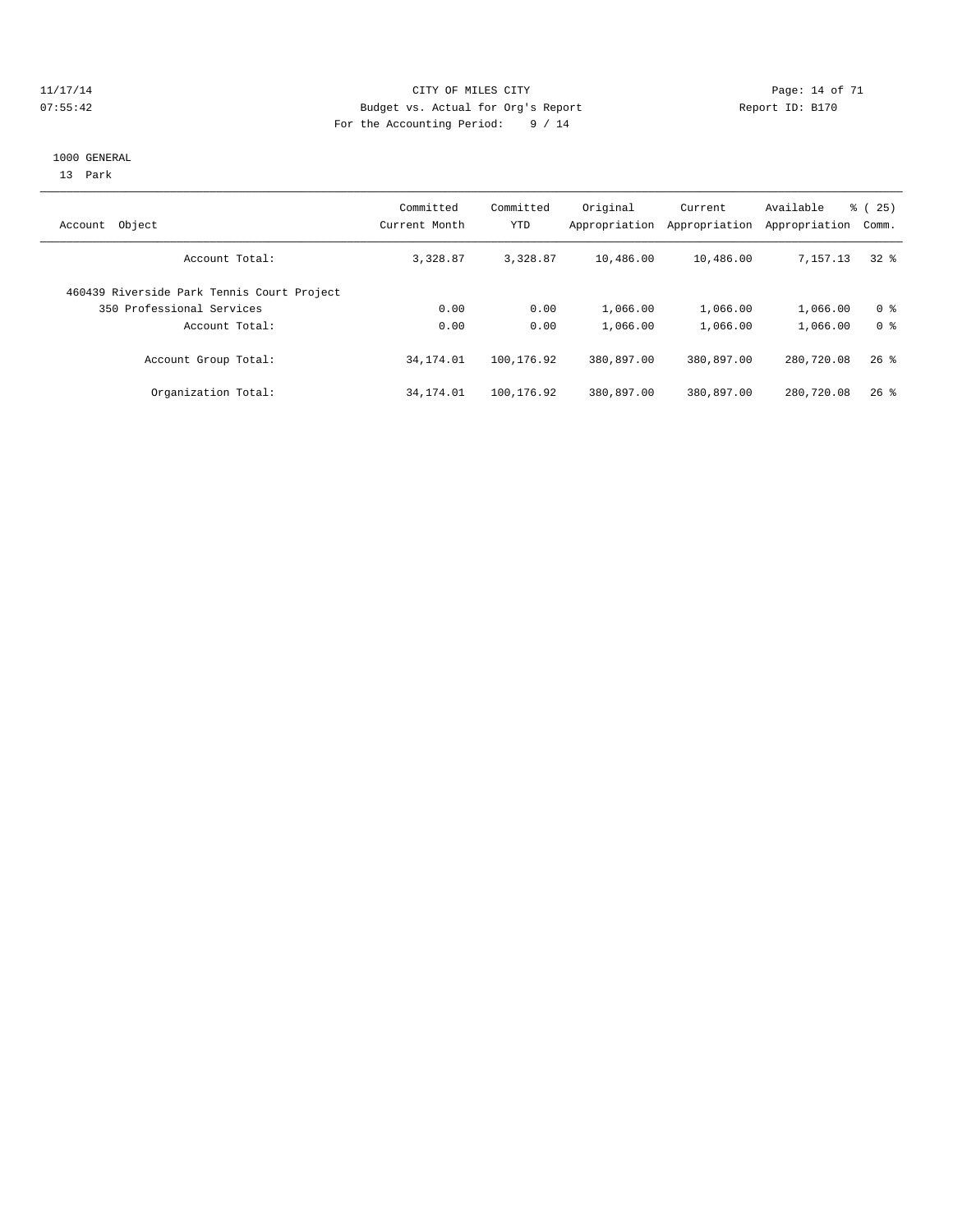#### 11/17/14 Page: 15 of 71 07:55:42 Budget vs. Actual for Org's Report Changer Report ID: B170 For the Accounting Period: 9 / 14

#### 1000 GENERAL

14 Swim Pool

| Account Object                            | Committed<br>Current Month | Committed<br><b>YTD</b> | Original  | Current   | Available<br>Appropriation Appropriation Appropriation | $\frac{3}{2}$ ( 25 )<br>Comm. |
|-------------------------------------------|----------------------------|-------------------------|-----------|-----------|--------------------------------------------------------|-------------------------------|
| 460000 CULTURE AND RECREATION             |                            |                         |           |           |                                                        |                               |
| 460445 Swimming Pool                      |                            |                         |           |           |                                                        |                               |
| 111 Salaries and Wages - Permanent        | 1,280.47                   | 28, 358.56              | 44,221.00 | 44,221.00 | 15,862.44                                              | 64 %                          |
| 141 Unemployment Insurance                | 5.75                       | 127.61                  | 200.00    | 200.00    | 72.39                                                  | 64 %                          |
| 142 Workers' Compensation                 | 71.38                      | 1,580.69                | 2,315.00  | 2,315.00  | 734.31                                                 | 68 %                          |
| 144 FICA                                  | 97.96                      | 2,169.41                | 3,396.00  | 3,396.00  | 1,226.59                                               | 64 %                          |
| 145 PERS                                  | 77.55                      | 387.75                  | 447.00    | 447.00    | 59.25                                                  | 87%                           |
| 214 Small Items of Equipment              | 0.00                       | 199.85                  | 200.00    | 200.00    | 0.15                                                   | $100*$                        |
| 220 Operating Expenses                    | 0.00                       | 236.03                  | 900.00    | 900.00    | 663.97                                                 | 26%                           |
| 222 Chemicals, Lab & Med Supplies         | 0.00                       | 281.69                  | 3,500.00  | 3,500.00  | 3,218.31                                               | 8 <sup>8</sup>                |
| 226 Clothing and Uniforms                 | 0.00                       | 311.00                  | 500.00    | 500.00    | 189.00                                                 | 62 %                          |
| 230 Repair and Maintenance Supplies       | 0.00                       | 0.00                    | 1,000.00  | 1,000.00  | 1,000.00                                               | 0 <sup>8</sup>                |
| 341 Electric Utility Services             | 234.06                     | 1,124.07                | 1,000.00  | 1,000.00  | $-124.07$                                              | 112 %                         |
| 342 Water Utility Services                | 83.98                      | 212.73                  | 300.00    | 300.00    | 87.27                                                  | 71 %                          |
| 343 Sewer Utility Services                | 21.33                      | 63.99                   | 85.00     | 85.00     | 21.01                                                  | 75 %                          |
| 345 Telephone                             | 49.39                      | 167.32                  | 130.00    | 130.00    | $-37.32$                                               | $129$ $%$                     |
| 350 Professional Services                 | 0.00                       | 0.00                    | 250.00    | 250.00    | 250.00                                                 | 0 <sup>8</sup>                |
| 360 Contr R & M                           | 0.00                       | 0.00                    | 500.00    | 500.00    | 500.00                                                 | 0 <sup>8</sup>                |
| 363 R&M Vehicles/Equip/Labor-PW           | 0.00                       | 0.00                    | 1,000.00  | 1,000.00  | 1,000.00                                               | 0 <sup>8</sup>                |
| 380 Training Services                     | 0.00                       | 0.00                    | 1,200.00  | 1,200.00  | 1,200.00                                               | 0 <sup>8</sup>                |
| 540 Special Assessments                   | 0.00                       | 0.00                    | 678.00    | 678.00    | 678.00                                                 | 0 <sup>8</sup>                |
| 810 Losses (Bad debt expense - Enterprise | 0.00                       | 17.50                   | 0.00      | 0.00      | $-17.50$                                               | $***$ $_{8}$                  |
| Account Total:                            | 1,921.87                   | 35, 238. 20             | 61,822.00 | 61,822.00 | 26,583.80                                              | 57%                           |
| Account Group Total:                      | 1,921.87                   | 35, 238. 20             | 61,822.00 | 61,822.00 | 26,583.80                                              | $57*$                         |
| Organization Total:                       | 1,921.87                   | 35, 238. 20             | 61,822.00 | 61,822.00 | 26,583.80                                              | 57%                           |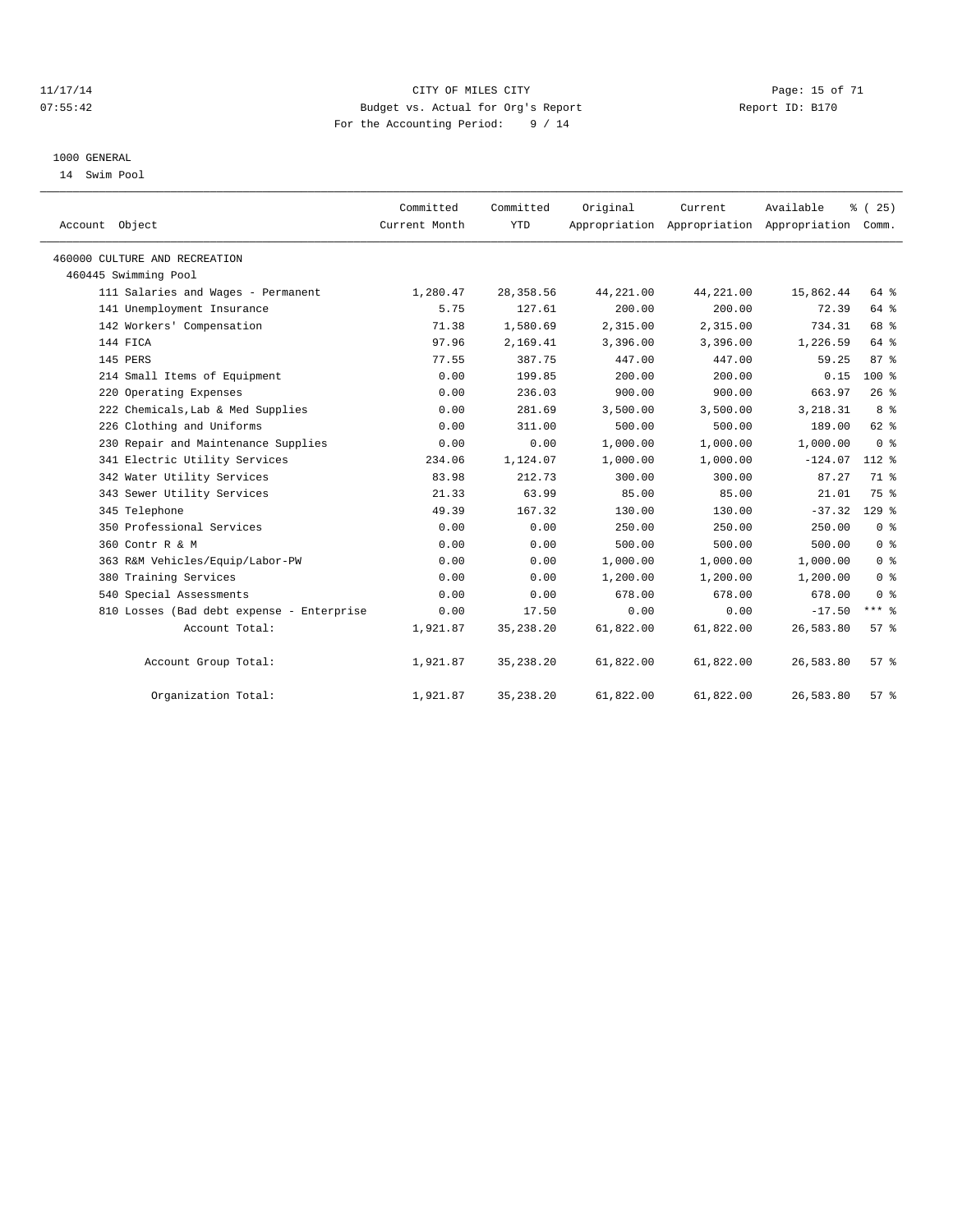#### 11/17/14 CITY OF MILES CITY Page: 16 of 71 07:55:42 Budget vs. Actual for Org's Report Changer Report ID: B170 For the Accounting Period: 9 / 14

#### 1000 GENERAL 16 Library

| Object<br>Account                                                       | Committed<br>Current Month | Committed<br>YTD | Original<br>Appropriation | Current<br>Appropriation | Available<br>Appropriation | % (25)<br>Comm.    |
|-------------------------------------------------------------------------|----------------------------|------------------|---------------------------|--------------------------|----------------------------|--------------------|
| 520000 OTHER FINANCING USES<br>521000 Interfund Operating Transfers Out |                            |                  |                           |                          |                            |                    |
| 820 Transfers to Other Funds                                            | 23,978.25                  | 71,934.75        | 287,739.00                | 287,739.00               | 215,804.25                 | $25$ $\frac{6}{3}$ |
| Account Total:                                                          | 23,978.25                  | 71,934.75        | 287,739.00                | 287,739.00               | 215,804.25                 | $25$ $%$           |
| Account Group Total:                                                    | 23,978.25                  | 71,934.75        | 287,739.00                | 287,739.00               | 215,804.25                 | $25$ $%$           |
| Organization Total:                                                     | 23,978.25                  | 71,934.75        | 287,739.00                | 287,739.00               | 215,804.25                 | $25$ %             |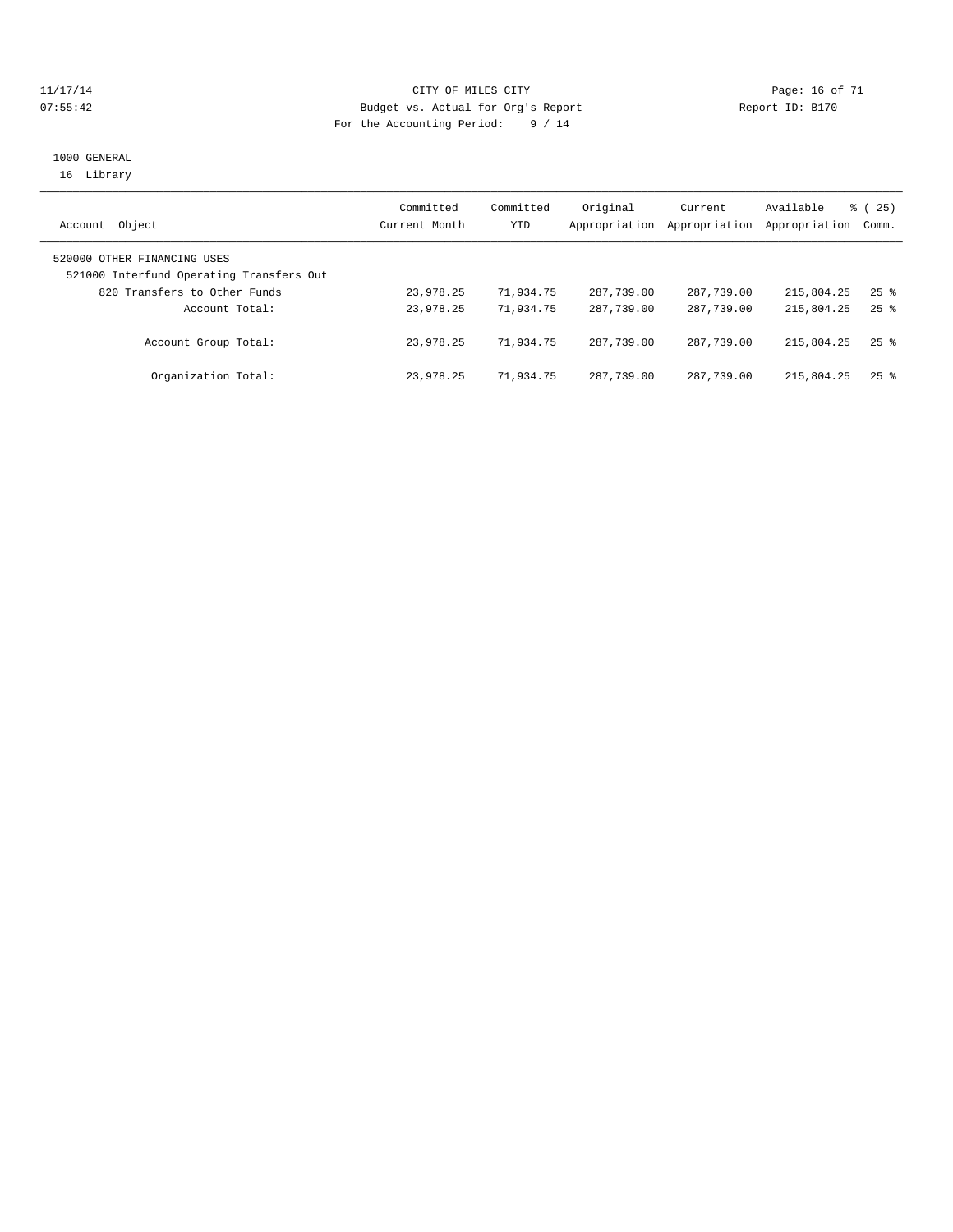#### 11/17/14 Page: 17 of 71 CHTY OF MILES CITY 07:55:42 Budget vs. Actual for Org's Report Changer Report ID: B170 For the Accounting Period: 9 / 14

#### 1000 GENERAL

21 Animal Control

| Account Object                           | Committed<br>Current Month | Committed<br><b>YTD</b> | Original  | Current   | Available                                       | % (25)          |
|------------------------------------------|----------------------------|-------------------------|-----------|-----------|-------------------------------------------------|-----------------|
|                                          |                            |                         |           |           | Appropriation Appropriation Appropriation Comm. |                 |
| 440000 PUBLIC HEALTH                     |                            |                         |           |           |                                                 |                 |
| 440600 Animal Control Services (21)      |                            |                         |           |           |                                                 |                 |
| 111 Salaries and Wages - Permanent       | 3,287.36                   | 9,973.09                | 42,080.00 | 42,080.00 | 32,106.91                                       | $24$ %          |
| 121 OVERTIME-PERMANENT                   | 0.00                       | 15.05                   | 500.00    | 500.00    | 484.95                                          | 3%              |
| 131 VACATION                             | 0.00                       | 689.60                  | 1,500.00  | 1,500.00  | 810.40                                          | 46%             |
| 132 SICK LEAVE                           | 401.20                     | 401.20                  | 700.00    | 700.00    | 298.80                                          | 57%             |
| 133 OTHER LEAVE PAY                      | 0.00                       | 0.00                    | 500.00    | 500.00    | 500.00                                          | 0 <sup>8</sup>  |
| 134 HOLIDAY PAY                          | 39.50                      | 79.00                   | 300.00    | 300.00    | 221.00                                          | 26%             |
| 141 Unemployment Insurance               | 16.77                      | 50.19                   | 205.00    | 205.00    | 154.81                                          | $24$ $%$        |
| 142 Workers' Compensation                | 206.46                     | 618.97                  | 2,387.00  | 2,387.00  | 1,768.03                                        | 26%             |
| 143 Health Insurance                     | 627.50                     | 1,882.50                | 7,530.00  | 7,530.00  | 5,647.50                                        | 25%             |
| 144 FICA                                 | 285.22                     | 853.62                  | 3,487.00  | 3,487.00  | 2,633.38                                        | $24$ %          |
| 145 PERS                                 | 288.44                     | 865.12                  | 3,549.00  | 3,549.00  | 2,683.88                                        | $24$ %          |
| 196 CLOTHING ALLOTMENT                   | 0.00                       | 0.00                    | 720.00    | 720.00    | 720.00                                          | 0 <sup>8</sup>  |
| 210 Office Supplies and Materials        | 0.00                       | 0.00                    | 150.00    | 150.00    | 150.00                                          | 0 <sup>8</sup>  |
| 211 Clothing Allotment                   | 0.00                       | 0.00                    | 150.00    | 150.00    | 150.00                                          | 0 <sup>°</sup>  |
| 214 Small Items of Equipment             | 39.00                      | 39.00                   | 400.00    | 400.00    | 361.00                                          | $10*$           |
| 220 Operating Expenses                   | 79.00                      | 243.82                  | 1,200.00  | 1,200.00  | 956.18                                          | $20*$           |
| 230 Repair and Maintenance Supplies      | 0.00                       | 0.00                    | 250.00    | 250.00    | 250.00                                          | 0 <sup>8</sup>  |
| 231 Gas, Oil, Diesel Fuel, Grease, etc.  | 140.20                     | 386.52                  | 1,400.00  | 1,400.00  | 1,013.48                                        | $28$ $%$        |
| 311 Postage, Box Rent, Etc.              | 0.00                       | 0.00                    | 20.00     | 20.00     | 20.00                                           | 0 <sup>8</sup>  |
| 320 Printing, Duplicating, Typing &      | 0.00                       | 0.00                    | 25.00     | 25.00     | 25.00                                           | 0 <sup>°</sup>  |
| 330 Publicity, Subscriptions & Dues      | 0.00                       | 0.00                    | 25.00     | 25.00     | 25.00                                           | 0 <sup>8</sup>  |
| 341 Electric Utility Services            | 63.06                      | 166.78                  | 500.00    | 500.00    | 333.22                                          | 33 <sup>8</sup> |
| 342 Water Utility Services               | 21.34                      | 63.22                   | 350.00    | 350.00    | 286.78                                          | 18 <sup>8</sup> |
| 343 Sewer Utility Services               | 12.95                      | 38.85                   | 150.00    | 150.00    | 111.15                                          | $26$ %          |
| 344 Gas Utility Service                  | 25.09                      | 73.92                   | 600.00    | 600.00    | 526.08                                          | $12*$           |
| 345 Telephone                            | 40.03                      | 120.09                  | 500.00    | 500.00    | 379.91                                          | $24$ %          |
| 347 Internet                             | 0.00                       | 0.00                    | 20.00     | 20.00     | 20.00                                           | 0 <sup>8</sup>  |
| 350 Professional Services                | 456.75                     | 456.75                  | 3,000.00  | 3,000.00  | 2,543.25                                        | 15 <sup>8</sup> |
| 366 R&M Vehicles - Police/Animal Control | 0.00                       | 0.00                    | 100.00    | 100.00    | 100.00                                          | 0 <sup>8</sup>  |
| 370 Travel                               | 0.00                       | 0.00                    | 200.00    | 200.00    | 200.00                                          | 0 <sup>8</sup>  |
| 380 Training Services                    | 0.00                       | 0.00                    | 100.00    | 100.00    | 100.00                                          | 0 <sup>8</sup>  |
| 511 Insurance on Buildings               | 0.00                       | 72.61                   | 73.00     | 73.00     | 0.39                                            | 99 <sub>8</sub> |
| Account Total:                           | 6,029.87                   | 17,089.90               | 72,671.00 | 72,671.00 | 55,581.10                                       | $24$ $%$        |
| Account Group Total:                     | 6,029.87                   | 17,089.90               | 72,671.00 | 72,671.00 | 55,581.10                                       | $24$ %          |
| Organization Total:                      | 6,029.87                   | 17,089.90               | 72,671.00 | 72,671.00 | 55,581.10                                       | $24$ %          |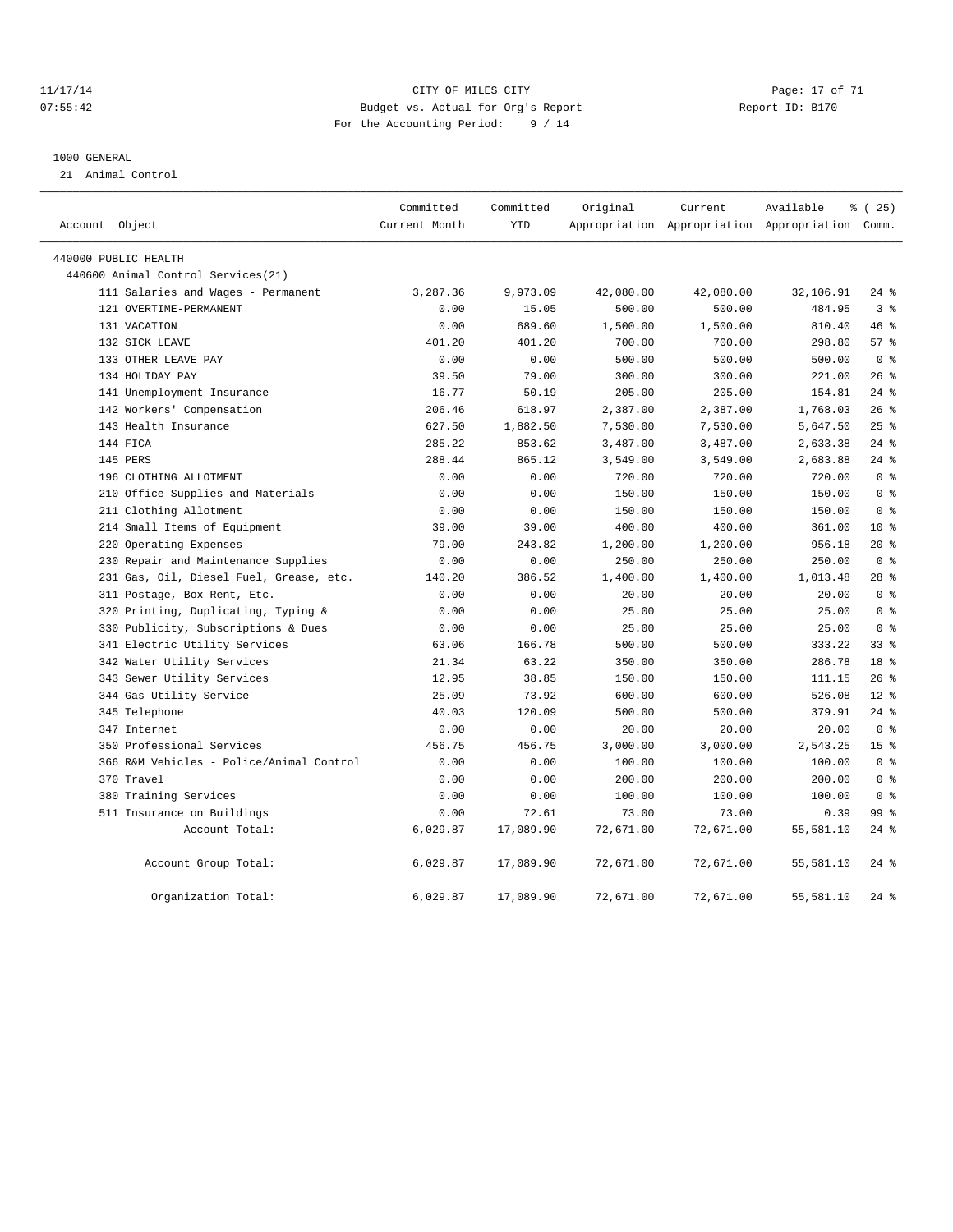#### 11/17/14 Page: 18 of 71 07:55:42 Budget vs. Actual for Org's Report Changer Report ID: B170 For the Accounting Period: 9 / 14

#### 1000 GENERAL

36 Planning & Community Services

| Account Object                            | Committed<br>Current Month | Committed<br>YTD | Original   | Current    | Available<br>Appropriation Appropriation Appropriation Comm. | % (25)         |
|-------------------------------------------|----------------------------|------------------|------------|------------|--------------------------------------------------------------|----------------|
| 410000 GENERAL GOVERNMENT                 |                            |                  |            |            |                                                              |                |
| 411020 Community Services & Planning      |                            |                  |            |            |                                                              |                |
| 111 Salaries and Wages - Permanent        | 2,947.50                   | 8,969.63         | 33,735.00  | 33,735.00  | 24,765.37                                                    | $27$ %         |
| 121 OVERTIME-PERMANENT                    | 4.90                       | 24.53            | 500.00     | 500.00     | 475.47                                                       | 5 <sup>°</sup> |
| 131 VACATION                              | 353.90                     | 950.92           | 4,000.00   | 4,000.00   | 3,049.08                                                     | $24$ $%$       |
| 132 SICK LEAVE                            | 13.11                      | 22.92            | 2,000.00   | 2,000.00   | 1,977.08                                                     | 1 <sup>8</sup> |
| 133 OTHER LEAVE PAY                       | 0.00                       | 0.00             | 3,143.00   | 3,143.00   | 3,143.00                                                     | 0 <sup>8</sup> |
| 141 Unemployment Insurance                | 14.93                      | 45.53            | 195.00     | 195.00     | 149.47                                                       | 238            |
| 142 Workers' Compensation                 | 16.08                      | 49.17            | 199.00     | 199.00     | 149.83                                                       | $25$ %         |
| 143 Health Insurance                      | 683.71                     | 2,050.92         | 8,208.00   | 8,208.00   | 6,157.08                                                     | $25$ %         |
| 144 FICA                                  | 253.92                     | 767.05           | 3,318.00   | 3,318.00   | 2,550.95                                                     | $23$ %         |
| 145 PERS                                  | 271.18                     | 814.38           | 3,544.00   | 3,544.00   | 2,729.62                                                     | $23$ $%$       |
| 196 CLOTHING ALLOTMENT                    | 0.00                       | 163.50           | 314.00     | 314.00     | 150.50                                                       | $52$ $%$       |
| 210 Office Supplies and Materials         | 0.00                       | 74.16            | 800.00     | 800.00     | 725.84                                                       | 9 <sup>8</sup> |
| 214 Small Items of Equipment              | 0.00                       | 0.00             | 800.00     | 800.00     | 800.00                                                       | 0 <sup>8</sup> |
| 220 Operating Expenses                    | 0.00                       | 96.02            | 100.00     | 100.00     | 3.98                                                         | 96%            |
| 311 Postage, Box Rent, Etc.               | 15.84                      | 35.97            | 250.00     | 250.00     | 214.03                                                       | 14 %           |
| 320 Printing, Duplicating, Typing &       | 0.00                       | 0.00             | 500.00     | 500.00     | 500.00                                                       | 0 <sup>8</sup> |
| 327 Map Printing                          | 0.00                       | 0.00             | 100.00     | 100.00     | 100.00                                                       | 0 <sup>8</sup> |
| 330 Publicity, Subscriptions & Dues       | 0.00                       | 0.00             | 775.00     | 775.00     | 775.00                                                       | 0 <sup>8</sup> |
| 331 Publication of Formal & Legal Notices | 36.00                      | 36.00            | 275.00     | 275.00     | 239.00                                                       | $13*$          |
| 334 Memberships, Registrations & Dues     | 40.00                      | 40.00            | 100.00     | 100.00     | 60.00                                                        | 40 %           |
| 345 Telephone                             | 79.00                      | 235.07           | 900.00     | 900.00     | 664.93                                                       | 26%            |
| 347 Internet                              | 0.00                       | 0.00             | 100.00     | 100.00     | 100.00                                                       | 0 <sup>8</sup> |
| 350 Professional Services                 | 5,077.50                   | 6,510.75         | 180,000.00 | 180,000.00 | 173, 489. 25                                                 | 4%             |
| 360 Contr R & M                           | 98.21                      | 196.42           | 1,500.00   | 1,500.00   | 1,303.58                                                     | $13*$          |
| 370 Travel                                | 407.30                     | 407.30           | 1,000.00   | 1,000.00   | 592.70                                                       | 41 %           |
| 380 Training Services                     | 195.00                     | 195.00           | 1,000.00   | 1,000.00   | 805.00                                                       | $20*$          |
| 382 Books                                 | 0.00                       | 75.45            | 200.00     | 200.00     | 124.55                                                       | 38 %           |
| Account Total:                            | 10,508.08                  | 21,760.69        | 247,556.00 | 247,556.00 | 225,795.31                                                   | 9 <sup>8</sup> |
| Account Group Total:                      | 10,508.08                  | 21,760.69        | 247,556.00 | 247,556.00 | 225,795.31                                                   | 9 <sup>8</sup> |
| Organization Total:                       | 10,508.08                  | 21,760.69        | 247,556.00 | 247,556.00 | 225,795.31                                                   | 9 <sup>8</sup> |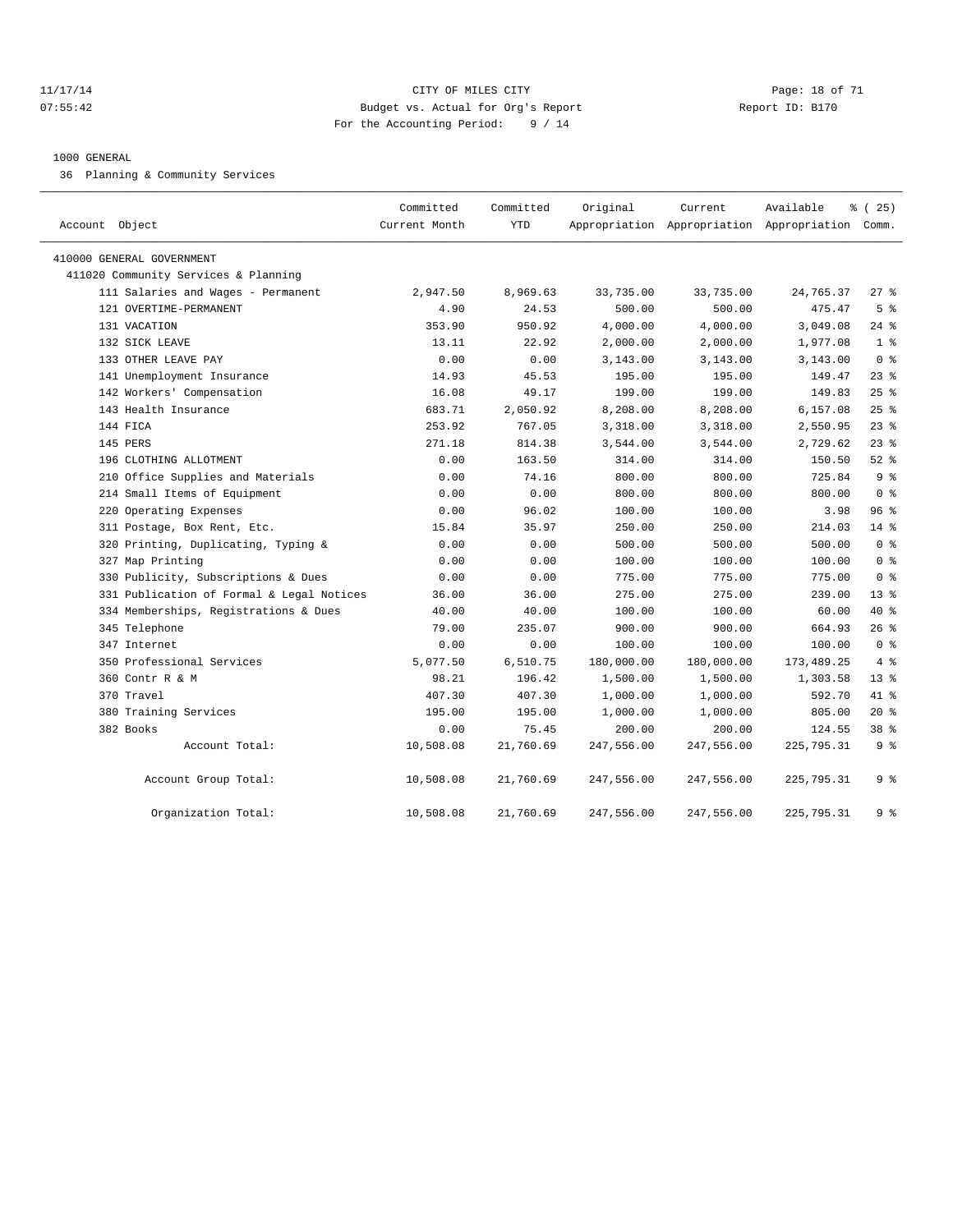#### 11/17/14 Page: 19 of 71 07:55:42 Budget vs. Actual for Org's Report Changer Report ID: B170 For the Accounting Period: 9 / 14

#### 1000 GENERAL

37 CITY HEALTH

| Object<br>Account                                                       | Committed<br>Current Month | Committed<br>YTD | Original<br>Appropriation | Current<br>Appropriation | Available<br>Appropriation | $\frac{3}{6}$ ( 25 )<br>Comm. |
|-------------------------------------------------------------------------|----------------------------|------------------|---------------------------|--------------------------|----------------------------|-------------------------------|
| 520000 OTHER FINANCING USES<br>521000 Interfund Operating Transfers Out |                            |                  |                           |                          |                            |                               |
| 820 Transfers to Other Funds                                            | 0.00                       | 0.00             | 30,000.00                 | 30,000.00                | 30,000.00                  | 0 ક                           |
| Account Total:                                                          | 0.00                       | 0.00             | 30,000.00                 | 30,000.00                | 30,000.00                  | 0 <sup>8</sup>                |
| Account Group Total:                                                    | 0.00                       | 0.00             | 30,000.00                 | 30,000.00                | 30,000.00                  | 0 ક                           |
| Organization Total:                                                     | 0.00                       | 0.00             | 30,000.00                 | 30,000.00                | 30,000.00                  | 0 ક                           |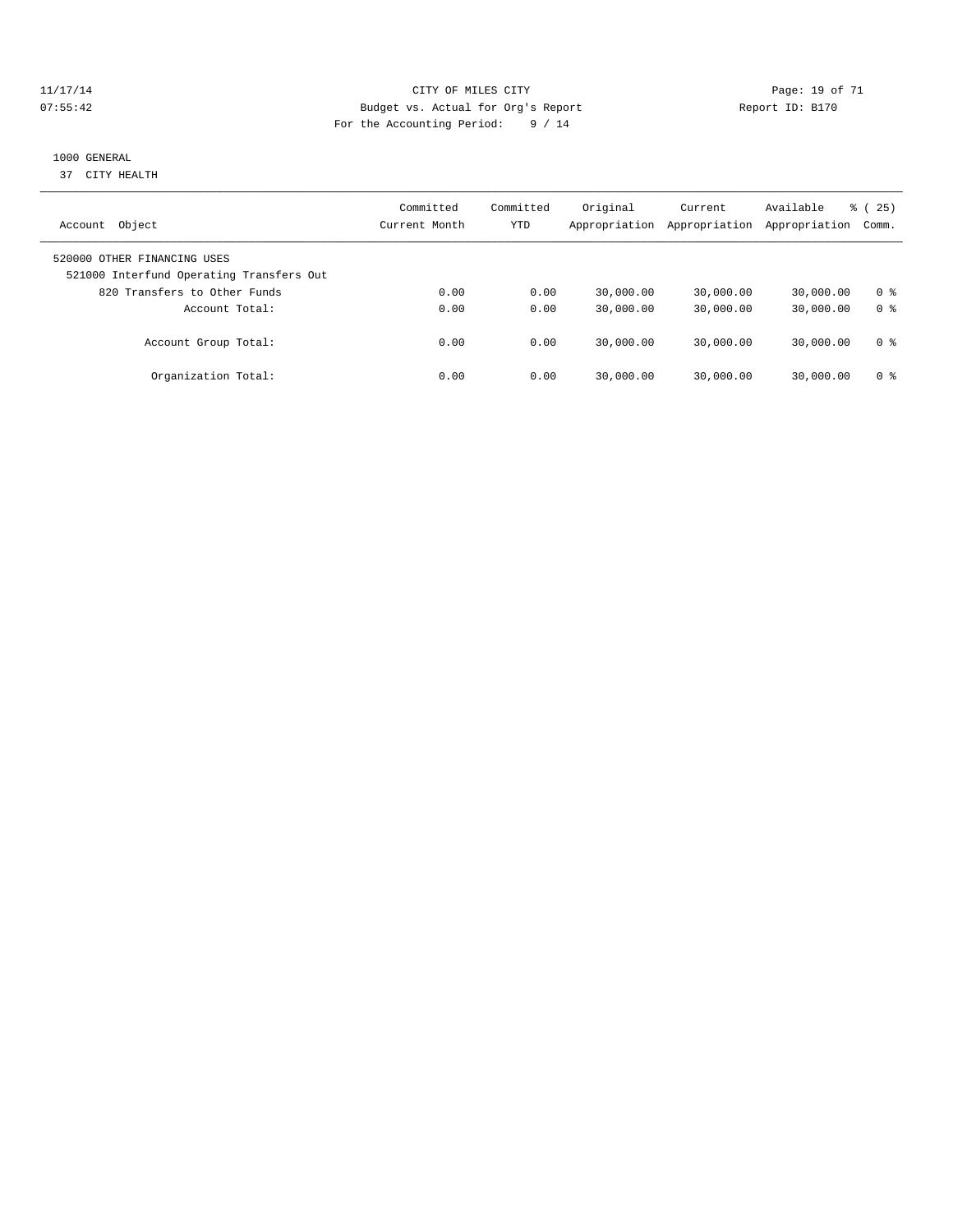#### 11/17/14 Page: 20 of 71 07:55:42 Budget vs. Actual for Org's Report Changer Report ID: B170 For the Accounting Period: 9 / 14

#### 1000 GENERAL

201 Flood Prevention

| Account Object                            | Committed<br>Current Month | Committed<br><b>YTD</b> | Original   | Current    | Available<br>Appropriation Appropriation Appropriation Comm. | % (25)          |
|-------------------------------------------|----------------------------|-------------------------|------------|------------|--------------------------------------------------------------|-----------------|
| 430000 Public Works                       |                            |                         |            |            |                                                              |                 |
| 431200 Flood Control                      |                            |                         |            |            |                                                              |                 |
| 111 Salaries and Wages - Permanent        | 910.10                     | 3,034.91                | 12,242.00  | 12,242.00  | 9,207.09                                                     | 25%             |
| 131 VACATION                              | 141.39                     | 387.97                  | 2,200.00   | 2,200.00   | 1,812.03                                                     | 18 <sup>°</sup> |
| 132 SICK LEAVE                            | 210.33                     | 362.63                  | 700.00     | 700.00     | 337.37                                                       | $52$ $%$        |
| 133 OTHER LEAVE PAY                       | 0.00                       | 0.00                    | 1,311.00   | 1,311.00   | 1,311.00                                                     | 0 <sup>8</sup>  |
| 141 Unemployment Insurance                | 5.64                       | 17.26                   | 74.00      | 74.00      | 56.74                                                        | $23$ $%$        |
| 142 Workers' Compensation                 | 70.31                      | 214.25                  | 862.00     | 862.00     | 647.75                                                       | 25%             |
| 143 Health Insurance                      | 251.00                     | 752.92                  | 3,012.00   | 3,012.00   | 2,259.08                                                     | 25%             |
| 144 FICA                                  | 96.56                      | 294.22                  | 1,259.00   | 1,259.00   | 964.78                                                       | $23$ $%$        |
| 145 PERS                                  | 103.10                     | 309.28                  | 1,344.00   | 1,344.00   | 1,034.72                                                     | 23%             |
| 196 CLOTHING ALLOTMENT                    | 0.00                       | 60.00                   | 60.00      | 60.00      | 0.00                                                         | 100 %           |
| 210 Office Supplies and Materials         | 26.56                      | 60.57                   | 300.00     | 300.00     | 239.43                                                       | $20*$           |
| 214 Small Items of Equipment              | 0.00                       | 4,455.00                | 5,085.00   | 5,085.00   | 630.00                                                       | 88 %            |
| 220 Operating Expenses                    | 0.00                       | 96.03                   | 1,100.00   | 1,100.00   | 1,003.97                                                     | 9 <sup>8</sup>  |
| 231 Gas, Oil, Diesel Fuel, Grease, etc.   | 0.00                       | 0.00                    | 350.00     | 350.00     | 350.00                                                       | 0 <sup>8</sup>  |
| 311 Postage, Box Rent, Etc.               | 17.76                      | 47.37                   | 1,800.00   | 1,800.00   | 1,752.63                                                     | 3%              |
| 327 Map Printing                          | 0.00                       | 0.00                    | 150.00     | 150.00     | 150.00                                                       | 0 <sup>8</sup>  |
| 330 Publicity, Subscriptions & Dues       | 0.00                       | 0.00                    | 200.00     | 200.00     | 200.00                                                       | 0 <sup>8</sup>  |
| 331 Publication of Formal & Legal Notices | 168.00                     | 225.00                  | 2,000.00   | 2,000.00   | 1,775.00                                                     | 11 <sup>°</sup> |
| 334 Memberships, Registrations & Dues     | 0.00                       | 0.00                    | 250.00     | 250.00     | 250.00                                                       | 0 <sup>8</sup>  |
| 345 Telephone                             | 0.00                       | 0.00                    | 100.00     | 100.00     | 100.00                                                       | 0 <sup>8</sup>  |
| 350 Professional Services                 | 42, 294.35                 | 94,921.10               | 80,000.00  | 80,000.00  | $-14,921.10$                                                 | 119 %           |
| 370 Travel                                | 0.00                       | 354.48                  | 1,200.00   | 1,200.00   | 845.52                                                       | $30*$           |
| 380 Training Services                     | 0.00                       | 0.00                    | 500.00     | 500.00     | 500.00                                                       | 0 <sup>8</sup>  |
| 382 Books                                 | 0.00                       | 0.00                    | 100.00     | 100.00     | 100.00                                                       | 0 <sup>8</sup>  |
| 513 Liability                             | 0.00                       | 1,500.00                | 0.00       | 0.00       | $-1,500.00$                                                  | *** 응           |
| 533 Machinery and Equipment Rental        | 0.00                       | 0.00                    | 250.00     | 250.00     | 250.00                                                       | 0 <sup>8</sup>  |
| 540 Special Assessments                   | 0.00                       | 0.00                    | 250.00     | 250.00     | 250.00                                                       | 0 <sup>8</sup>  |
| Account Total:                            | 44,295.10                  | 107,092.99              | 116,699.00 | 116,699.00 | 9,606.01                                                     | $92$ $%$        |
| Account Group Total:                      | 44,295.10                  | 107,092.99              | 116,699.00 | 116,699.00 | 9,606.01                                                     | $92$ $%$        |
| Organization Total:                       | 44,295.10                  | 107,092.99              | 116,699.00 | 116,699.00 | 9,606.01                                                     | $92$ $%$        |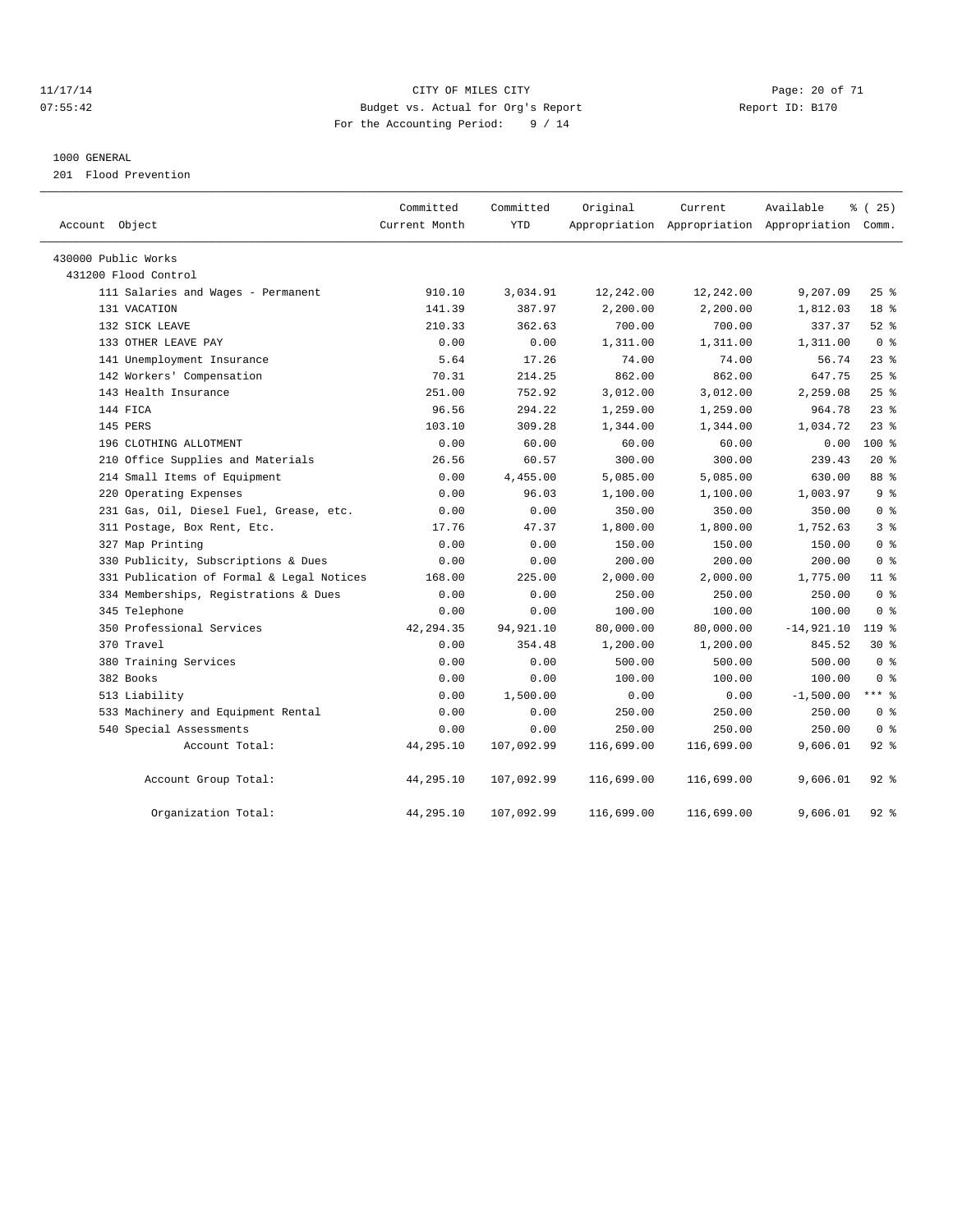#### 11/17/14 Page: 21 of 71 07:55:42 Budget vs. Actual for Org's Report Report ID: B170 For the Accounting Period: 9 / 14

# 1000 GENERAL

301 Elections

| Object<br>Account                             | Committed<br>Current Month | Committed<br>YTD | Original<br>Appropriation | Current<br>Appropriation | Available<br>Appropriation | % (25)<br>Comm. |
|-----------------------------------------------|----------------------------|------------------|---------------------------|--------------------------|----------------------------|-----------------|
| 410000 GENERAL GOVERNMENT<br>410600 Elections |                            |                  |                           |                          |                            |                 |
| 300 PURCHASED SERVICES                        | 0.00                       | 0.00             | 9.500.00                  | 9,500.00                 | 9,500.00                   | 0 <sup>8</sup>  |
| Account Total:                                | 0.00                       | 0.00             | 9.500.00                  | 9,500.00                 | 9,500.00                   | 0 <sup>8</sup>  |
| Account Group Total:                          | 0.00                       | 0.00             | 9.500.00                  | 9.500.00                 | 9,500.00                   | 0 <sup>8</sup>  |
| Organization Total:                           | 0.00                       | 0.00             | 9,500.00                  | 9,500.00                 | 9,500.00                   | 0 <sup>8</sup>  |

Fund Total: 393,616.20 1,202,673.98 4,458,496.00 4,458,496.00 3,255,822.02 27 %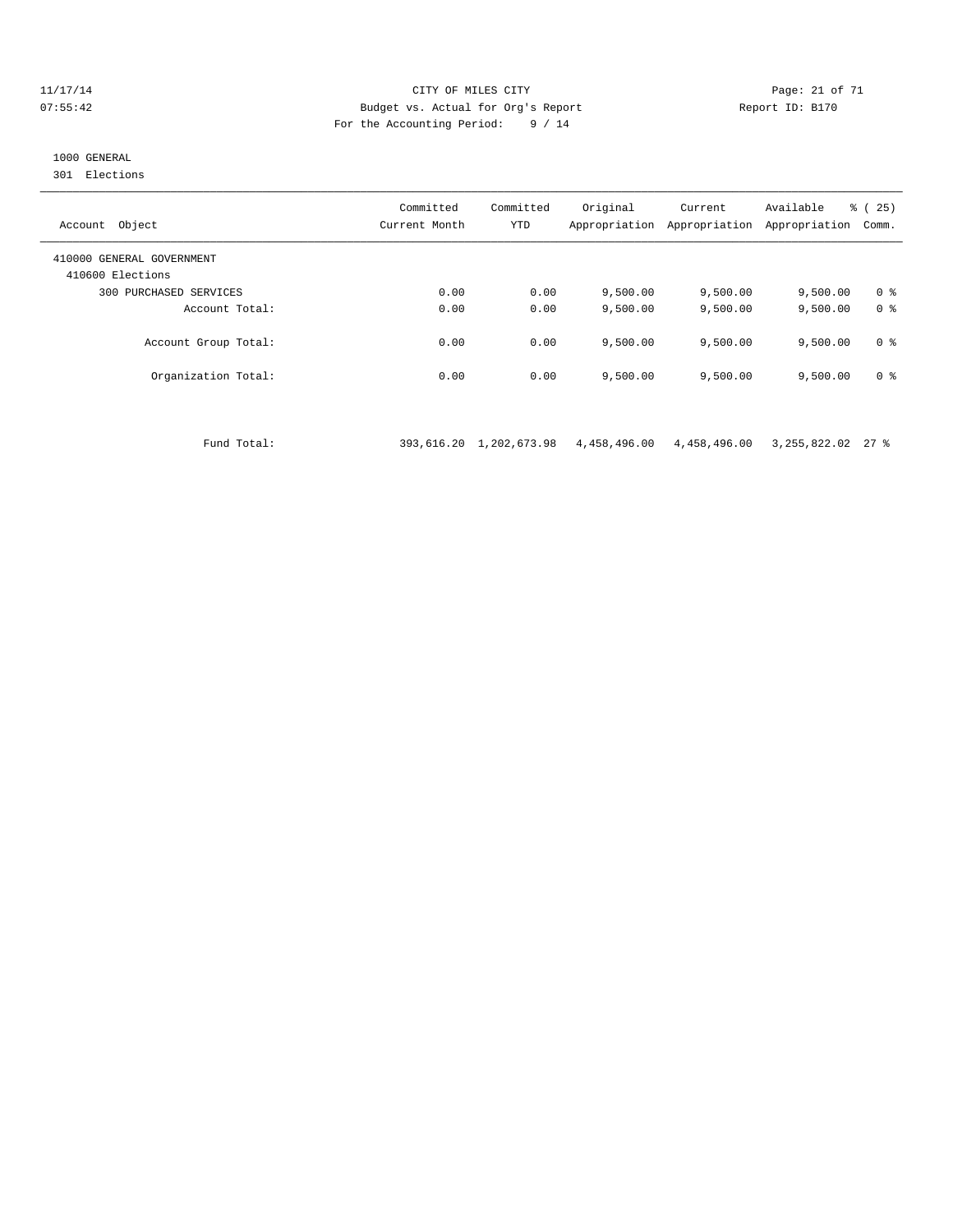#### 11/17/14 Page: 22 of 71 07:55:42 Budget vs. Actual for Org's Report Changer Report ID: B170 For the Accounting Period: 9 / 14

————————————————————————————————————————————————————————————————————————————————————————————————————————————————————————————————————

# 2220 LIBRARY

16 Library

|                                                              | Committed     | Committed | Original   | Current    | Available                                       | % (25)             |  |
|--------------------------------------------------------------|---------------|-----------|------------|------------|-------------------------------------------------|--------------------|--|
| Account Object                                               | Current Month | YTD       |            |            | Appropriation Appropriation Appropriation Comm. |                    |  |
|                                                              |               |           |            |            |                                                 |                    |  |
| 460000 CULTURE AND RECREATION<br>460100 Library Services(16) |               |           |            |            |                                                 |                    |  |
| 111 Salaries and Wages - Permanent                           | 12,798.23     | 41,392.69 | 176,111.00 | 176,111.00 | 134,718.31                                      | $24$ %             |  |
| 121 OVERTIME-PERMANENT                                       | 0.00          | 0.00      | 600.00     | 600.00     | 600.00                                          | 0 <sup>8</sup>     |  |
| 131 VACATION                                                 | 3,172.18      | 6,585.25  | 12,000.00  | 12,000.00  | 5,414.75                                        | 55 <sup>8</sup>    |  |
| 132 SICK LEAVE                                               | 71.16         | 109.15    | 4,000.00   | 4,000.00   |                                                 | 3 <sup>8</sup>     |  |
| 133 OTHER LEAVE PAY                                          | 84.83         | 275.71    | 3,839.00   | 3,839.00   | 3,890.85<br>3,563.29                            | 7 %                |  |
| 141 Unemployment Insurance                                   | 72.56         | 221.04    | 885.00     | 885.00     | 663.96                                          | $25$ $%$           |  |
|                                                              | 67.04         | 204.15    | 768.00     | 768.00     | 563.85                                          | $27$ %             |  |
| 142 Workers' Compensation<br>143 Health Insurance            |               |           |            |            | 28, 239.60                                      | $25$ %             |  |
|                                                              | 3,136.80      | 9,410.40  | 37,650.00  | 37,650.00  |                                                 |                    |  |
| 144 FICA                                                     | 1,219.84      | 3,715.66  | 15,044.00  | 15,044.00  | 11,328.34                                       | $25$ $%$<br>$25$ % |  |
| 145 PERS                                                     | 1,317.52      | 3,951.22  | 16,067.00  | 16,067.00  | 12, 115.78                                      |                    |  |
| 196 CLOTHING ALLOTMENT                                       | 0.00          | 750.00    | 900.00     | 900.00     | 150.00                                          | 83%                |  |
| 210 Office Supplies and Materials                            | 0.00          | 290.10    | 1,500.00   | 1,500.00   | 1,209.90                                        | 19 <sup>°</sup>    |  |
| 214 Small Items of Equipment                                 | 0.00          | 38.53     | 2,000.00   | 2,000.00   | 1,961.47                                        | 2 <sup>8</sup>     |  |
| 220 Operating Expenses                                       | 0.00          | 0.00      | 200.00     | 200.00     | 200.00                                          | 0 <sup>8</sup>     |  |
| 224 Janitorial Supplies                                      | 0.00          | 82.70     | 700.00     | 700.00     | 617.30                                          | $12*$              |  |
| 311 Postage, Box Rent, Etc.                                  | 90.77         | 278.24    | 2,000.00   | 2,000.00   | 1,721.76                                        | $14*$              |  |
| 320 Printing, Duplicating, Typing &                          | 128.31        | 128.31    | 1,500.00   | 1,500.00   | 1,371.69                                        | 9%                 |  |
| 334 Memberships, Registrations & Dues                        | 0.00          | 0.00      | 250.00     | 250.00     | 250.00                                          | 0 <sup>8</sup>     |  |
| 341 Electric Utility Services                                | 690.98        | 2,454.62  | 7,000.00   | 7,000.00   | 4,545.38                                        | 35 <sup>8</sup>    |  |
| 342 Water Utility Services                                   | 42.01         | 131.08    | 400.00     | 400.00     | 268.92                                          | $33$ $%$           |  |
| 343 Sewer Utility Services                                   | 14.35         | 43.05     | 200.00     | 200.00     | 156.95                                          | $22$ %             |  |
| 344 Gas Utility Service                                      | 27.84         | 80.52     | 3,000.00   | 3,000.00   | 2,919.48                                        | 3%                 |  |
| 345 Telephone                                                | 147.39        | 345.32    | 1,000.00   | 1,000.00   | 654.68                                          | 35 <sup>8</sup>    |  |
| 346 Garbage Service                                          | 0.00          | 0.00      | 300.00     | 300.00     | 300.00                                          | 0 <sup>8</sup>     |  |
| 347 Internet                                                 | 165.15        | 424.80    | 1,100.00   | 1,100.00   | 675.20                                          | 39 %               |  |
| 350 Professional Services                                    | 0.00          | 0.00      | 8,000.00   | 8,000.00   | 8,000.00                                        | 0 <sup>8</sup>     |  |
| 360 Contr R & M                                              | 325.00        | 1,795.76  | 9,187.00   | 9,187.00   | 7,391.24                                        | $20*$              |  |
| 370 Travel                                                   | 0.00          | 0.00      | 2,200.00   | 2,200.00   | 2,200.00                                        | 0 <sup>8</sup>     |  |
| 380 Training Services                                        | 0.00          | 0.00      | 500.00     | 500.00     | 500.00                                          | 0 <sup>8</sup>     |  |
| 382 Books                                                    | 740.18        | 1,746.62  | 15,000.00  | 15,000.00  | 13, 253. 38                                     | $12*$              |  |
| 511 Insurance on Buildings                                   | 0.00          | 2,972.27  | 5,000.00   | 5,000.00   | 2,027.73                                        | 59 %               |  |
| Account Total:                                               | 24, 312.14    | 77,427.19 | 328,901.00 | 328,901.00 | 251, 473.81                                     | $24$ %             |  |
| Account Group Total:                                         | 24, 312.14    | 77,427.19 | 328,901.00 | 328,901.00 | 251, 473.81                                     | $24$ %             |  |
| 510000 MISCELLANEOUS                                         |               |           |            |            |                                                 |                    |  |
| 510330 Comprehensive Liability Insurance                     |               |           |            |            |                                                 |                    |  |
| 513 Liability                                                | 0.00          | 1,750.68  | 1,750.00   | 1,750.00   |                                                 | $-0.68$ 100 %      |  |
| Account Total:                                               | 0.00          | 1,750.68  | 1,750.00   | 1,750.00   |                                                 | $-0.68$ 100 %      |  |
|                                                              |               |           |            |            |                                                 |                    |  |
| Account Group Total:                                         | 0.00          | 1,750.68  | 1,750.00   | 1,750.00   |                                                 | $-0.68$ 100 %      |  |
| 520000 OTHER FINANCING USES                                  |               |           |            |            |                                                 |                    |  |
| 521000 Interfund Operating Transfers Out                     |               |           |            |            |                                                 |                    |  |
| 820 Transfers to Other Funds                                 | 1,701.12      | 5,103.36  | 20,413.00  | 20,413.00  | 15,309.64                                       | $25$ $\frac{6}{5}$ |  |
| Account Total:                                               | 1,701.12      | 5,103.36  | 20, 413.00 | 20,413.00  | 15,309.64                                       | $25$ %             |  |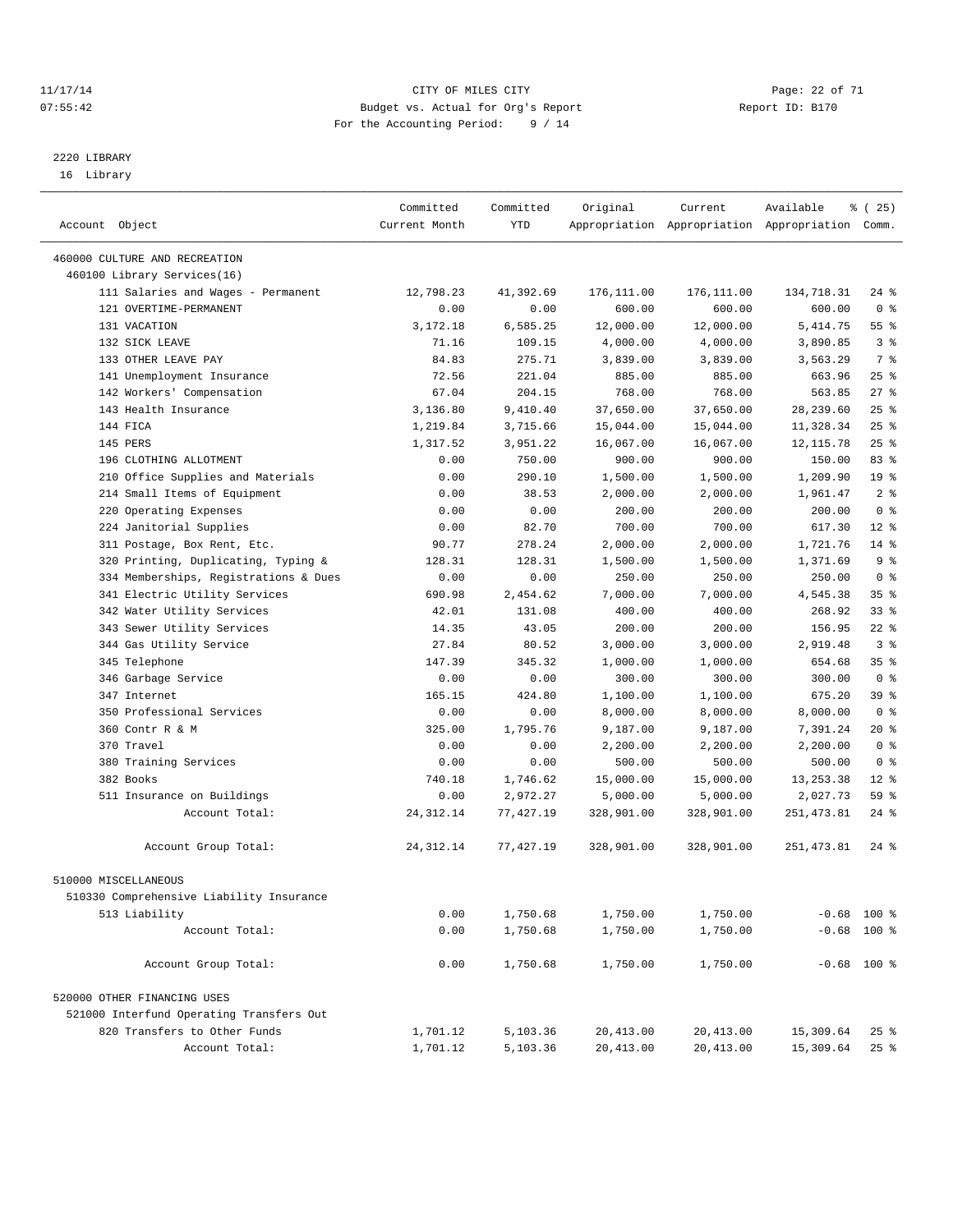#### 11/17/14 Page: 23 of 71 07:55:42 Budget vs. Actual for Org's Report Changer Report ID: B170 For the Accounting Period: 9 / 14

## 2220 LIBRARY 16 Library

| Object<br>Account    | Committed<br>Current Month | Committed<br><b>YTD</b> | Original<br>Appropriation | Current<br>Appropriation | Available<br>Appropriation | $\frac{3}{6}$ ( 25 )<br>Comm. |
|----------------------|----------------------------|-------------------------|---------------------------|--------------------------|----------------------------|-------------------------------|
| Account Group Total: | 1,701.12                   | 5,103.36                | 20,413.00                 | 20,413.00                | 15,309.64                  | $25$ $\frac{6}{5}$            |
| Organization Total:  | 26,013.26                  | 84, 281. 23             | 351,064.00                | 351,064.00               | 266,782.77                 | $24$ %                        |
| Fund Total:          | 26,013.26                  | 84, 281. 23             | 351,064.00                | 351,064.00               | 266,782.77 24 %            |                               |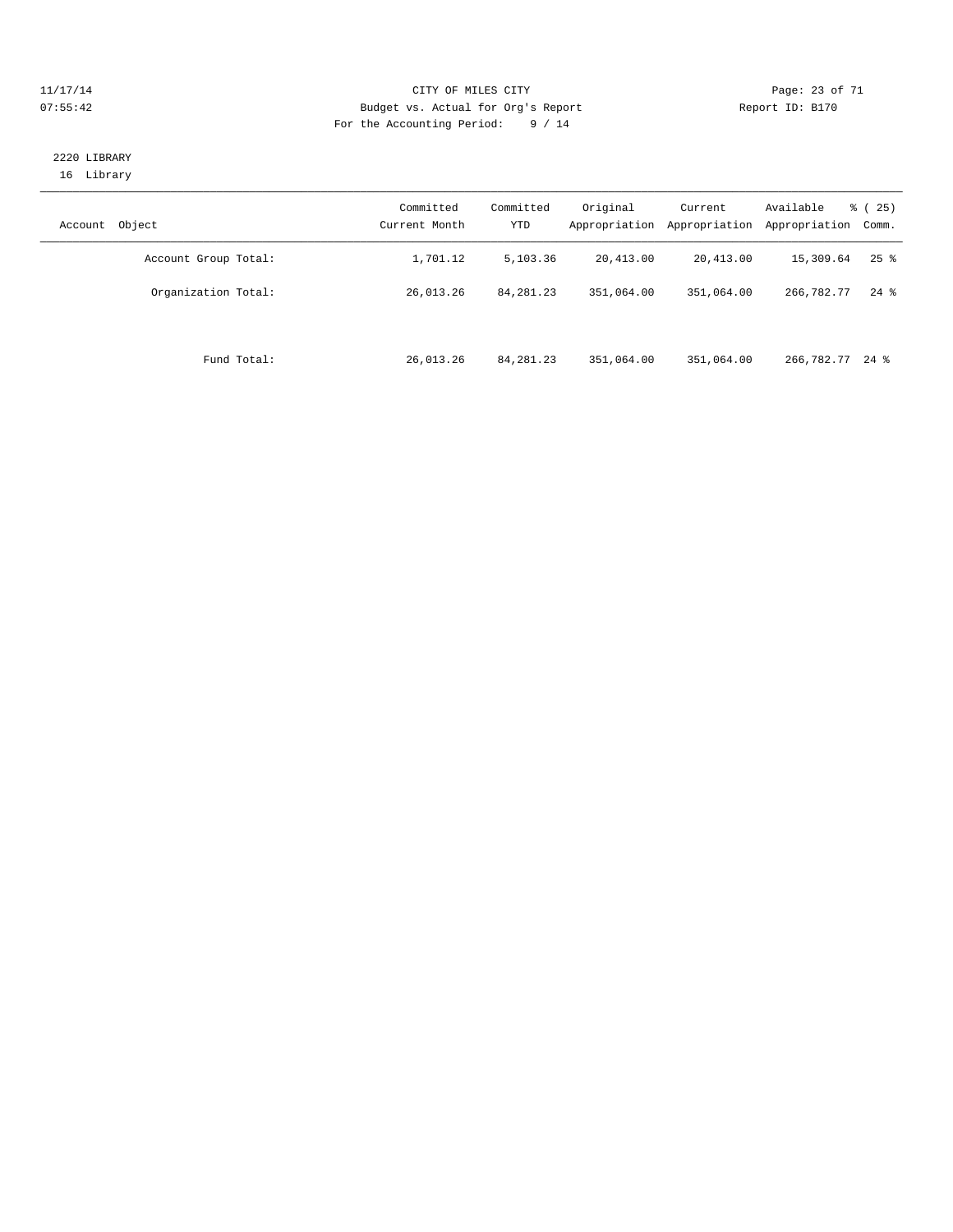#### 11/17/14 Page: 24 of 71 07:55:42 Budget vs. Actual for Org's Report Changer Report ID: B170 For the Accounting Period: 9 / 14

# 2270 Health

37 CITY HEALTH

| Account Object                     | Committed<br>Current Month | Committed<br><b>YTD</b> | Original  | Current<br>Appropriation Appropriation | Available<br>Appropriation | $\frac{3}{6}$ ( 25 )<br>Comm. |
|------------------------------------|----------------------------|-------------------------|-----------|----------------------------------------|----------------------------|-------------------------------|
| 440000 PUBLIC HEALTH               |                            |                         |           |                                        |                            |                               |
| 440140 Registration and Inspection |                            |                         |           |                                        |                            |                               |
| 311 Postage, Box Rent, Etc.        | 0.96                       | 2.88                    | 200.00    | 200.00                                 | 197.12                     | 1 <sub>8</sub>                |
| 350 Professional Services          | 2,750.00                   | 11,000.00               | 30,000.00 | 30,000.00                              | 19,000.00                  | 37%                           |
| Account Total:                     | 2,750.96                   | 11,002.88               | 30,200.00 | 30,200.00                              | 19,197.12                  | 36 <sup>8</sup>               |
| Account Group Total:               | 2,750.96                   | 11,002.88               | 30,200.00 | 30,200.00                              | 19,197.12                  | 36%                           |
| Organization Total:                | 2,750.96                   | 11,002.88               | 30,200.00 | 30,200.00                              | 19,197.12                  | 36%                           |
|                                    |                            |                         |           |                                        |                            |                               |
| Fund Total:                        | 2,750.96                   | 11,002.88               | 30,200.00 | 30,200.00                              | 19,197.12                  | 36 %                          |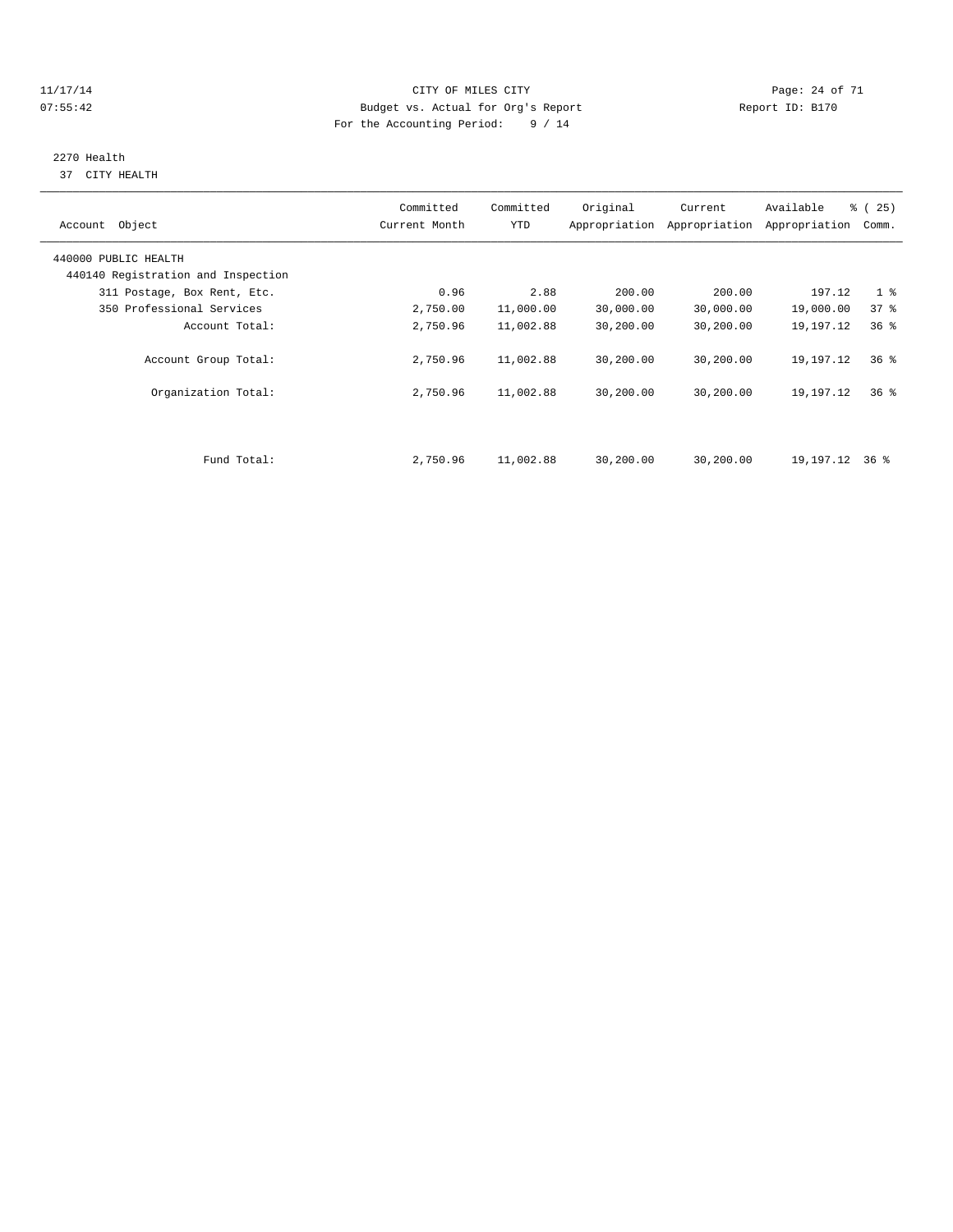#### 11/17/14 Page: 25 of 71 07:55:42 Budget vs. Actual for Org's Report Report ID: B170 For the Accounting Period: 9 / 14

2350 Local Government/Study Commission

302 Local Government/Study Commission

| Account Object                       | Committed<br>Current Month | Committed<br><b>YTD</b> | Original  | Current   | Available<br>Appropriation Appropriation Appropriation | % (25)<br>Comm. |
|--------------------------------------|----------------------------|-------------------------|-----------|-----------|--------------------------------------------------------|-----------------|
| 410000 GENERAL GOVERNMENT            |                            |                         |           |           |                                                        |                 |
| 410130 Committees and Special Bodies |                            |                         |           |           |                                                        |                 |
| 210 Office Supplies and Materials    | 0.00                       | 0.00                    | 500.00    | 500.00    | 500.00                                                 | 0 <sup>8</sup>  |
| 220 Operating Expenses               | 0.00                       | 175.45                  | 500.00    | 500.00    | 324.55                                                 | 35 <sup>8</sup> |
| 311 Postage, Box Rent, Etc.          | 0.00                       | 0.00                    | 1,000.00  | 1,000.00  | 1,000.00                                               | 0 <sup>8</sup>  |
| 320 Printing, Duplicating, Typing &  | 0.00                       | 0.00                    | 1,000.00  | 1,000.00  | 1,000.00                                               | 0 <sup>8</sup>  |
| 350 Professional Services            | 0.00                       | 0.00                    | 8,142.00  | 8,142.00  | 8,142.00                                               | 0 <sup>8</sup>  |
| 370 Travel                           | 0.00                       | 0.00                    | 3,000.00  | 3,000.00  | 3,000.00                                               | 0 <sup>8</sup>  |
| Account Total:                       | 0.00                       | 175.45                  | 14,142.00 | 14,142.00 | 13,966.55                                              | 1 <sup>8</sup>  |
| Account Group Total:                 | 0.00                       | 175.45                  | 14,142.00 | 14,142.00 | 13,966.55                                              | 1 <sup>8</sup>  |
| Organization Total:                  | 0.00                       | 175.45                  | 14,142.00 | 14,142.00 | 13,966.55                                              | 1 <sup>8</sup>  |
|                                      |                            |                         |           |           |                                                        |                 |
| Fund Total:                          | 0.00                       | 175.45                  | 14,142.00 | 14,142.00 | 13,966.55                                              | $1 \circ$       |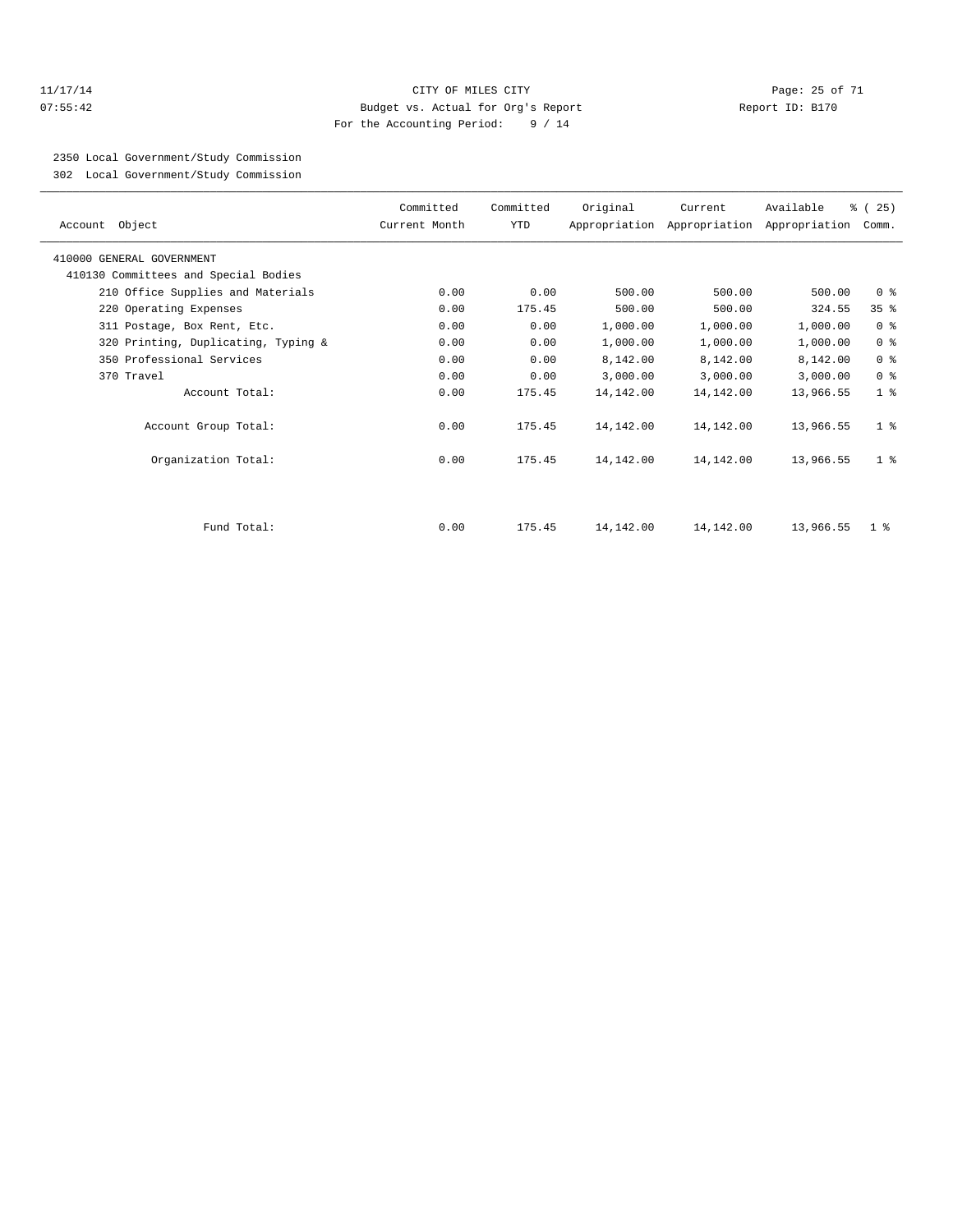#### 11/17/14 Page: 26 of 71 07:55:42 Budget vs. Actual for Org's Report Changer Report ID: B170 For the Accounting Period: 9 / 14

 2372 Permissive Medical Levy 20 Permissive Medical Levy

| Object<br>Account                                                       | Committed<br>Current Month | Committed<br>YTD | Original<br>Appropriation | Current<br>Appropriation | Available<br>Appropriation | % (25)<br>Comm. |
|-------------------------------------------------------------------------|----------------------------|------------------|---------------------------|--------------------------|----------------------------|-----------------|
| 520000 OTHER FINANCING USES<br>521000 Interfund Operating Transfers Out |                            |                  |                           |                          |                            |                 |
| 820 Transfers to Other Funds                                            | 0.00                       | 0.00             | 162,064.00                | 162,064.00               | 162,064.00                 | 0 <sup>8</sup>  |
| Account Total:                                                          | 0.00                       | 0.00             | 162,064.00                | 162,064.00               | 162,064.00                 | 0 <sup>8</sup>  |
| Account Group Total:                                                    | 0.00                       | 0.00             | 162,064.00                | 162,064.00               | 162,064.00                 | 0 <sup>8</sup>  |
| Organization Total:                                                     | 0.00                       | 0.00             | 162,064.00                | 162,064.00               | 162,064.00                 | 0 <sup>8</sup>  |
| Fund Total:                                                             | 0.00                       | 0.00             | 162,064.00                | 162,064.00               | 162,064.00                 | 0 <sup>8</sup>  |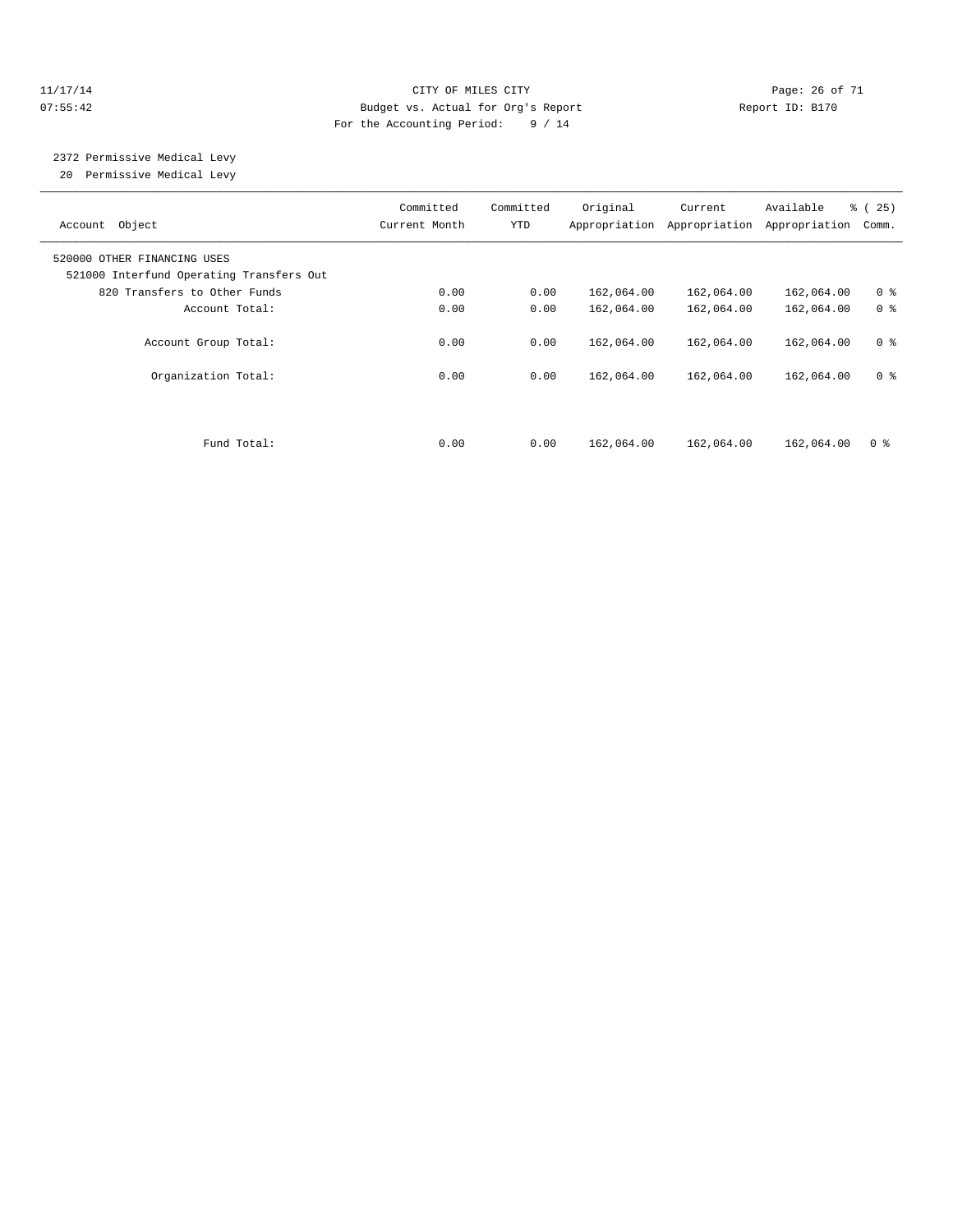#### 11/17/14 Page: 27 of 71 07:55:42 Budget vs. Actual for Org's Report Report ID: B170 For the Accounting Period: 9 / 14

————————————————————————————————————————————————————————————————————————————————————————————————————————————————————————————————————

# 2394 BUILDING CODE ENFORCEMENT

18 BUILDING INSPECTION

|                                          | Committed     | Committed | Original   | Current    | Available                                       | % (25)          |
|------------------------------------------|---------------|-----------|------------|------------|-------------------------------------------------|-----------------|
| Account Object                           | Current Month | YTD       |            |            | Appropriation Appropriation Appropriation Comm. |                 |
| 420000 PUBLIC SAFETY                     |               |           |            |            |                                                 |                 |
| 420531 Building Inspection               |               |           |            |            |                                                 |                 |
| 111 Salaries and Wages - Permanent       | 516.73        | 1,559.04  | 6,784.00   | 6,784.00   | 5,224.96                                        | $23$ %          |
| 121 OVERTIME-PERMANENT                   | 5.45          | 27.27     | 150.00     | 150.00     | 122.73                                          | 18 %            |
| 131 VACATION                             | 51.72         | 231.59    | 500.00     | 500.00     | 268.41                                          | 46%             |
| 132 SICK LEAVE                           | 67.13         | 116.12    | 300.00     | 300.00     | 183.88                                          | 39 %            |
| 133 OTHER LEAVE PAY                      | 0.00          | 0.00      | 328.00     | 328.00     | 328.00                                          | 0 <sup>8</sup>  |
| 141 Unemployment Insurance               | 2.90          | 8.84      | 37.00      | 37.00      | 28.16                                           | $24$ %          |
| 142 Workers' Compensation                | 21.57         | 65.82     | 272.00     | 272.00     | 206.18                                          | $24$ %          |
| 143 Health Insurance                     | 125.50        | 376.56    | 1,506.00   | 1,506.00   | 1,129.44                                        | 25%             |
| 144 FICA                                 | 49.01         | 141.40    | 617.00     | 617.00     | 475.60                                          | $23$ $%$        |
| 145 PERS                                 | 52.38         | 158.03    | 659.00     | 659.00     | 500.97                                          | $24$ %          |
| 196 CLOTHING ALLOTMENT                   | 0.00          | 30.00     | 30.00      | 30.00      | 0.00                                            | 100 %           |
| 210 Office Supplies and Materials        | 35.40         | 35.40     | 3,000.00   | 3,000.00   | 2,964.60                                        | 1 <sup>8</sup>  |
| 214 Small Items of Equipment             | 0.00          | 5,179.00  | 12,000.00  | 12,000.00  | 6,821.00                                        | 43 %            |
| 220 Operating Expenses                   | 0.00          | 96.03     | 0.00       | 0.00       | $-96.03$                                        | $***$ 8         |
| 311 Postage, Box Rent, Etc.              | 4.68          | 75.52     | 250.00     | 250.00     | 174.48                                          | $30*$           |
| 320 Printing, Duplicating, Typing &      | 0.00          | 0.00      | 300.00     | 300.00     | 300.00                                          | 0 <sup>8</sup>  |
| 330 Publicity, Subscriptions & Dues      | 0.00          | 0.00      | 150.00     | 150.00     | 150.00                                          | 0 <sup>8</sup>  |
| 334 Memberships, Registrations & Dues    | 125.00        | 225.00    | 300.00     | 300.00     | 75.00                                           | 75 %            |
| 345 Telephone                            | 26.36         | 79.08     | 400.00     | 400.00     | 320.92                                          | $20*$           |
| 347 Internet                             | 0.00          | 0.00      | 200.00     | 200.00     | 200.00                                          | 0 <sup>8</sup>  |
| 350 Professional Services                | 3,408.10      | 7,230.65  | 75,000.00  | 75,000.00  | 67,769.35                                       | $10*$           |
| 360 Contr R & M                          | 100.18        | 200.36    | 0.00       | 0.00       | $-200.36$                                       | $***$ $_{8}$    |
| 380 Training Services                    | 0.00          | 0.00      | 1,500.00   | 1,500.00   | 1,500.00                                        | 0 <sup>8</sup>  |
| 382 Books                                | 0.00          | 0.00      | 400.00     | 400.00     | 400.00                                          | 0 <sup>8</sup>  |
| 513 Liability                            | 0.00          | 375.00    | 0.00       | 0.00       | $-375.00$                                       | $***$ $%$       |
| 540 Special Assessments                  | 0.00          | 709.93    | 700.00     | 700.00     | $-9.93$                                         | $101$ %         |
| Account Total:                           | 4,592.11      | 16,920.64 | 105,383.00 | 105,383.00 | 88, 462.36                                      | 16 <sup>8</sup> |
| Account Group Total:                     | 4,592.11      | 16,920.64 | 105,383.00 | 105,383.00 | 88,462.36                                       | 16 <sup>8</sup> |
| 510000 MISCELLANEOUS                     |               |           |            |            |                                                 |                 |
| 510330 Comprehensive Liability Insurance |               |           |            |            |                                                 |                 |
| 513 Liability                            | 0.00          | 71.62     | 72.00      | 72.00      | 0.38                                            | 99 %            |
| Account Total:                           | 0.00          | 71.62     | 72.00      | 72.00      | 0.38                                            | $99*$           |
| Account Group Total:                     | 0.00          | 71.62     | 72.00      | 72.00      | 0.38                                            | 99 %            |
| 520000 OTHER FINANCING USES              |               |           |            |            |                                                 |                 |
| 521000 Interfund Operating Transfers Out |               |           |            |            |                                                 |                 |
| 820 Transfers to Other Funds             | 522.38        | 1,567.14  | 6,269.00   | 6, 269.00  | 4,701.86                                        | $25$ $%$        |
| Account Total:                           | 522.38        | 1,567.14  | 6, 269.00  | 6, 269.00  | 4,701.86                                        | 25%             |
|                                          |               |           |            |            |                                                 |                 |
| Account Group Total:                     | 522.38        | 1,567.14  | 6, 269.00  | 6, 269.00  | 4,701.86                                        | 25%             |
| Organization Total:                      | 5,114.49      | 18,559.40 | 111,724.00 | 111,724.00 | 93,164.60                                       | $17*$           |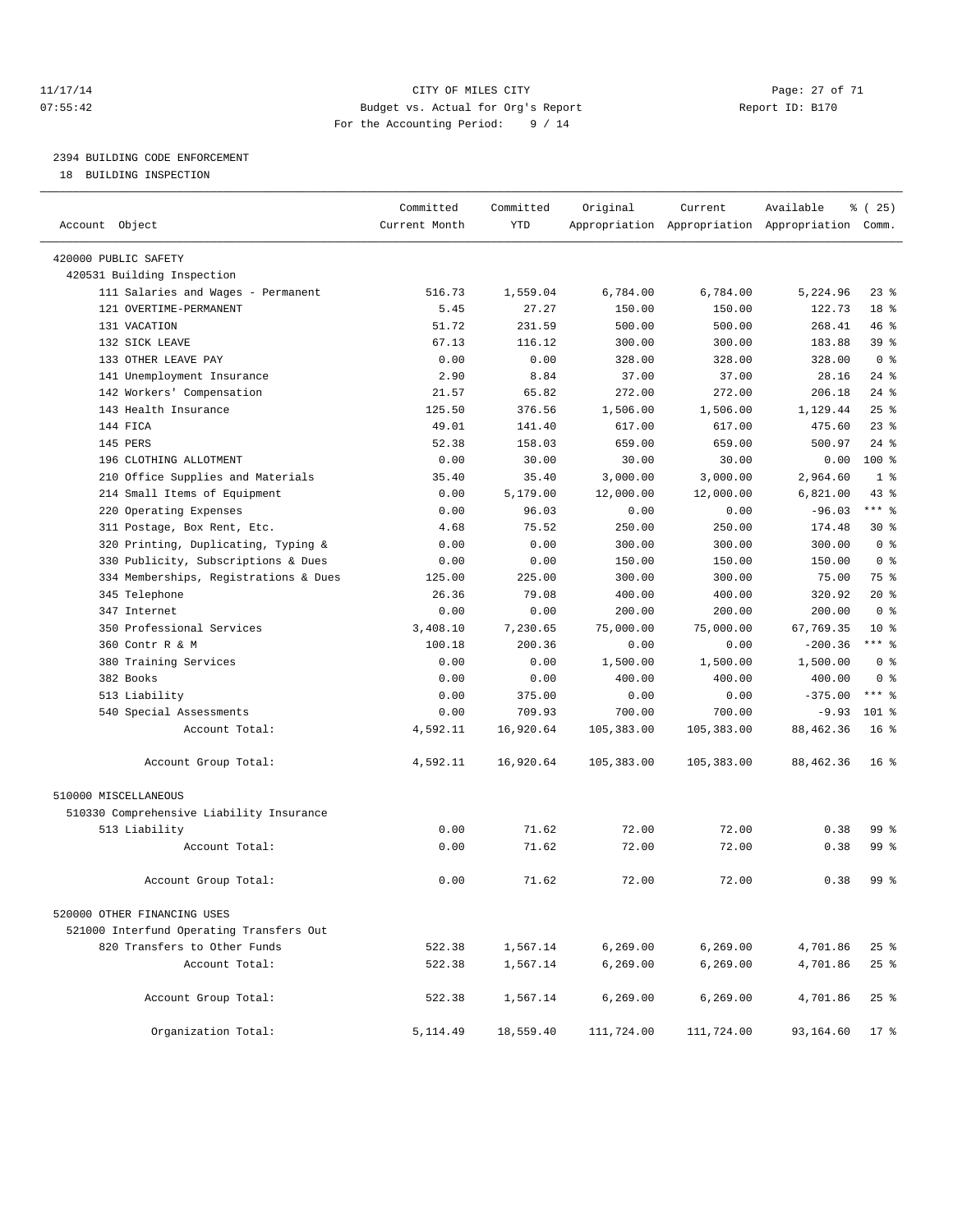#### 11/17/14 Page: 28 of 71 07:55:42 Budget vs. Actual for Org's Report Report ID: B170 For the Accounting Period: 9 / 14

# 2394 BUILDING CODE ENFORCEMENT

18 BUILDING INSPECTION

| Account Object |             | Committed<br>Current Month | Committed<br><b>YTD</b> | Original   | Current<br>Appropriation Appropriation Appropriation Comm. | Available      | 8 (25) |
|----------------|-------------|----------------------------|-------------------------|------------|------------------------------------------------------------|----------------|--------|
|                | Fund Total: | 5, 114, 49                 | 18,559.40               | 111,724.00 | 111,724.00                                                 | 93,164.60 17 % |        |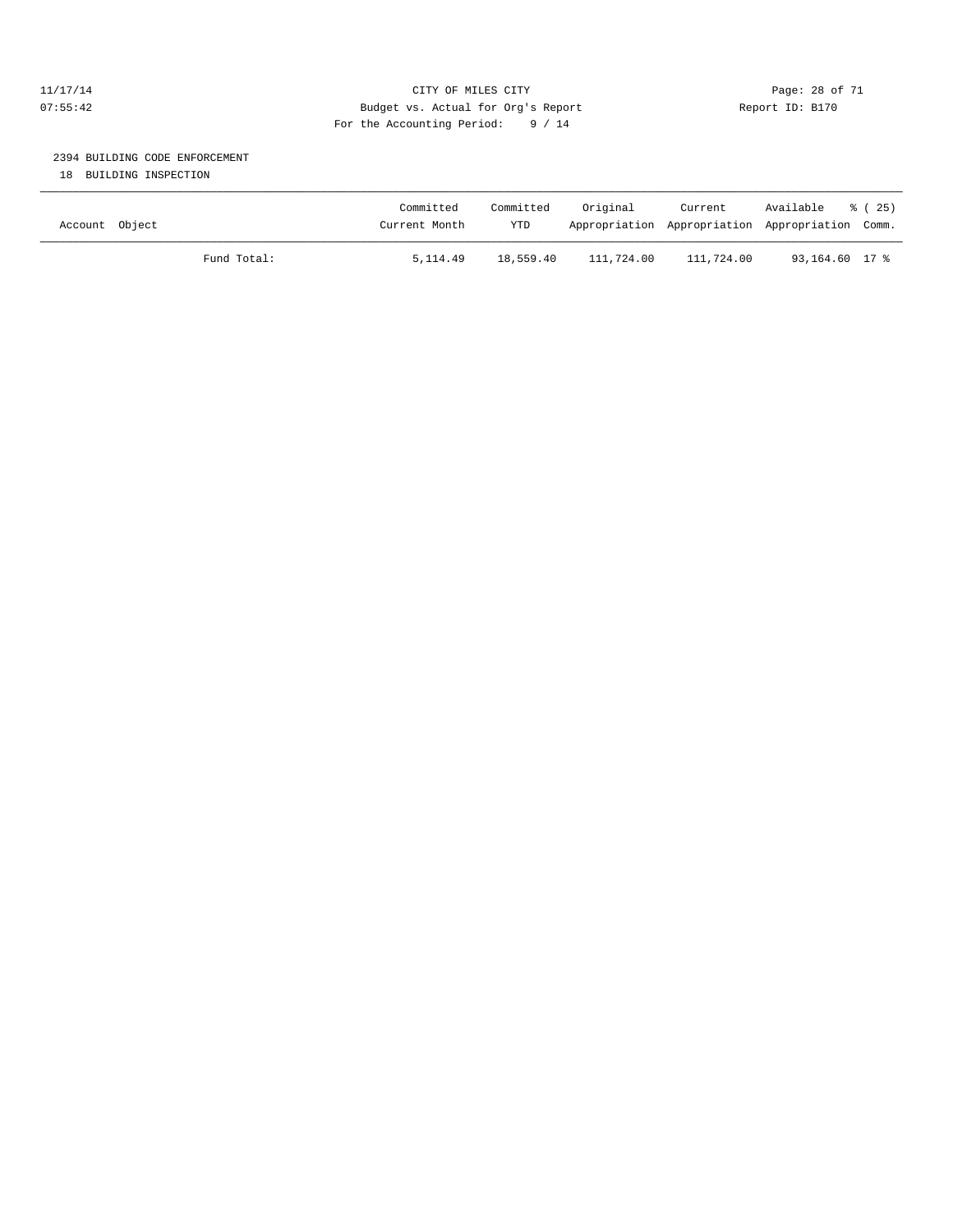#### 11/17/14 Page: 29 of 71 07:55:42 Budget vs. Actual for Org's Report Changer Report ID: B170 For the Accounting Period: 9 / 14

#### 2400 LTG M D#165-(Gen City) 46 SID #165

| Account Object                           | Committed<br>Current Month | Committed<br><b>YTD</b> | Original   | Current<br>Appropriation Appropriation Appropriation | Available       | % (25)<br>Comm. |  |
|------------------------------------------|----------------------------|-------------------------|------------|------------------------------------------------------|-----------------|-----------------|--|
| 430000 Public Works                      |                            |                         |            |                                                      |                 |                 |  |
| 430263 STREET LIGHTING                   |                            |                         |            |                                                      |                 |                 |  |
| 341 Electric Utility Services            | 9,887.80                   | 18,960.24               | 117,500.00 | 117,500.00                                           | 98,539.76       | 16 <sup>°</sup> |  |
| 533 Machinery and Equipment Rental       | 4,493.00                   | 8,986.00                | 47,000.00  | 47,000.00                                            | 38,014.00       | 19 <sup>°</sup> |  |
| Account Total:                           | 14,380.80                  | 27,946.24               | 164,500.00 | 164,500.00                                           | 136, 553. 76    | 17.8            |  |
| Account Group Total:                     | 14,380.80                  | 27,946.24               | 164,500.00 | 164,500.00                                           | 136, 553. 76    | $17*$           |  |
| 520000 OTHER FINANCING USES              |                            |                         |            |                                                      |                 |                 |  |
| 521000 Interfund Operating Transfers Out |                            |                         |            |                                                      |                 |                 |  |
| 820 Transfers to Other Funds             | 0.00                       | 1,000.00                | 1,000.00   | 1,000.00                                             | 0.00            | $100*$          |  |
| Account Total:                           | 0.00                       | 1,000.00                | 1,000.00   | 1,000.00                                             | 0.00            | 100 %           |  |
| Account Group Total:                     | 0.00                       | 1,000.00                | 1,000.00   | 1,000.00                                             |                 | $0.00$ 100 %    |  |
| Organization Total:                      | 14,380.80                  | 28,946.24               | 165,500.00 | 165,500.00                                           | 136, 553. 76    | 17 <sup>8</sup> |  |
|                                          |                            |                         |            |                                                      |                 |                 |  |
| Fund Total:                              | 14,380.80                  | 28,946.24               | 165,500.00 | 165,500.00                                           | 136,553.76 17 % |                 |  |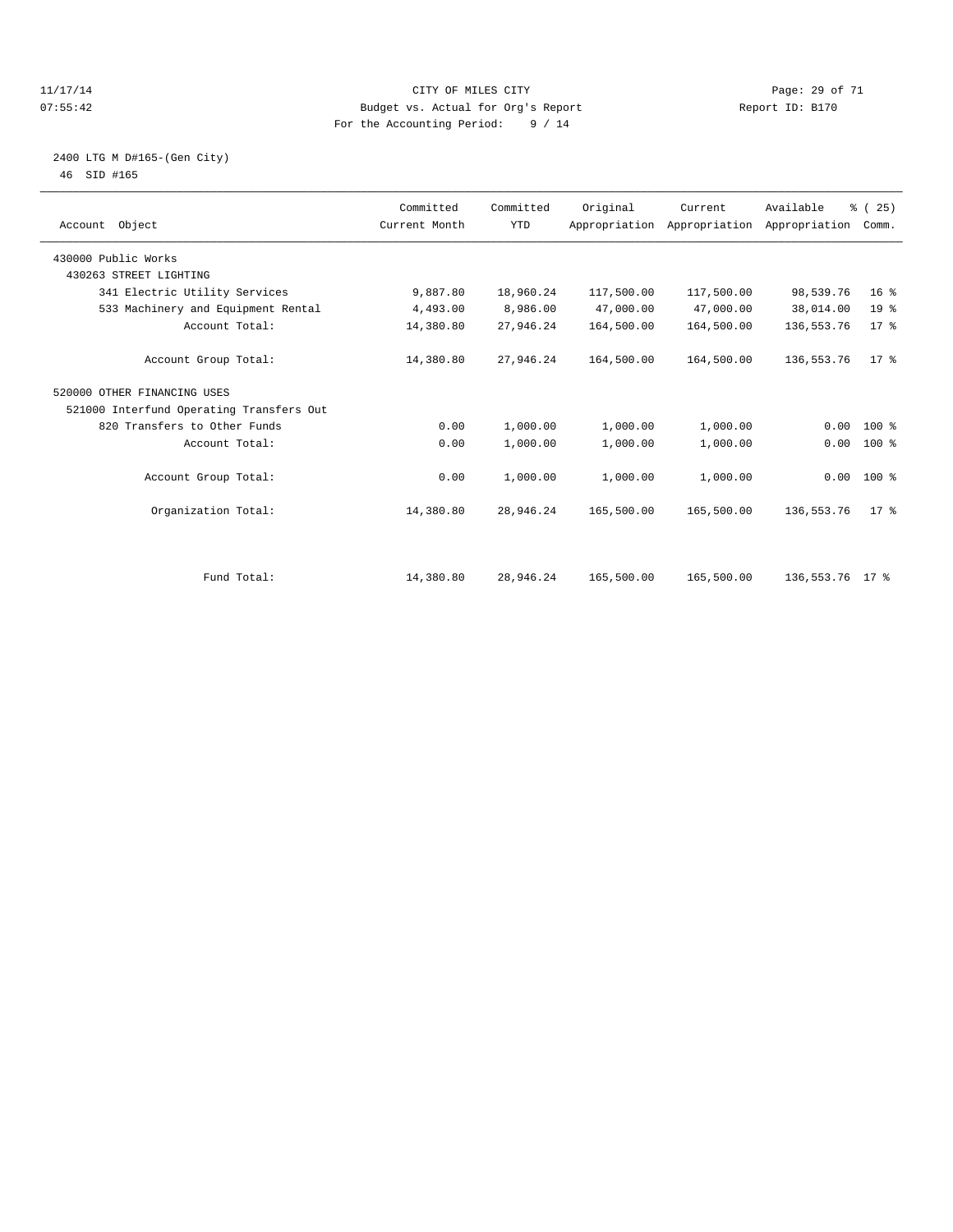#### 11/17/14 Page: 30 of 71 07:55:42 Budget vs. Actual for Org's Report Report ID: B170 For the Accounting Period: 9 / 14

# 2420 LTG M D#167-(MilesAddn Etc)

48 SID #167

| Account Object                           | Committed<br>Current Month | Committed<br><b>YTD</b> | Original  | Current<br>Appropriation Appropriation Appropriation | Available   | % (25)<br>Comm. |  |
|------------------------------------------|----------------------------|-------------------------|-----------|------------------------------------------------------|-------------|-----------------|--|
| 430000 Public Works                      |                            |                         |           |                                                      |             |                 |  |
| 430263 STREET LIGHTING                   |                            |                         |           |                                                      |             |                 |  |
| 341 Electric Utility Services            | 1,822.74                   | 5,686.72                | 21,900.00 | 21,900.00                                            | 16, 213. 28 | 26%             |  |
| 533 Machinery and Equipment Rental       | 675.90                     | 1,765.10                | 9,000.00  | 9,000.00                                             | 7,234.90    | 20%             |  |
| Account Total:                           | 2,498.64                   | 7,451.82                | 30,900.00 | 30,900.00                                            | 23, 448.18  | $24$ $%$        |  |
| Account Group Total:                     | 2,498.64                   | 7,451.82                | 30,900.00 | 30,900.00                                            | 23, 448.18  | $24$ $%$        |  |
| 520000 OTHER FINANCING USES              |                            |                         |           |                                                      |             |                 |  |
| 521000 Interfund Operating Transfers Out |                            |                         |           |                                                      |             |                 |  |
| 820 Transfers to Other Funds             | 0.00                       | 1,000.00                | 1,000.00  | 1,000.00                                             | 0.00        | $100*$          |  |
| Account Total:                           | 0.00                       | 1,000.00                | 1,000.00  | 1,000.00                                             | 0.00        | 100 %           |  |
| Account Group Total:                     | 0.00                       | 1,000.00                | 1,000.00  | 1,000.00                                             |             | $0.00$ 100 %    |  |
| Organization Total:                      | 2,498.64                   | 8,451.82                | 31,900.00 | 31,900.00                                            | 23, 448. 18 | $26$ $%$        |  |
|                                          |                            |                         |           |                                                      |             |                 |  |
| Fund Total:                              | 2,498.64                   | 8,451.82                | 31,900.00 | 31,900.00                                            | 23,448.18   | $26$ %          |  |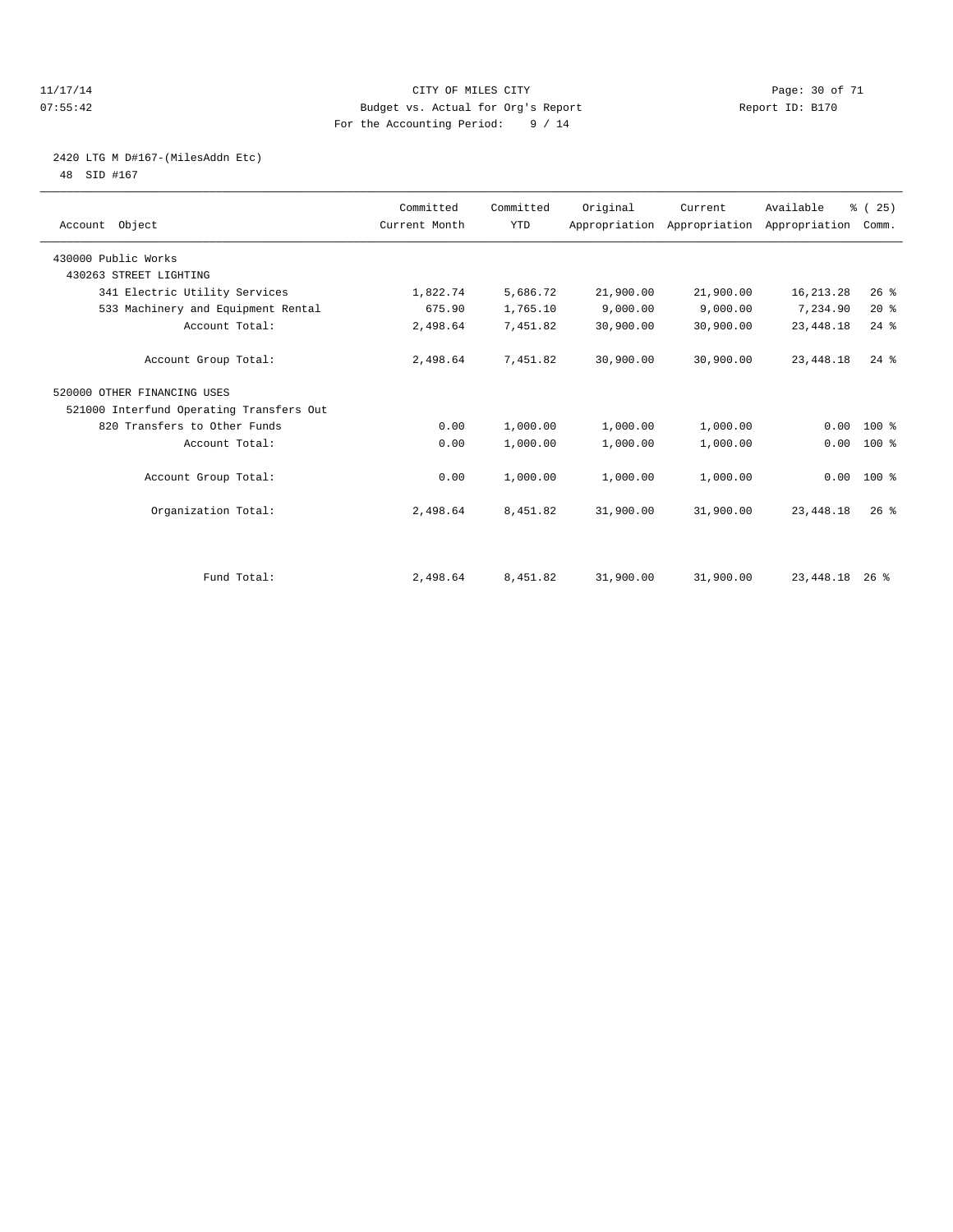#### 11/17/14 Page: 31 of 71 07:55:42 Budget vs. Actual for Org's Report Changer Report ID: B170 For the Accounting Period: 9 / 14

### 2430 LTG M D#171-(Balsam Est) 49 SID #171

| Account Object                           | Committed<br>Current Month | Committed<br><b>YTD</b> | Original | Current<br>Appropriation Appropriation | Available<br>Appropriation | % (25)<br>Comm. |
|------------------------------------------|----------------------------|-------------------------|----------|----------------------------------------|----------------------------|-----------------|
| 430000 Public Works                      |                            |                         |          |                                        |                            |                 |
| 430263 STREET LIGHTING                   |                            |                         |          |                                        |                            |                 |
| 230 Repair and Maintenance Supplies      | 0.00                       | 0.00                    | 700.00   | 700.00                                 | 700.00                     | 0 <sup>8</sup>  |
| 341 Electric Utility Services            | 128.83                     | 383.93                  | 1,700.00 | 1,700.00                               | 1,316.07                   | $23$ $%$        |
| 360 Contr R & M                          | 0.00                       | 0.00                    | 500.00   | 500.00                                 | 500.00                     | 0 <sup>8</sup>  |
| Account Total:                           | 128.83                     | 383.93                  | 2,900.00 | 2,900.00                               | 2,516.07                   | 13 <sup>°</sup> |
| Account Group Total:                     | 128.83                     | 383.93                  | 2,900.00 | 2,900.00                               | 2,516.07                   | 13 <sup>8</sup> |
| 520000 OTHER FINANCING USES              |                            |                         |          |                                        |                            |                 |
| 521000 Interfund Operating Transfers Out |                            |                         |          |                                        |                            |                 |
| 820 Transfers to Other Funds             | 0.00                       | 1,000.00                | 1,000.00 | 1,000.00                               | 0.00                       | $100*$          |
| Account Total:                           | 0.00                       | 1,000.00                | 1,000.00 | 1,000.00                               | 0.00                       | $100*$          |
| Account Group Total:                     | 0.00                       | 1,000.00                | 1,000.00 | 1,000.00                               | 0.00                       | $100*$          |
| Organization Total:                      | 128.83                     | 1,383.93                | 3,900.00 | 3,900.00                               | 2,516.07                   | 35 <sup>8</sup> |
|                                          |                            |                         |          |                                        |                            |                 |
| Fund Total:                              | 128.83                     | 1,383.93                | 3,900.00 | 3,900.00                               | 2,516.07 35 %              |                 |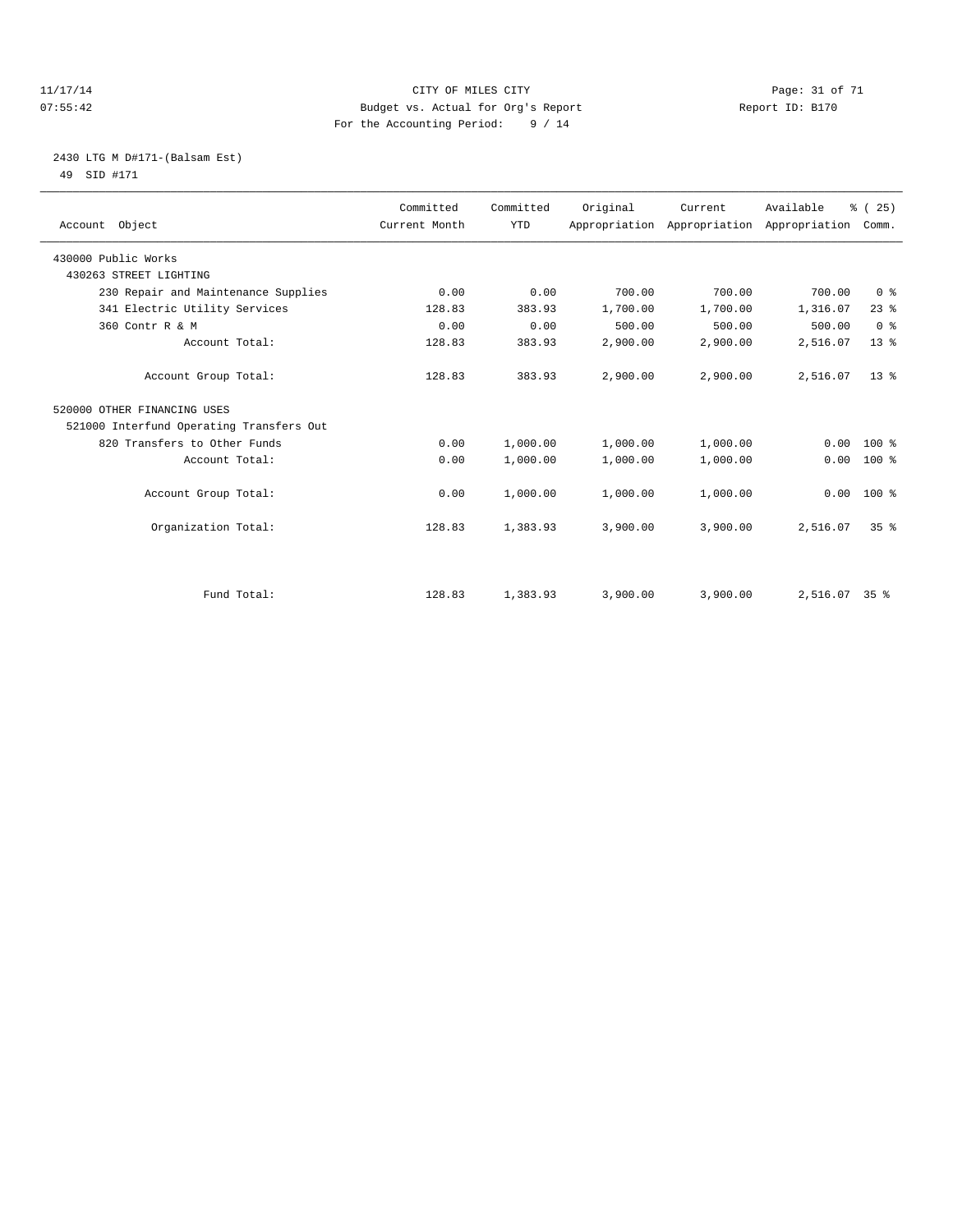#### 11/17/14 Page: 32 of 71 07:55:42 Budget vs. Actual for Org's Report Changer Report ID: B170 For the Accounting Period: 9 / 14

### 2440 LTG M D#172-(Main Str) 50 SID #172

| Account Object                           | Committed<br>Current Month | Committed<br><b>YTD</b> | Original  | Current<br>Appropriation Appropriation | Available<br>Appropriation | % (25)<br>Comm. |  |
|------------------------------------------|----------------------------|-------------------------|-----------|----------------------------------------|----------------------------|-----------------|--|
| 430000 Public Works                      |                            |                         |           |                                        |                            |                 |  |
| 430263 STREET LIGHTING                   |                            |                         |           |                                        |                            |                 |  |
| 230 Repair and Maintenance Supplies      | 0.00                       | 59.17                   | 3,000.00  | 3,000.00                               | 2,940.83                   | 2 <sup>°</sup>  |  |
| 341 Electric Utility Services            | 1,172.81                   | 3,461.07                | 14,000.00 | 14,000.00                              | 10,538.93                  | 25%             |  |
| 360 Contr R & M                          | 0.00                       | 885.90                  | 1,700.00  | 1,700.00                               | 814.10                     | $52$ $%$        |  |
| Account Total:                           | 1,172.81                   | 4,406.14                | 18,700.00 | 18,700.00                              | 14,293.86                  | $24$ $%$        |  |
| Account Group Total:                     | 1,172.81                   | 4,406.14                | 18,700.00 | 18,700.00                              | 14,293.86                  | $24$ $%$        |  |
| 520000 OTHER FINANCING USES              |                            |                         |           |                                        |                            |                 |  |
| 521000 Interfund Operating Transfers Out |                            |                         |           |                                        |                            |                 |  |
| 820 Transfers to Other Funds             | 0.00                       | 1,000.00                | 1,000.00  | 1,000.00                               | 0.00                       | $100*$          |  |
| Account Total:                           | 0.00                       | 1,000.00                | 1,000.00  | 1,000.00                               | 0.00                       | 100 %           |  |
| Account Group Total:                     | 0.00                       | 1,000.00                | 1,000.00  | 1,000.00                               | 0.00                       | 100 %           |  |
| Organization Total:                      | 1,172.81                   | 5,406.14                | 19,700.00 | 19,700.00                              | 14,293.86                  | $27$ $%$        |  |
|                                          |                            |                         |           |                                        |                            |                 |  |
| Fund Total:                              | 1,172.81                   | 5,406.14                | 19,700.00 | 19,700.00                              | 14,293.86 27 %             |                 |  |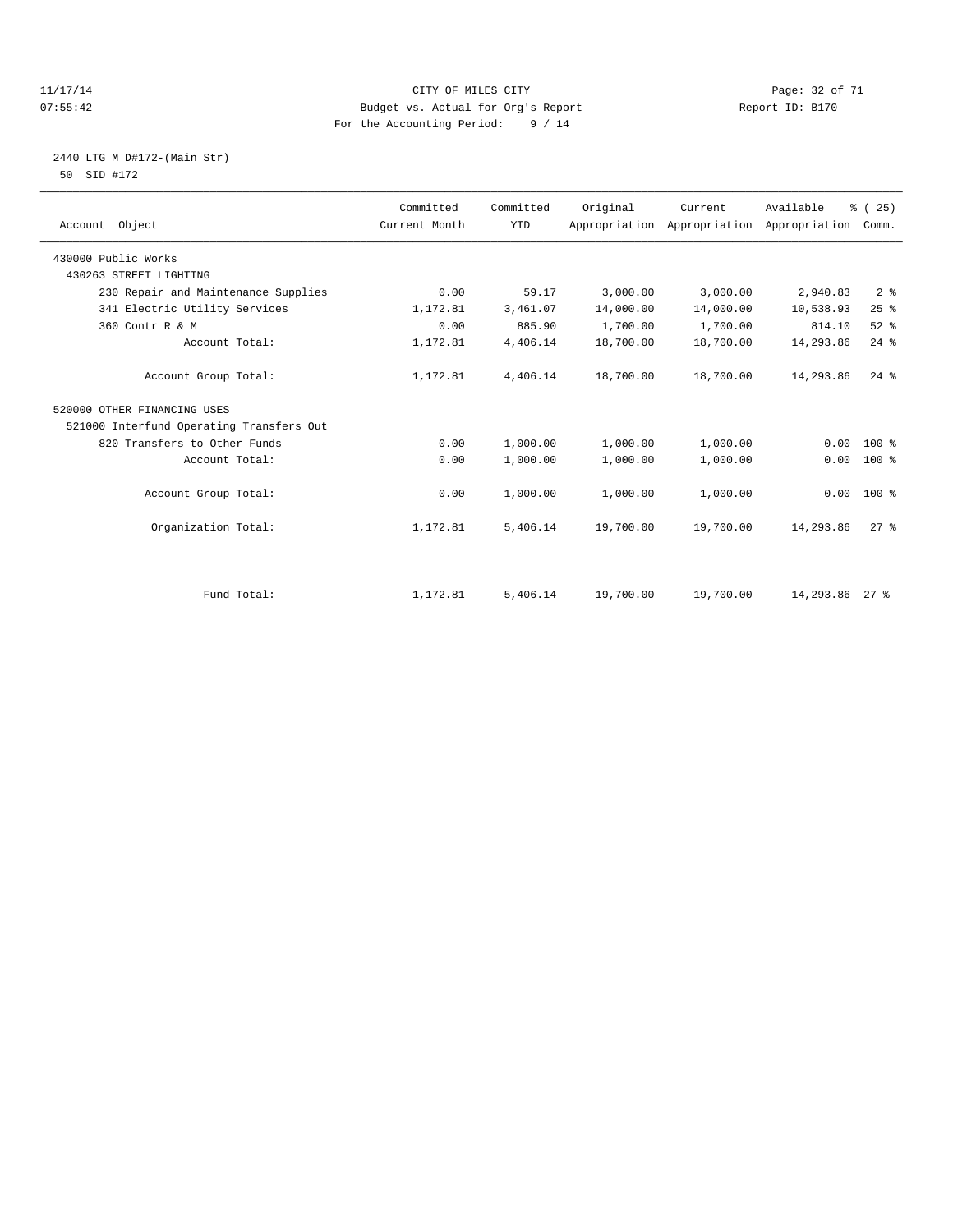#### 11/17/14 Page: 33 of 71 07:55:42 Budget vs. Actual for Org's Report Changer Report ID: B170 For the Accounting Period: 9 / 14

#### 2450 LTG M D#195-(SG-Trico) 51 SID #195

| Account Object                           | Committed<br>Current Month | Committed<br><b>YTD</b> | Original  | Current<br>Appropriation Appropriation Appropriation | Available | % (25)<br>Comm. |  |
|------------------------------------------|----------------------------|-------------------------|-----------|------------------------------------------------------|-----------|-----------------|--|
| 430000 Public Works                      |                            |                         |           |                                                      |           |                 |  |
| 430263 STREET LIGHTING                   |                            |                         |           |                                                      |           |                 |  |
| 341 Electric Utility Services            | 401.84                     | 1,205.52                | 5,250.00  | 5,250.00                                             | 4,044.48  | 23%             |  |
| Account Total:                           | 401.84                     | 1,205.52                | 5,250.00  | 5,250.00                                             | 4,044.48  | 23%             |  |
| Account Group Total:                     | 401.84                     | 1,205.52                | 5,250.00  | 5,250.00                                             | 4,044.48  | $23$ $%$        |  |
| 520000 OTHER FINANCING USES              |                            |                         |           |                                                      |           |                 |  |
| 521000 Interfund Operating Transfers Out |                            |                         |           |                                                      |           |                 |  |
| 820 Transfers to Other Funds             | 0.00                       | 1,000.00                | 1,000.00  | 1,000.00                                             |           | $0.00 100$ %    |  |
| Account Total:                           | 0.00                       | 1,000.00                | 1,000.00  | 1,000.00                                             | 0.00      | 100 %           |  |
| Account Group Total:                     | 0.00                       | 1,000.00                | 1,000.00  | 1,000.00                                             |           | $0.00$ 100 %    |  |
| Organization Total:                      | 401.84                     | 2,205.52                | 6, 250.00 | 6, 250.00                                            | 4,044.48  | 35 <sup>8</sup> |  |
|                                          |                            |                         |           |                                                      |           |                 |  |
| Fund Total:                              | 401.84                     | 2,205.52                | 6, 250.00 | 6, 250.00                                            | 4,044.48  | 35 <sup>8</sup> |  |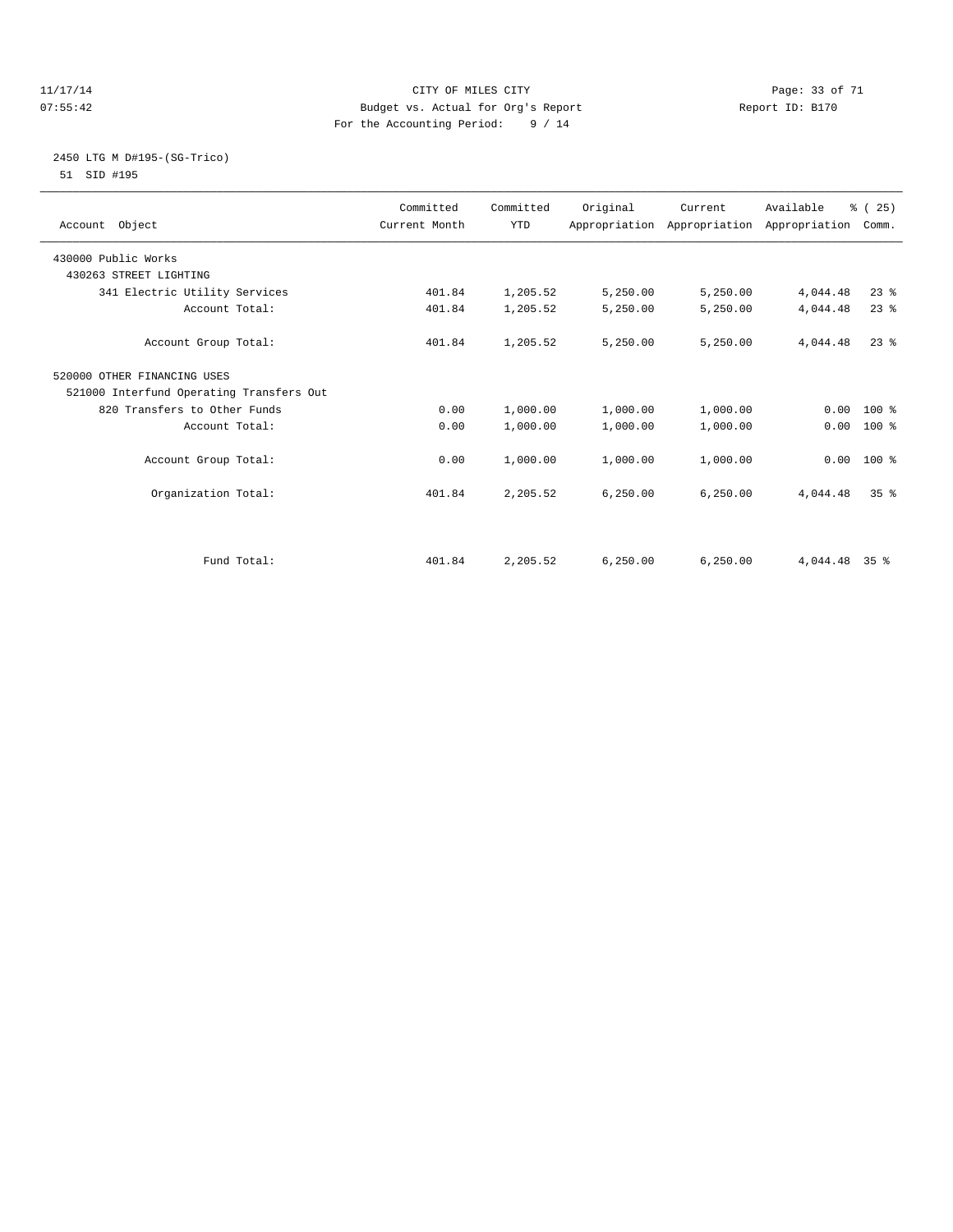#### 11/17/14 Page: 34 of 71 07:55:42 Budget vs. Actual for Org's Report Changer Report ID: B170 For the Accounting Period: 9 / 14

### 2470 LTG M D#202-(SG-MDU&NV) 72 SID #202

| Account Object                           | Committed<br>Current Month | Committed<br><b>YTD</b> | Original | Current<br>Appropriation Appropriation Appropriation | Available | % (25)<br>Comm. |  |
|------------------------------------------|----------------------------|-------------------------|----------|------------------------------------------------------|-----------|-----------------|--|
| 430000 Public Works                      |                            |                         |          |                                                      |           |                 |  |
| 430263 STREET LIGHTING                   |                            |                         |          |                                                      |           |                 |  |
| 341 Electric Utility Services            | 0.00                       | 545.47                  | 3,650.00 | 3,650.00                                             | 3,104.53  | 15 <sup>8</sup> |  |
| 533 Machinery and Equipment Rental       | 0.00                       | 608.24                  | 3,200.00 | 3,200.00                                             | 2,591.76  | 19 <sup>°</sup> |  |
| Account Total:                           | 0.00                       | 1, 153. 71              | 6,850.00 | 6,850.00                                             | 5,696.29  | $17*$           |  |
| Account Group Total:                     | 0.00                       | 1,153.71                | 6,850.00 | 6,850.00                                             | 5,696.29  | $17*$           |  |
| 520000 OTHER FINANCING USES              |                            |                         |          |                                                      |           |                 |  |
| 521000 Interfund Operating Transfers Out |                            |                         |          |                                                      |           |                 |  |
| 820 Transfers to Other Funds             | 0.00                       | 1,000.00                | 1,000.00 | 1,000.00                                             | 0.00      | 100 %           |  |
| Account Total:                           | 0.00                       | 1,000.00                | 1,000.00 | 1,000.00                                             | 0.00      | 100 %           |  |
| Account Group Total:                     | 0.00                       | 1,000.00                | 1,000.00 | 1,000.00                                             | 0.00      | 100 %           |  |
| Organization Total:                      | 0.00                       | 2,153.71                | 7,850.00 | 7,850.00                                             | 5,696.29  | $27$ $%$        |  |
|                                          |                            |                         |          |                                                      |           |                 |  |
| Fund Total:                              | 0.00                       | 2,153.71                | 7,850.00 | 7,850.00                                             | 5,696.29  | $27$ %          |  |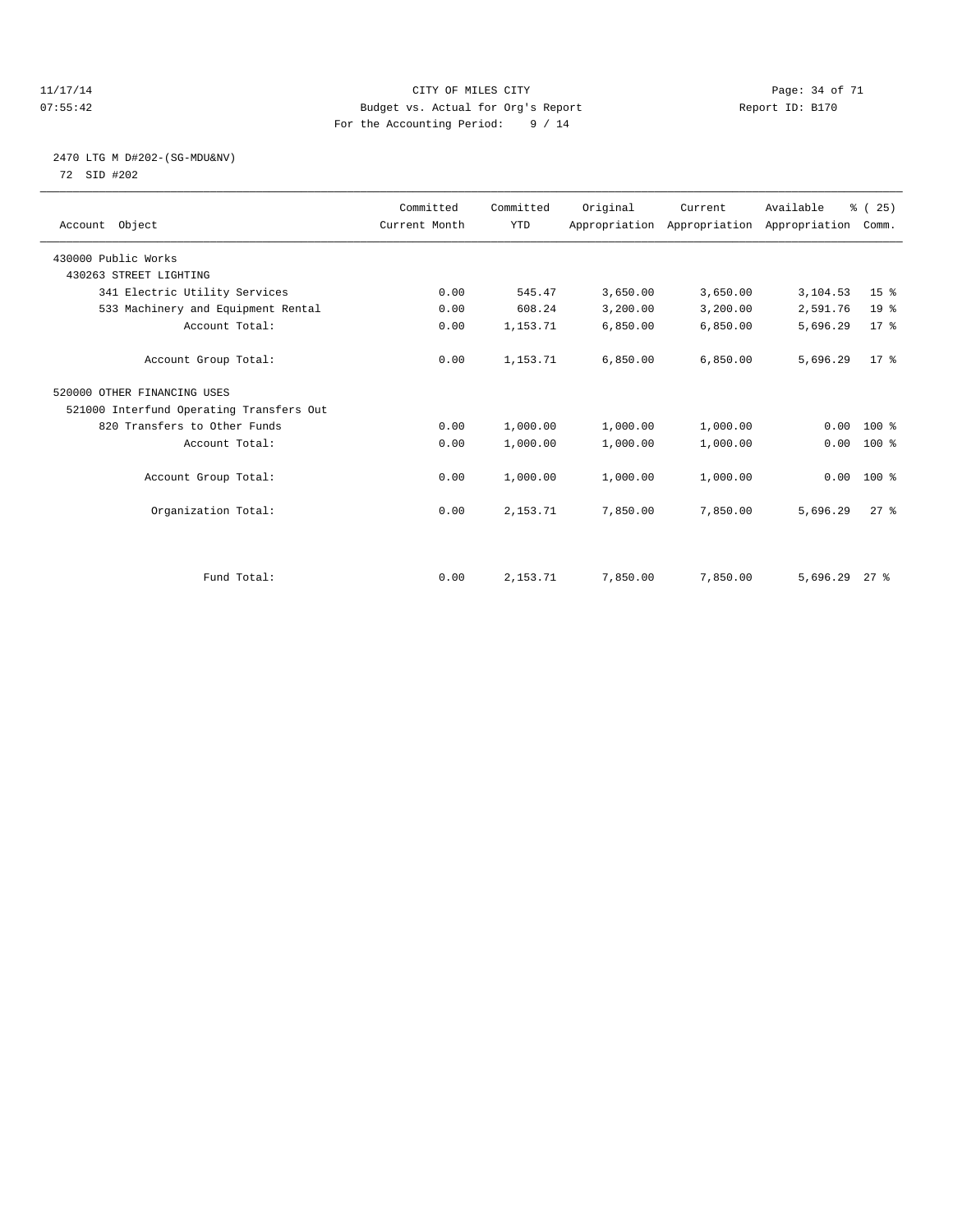#### 11/17/14 Page: 35 of 71 07:55:42 Budget vs. Actual for Org's Report Report ID: B170 For the Accounting Period: 9 / 14

#### 2480 LTG M M#173-(Milestown Estates)

47 SID #173(Ltg-Milestown)

| Account Object                           | Committed<br>Current Month | Committed<br><b>YTD</b> | Original | Current<br>Appropriation Appropriation Appropriation | Available     | % (25)<br>Comm. |
|------------------------------------------|----------------------------|-------------------------|----------|------------------------------------------------------|---------------|-----------------|
| 430000 Public Works                      |                            |                         |          |                                                      |               |                 |
| 430263 STREET LIGHTING                   |                            |                         |          |                                                      |               |                 |
| 230 Repair and Maintenance Supplies      | 0.00                       | 0.00                    | 460.00   | 460.00                                               | 460.00        | 0 <sup>8</sup>  |
| 341 Electric Utility Services            | 100.03                     | 278.55                  | 1,320.00 | 1,320.00                                             | 1,041.45      | $21$ %          |
| 360 Contr R & M                          | 0.00                       | 0.00                    | 100.00   | 100.00                                               | 100.00        | 0 <sup>8</sup>  |
| Account Total:                           | 100.03                     | 278.55                  | 1,880.00 | 1,880.00                                             | 1,601.45      | 15 <sup>°</sup> |
| Account Group Total:                     | 100.03                     | 278.55                  | 1,880.00 | 1,880.00                                             | 1,601.45      | 15 <sup>8</sup> |
| 520000 OTHER FINANCING USES              |                            |                         |          |                                                      |               |                 |
| 521000 Interfund Operating Transfers Out |                            |                         |          |                                                      |               |                 |
| 820 Transfers to Other Funds             | 0.00                       | 250.00                  | 250.00   | 250.00                                               | 0.00          | $100*$          |
| Account Total:                           | 0.00                       | 250.00                  | 250.00   | 250.00                                               | 0.00          | $100*$          |
| Account Group Total:                     | 0.00                       | 250.00                  | 250.00   | 250.00                                               | 0.00          | $100*$          |
| Organization Total:                      | 100.03                     | 528.55                  | 2,130.00 | 2,130.00                                             | 1,601.45      | $25$ $%$        |
| Fund Total:                              |                            |                         |          |                                                      |               |                 |
|                                          | 100.03                     | 528.55                  | 2,130.00 | 2,130.00                                             | 1,601.45 25 % |                 |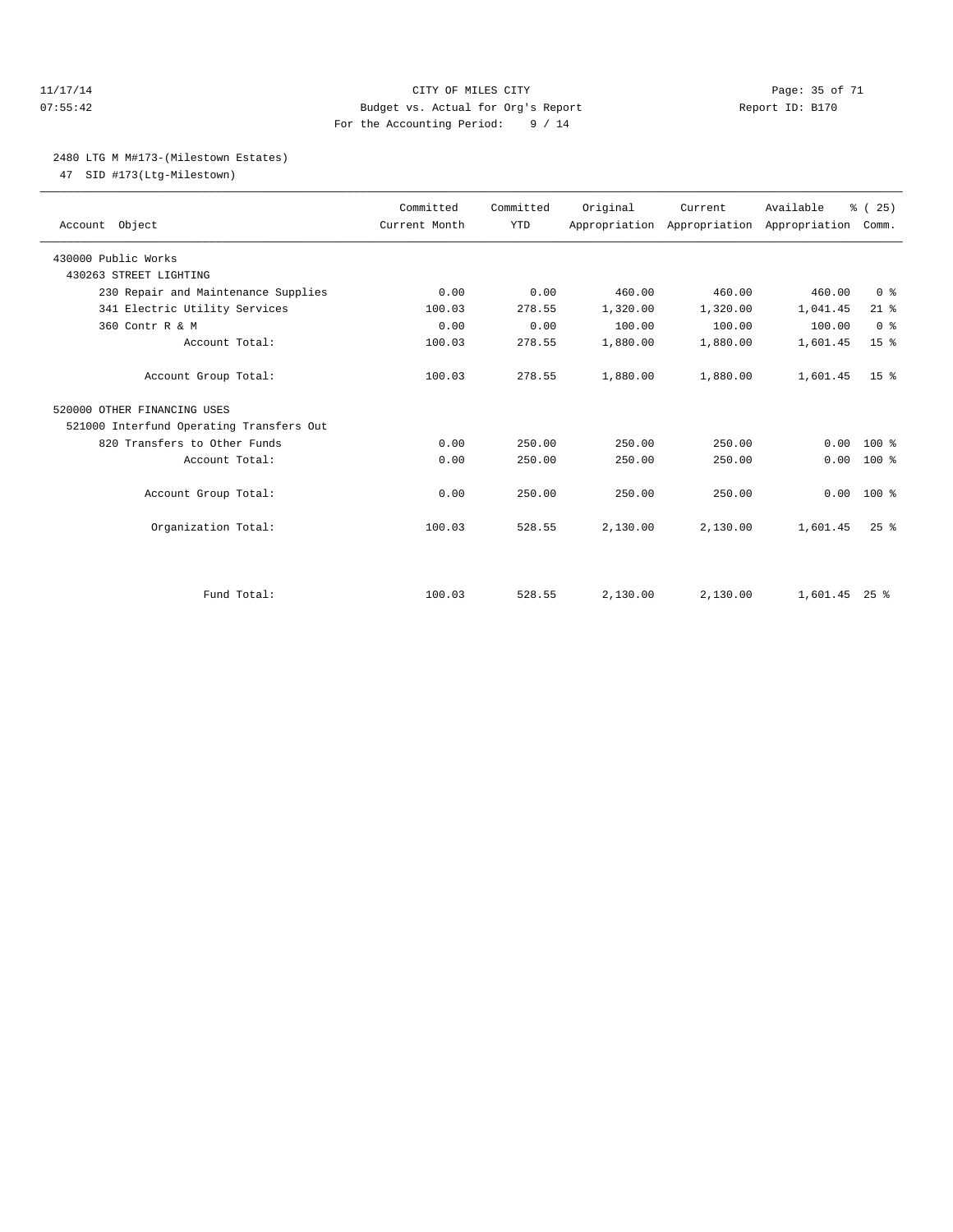#### 11/17/14 CITY OF MILES CITY Page: 36 of 71 07:55:42 Budget vs. Actual for Org's Report Changer Report ID: B170 For the Accounting Period: 9 / 14

————————————————————————————————————————————————————————————————————————————————————————————————————————————————————————————————————

2510 STR MAINT DIST #204

107 Paved St. Maint. Dist.#204

|                                                              | Committed      | Committed            | Original           | Current            | Available                                       | 8 (25)                     |
|--------------------------------------------------------------|----------------|----------------------|--------------------|--------------------|-------------------------------------------------|----------------------------|
| Account Object                                               | Current Month  | YTD                  |                    |                    | Appropriation Appropriation Appropriation Comm. |                            |
|                                                              |                |                      |                    |                    |                                                 |                            |
| 430000 Public Works                                          |                |                      |                    |                    |                                                 |                            |
| 430220 Operations                                            | 15,287.84      | 47,761.73            |                    | 213,283.00         |                                                 | $22$ %                     |
| 111 Salaries and Wages - Permanent<br>121 OVERTIME-PERMANENT |                |                      | 213,283.00         |                    | 165,521.27<br>3,434.14                          | $42$ %                     |
|                                                              | 183.16         | 2,484.86             | 5,919.00           | 5,919.00           |                                                 |                            |
| 131 VACATION                                                 | 878.21         | 2,987.95             | 10,000.00          | 10,000.00          | 7,012.05                                        | $30*$                      |
| 132 SICK LEAVE<br>133 OTHER LEAVE PAY                        | 632.82<br>0.00 | 1,719.30<br>0.00     | 5,000.00<br>685.00 | 5,000.00<br>685.00 | 3,280.70<br>685.00                              | $34$ $%$<br>0 <sup>8</sup> |
| 134 HOLIDAY PAY                                              |                |                      | 400.00             |                    |                                                 |                            |
|                                                              | 0.00           | 150.07               |                    | 400.00             | 249.93                                          | 38 <sup>8</sup><br>23%     |
| 141 Unemployment Insurance                                   | 76.41          | 251.05               | 1,099.00           | 1,099.00           | 847.95                                          |                            |
| 142 Workers' Compensation                                    | 973.94         | 3,156.76<br>8,527.71 | 11,763.00          | 11,763.00          | 8,606.24                                        | $27$ %                     |
| 143 Health Insurance                                         | 2,842.56       |                      | 39,758.00          | 39,758.00          | 31,230.29                                       | $21$ %                     |
| 144 FICA                                                     | 1,240.32       | 4,073.64             | 18,688.00          | 18,688.00          | 14,614.36                                       | $22$ %                     |
| 145 PERS                                                     | 1,387.43       | 4,325.11             | 19,958.00          | 19,958.00          | 15,632.89                                       | $22$ %                     |
| 196 CLOTHING ALLOTMENT                                       | 0.00           | 679.50               | 600.00             | 600.00             | $-79.50$                                        | $113*$                     |
| 210 Office Supplies and Materials                            | 0.00           | 140.43               | 500.00             | 500.00             | 359.57                                          | $28$ %                     |
| 214 Small Items of Equipment                                 | 0.00           | 2,267.24             | 6,000.00           | 6,000.00           | 3,732.76                                        | 38 %                       |
| 220 Operating Expenses                                       | 4,285.09       | 4,980.71             | 15,000.00          | 15,000.00          | 10,019.29                                       | 338                        |
| 222 Chemicals, Lab & Med Supplies                            | 0.00           | 0.00                 | 600.00             | 600.00             | 600.00                                          | 0 <sup>8</sup>             |
| 226 Clothing and Uniforms                                    | 0.00           | 0.00                 | 550.00             | 550.00             | 550.00                                          | 0 <sup>8</sup>             |
| 230 Repair and Maintenance Supplies                          | 142.88         | 386.19               | 18,000.00          | 18,000.00          | 17,613.81                                       | 2 <sub>8</sub>             |
| 231 Gas, Oil, Diesel Fuel, Grease, etc.                      | 2,774.58       | 9,176.61             | 36,000.00          | 36,000.00          | 26,823.39                                       | $25$ %                     |
| 241 Consumable Tools                                         | 0.00           | 0.00                 | 50.00              | 50.00              | 50.00                                           | 0 <sup>8</sup>             |
| 242 Sign Parts and Supplies                                  | 2,457.80       | 2,457.80             | 7,000.00           | 7,000.00           | 4,542.20                                        | 35 <sup>8</sup>            |
| 311 Postage, Box Rent, Etc.                                  | 0.00           | 11.78                | 75.00              | 75.00              | 63.22                                           | 16 <sup>8</sup>            |
| 320 Printing, Duplicating, Typing &                          | 0.00           | 0.00                 | 100.00             | 100.00             | 100.00                                          | 0 <sup>8</sup>             |
| 330 Publicity, Subscriptions & Dues                          | 0.00           | 0.00                 | 700.00             | 700.00             | 700.00                                          | 0 <sup>8</sup>             |
| 334 Memberships, Registrations & Dues                        | 0.00           | 0.00                 | 250.00             | 250.00             | 250.00                                          | 0 <sup>8</sup>             |
| 341 Electric Utility Services                                | 82.20          | 258.35               | 1,000.00           | 1,000.00           | 741.65                                          | $26$ %                     |
| 344 Gas Utility Service                                      | 18.74          | 37.31                | 1,000.00           | 1,000.00           | 962.69                                          | 4%                         |
| 345 Telephone                                                | 224.61         | 675.01               | 2,000.00           | 2,000.00           | 1,324.99                                        | 34 %                       |
| 346 Garbage Service                                          | 0.00           | 0.00                 | 175.00             | 175.00             | 175.00                                          | 0 <sup>8</sup>             |
| 347 Internet                                                 | 0.00           | 0.00                 | 200.00             | 200.00             | 200.00                                          | 0 <sup>8</sup>             |
| 350 Professional Services                                    | 0.00           | 0.00                 | 3,000.00           | 3,000.00           | 3,000.00                                        | 0 <sup>8</sup>             |
| 360 Contr R & M                                              | 113.93         | 227.86               | 8,000.00           | 8,000.00           | 7,772.14                                        | 3%                         |
| 363 R&M Vehicles/Equip/Labor-PW                              | 13,778.40      | 19,868.56            | 80,000.00          | 80,000.00          | 60,131.44                                       | $25$ %                     |
| 370 Travel                                                   | 0.00           | 0.00                 | 1,000.00           | 1,000.00           | 1,000.00                                        | 0 <sup>8</sup>             |
| 380 Training Services                                        | 0.00           | 0.00                 | 700.00             | 700.00             | 700.00                                          | 0 <sup>8</sup>             |
| 382 Books                                                    | 0.00           | 0.00                 | 200.00             | 200.00             | 200.00                                          | 0 <sup>8</sup>             |
| 511 Insurance on Buildings                                   | 0.00           | 791.43               | 792.00             | 792.00             |                                                 | $0.57$ 100 %               |
| 512 Insurance on Vehicles & Equipment                        | 0.00           | 2,731.50             | 2,732.00           | 2,732.00           | 0.50                                            | 100 %                      |
| 513 Liability                                                | 0.00           | 900.00               | 0.00               | 0.00               | $-900.00$                                       | $***$ $_{8}$               |
| 531 Building & Office Rental                                 | 350.00         | 1,050.00             | 4,200.00           | 4,200.00           | 3,150.00                                        | $25$ %                     |
| 532 Land Rental                                              | 0.00           | 4,697.18             | 8,100.00           | 8,100.00           | 3,402.82                                        | 58 %                       |
| Account Total:                                               | 47,730.92      | 126,775.64           | 525,077.00         | 525,077.00         | 398, 301.36                                     | $24$ %                     |
| 430233 Roadway/Re-surfacing                                  |                |                      |                    |                    |                                                 |                            |
| 350 Professional Services                                    | 5,100.00       | 7,310.62             | 297,000.00         | 297,000.00         | 289,689.38                                      | 2 <sub>8</sub>             |
| Account Total:                                               | 5,100.00       | 7,310.62             | 297,000.00         | 297,000.00         | 289,689.38                                      | 2 %                        |
|                                                              |                |                      |                    |                    |                                                 |                            |

430234 CURB AND GUTTER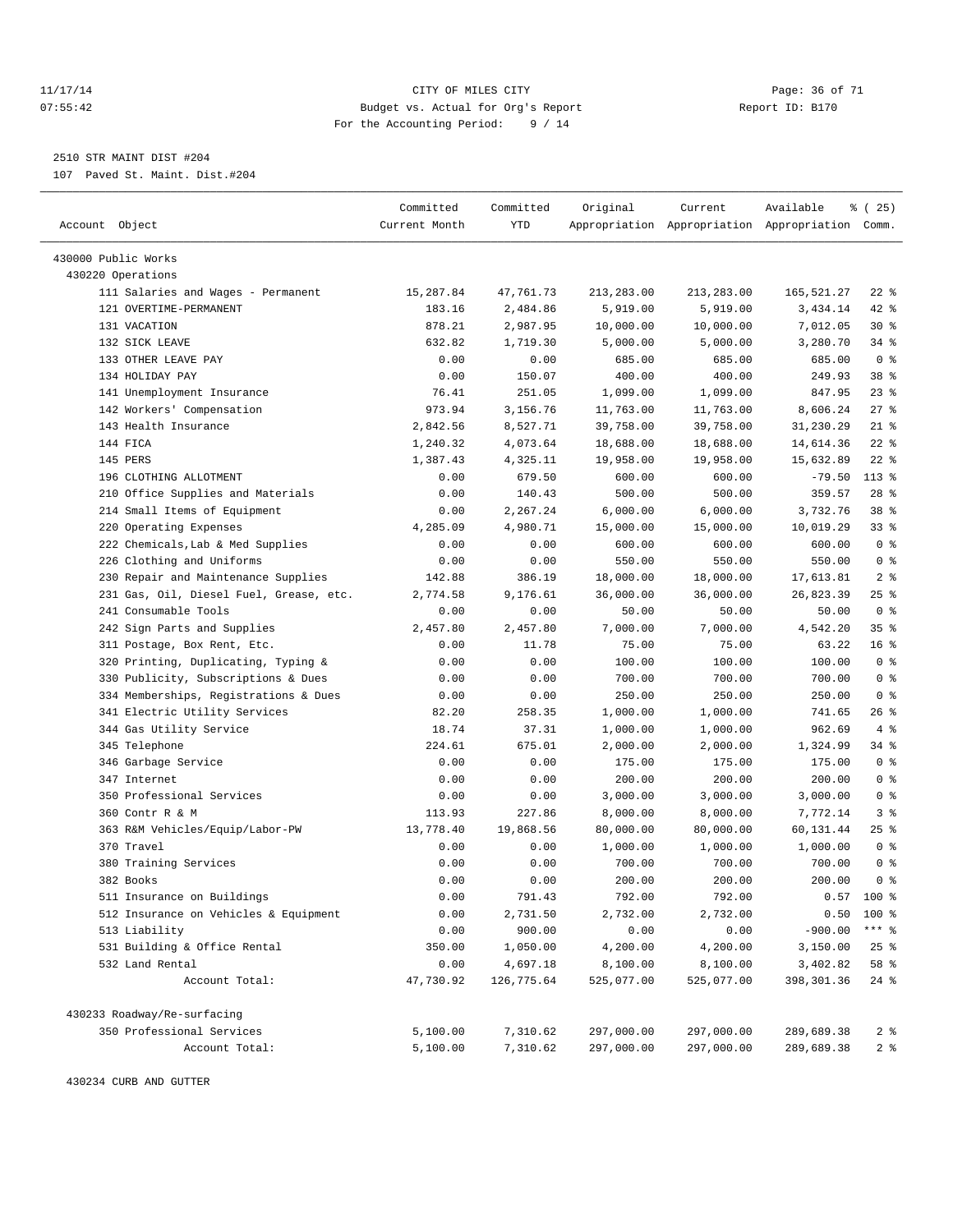#### 11/17/14 Page: 37 of 71 07:55:42 Budget vs. Actual for Org's Report Changer Report ID: B170 For the Accounting Period: 9 / 14

# 2510 STR MAINT DIST #204

107 Paved St. Maint. Dist.#204

| Account Object                           | Committed<br>Current Month | Committed<br><b>YTD</b> | Original     | Current      | Available<br>Appropriation Appropriation Appropriation Comm. | % (25)          |
|------------------------------------------|----------------------------|-------------------------|--------------|--------------|--------------------------------------------------------------|-----------------|
| 350 Professional Services                | 5,122.00                   | 6,892.00                | 120,000.00   | 120,000.00   | 113,108.00                                                   | $6\degree$      |
| Account Total:                           | 5,122.00                   | 6,892.00                | 120,000.00   | 120,000.00   | 113,108.00                                                   | 6 <sup>°</sup>  |
| 430235 Storm Drain & Culvert Maintenance |                            |                         |              |              |                                                              |                 |
| 230 Repair and Maintenance Supplies      | 0.00                       | 6, 290.00               | 25,000.00    | 25,000.00    | 18,710.00                                                    | 25%             |
| Account Total:                           | 0.00                       | 6, 290.00               | 25,000.00    | 25,000.00    | 18,710.00                                                    | 25%             |
| Account Group Total:                     | 57,952.92                  | 147,268.26              | 967,077.00   | 967,077.00   | 819,808.74                                                   | 15 <sup>8</sup> |
| 510000 MISCELLANEOUS                     |                            |                         |              |              |                                                              |                 |
| 510330 Comprehensive Liability Insurance |                            |                         |              |              |                                                              |                 |
| 513 Liability                            | 0.00                       | 4,135.32                | 4,136.00     | 4,136.00     | 0.68                                                         | $100*$          |
| Account Total:                           | 0.00                       | 4,135.32                | 4,136.00     | 4,136.00     | 0.68                                                         | 100 %           |
| Account Group Total:                     | 0.00                       | 4,135.32                | 4,136.00     | 4,136.00     | 0.68                                                         | $100*$          |
| 520000 OTHER FINANCING USES              |                            |                         |              |              |                                                              |                 |
| 521000 Interfund Operating Transfers Out |                            |                         |              |              |                                                              |                 |
| 820 Transfers to Other Funds             | 2,002.11                   | 6,006.33                | 204,165.00   | 204,165.00   | 198,158.67                                                   | 3 <sup>°</sup>  |
| Account Total:                           | 2,002.11                   | 6,006.33                | 204,165.00   | 204,165.00   | 198,158.67                                                   | 3 <sup>8</sup>  |
| Account Group Total:                     | 2,002.11                   | 6,006.33                | 204,165.00   | 204,165.00   | 198, 158.67                                                  | 3 <sup>8</sup>  |
| Organization Total:                      | 59,955.03                  | 157,409.91              | 1,175,378.00 | 1,175,378.00 | 1,017,968.09                                                 | $13*$           |
|                                          |                            |                         |              |              |                                                              |                 |
| Fund Total:                              | 59,955.03                  | 157,409.91              | 1,175,378.00 | 1,175,378.00 | 1,017,968.09 13 %                                            |                 |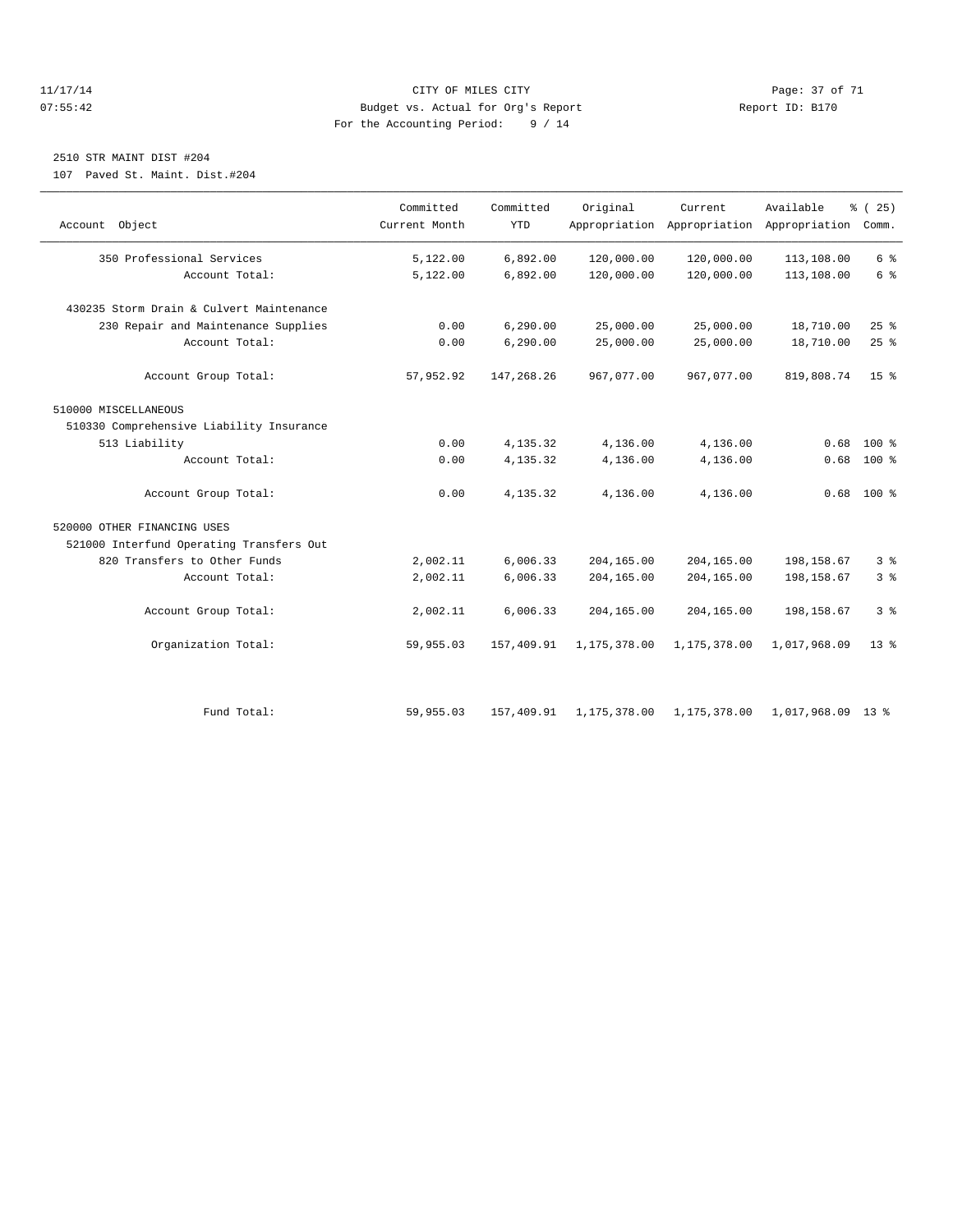#### 11/17/14 Page: 38 of 71 07:55:42 Budget vs. Actual for Org's Report Report ID: B170 For the Accounting Period: 9 / 14

————————————————————————————————————————————————————————————————————————————————————————————————————————————————————————————————————

# 2520 STR MAINT DIST #205

108 Unpaved Street Maintenance

|                                          | Committed     | Committed | Original   | Current    | Available                                       | <sub>है</sub> (25) |
|------------------------------------------|---------------|-----------|------------|------------|-------------------------------------------------|--------------------|
| Account Object                           | Current Month | YTD       |            |            | Appropriation Appropriation Appropriation Comm. |                    |
|                                          |               |           |            |            |                                                 |                    |
| 430000 Public Works                      |               |           |            |            |                                                 |                    |
| 430220 Operations                        |               |           |            |            |                                                 |                    |
| 111 Salaries and Wages - Permanent       | 4,682.93      | 14,428.69 | 53,035.00  | 53,035.00  | 38,606.31                                       | $27$ %             |
| 121 OVERTIME-PERMANENT                   | 54.70         | 671.51    | 2,096.00   | 2,096.00   | 1,424.49                                        | 328                |
| 131 VACATION                             | 247.49        | 959.20    | 10,000.00  | 10,000.00  | 9,040.80                                        | $10*$              |
| 132 SICK LEAVE                           | 181.53        | 472.59    | 5,000.00   | 5,000.00   | 4,527.41                                        | 9%                 |
| 133 OTHER LEAVE PAY                      | 0.00          | 0.00      | 1,182.00   | 1,182.00   | 1,182.00                                        | 0 <sup>8</sup>     |
| 134 HOLIDAY PAY                          | 0.00          | 38.11     | 400.00     | 400.00     | 361.89                                          | $10*$              |
| 141 Unemployment Insurance               | 23.27         | 75.56     | 333.00     | 333.00     | 257.44                                          | $23$ $%$           |
| 142 Workers' Compensation                | 273.76        | 881.85    | 3,404.00   | 3,404.00   | 2,522.15                                        | 26%                |
| 143 Health Insurance                     | 859.66        | 2,579.05  | 11,747.00  | 11,747.00  | 9,167.95                                        | $22$ %             |
| 144 FICA                                 | 377.36        | 1,212.25  | 5,659.00   | 5,659.00   | 4,446.75                                        | $21$ %             |
| 145 PERS                                 | 422.13        | 1,309.04  | 6,044.00   | 6,044.00   | 4,734.96                                        | $22$ %             |
| 196 CLOTHING ALLOTMENT                   | 0.00          | 205.50    | 180.00     | 180.00     | $-25.50$                                        | 114 %              |
| 210 Office Supplies and Materials        | 0.00          | 39.09     | 200.00     | 200.00     | 160.91                                          | $20*$              |
| 214 Small Items of Equipment             | 0.00          | 566.43    | 3,000.00   | 3,000.00   | 2,433.57                                        | 19 <sup>°</sup>    |
| 220 Operating Expenses                   | 1,058.22      | 1,347.14  | 3,500.00   | 3,500.00   | 2,152.86                                        | 38 %               |
| 222 Chemicals, Lab & Med Supplies        | 0.00          | 0.00      | 500.00     | 500.00     | 500.00                                          | 0 <sup>8</sup>     |
| 226 Clothing and Uniforms                | 0.00          | 0.00      | 150.00     | 150.00     | 150.00                                          | 0 <sup>8</sup>     |
| 230 Repair and Maintenance Supplies      | 35.72         | 96.55     | 5,000.00   | 5,000.00   | 4,903.45                                        | 2 <sup>°</sup>     |
| 231 Gas, Oil, Diesel Fuel, Grease, etc.  | 693.65        | 2,294.16  | 10,000.00  | 10,000.00  | 7,705.84                                        | 23 %               |
| 242 Sign Parts and Supplies              | 614.45        | 614.45    | 2,600.00   | 2,600.00   | 1,985.55                                        | 24 %               |
| 311 Postage, Box Rent, Etc.              | 0.00          | 1.41      | 40.00      | 40.00      | 38.59                                           | 4%                 |
| 330 Publicity, Subscriptions & Dues      | 0.00          | 0.00      | 150.00     | 150.00     | 150.00                                          | 0 <sup>8</sup>     |
| 334 Memberships, Registrations & Dues    | 0.00          | 0.00      | 50.00      | 50.00      | 50.00                                           | 0 <sup>8</sup>     |
| 341 Electric Utility Services            | 3.21          | 12.35     | 150.00     | 150.00     | 137.65                                          | 8 %                |
| 344 Gas Utility Service                  | 4.69          | 9.33      | 200.00     | 200.00     | 190.67                                          | 5 <sup>°</sup>     |
| 345 Telephone                            | 73.16         | 218.33    | 750.00     | 750.00     | 531.67                                          | $29$ %             |
| 350 Professional Services                | 0.00          | 0.00      | 700.00     | 700.00     | 700.00                                          | 0 <sup>8</sup>     |
| 360 Contr R & M                          | 56.96         | 113.92    | 1,000.00   | 1,000.00   | 886.08                                          | $11$ %             |
| 363 R&M Vehicles/Equip/Labor-PW          | 5,710.44      | 7,232.99  | 35,000.00  | 35,000.00  | 27,767.01                                       | $21$ %             |
| 370 Travel                               | 0.00          | 0.00      | 250.00     | 250.00     | 250.00                                          | 0 <sup>8</sup>     |
| 380 Training Services                    | 0.00          | 0.00      | 150.00     | 150.00     | 150.00                                          | 0 <sup>8</sup>     |
| 382 Books                                | 0.00          | 0.00      | 100.00     | 100.00     | 100.00                                          | 0 <sup>8</sup>     |
| 511 Insurance on Buildings               | 0.00          | 197.86    | 198.00     | 198.00     | 0.14                                            | $100*$             |
| 512 Insurance on Vehicles & Equipment    | 0.00          | 782.52    | 783.00     | 783.00     | 0.48                                            | $100*$             |
| 513 Liability                            | 0.00          | 225.00    | 0.00       | 0.00       | $-225.00$                                       | $***$ $%$          |
| 531 Building & Office Rental             | 166.66        | 499.98    | 2,000.00   | 2,000.00   | 1,500.02                                        | $25$ $%$           |
| 532 Land Rental                          | 0.00          | 0.00      | 1,500.00   | 1,500.00   | $1,500.00$ 0%                                   |                    |
| Account Total:                           | 15,539.99     | 37,084.86 | 167,051.00 | 167,051.00 | 129,966.14                                      | $22$ %             |
|                                          |               |           |            |            |                                                 |                    |
| 430233 Roadway/Re-surfacing              |               |           |            |            |                                                 |                    |
| 350 Professional Services                | 0.00          | 0.00      | 375,903.00 | 375,903.00 | 375,903.00                                      | 0 <sup>8</sup>     |
| Account Total:                           | 0.00          | 0.00      | 375,903.00 | 375,903.00 | 375,903.00                                      | $0$ %              |
| 430235 Storm Drain & Culvert Maintenance |               |           |            |            |                                                 |                    |
| 230 Repair and Maintenance Supplies      | 0.00          | 307.07    | 20,000.00  | 20,000.00  | 19,692.93                                       | 2 <sup>8</sup>     |
| Account Total:                           | 0.00          | 307.07    | 20,000.00  | 20,000.00  | 19,692.93                                       | 2 <sub>8</sub>     |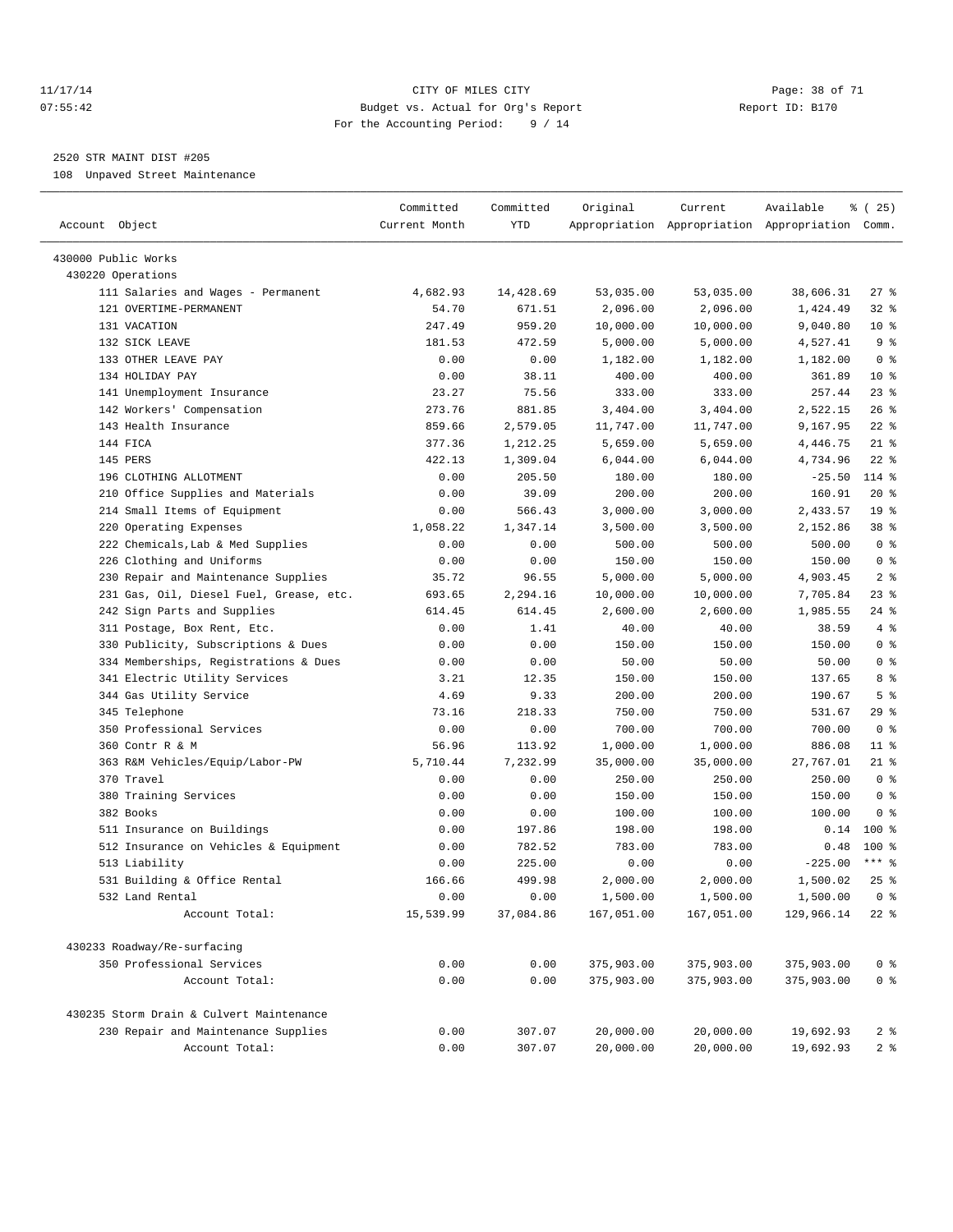#### 11/17/14 CITY OF MILES CITY Page: 39 of 71 07:55:42 Budget vs. Actual for Org's Report Report ID: B170 For the Accounting Period: 9 / 14

# 2520 STR MAINT DIST #205

108 Unpaved Street Maintenance

| Account Object                           | Committed<br>Current Month | Committed<br><b>YTD</b> | Original   | Current<br>Appropriation Appropriation | Available<br>Appropriation | % (25)<br>Comm. |
|------------------------------------------|----------------------------|-------------------------|------------|----------------------------------------|----------------------------|-----------------|
| Account Group Total:                     | 15,539.99                  | 37, 391.93              | 562,954.00 | 562,954.00                             | 525,562.07                 | 7 %             |
| 510000 MISCELLANEOUS                     |                            |                         |            |                                        |                            |                 |
| 510330 Comprehensive Liability Insurance |                            |                         |            |                                        |                            |                 |
| 513 Liability                            | 0.00                       | 571.80                  | 572.00     | 572.00                                 | 0.20                       | $100*$          |
| Account Total:                           | 0.00                       | 571.80                  | 572.00     | 572.00                                 | 0.20                       | 100 %           |
| Account Group Total:                     | 0.00                       | 571.80                  | 572.00     | 572.00                                 | 0.20                       | $100*$          |
| 520000 OTHER FINANCING USES              |                            |                         |            |                                        |                            |                 |
| 521000 Interfund Operating Transfers Out |                            |                         |            |                                        |                            |                 |
| 820 Transfers to Other Funds             | 1,060.90                   | 3,182.70                | 58,015.00  | 58,015.00                              | 54,832.30                  | 5 <sup>°</sup>  |
| Account Total:                           | 1,060.90                   | 3,182.70                | 58,015.00  | 58,015.00                              | 54,832.30                  | 5 <sup>°</sup>  |
| Account Group Total:                     | 1,060.90                   | 3,182.70                | 58,015.00  | 58,015.00                              | 54,832.30                  | 5 <sup>°</sup>  |
| Organization Total:                      | 16,600.89                  | 41, 146. 43             | 621,541.00 | 621,541.00                             | 580, 394.57                | 7 %             |
|                                          |                            |                         |            |                                        |                            |                 |
| Fund Total:                              | 16,600.89                  | 41,146.43               | 621,541.00 | 621,541.00                             | 580, 394.57                | 7 %             |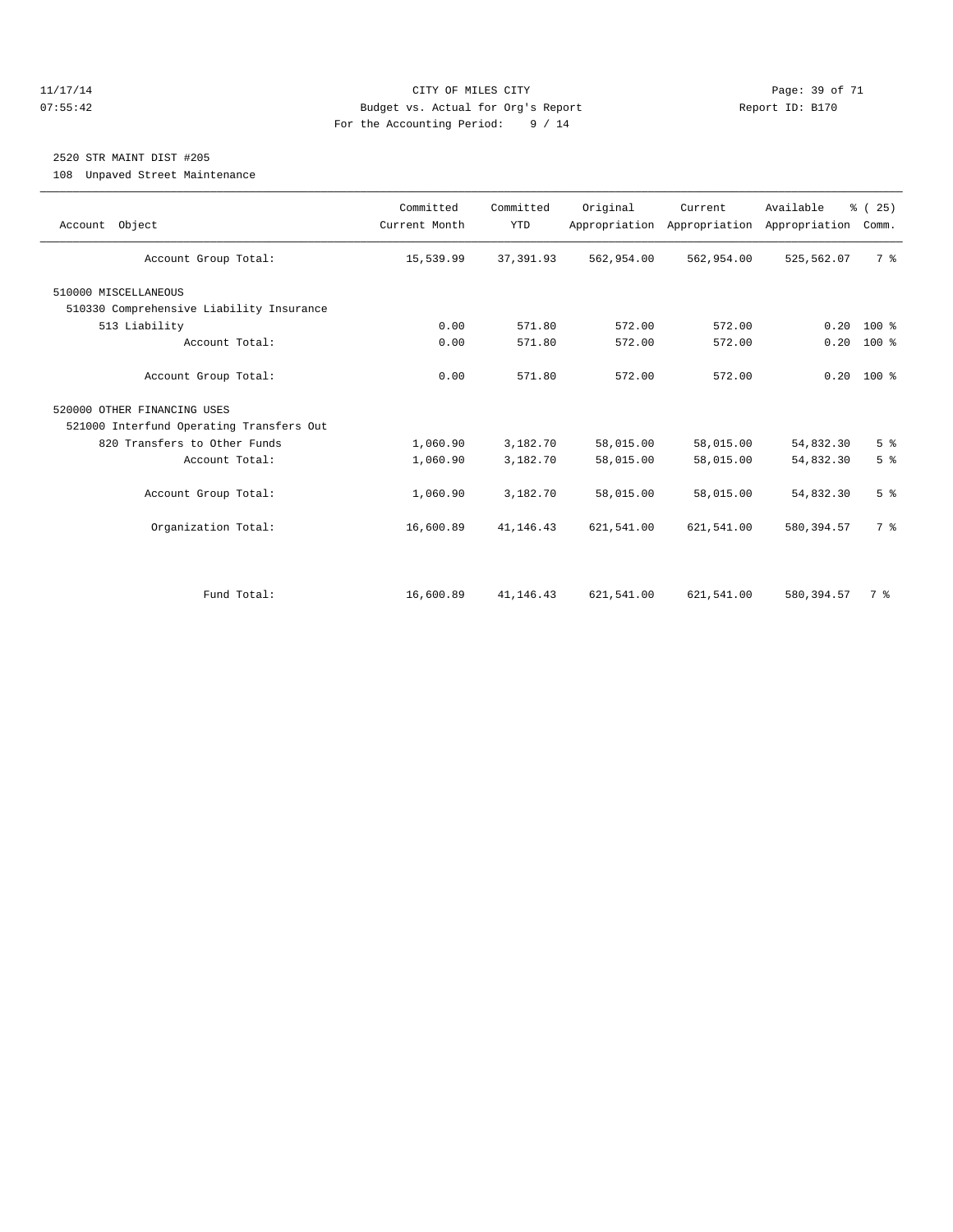#### 11/17/14 Page: 40 of 71 07:55:42 Budget vs. Actual for Org's Report Report ID: B170 For the Accounting Period: 9 / 14

#### 2540 STR MAINT DIST#207-(MILESTOWN ESTATES)

109 Milestown Estates Maintenance Dist.

|                                          | Committed     | Committed  | Original | Current  | Available                                 | % (25)             |  |
|------------------------------------------|---------------|------------|----------|----------|-------------------------------------------|--------------------|--|
| Account Object                           | Current Month | <b>YTD</b> |          |          | Appropriation Appropriation Appropriation | Comm.              |  |
| 430000 Public Works                      |               |            |          |          |                                           |                    |  |
| 430220 Operations                        |               |            |          |          |                                           |                    |  |
| 111 Salaries and Wages - Permanent       | 239.46        | 736.65     | 3,048.00 | 3,048.00 | 2,311.35                                  | $24$ $%$           |  |
| 121 OVERTIME-PERMANENT                   | 3.15          | 39.48      | 100.00   | 100.00   | 60.52                                     | 39 <sup>8</sup>    |  |
| 131 VACATION                             | 15.16         | 54.78      | 300.00   | 300.00   | 245.22                                    | 18 <sup>8</sup>    |  |
| 132 SICK LEAVE                           | 7.51          | 20.85      | 100.00   | 100.00   | 79.15                                     | $21$ %             |  |
| 133 OTHER LEAVE PAY                      | 0.00          | 0.00       | 54.00    | 54.00    | 54.00                                     | 0 <sup>8</sup>     |  |
| 134 HOLIDAY PAY                          | 0.00          | 2.36       | 20.00    | 20.00    | 17.64                                     | $12*$              |  |
| 141 Unemployment Insurance               | 1.20          | 3.86       | 17.00    | 17.00    | 13.14                                     | $23$ $%$           |  |
| 142 Workers' Compensation                | 14.06         | 45.34      | 176.00   | 176.00   | 130.66                                    | 26%                |  |
| 143 Health Insurance                     | 43.91         | 131.74     | 602.00   | 602.00   | 470.26                                    | $22$ $%$           |  |
| 144 FICA                                 | 19.42         | 62.59      | 286.00   | 286.00   | 223.41                                    | $22$ $%$           |  |
| 145 PERS                                 | 21.67         | 67.49      | 305.00   | 305.00   | 237.51                                    | $22$ $%$           |  |
| 196 CLOTHING ALLOTMENT                   | 0.00          | 10.50      | 10.00    | 10.00    | $-0.50$                                   | 105 <sup>8</sup>   |  |
| Account Total:                           | 365.54        | 1,175.64   | 5,018.00 | 5,018.00 | 3,842.36                                  | $23$ $%$           |  |
| Account Group Total:                     | 365.54        | 1,175.64   | 5,018.00 | 5,018.00 | 3,842.36                                  | $23$ $%$           |  |
| 510000 MISCELLANEOUS                     |               |            |          |          |                                           |                    |  |
| 510330 Comprehensive Liability Insurance |               |            |          |          |                                           |                    |  |
| 513 Liability                            | 0.00          | 29.10      | 30.00    | 30.00    | 0.90                                      | 97%                |  |
| Account Total:                           | 0.00          | 29.10      | 30.00    | 30.00    | 0.90                                      | 97%                |  |
| Account Group Total:                     | 0.00          | 29.10      | 30.00    | 30.00    | 0.90                                      | 97%                |  |
| Organization Total:                      | 365.54        | 1,204.74   | 5,048.00 | 5,048.00 | 3,843.26                                  | $24$ $\frac{6}{5}$ |  |
|                                          |               |            |          |          |                                           |                    |  |
| Fund Total:                              | 365.54        | 1,204.74   | 5,048.00 | 5,048.00 | 3,843.26 24 %                             |                    |  |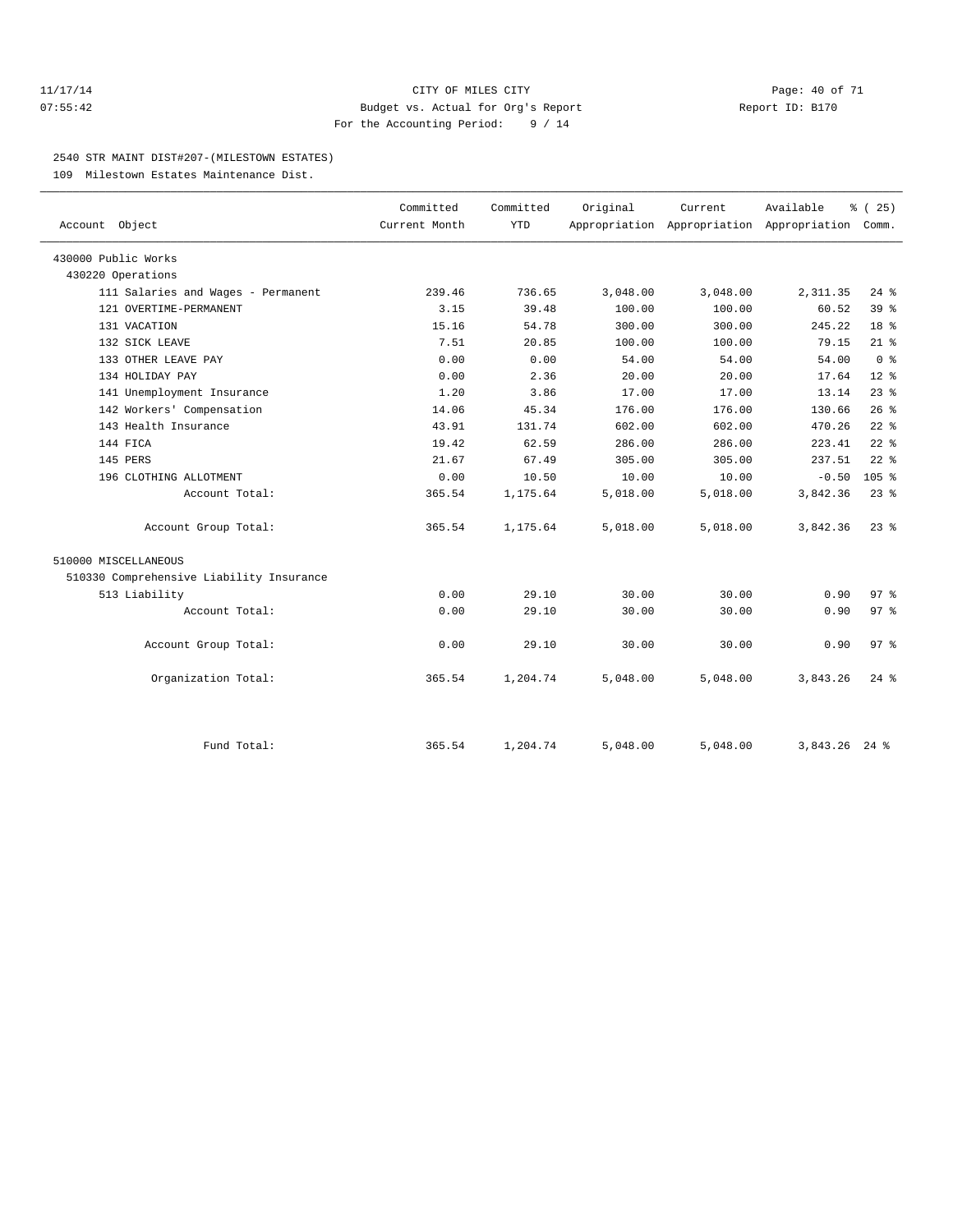#### 11/17/14 Page: 41 of 71 07:55:42 Budget vs. Actual for Org's Report Changer Report ID: B170 For the Accounting Period: 9 / 14

 2820 GAS TAX 34 Gas Tax

| Account Object                           | Committed<br>Current Month | Committed<br><b>YTD</b> | Original   | Current<br>Appropriation Appropriation Appropriation | Available   | % (25)<br>Comm. |  |
|------------------------------------------|----------------------------|-------------------------|------------|------------------------------------------------------|-------------|-----------------|--|
| 520000 OTHER FINANCING USES              |                            |                         |            |                                                      |             |                 |  |
| 521000 Interfund Operating Transfers Out |                            |                         |            |                                                      |             |                 |  |
| 820 Transfers to Other Funds             | 510.72                     | 1,532.16                | 6,129.00   | 6, 129.00                                            | 4,596.84    | 25%             |  |
| Account Total:                           | 510.72                     | 1,532.16                | 6,129.00   | 6,129.00                                             | 4,596.84    | 25%             |  |
| 521204 TRANSFER:<br>SID 204              |                            |                         |            |                                                      |             |                 |  |
| 820 Transfers to Other Funds             | 0.00                       | 0.00                    | 87, 274.00 | 87, 274, 00                                          | 87, 274, 00 | 0 <sup>8</sup>  |  |
| Account Total:                           | 0.00                       | 0.00                    | 87, 274.00 | 87, 274.00                                           | 87, 274.00  | 0 <sup>8</sup>  |  |
| 521205 TRANSFER:<br>SID 205              |                            |                         |            |                                                      |             |                 |  |
| 820 Transfers to Other Funds             | 0.00                       | 0.00                    | 87, 274.00 | 87, 274.00                                           | 87, 274.00  | 0 <sup>8</sup>  |  |
| Account Total:                           | 0.00                       | 0.00                    | 87, 274.00 | 87, 274.00                                           | 87, 274.00  | 0 <sup>8</sup>  |  |
| Account Group Total:                     | 510.72                     | 1,532.16                | 180,677.00 | 180,677.00                                           | 179, 144.84 | 1 <sup>8</sup>  |  |
| Organization Total:                      | 510.72                     | 1,532.16                | 180,677.00 | 180,677.00                                           | 179, 144.84 | 1 <sup>8</sup>  |  |
|                                          |                            |                         |            |                                                      |             |                 |  |
| Fund Total:                              | 510.72                     | 1,532.16                | 180,677.00 | 180,677.00                                           | 179, 144.84 | 1 <sup>8</sup>  |  |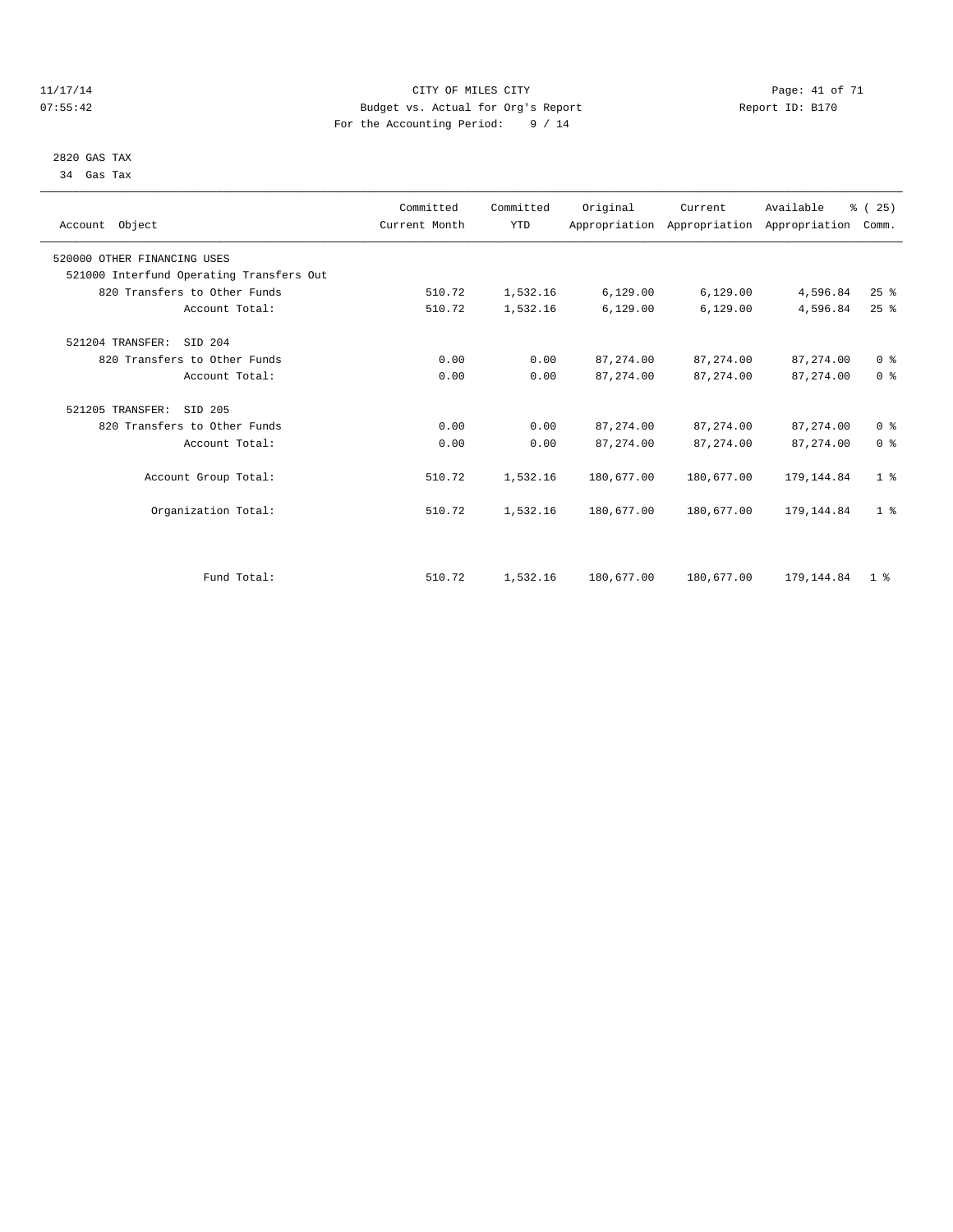#### 11/17/14 Page: 42 of 71 07:55:42 Budget vs. Actual for Org's Report Changer Report ID: B170 For the Accounting Period: 9 / 14

2850 911 EMERGENCY

105 Enhanced 911

| Account Object                             | Committed<br>Current Month | Committed<br><b>YTD</b> | Original   | Current    | Available<br>Appropriation Appropriation Appropriation Comm. | % (25)         |
|--------------------------------------------|----------------------------|-------------------------|------------|------------|--------------------------------------------------------------|----------------|
| 420000 PUBLIC SAFETY                       |                            |                         |            |            |                                                              |                |
| 420140 Crime Control and Investigation(05) |                            |                         |            |            |                                                              |                |
| 210 Office Supplies and Materials          | 0.00                       | 0.00                    | 1,000.00   | 1,000.00   | 1,000.00                                                     | 0 <sup>8</sup> |
| 214 Small Items of Equipment               | 0.00                       | 0.00                    | 3,350.00   | 3,350.00   | 3,350.00                                                     | 0 <sup>8</sup> |
| 220 Operating Expenses                     | 0.00                       | 0.00                    | 15,000.00  | 15,000.00  | 15,000.00                                                    | 0 <sup>8</sup> |
| 311 Postage, Box Rent, Etc.                | 0.00                       | 0.00                    | 200.00     | 200.00     | 200.00                                                       | 0 <sup>8</sup> |
| 320 Printing, Duplicating, Typing &        | 0.00                       | 0.00                    | 200.00     | 200.00     | 200.00                                                       | 0 <sup>8</sup> |
| 334 Memberships, Registrations & Dues      | 0.00                       | 0.00                    | 200.00     | 200.00     | 200.00                                                       | 0 <sup>8</sup> |
| 341 Electric Utility Services              | 43.24                      | 129.05                  | 1,854.00   | 1,854.00   | 1,724.95                                                     | 7 %            |
| 345 Telephone                              | 347.20                     | 4,913.34                | 25,000.00  | 25,000.00  | 20,086.66                                                    | $20*$          |
| 350 Professional Services                  | 2,830.87                   | 17,511.91               | 72,000.00  | 72,000.00  | 54,488.09                                                    | $24$ %         |
| 370 Travel                                 | 0.00                       | 0.00                    | 500.00     | 500.00     | 500.00                                                       | 0 <sup>8</sup> |
| 380 Training Services                      | 0.00                       | 0.00                    | 2,000.00   | 2,000.00   | 2,000.00                                                     | 0 <sup>8</sup> |
| 512 Insurance on Vehicles & Equipment      | 0.00                       | 124.41                  | 150.00     | 150.00     | 25.59                                                        | 83%            |
| 940 Machinery & Equipment                  | 0.00                       | 0.00                    | 25,000.00  | 25,000.00  | 25,000.00                                                    | 0 <sup>8</sup> |
| 941 911 Eq & Software (2/01)               | 0.00                       | 0.00                    | 50,000.00  | 50,000.00  | 50,000.00                                                    | 0 <sup>8</sup> |
| Account Total:                             | 3, 221.31                  | 22,678.71               | 196,454.00 | 196,454.00 | 173, 775.29                                                  | $12*$          |
| Account Group Total:                       | 3,221.31                   | 22,678.71               | 196,454.00 | 196,454.00 | 173, 775.29                                                  | $12*$          |
| 520000 OTHER FINANCING USES                |                            |                         |            |            |                                                              |                |
| 521000 Interfund Operating Transfers Out   |                            |                         |            |            |                                                              |                |
| 820 Transfers to Other Funds               | 28,611.65                  | 28,611.65               | 112,000.00 | 112,000.00 | 83, 388.35                                                   | $26$ %         |
| Account Total:                             | 28,611.65                  | 28,611.65               | 112,000.00 | 112,000.00 | 83, 388.35                                                   | 26%            |
| Account Group Total:                       | 28,611.65                  | 28,611.65               | 112,000.00 | 112,000.00 | 83, 388.35                                                   | $26$ %         |
| Organization Total:                        | 31,832.96                  | 51,290.36               | 308,454.00 | 308,454.00 | 257, 163.64                                                  | $17$ %         |
| Fund Total:                                | 31,832.96                  | 51,290.36               | 308,454.00 | 308,454.00 | 257, 163.64 17 %                                             |                |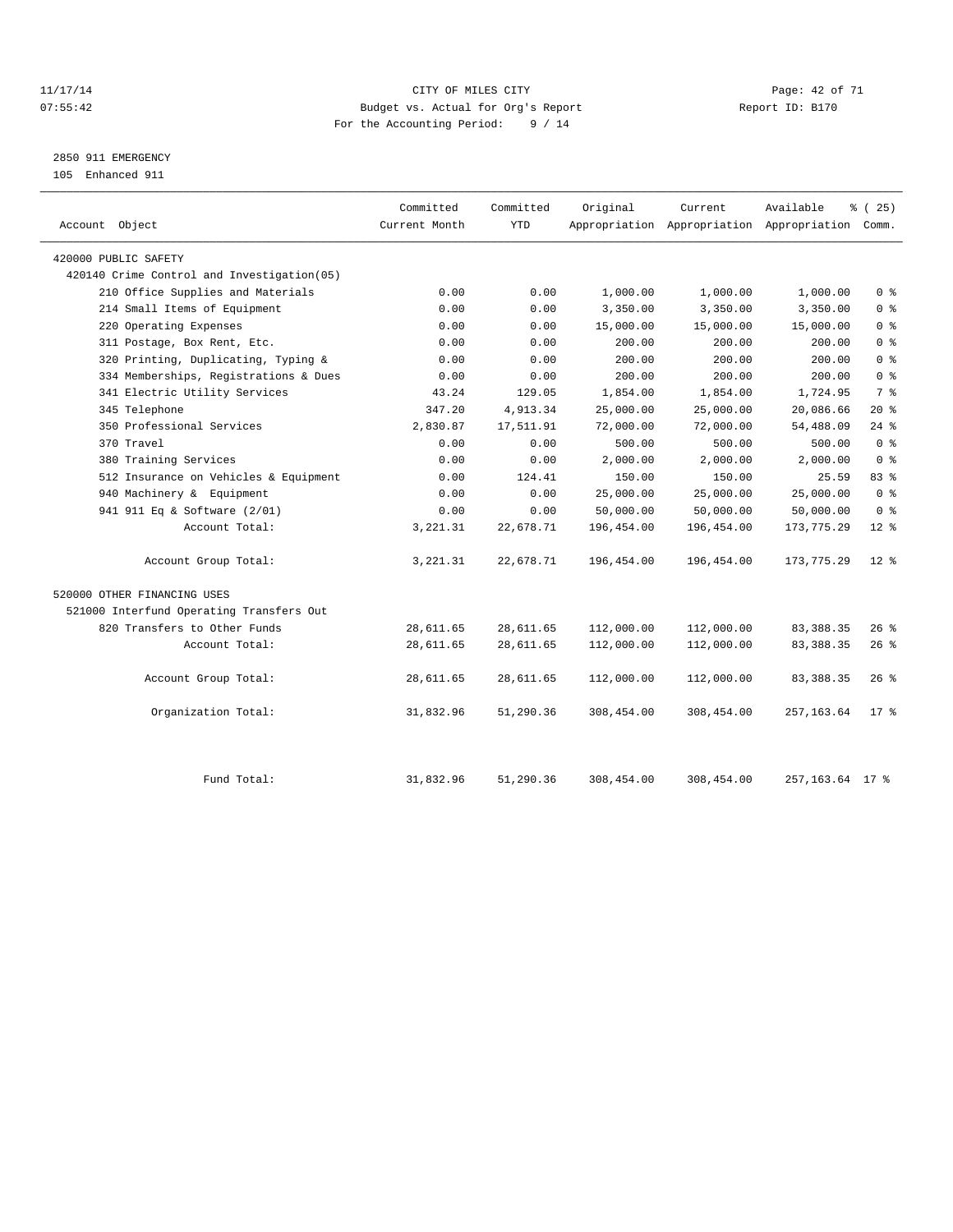#### 11/17/14 CITY OF MILES CITY Page: 43 of 71 07:55:42 Budget vs. Actual for Org's Report Changer Report ID: B170 For the Accounting Period: 9 / 14

#### 2880 LIBRARY GRANTS

39 HB#193-Interlibrary Loan Reimb

| Object<br>Account                                            | Committed<br>Current Month | Committed<br>YTD | Original<br>Appropriation | Current<br>Appropriation | Available<br>Appropriation | 25)<br>ී (<br>Comm. |
|--------------------------------------------------------------|----------------------------|------------------|---------------------------|--------------------------|----------------------------|---------------------|
| 460000 CULTURE AND RECREATION<br>460100 Library Services(16) |                            |                  |                           |                          |                            |                     |
| 311 Postage, Box Rent, Etc.                                  | 500.00                     | 1,005.00         | 4,900.00                  | 4,900.00                 | 3,895.00                   | $21$ %              |
| 382 Books                                                    | 0.00                       | 0.00             | 100.00                    | 100.00                   | 100.00                     | 0 <sup>8</sup>      |
| Account Total:                                               | 500.00                     | 1,005.00         | 5.000.00                  | 5.000.00                 | 3,995.00                   | $20*$               |
| Account Group Total:                                         | 500.00                     | 1,005.00         | 5.000.00                  | 5,000.00                 | 3,995.00                   | $20*$               |
| Organization Total:                                          | 500.00                     | 1,005.00         | 5.000.00                  | 5.000.00                 | 3,995.00                   | $20*$               |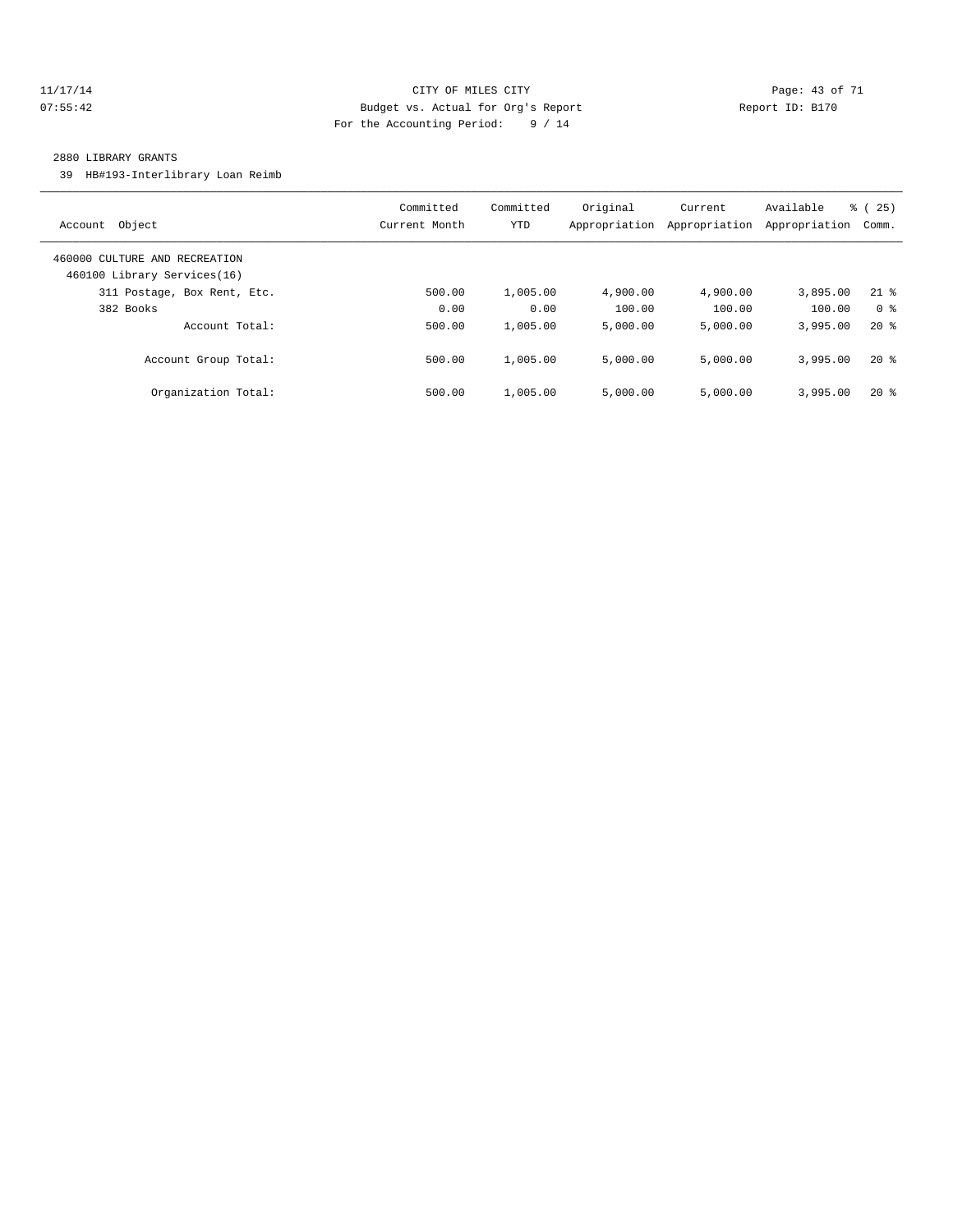#### 11/17/14 Page: 44 of 71 07:55:42 Budget vs. Actual for Org's Report Changer Report ID: B170 For the Accounting Period: 9 / 14

#### 2880 LIBRARY GRANTS

41 Sagebrush Fed/Coal Sev Tax

| Object<br>Account                 | Committed<br>Current Month | Committed<br>YTD | Original<br>Appropriation | Current<br>Appropriation | Available<br>Appropriation | $\frac{6}{6}$ (<br>25)<br>Comm. |
|-----------------------------------|----------------------------|------------------|---------------------------|--------------------------|----------------------------|---------------------------------|
| 460000 CULTURE AND RECREATION     |                            |                  |                           |                          |                            |                                 |
| 460100 Library Services(16)       |                            |                  |                           |                          |                            |                                 |
| 210 Office Supplies and Materials | 0.00                       | 0.00             | 200.00                    | 200.00                   | 200.00                     | 0 <sup>8</sup>                  |
| 214 Small Items of Equipment      | 0.00                       | 0.00             | 1,800.00                  | 1,800.00                 | 1,800.00                   | 0 <sup>8</sup>                  |
| 350 Professional Services         | 0.00                       | 0.00             | 3,000.00                  | 3,000.00                 | 3,000.00                   | 0 <sup>8</sup>                  |
| 370 Travel                        | 0.00                       | 0.00             | 2,907.00                  | 2,907.00                 | 2,907.00                   | 0 <sup>8</sup>                  |
| 380 Training Services             | 0.00                       | 0.00             | 1,000.00                  | 1,000.00                 | 1,000.00                   | 0 <sup>8</sup>                  |
| Account Total:                    | 0.00                       | 0.00             | 8,907.00                  | 8,907.00                 | 8,907.00                   | 0 <sup>8</sup>                  |
| Account Group Total:              | 0.00                       | 0.00             | 8,907.00                  | 8,907.00                 | 8,907.00                   | 0 <sup>8</sup>                  |
| Organization Total:               | 0.00                       | 0.00             | 8,907.00                  | 8,907.00                 | 8,907.00                   | 0 <sup>8</sup>                  |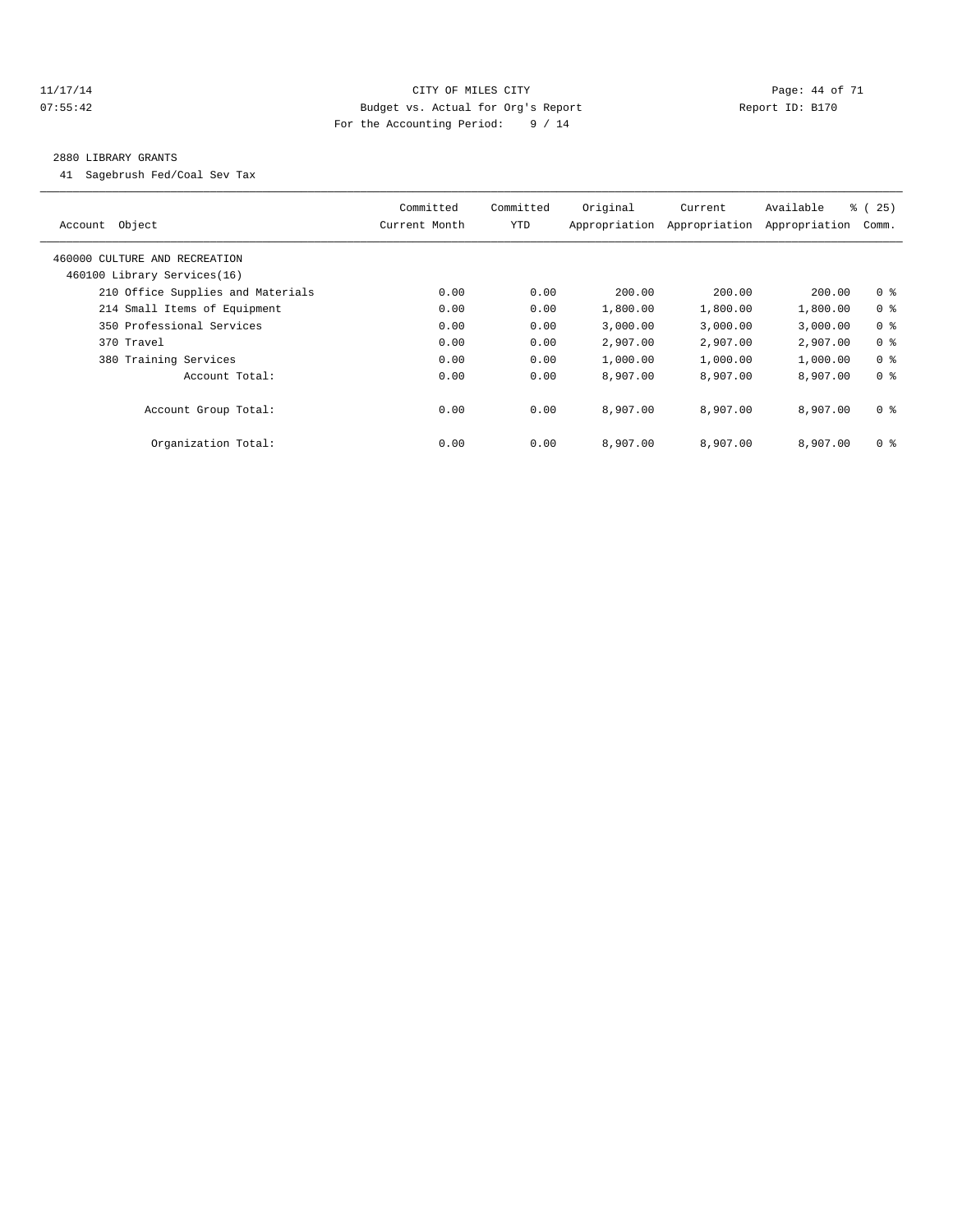#### 11/17/14 Page: 45 of 71 07:55:42 Budget vs. Actual for Org's Report Changer Report ID: B170 For the Accounting Period: 9 / 14

#### 2880 LIBRARY GRANTS

43 State Aid Per Capita-Tech Serv

| Object<br>Account                                            | Committed<br>Current Month | Committed<br><b>YTD</b> | Original<br>Appropriation | Current<br>Appropriation | Available<br>Appropriation | $\frac{3}{6}$ ( 25 )<br>Comm. |
|--------------------------------------------------------------|----------------------------|-------------------------|---------------------------|--------------------------|----------------------------|-------------------------------|
| 460000 CULTURE AND RECREATION<br>460100 Library Services(16) |                            |                         |                           |                          |                            |                               |
| 210 Office Supplies and Materials                            | 0.00                       | 0.00                    | 417.00                    | 417.00                   | 417.00                     | 0 <sup>8</sup>                |
| 214 Small Items of Equipment                                 | 0.00                       | 0.00                    | 2,000.00                  | 2,000.00                 | 2,000.00                   | 0 <sup>8</sup>                |
| 350 Professional Services                                    | 0.00                       | 450.00                  | 5,399.00                  | 5,399.00                 | 4,949.00                   | 8 %                           |
| 370 Travel                                                   | 0.00                       | 0.00                    | 4,000.00                  | 4,000.00                 | 4,000.00                   | 0 <sup>8</sup>                |
| Account Total:                                               | 0.00                       | 450.00                  | 11,816.00                 | 11,816.00                | 11,366.00                  | $4\degree$                    |
| Account Group Total:                                         | 0.00                       | 450.00                  | 11,816.00                 | 11,816.00                | 11,366.00                  | $4 \text{ }$                  |
| Organization Total:                                          | 0.00                       | 450.00                  | 11,816.00                 | 11,816.00                | 11,366.00                  | $4\degree$                    |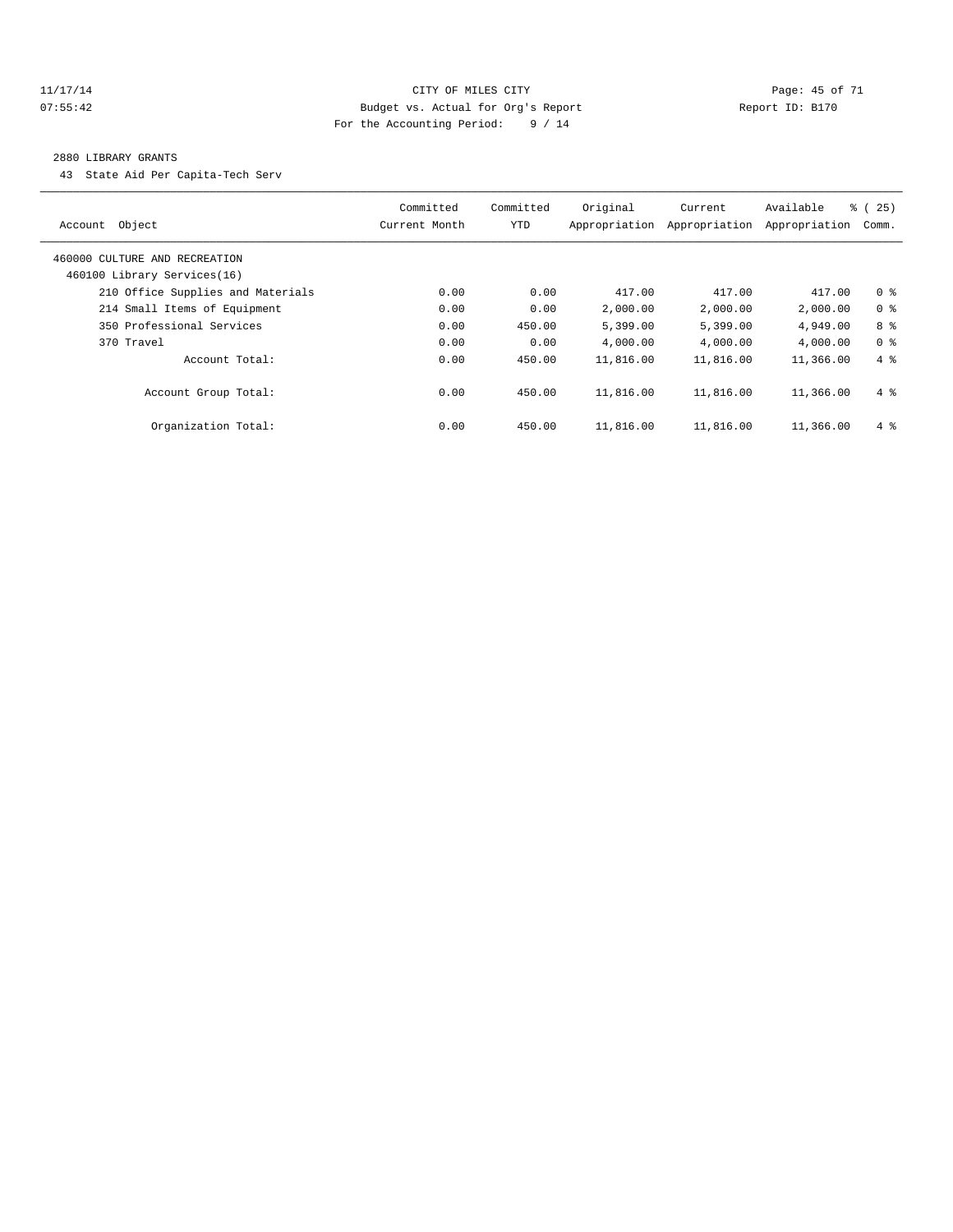#### 11/17/14 Page: 46 of 71 07:55:42 Budget vs. Actual for Org's Report Changer Report ID: B170 For the Accounting Period: 9 / 14

# 2880 LIBRARY GRANTS

44 Humanities Grant

| Account Object                | Committed<br>Current Month | Committed<br><b>YTD</b> | Original   | Current<br>Appropriation Appropriation | Available<br>Appropriation | % (25)<br>Comm. |
|-------------------------------|----------------------------|-------------------------|------------|----------------------------------------|----------------------------|-----------------|
| 460000 CULTURE AND RECREATION |                            |                         |            |                                        |                            |                 |
| 460100 Library Services(16)   |                            |                         |            |                                        |                            |                 |
| 350 Professional Services     | 0.00                       | 0.00                    | 2,000.00   | 2,000.00                               | 2,000.00                   | 0 <sup>8</sup>  |
| 370 Travel                    | 0.00                       | 0.00                    | 502.00     | 502.00                                 | 502.00                     | 0 <sup>8</sup>  |
| Account Total:                | 0.00                       | 0.00                    | 2,502.00   | 2,502.00                               | 2,502.00                   | 0 <sup>8</sup>  |
| Account Group Total:          | 0.00                       | 0.00                    | 2,502.00   | 2,502.00                               | 2,502.00                   | 0 <sup>8</sup>  |
| Organization Total:           | 0.00                       | 0.00                    | 2,502.00   | 2,502.00                               | 2,502.00                   | 0 <sup>8</sup>  |
|                               |                            |                         |            |                                        |                            |                 |
| Fund Total:                   | 500.00                     | 1,455.00                | 28, 225.00 | 28,225.00                              | 26,770.00                  | 5 <sup>8</sup>  |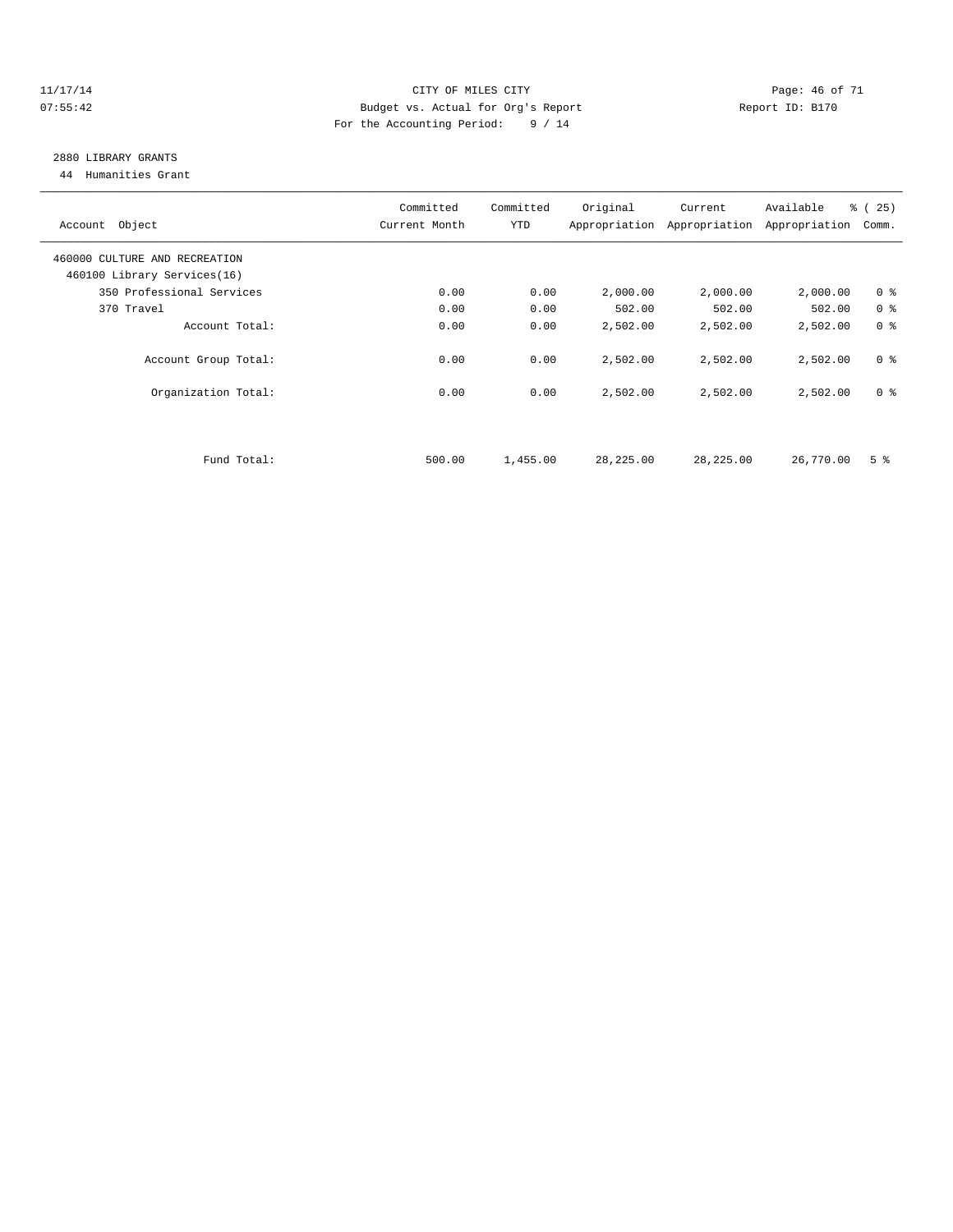#### 11/17/14 Page: 47 of 71 07:55:42 Budget vs. Actual for Org's Report Changer Report ID: B170 For the Accounting Period: 9 / 14

2935 Historic Preservation

11 Historic Preservation

| Account Object                                | Committed<br>Current Month | Committed<br><b>YTD</b> | Original   | Current    | Available<br>Appropriation Appropriation Appropriation Comm. | % (25)          |
|-----------------------------------------------|----------------------------|-------------------------|------------|------------|--------------------------------------------------------------|-----------------|
| 460000 CULTURE AND RECREATION                 |                            |                         |            |            |                                                              |                 |
| 460461 Historic Preservation-Administration   |                            |                         |            |            |                                                              |                 |
| 111 Salaries and Wages - Permanent            | 70.02                      | 304.07                  | 2,098.00   | 2,098.00   | 1,793.93                                                     | $14*$           |
| 131 VACATION                                  | 46.99                      | 46.99                   | 33.00      | 33.00      | $-13.99$                                                     | $142*$          |
| 132 SICK LEAVE                                | 66.81                      | 97.15                   | 33.00      | 33.00      | $-64.15$                                                     | $294$ $%$       |
| 141 Unemployment Insurance                    | 0.84                       | 2.03                    | 10.00      | 10.00      | 7.97                                                         | $20*$           |
| 142 Workers' Compensation                     | 2.25                       | 5.49                    | 25.00      | 25.00      | 19.51                                                        | $22$ $%$        |
| 143 Health Insurance                          | 40.68                      | 81.44                   | 0.00       | 0.00       | $-81.44$                                                     | $***$ $=$       |
| 144 FICA                                      | 14.06                      | 34.28                   | 165.00     | 165.00     | 130.72                                                       | $21$ %          |
| 145 PERS                                      | 15.02                      | 36.62                   | 177.00     | 177.00     | 140.38                                                       | $21*$           |
| 210 Office Supplies and Materials             | 0.00                       | 0.00                    | 750.00     | 750.00     | 750.00                                                       | 0 <sup>8</sup>  |
| 220 Operating Expenses                        | 0.00                       | 0.00                    | 200.00     | 200.00     | 200.00                                                       | 0 <sup>8</sup>  |
| 320 Printing, Duplicating, Typing &           | 0.00                       | 0.00                    | 200.00     | 200.00     | 200.00                                                       | 0 <sup>8</sup>  |
| 330 Publicity, Subscriptions & Dues           | 0.00                       | 0.00                    | 125.00     | 125.00     | 125.00                                                       | 0 <sup>8</sup>  |
| 345 Telephone                                 | 111.80                     | 334.50                  | 600.00     | 600.00     | 265.50                                                       | 56%             |
| 360 Contr R & M                               | 0.00                       | 0.00                    | 100.00     | 100.00     | 100.00                                                       | 0 <sup>8</sup>  |
| 370 Travel                                    | 0.00                       | 0.00                    | 985.00     | 985.00     | 985.00                                                       | 0 <sup>8</sup>  |
| 531 Building & Office Rental                  | 300.00                     | 900.00                  | 0.00       | 0.00       | $-900.00$                                                    | $***$ 8         |
| Account Total:                                | 668.47                     | 1,842.57                | 5,501.00   | 5,501.00   | 3,658.43                                                     | 33 <sup>8</sup> |
| 460465 Historic Preservation- CDGB-ED Grant   |                            |                         |            |            |                                                              |                 |
| 311 Postage, Box Rent, Etc.                   | 122.06                     | 122.06                  | 0.00       | 0.00       | $-122.06$                                                    | $***$ $%$       |
| 350 Professional Services                     | 0.00                       | 3,060.00                | 7,500.00   | 7,500.00   | 4,440.00                                                     | 41 %            |
| 370 Travel                                    | 774.28                     | 1,432.80                | 0.00       | 0.00       | $-1,432.80$                                                  | $***$ 8         |
| Account Total:                                | 896.34                     | 4,614.86                | 7,500.00   | 7,500.00   | 2,885.14                                                     | 62 %            |
| 460466 Historic Preservation- Montana Main St |                            |                         |            |            |                                                              |                 |
| 350 Professional Services                     | 4,462.50                   | 4,462.50                | 8,216.00   | 8,216.00   | 3,753.50                                                     | $54$ $%$        |
| Account Total:                                | 4,462.50                   | 4,462.50                | 8,216.00   | 8,216.00   | 3,753.50                                                     | $54$ %          |
| Account Group Total:                          | 6,027.31                   | 10,919.93               | 21, 217.00 | 21, 217.00 | 10,297.07                                                    | $51$ %          |
| Organization Total:                           | 6,027.31                   | 10,919.93               | 21, 217.00 | 21, 217.00 | 10,297.07                                                    | $51$ %          |
| Fund Total:                                   | 6,027.31                   | 10,919.93               | 21, 217.00 | 21, 217.00 | 10,297.07                                                    | $51$ $%$        |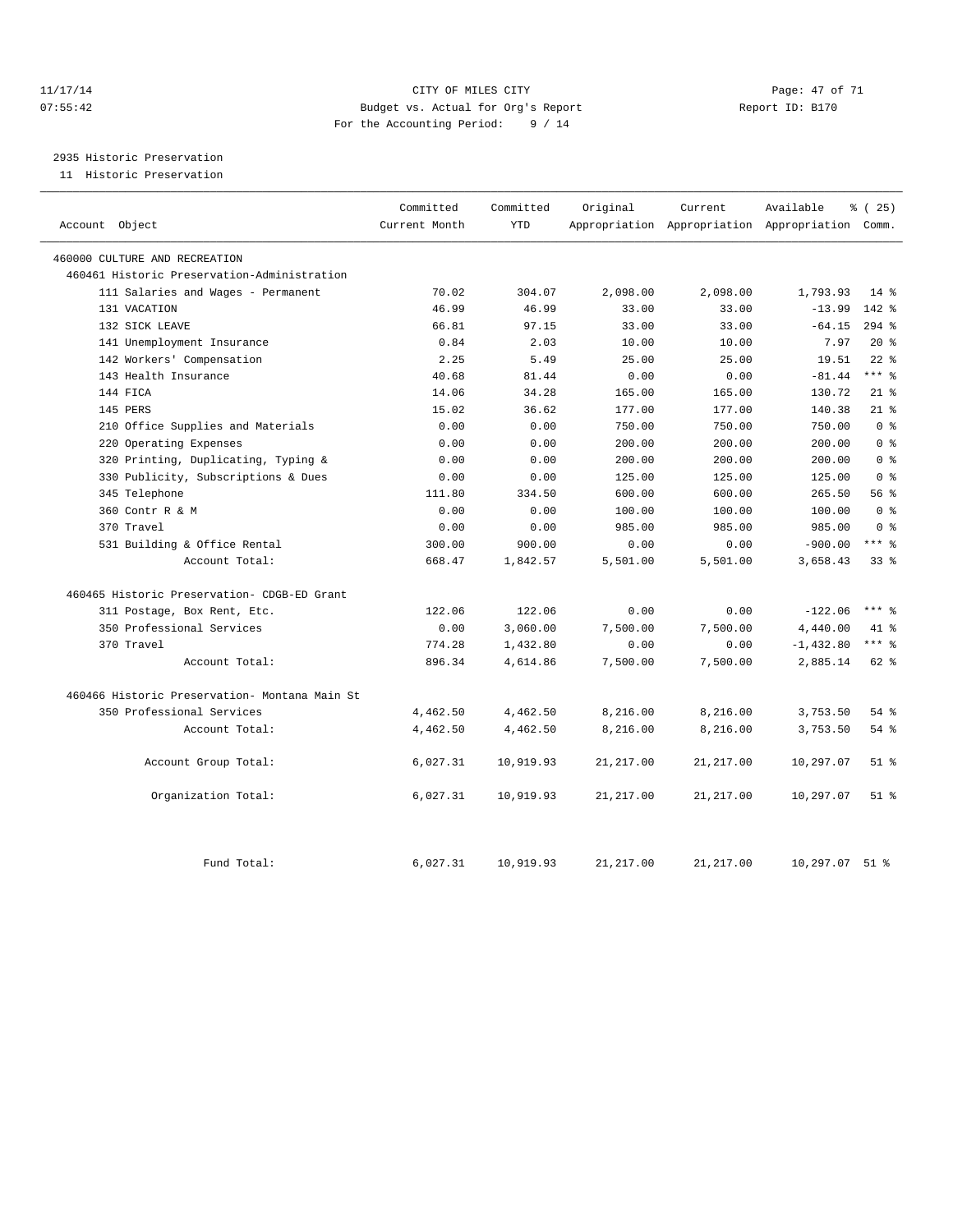#### 11/17/14 CITY OF MILES CITY Page: 48 of 71 07:55:42 Budget vs. Actual for Org's Report Report ID: B170 For the Accounting Period: 9 / 14

————————————————————————————————————————————————————————————————————————————————————————————————————————————————————————————————————

#### 2985 RETIRED SENIOR VOLUNTEER PROG (RSVP)

15 Retired Senior Volunteer Program

|                                       | Committed     | Committed | Original  | Current   | Available                                       | 8 (25)            |  |
|---------------------------------------|---------------|-----------|-----------|-----------|-------------------------------------------------|-------------------|--|
| Account Object                        | Current Month | YTD       |           |           | Appropriation Appropriation Appropriation Comm. |                   |  |
| 450000 Social and Economic Services   |               |           |           |           |                                                 |                   |  |
| 450300 RSVP-FEDERAL GRANT- CUSTER     |               |           |           |           |                                                 |                   |  |
| 111 Salaries and Wages - Permanent    | 3,234.08      | 8,720.90  | 40,359.00 | 40,359.00 | 31,638.10                                       | $22$ %            |  |
| 131 VACATION                          | 0.00          | 81.91     | 0.00      | 0.00      | $-81.91$                                        | $***$ $=$         |  |
| 132 SICK LEAVE                        | 0.00          | 471.01    | 0.00      | 0.00      | $-471.01$                                       | $***$ 8           |  |
| 133 OTHER LEAVE PAY                   | 163.83        | 194.55    | 0.00      | 0.00      | $-194.55$                                       | $***$ $-$         |  |
| 141 Unemployment Insurance            | 15.14         | 47.22     | 134.00    | 134.00    | 86.78                                           | 35%               |  |
| 142 Workers' Compensation             | 41.43         | 128.91    | 420.00    | 420.00    | 291.09                                          | 31.8              |  |
| 143 Health Insurance                  | 627.15        | 1,881.45  | 7,980.00  | 7,980.00  | 6,098.55                                        | $24$ %            |  |
| 144 FICA                              | 257.28        | 802.44    | 3,120.00  | 3,120.00  | 2,317.56                                        | 26%               |  |
| 145 PERS                              | 274.98        | 857.22    | 2,856.00  | 2,856.00  | 1,998.78                                        | $30*$             |  |
| 210 Office Supplies and Materials     | 0.00          | 0.00      | 1,434.00  | 1,434.00  | 1,434.00                                        | 0 <sup>8</sup>    |  |
| 220 Operating Expenses                | 400.00        | 400.00    | 0.00      | 0.00      | $-400.00$                                       | $***$ $-$         |  |
| 345 Telephone                         | 117.15        | 377.59    | 0.00      | 0.00      | $-377.59$                                       | $***$ $=$         |  |
| 370 Travel                            | 0.00          | 336.31    | 4,425.00  | 4,425.00  | 4,088.69                                        | 8 %               |  |
| Account Total:                        | 5,131.04      | 14,299.51 | 60,728.00 | 60,728.00 | 46, 428.49                                      | $24$ %            |  |
| 450330 RSVP Non-Federal Grant-Custer  |               |           |           |           |                                                 |                   |  |
| 111 Salaries and Wages - Permanent    | 0.00          | 656.06    | 5,225.00  | 5,225.00  | 4,568.94                                        | $13*$             |  |
| 141 Unemployment Insurance            | 0.00          | 0.00      | 10.00     | 10.00     | 10.00                                           | 0 <sup>8</sup>    |  |
| 142 Workers' Compensation             | 0.00          | 0.00      | 30.00     | 30.00     | 30.00                                           | 0 <sup>8</sup>    |  |
| 144 FICA                              | 0.00          | 0.00      | 424.00    | 424.00    | 424.00                                          | 0 <sup>8</sup>    |  |
| 145 PERS                              | 0.00          | 0.00      | 371.00    | 371.00    | 371.00                                          | 0 <sup>8</sup>    |  |
| 220 Operating Expenses                | 251.03        | 1,815.32  | 4,560.00  | 4,560.00  | 2,744.68                                        | 40 %              |  |
| 311 Postage, Box Rent, Etc.           | 68.09         | 186.56    | 0.00      | 0.00      | $-186.56$                                       | $***$ $-$         |  |
| 330 Publicity, Subscriptions & Dues   | 0.00          | 0.00      | 140.00    | 140.00    | 140.00                                          | 0 <sup>8</sup>    |  |
| 334 Memberships, Registrations & Dues | 0.00          | 150.00    | 150.00    | 150.00    | 0.00                                            | $100*$            |  |
| 345 Telephone                         | 0.00          | 0.00      | 1,680.00  | 1,680.00  | 1,680.00                                        | 0 <sup>8</sup>    |  |
| 370 Travel                            | 0.00          | 0.00      | 500.00    | 500.00    | 500.00                                          | 0 <sup>8</sup>    |  |
| 512 Insurance on Vehicles & Equipment | $-300.70$     | $-300.70$ | 300.00    | 300.00    | 600.70                                          | $***$ $-$         |  |
| 513 Liability                         | $-836.89$     | $-836.89$ | 837.00    | 837.00    | 1,673.89                                        | $***$ $-$         |  |
| 530 Rent                              | 350.00        | 350.00    | 4,650.00  | 4,650.00  | 4,300.00                                        | 8 %               |  |
| Account Total:                        | $-468.47$     | 2,020.35  | 18,877.00 | 18,877.00 | 16,856.65                                       | $11$ %            |  |
| 450340 RSVP FEDERAL GRANT- FALLON     |               |           |           |           |                                                 |                   |  |
| 111 Salaries and Wages - Permanent    | 165.35        | 565.35    | 11,621.00 | 11,621.00 | 11,055.65                                       | 5 <sup>°</sup>    |  |
| 141 Unemployment Insurance            | 0.90          | 0.90      | 52.00     | 52.00     | 51.10                                           | 2 <sub>8</sub>    |  |
| 142 Workers' Compensation             | 2.31          | 2.31      | 144.00    | 144.00    | 141.69                                          | 2 <sup>°</sup>    |  |
| 144 FICA                              | 15.30         | 15.30     | 890.00    | 890.00    | 874.70                                          | 2 <sup>8</sup>    |  |
| 145 PERS                              | 16.14         | 16.14     | 802.00    | 802.00    | 785.86                                          | $2$ $\frac{6}{9}$ |  |
| 210 Office Supplies and Materials     | 0.00          | 0.00      | 885.00    | 885.00    | 885.00                                          | 0 <sup>8</sup>    |  |
| 214 Small Items of Equipment          | 0.00          | 980.99    | 1,943.00  | 1,943.00  | 962.01                                          | 50 %              |  |
| 220 Operating Expenses                | 368.76        | 645.14    | 178.00    | 178.00    | $-467.14$                                       | $362$ $%$         |  |
| 311 Postage, Box Rent, Etc.           | 0.00          | 0.00      | 500.00    | 500.00    | 500.00                                          | 0 <sup>8</sup>    |  |
| 330 Publicity, Subscriptions & Dues   | 0.00          | 0.00      | 100.00    | 100.00    | 100.00                                          | 0 <sup>8</sup>    |  |
| 370 Travel                            | 0.00          | 0.00      | 6,069.00  | 6,069.00  | 6,069.00                                        | 0 <sup>8</sup>    |  |
| Account Total:                        | 568.76        | 2,226.13  | 23,184.00 | 23,184.00 | 20,957.87                                       | 10 <sub>8</sub>   |  |
| 450350 RSVP-Non federal grant- Fallon |               |           |           |           |                                                 |                   |  |
| 111 Salaries and Wages - Permanent    | 0.00          | 0.00      | 485.00    | 485.00    | 485.00                                          | 0 <sup>8</sup>    |  |
|                                       |               |           |           |           |                                                 |                   |  |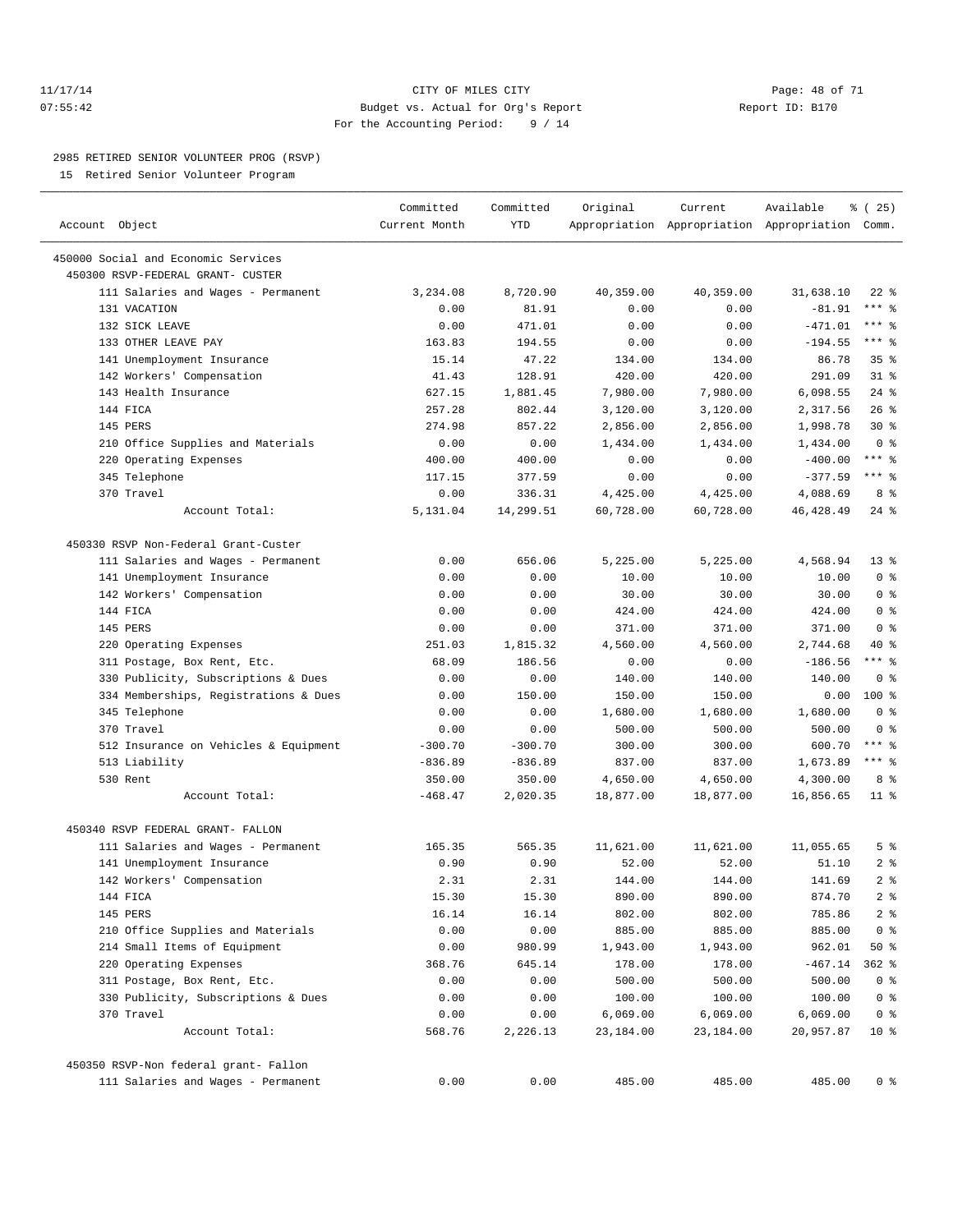#### 11/17/14 CITY OF MILES CITY Page: 49 of 71 07:55:42 Budget vs. Actual for Org's Report Report ID: B170 For the Accounting Period: 9 / 14

#### 2985 RETIRED SENIOR VOLUNTEER PROG (RSVP)

15 Retired Senior Volunteer Program

|                |                                       | Committed     | Committed | Original    | Current     | Available                                 | % (25)          |  |
|----------------|---------------------------------------|---------------|-----------|-------------|-------------|-------------------------------------------|-----------------|--|
| Account Object |                                       | Current Month | YTD       |             |             | Appropriation Appropriation Appropriation | Comm.           |  |
|                |                                       |               |           |             |             |                                           |                 |  |
|                | 141 Unemployment Insurance            | 0.00          | 0.00      | 3.00        | 3.00        | 3.00                                      | 0 <sup>8</sup>  |  |
|                | 142 Workers' Compensation             | 0.00          | 0.00      | 6.00        | 6.00        | 6.00                                      | 0 <sup>8</sup>  |  |
| 144 FICA       |                                       | 0.00          | 0.00      | 38.00       | 38.00       | 38.00                                     | 0 <sup>8</sup>  |  |
| 145 PERS       |                                       | 0.00          | 0.00      | 34.00       | 34.00       | 34.00                                     | 0 <sup>°</sup>  |  |
|                | 210 Office Supplies and Materials     | 0.00          | 0.00      | 100.00      | 100.00      | 100.00                                    | 0 <sup>8</sup>  |  |
|                | 220 Operating Expenses                | 0.00          | 0.00      | 500.00      | 500.00      | 500.00                                    | 0 <sup>8</sup>  |  |
|                | 512 Insurance on Vehicles & Equipment | 0.00          | 0.00      | 58.00       | 58.00       | 58.00                                     | 0 <sup>8</sup>  |  |
| 513 Liability  |                                       | 0.00          | 0.00      | 100.00      | 100.00      | 100.00                                    | 0 <sup>8</sup>  |  |
|                | Account Total:                        | 0.00          | 0.00      | 1,324.00    | 1,324.00    | 1,324.00                                  | 0 <sup>8</sup>  |  |
|                | Account Group Total:                  | 5,231.33      | 18,545.99 | 104, 113.00 | 104, 113.00 | 85,567.01                                 | 18 <sup>8</sup> |  |
|                | Organization Total:                   | 5,231.33      | 18,545.99 | 104,113.00  | 104,113.00  | 85,567.01                                 | $18*$           |  |
|                |                                       |               |           |             |             |                                           |                 |  |
|                | Fund Total:                           | 5, 231.33     | 18,545.99 | 104, 113.00 | 104, 113.00 | 85,567.01 18 %                            |                 |  |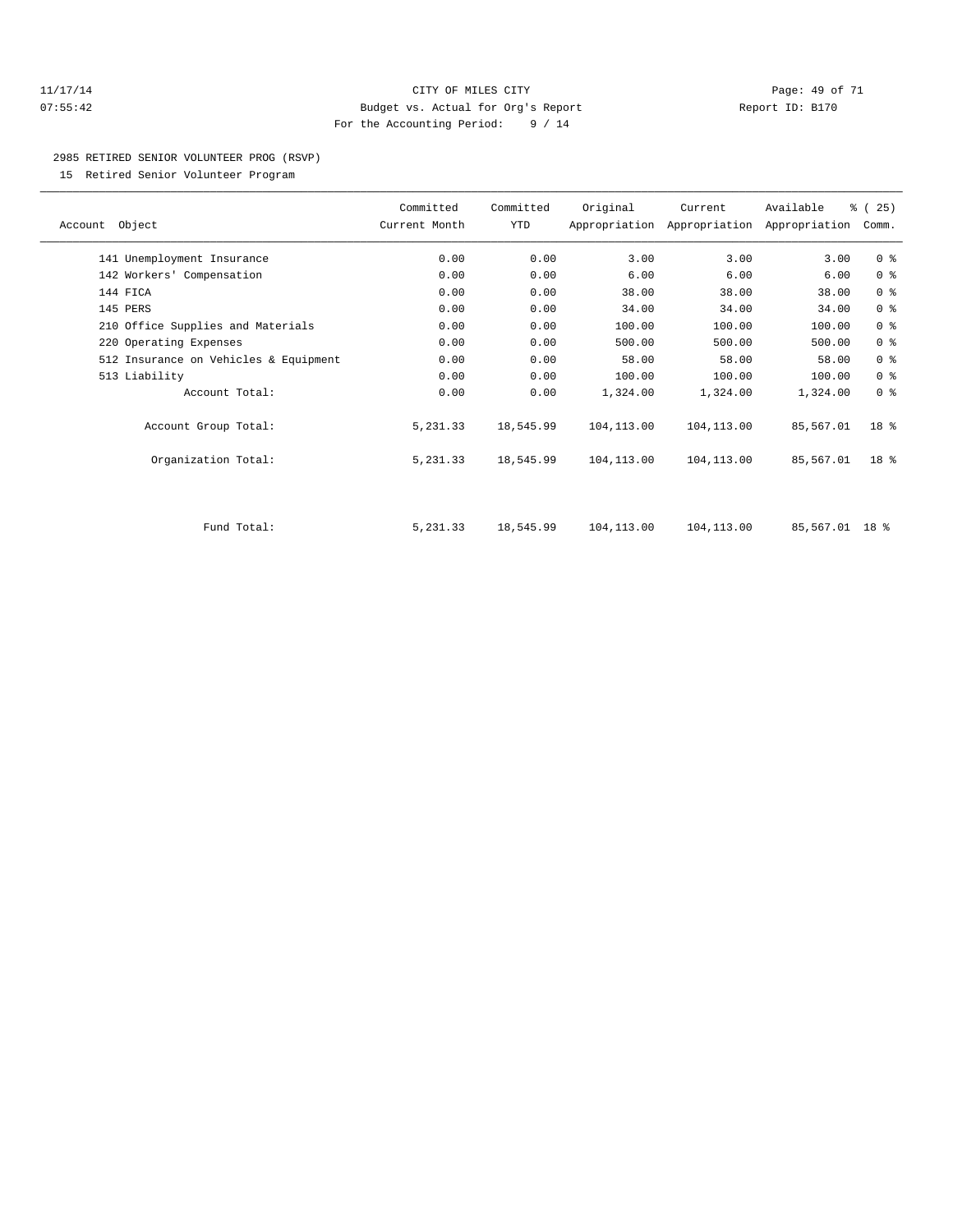#### 11/17/14 Page: 50 of 71 07:55:42 Budget vs. Actual for Org's Report Changer Report ID: B170 For the Accounting Period: 9 / 14

#### 4000 General Fund Capitol Improvement Fund

501 Capital Purchases

| Object<br>Account                                            | Committed<br>Current Month | Committed<br>YTD | Original  | Current<br>Appropriation Appropriation | Available<br>Appropriation | <b>%</b> (<br>25)<br>Comm. |
|--------------------------------------------------------------|----------------------------|------------------|-----------|----------------------------------------|----------------------------|----------------------------|
| 410000 GENERAL GOVERNMENT<br>410100 Legislative Services(02) |                            |                  |           |                                        |                            |                            |
| 940 Machinery & Equipment                                    | 0.00                       | 0.00             | 30,000.00 | 30,000.00                              | 30,000.00                  | 0 <sup>8</sup>             |
| Account Total:                                               | 0.00                       | 0.00             | 30,000.00 | 30,000.00                              | 30,000.00                  | 0 <sup>8</sup>             |
| Account Group Total:                                         | 0.00                       | 0.00             | 30,000.00 | 30,000.00                              | 30,000.00                  | 0 <sup>8</sup>             |
| Organization Total:                                          | 0.00                       | 0.00             | 30,000.00 | 30,000.00                              | 30,000.00                  | 0 <sup>8</sup>             |
|                                                              |                            |                  |           |                                        |                            |                            |
| Fund Total:                                                  | 0.00                       | 0.00             | 30,000.00 | 30,000.00                              | 30,000.00                  | 0 <sup>8</sup>             |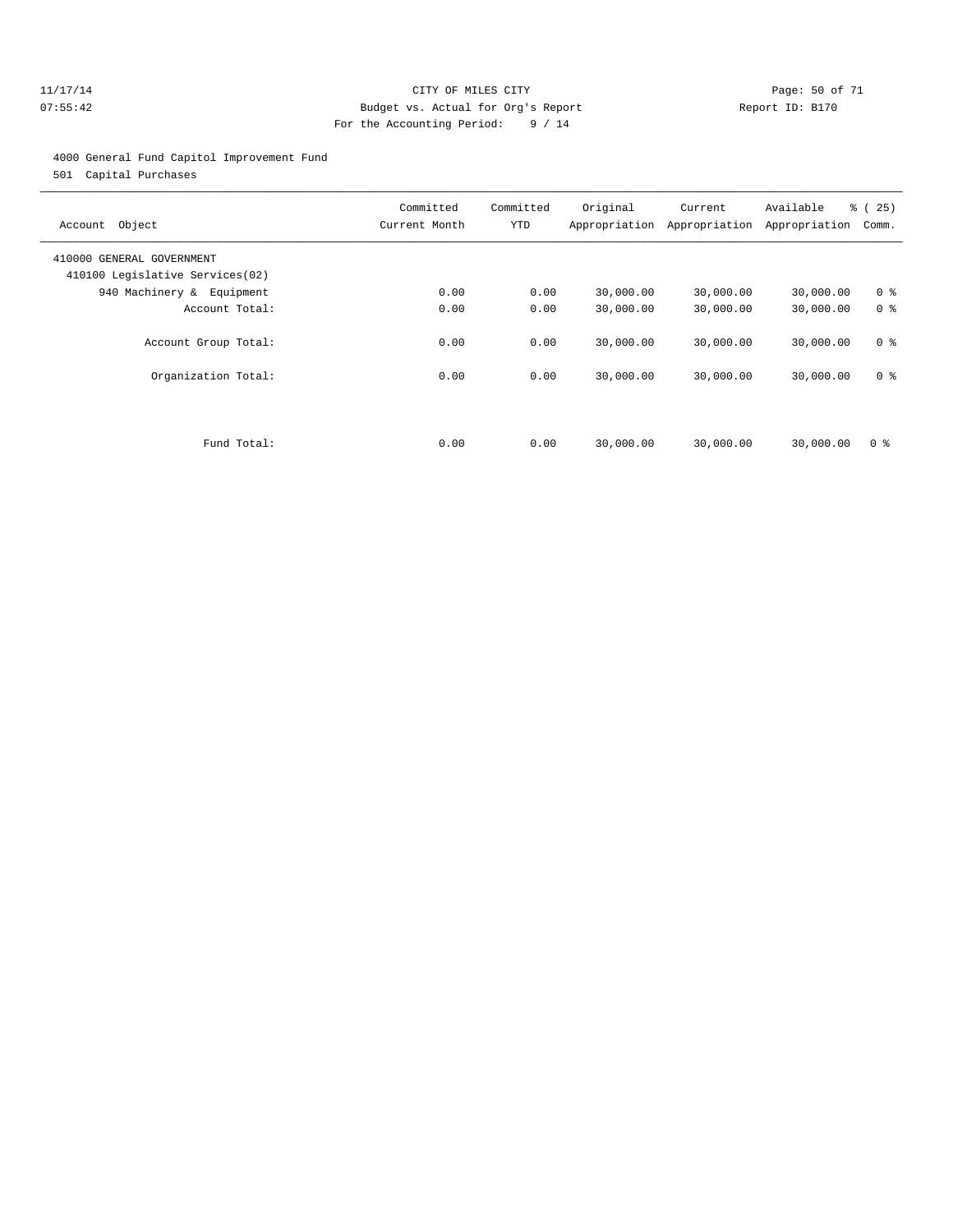#### 11/17/14 Page: 51 of 71 07:55:42 Budget vs. Actual for Org's Report Changer Report ID: B170 For the Accounting Period: 9 / 14

# 4060 CAPITAL IMPROV-PUBLIC WORKS

911 Public Works Operations

| Object<br>Account                                  | Committed<br>Current Month | Committed<br>YTD | Original   | Current<br>Appropriation Appropriation | Available<br>Appropriation | % (25)<br>Comm. |
|----------------------------------------------------|----------------------------|------------------|------------|----------------------------------------|----------------------------|-----------------|
| 430000 Public Works<br>430233 Roadway/Re-surfacing |                            |                  |            |                                        |                            |                 |
| 940 Machinery & Equipment                          | 0.00                       | 0.00             | 231,659.00 | 231,659.00                             | 231,659.00                 | 0 <sup>8</sup>  |
| Account Total:                                     | 0.00                       | 0.00             | 231,659.00 | 231,659.00                             | 231,659.00                 | 0 <sup>8</sup>  |
| Account Group Total:                               | 0.00                       | 0.00             | 231,659.00 | 231,659.00                             | 231,659.00                 | 0 <sup>8</sup>  |
| Organization Total:                                | 0.00                       | 0.00             | 231,659.00 | 231,659.00                             | 231,659.00                 | 0 <sup>8</sup>  |
|                                                    |                            |                  |            |                                        |                            |                 |
| Fund Total:                                        | 0.00                       | 0.00             | 231,659.00 | 231,659.00                             | 231,659.00                 | 0 <sup>8</sup>  |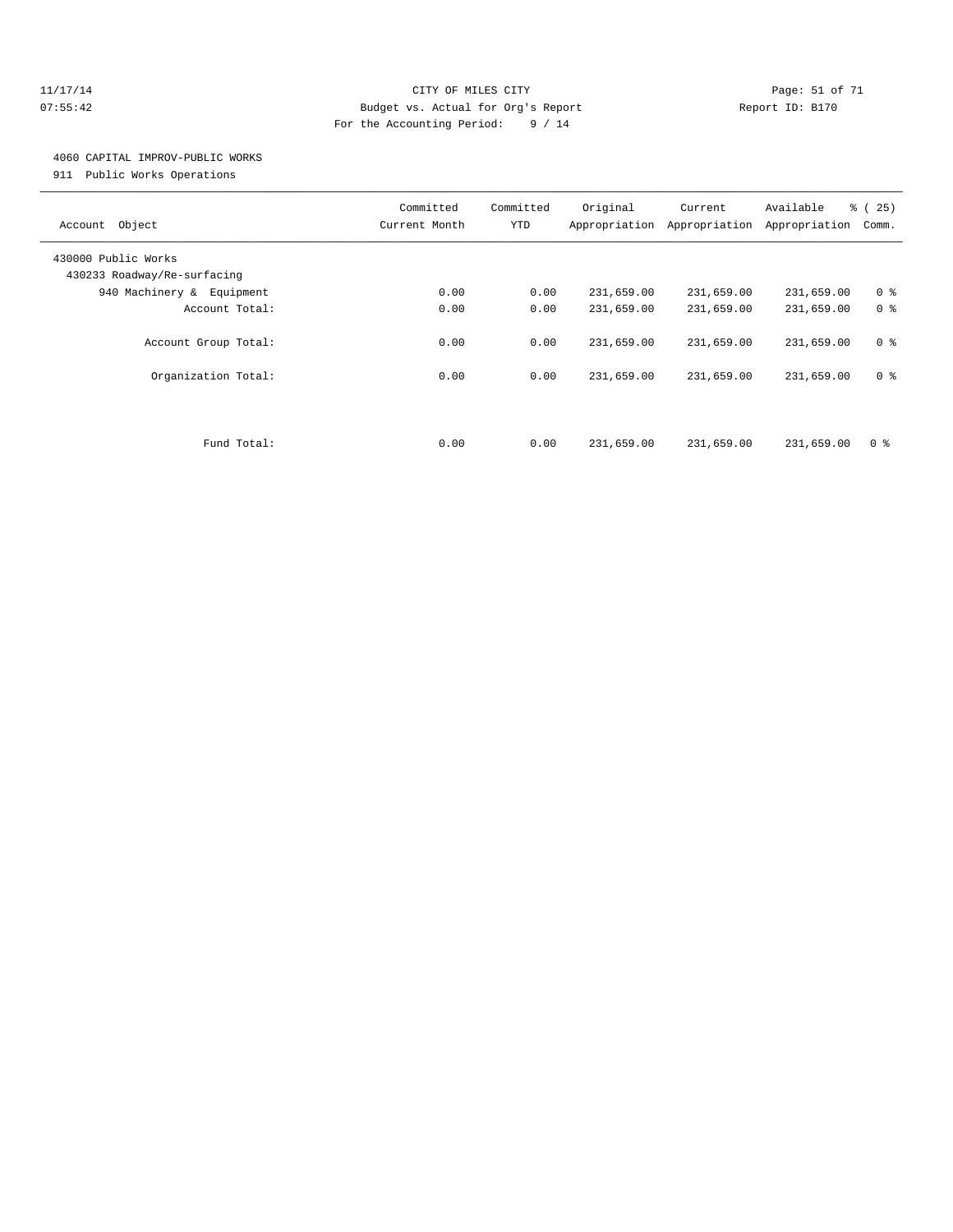#### 11/17/14 Page: 52 of 71 07:55:42 Budget vs. Actual for Org's Report Changer Report ID: B170 For the Accounting Period: 9 / 14

————————————————————————————————————————————————————————————————————————————————————————————————————————————————————————————————————

#### 5210 WATER UTILITY

22 Water Plant

|                                               | Committed     | Committed    | Original   | Current    | Available                                       | % (25)          |
|-----------------------------------------------|---------------|--------------|------------|------------|-------------------------------------------------|-----------------|
| Account Object                                | Current Month | YTD          |            |            | Appropriation Appropriation Appropriation Comm. |                 |
| 430000 Public Works                           |               |              |            |            |                                                 |                 |
| 430530 Water Source of Supply and Pumping(22) |               |              |            |            |                                                 |                 |
| 111 Salaries and Wages - Permanent            | 19,311.25     | 56,733.97    | 218,861.00 | 218,861.00 | 162, 127.03                                     | $26$ %          |
| 121 OVERTIME-PERMANENT                        | 519.17        | 3,352.72     | 16,709.00  | 16,709.00  | 13, 356. 28                                     | $20*$           |
| 131 VACATION                                  | 519.37        | 3,070.14     | 15,773.00  | 15,773.00  | 12,702.86                                       | 19 <sup>°</sup> |
| 132 SICK LEAVE                                | 215.99        | 639.65       | 7,093.00   | 7,093.00   | 6,453.35                                        | 9%              |
| 133 OTHER LEAVE PAY                           | 0.00          | 174.62       | 3,817.00   | 3,817.00   | 3,642.38                                        | 5 <sup>8</sup>  |
| 134 HOLIDAY PAY                               | 510.40        | 1,099.20     | 5,002.00   | 5,002.00   | 3,902.80                                        | $22$ %          |
| 141 Unemployment Insurance                    | 94.97         | 296.96       | 1,190.00   | 1,190.00   | 893.04                                          | $25$ %          |
| 142 Workers' Compensation                     | 1,305.57      | 4,070.98     | 13,993.00  | 13,993.00  | 9,922.02                                        | 29%             |
| 143 Health Insurance                          | 3,513.88      | 10,541.60    | 42,169.00  | 42,169.00  | 31,627.40                                       | $25$ $%$        |
| 144 FICA                                      | 1,503.20      | 4,714.92     | 20,229.00  | 20,229.00  | 15,514.08                                       | $23$ $%$        |
| 145 PERS                                      | 1,721.94      | 5,265.07     | 21,604.00  | 21,604.00  | 16,338.93                                       | $24$ %          |
| 196 CLOTHING ALLOTMENT                        | 0.00          | 840.00       | 800.00     | 800.00     | $-40.00$                                        | $105$ %         |
| 210 Office Supplies and Materials             | 7.83          | 7.83         | 200.00     | 200.00     | 192.17                                          | 4%              |
| 214 Small Items of Equipment                  | 0.00          | 0.00         | 750.00     | 750.00     | 750.00                                          | 0 <sup>8</sup>  |
| 220 Operating Expenses                        | 5.18          | 629.79       | 2,000.00   | 2,000.00   | 1,370.21                                        | $31$ %          |
| 222 Chemicals, Lab & Med Supplies             | 0.00          | 0.00         | 150.00     | 150.00     | 150.00                                          | 0 <sup>8</sup>  |
| 226 Clothing and Uniforms                     | 75.86         | 147.86       | 400.00     | 400.00     | 252.14                                          | 37%             |
| 230 Repair and Maintenance Supplies           | 971.42        | 1,175.92     | 5,000.00   | 5,000.00   | 3,824.08                                        | $24$ %          |
| 231 Gas, Oil, Diesel Fuel, Grease, etc.       | 84.39         | 515.15       | 1,300.00   | 1,300.00   | 784.85                                          | 40 %            |
| 241 Consumable Tools                          | 0.00          | 0.00         | 150.00     | 150.00     | 150.00                                          | 0 <sup>8</sup>  |
| 311 Postage, Box Rent, Etc.                   | 0.00          | 0.00         | 50.00      | 50.00      | 50.00                                           | 0 <sup>8</sup>  |
| 330 Publicity, Subscriptions & Dues           | 0.00          | 0.00         | 500.00     | 500.00     | 500.00                                          | 0 <sup>8</sup>  |
| 334 Memberships, Registrations & Dues         | 0.00          | 0.00         | 400.00     | 400.00     | 400.00                                          | 0 <sup>8</sup>  |
| 341 Electric Utility Services                 | 4,875.40      | 26,920.61    | 55,000.00  | 55,000.00  | 28,079.39                                       | 49 %            |
| 344 Gas Utility Service                       | 47.10         | 4,636.16     | 20,000.00  | 20,000.00  | 15, 363.84                                      | $23$ $%$        |
| 345 Telephone                                 | 77.68         | 231.11       | 1,200.00   | 1,200.00   | 968.89                                          | 19 <sup>°</sup> |
| 346 Garbage Service                           | 0.00          | 0.00         | 250.00     | 250.00     | 250.00                                          | 0 <sup>8</sup>  |
| 347 Internet                                  | 80.25         | 240.75       | 750.00     | 750.00     | 509.25                                          | 328             |
| 350 Professional Services                     | 0.00          | 0.00         | 500.00     | 500.00     | 500.00                                          | 0 <sup>8</sup>  |
| 352 Wtr/Swr Lab Testing                       | 0.00          | 0.00         | 1,000.00   | 1,000.00   | 1,000.00                                        | 0 <sup>8</sup>  |
| 357 Architectual, Engineering Serv Etc.       | 0.00          | 0.00         | 10,000.00  | 10,000.00  | 10,000.00                                       | 0 <sup>8</sup>  |
| 360 Contr R & M                               | 1,320.38      | 1,490.31     | 120,300.00 | 120,300.00 | 118,809.69                                      | 1 <sup>°</sup>  |
| 363 R&M Vehicles/Equip/Labor-PW               | 0.00          | 71.76        | 7,000.00   | 7,000.00   | 6,928.24                                        | 1 <sup>8</sup>  |
| 369 Other Repair and Maintenance              | 0.00          | 0.00         | 2,000.00   | 2,000.00   | 2,000.00                                        | 0 <sup>8</sup>  |
| 370 Travel                                    | 178.68        | 178.68       | 1,000.00   | 1,000.00   | 821.32                                          | 18 %            |
| 380 Training Services                         | 70.00         | 70.00        | 1,400.00   | 1,400.00   | 1,330.00                                        | 5 <sup>°</sup>  |
| 382 Books                                     | 0.00          | 53.25        | 200.00     | 200.00     | 146.75                                          | $27$ %          |
| 400 BUILDING MATERIALS                        | 0.00          | 0.00         | 500.00     | 500.00     | 500.00                                          | 0 <sup>8</sup>  |
| 511 Insurance on Buildings                    | 0.00          | 9,142.93     | 9,143.00   | 9,143.00   |                                                 | $0.07$ 100 %    |
| 512 Insurance on Vehicles & Equipment         | 0.00          | 261.32       | 262.00     | 262.00     | 0.68                                            | 100 %           |
| 940 Machinery & Equipment                     | 0.00          | 0.00         | 220,000.00 | 220,000.00 | 220,000.00                                      | 0 <sup>8</sup>  |
| Account Total:                                | 37,009.91     | 136, 573. 26 | 828,645.00 | 828,645.00 | 692,071.74                                      | 16 <sup>8</sup> |
| Account Group Total:                          | 37,009.91     | 136, 573. 26 | 828,645.00 | 828,645.00 | 692,071.74                                      | 16 <sup>°</sup> |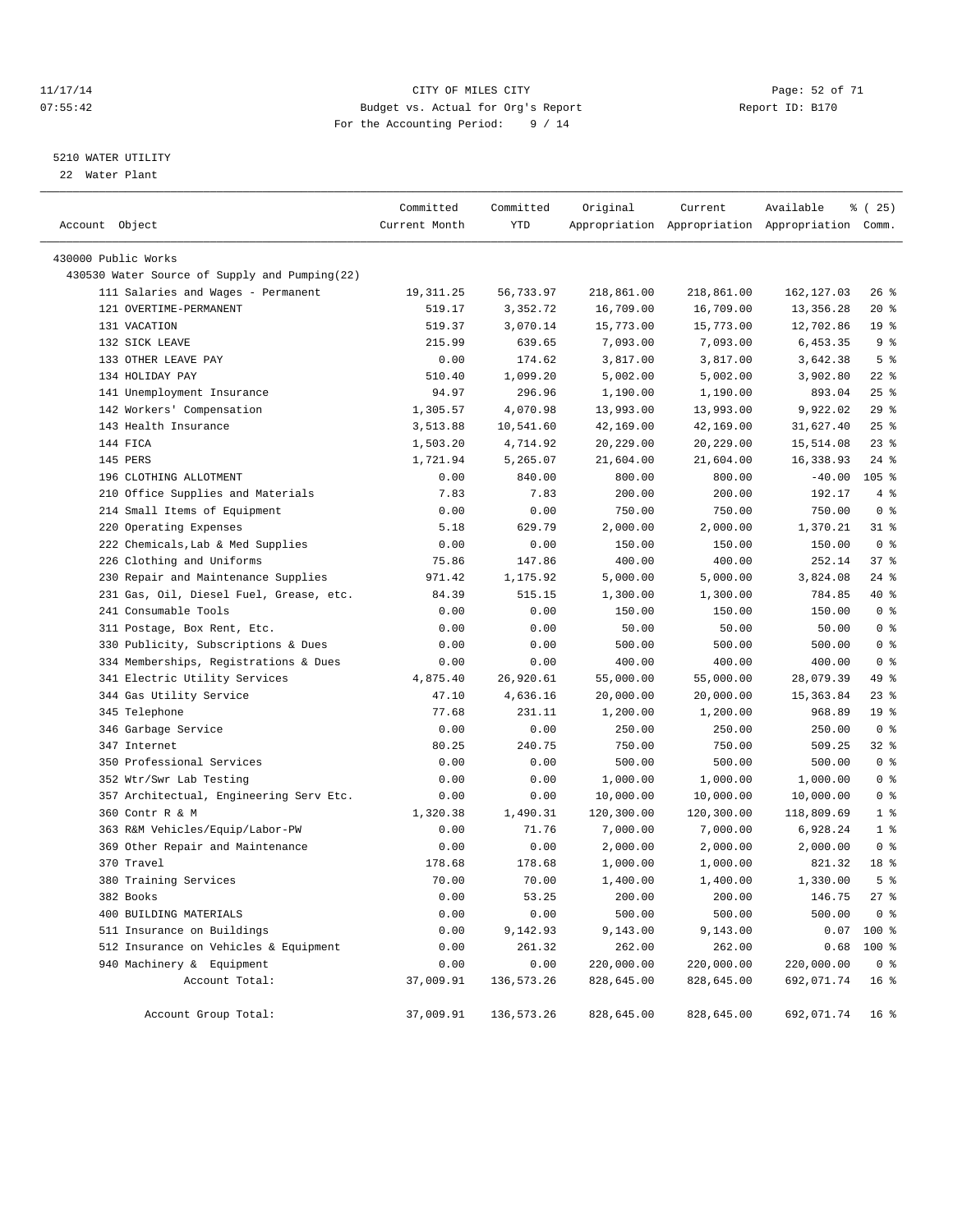#### 11/17/14 Page: 53 of 71 07:55:42 Budget vs. Actual for Org's Report Changer Report ID: B170 For the Accounting Period: 9 / 14

# 5210 WATER UTILITY

22 Water Plant

| Account Object      | Committed<br>Current Month | Committed<br><b>YTD</b> | Original   | Current    | Available<br>Appropriation Appropriation Appropriation Comm. | % (25) |
|---------------------|----------------------------|-------------------------|------------|------------|--------------------------------------------------------------|--------|
| Organization Total: | 37,009.91                  | 136,573.26              | 828,645.00 | 828,645.00 | 692,071.74 16%                                               |        |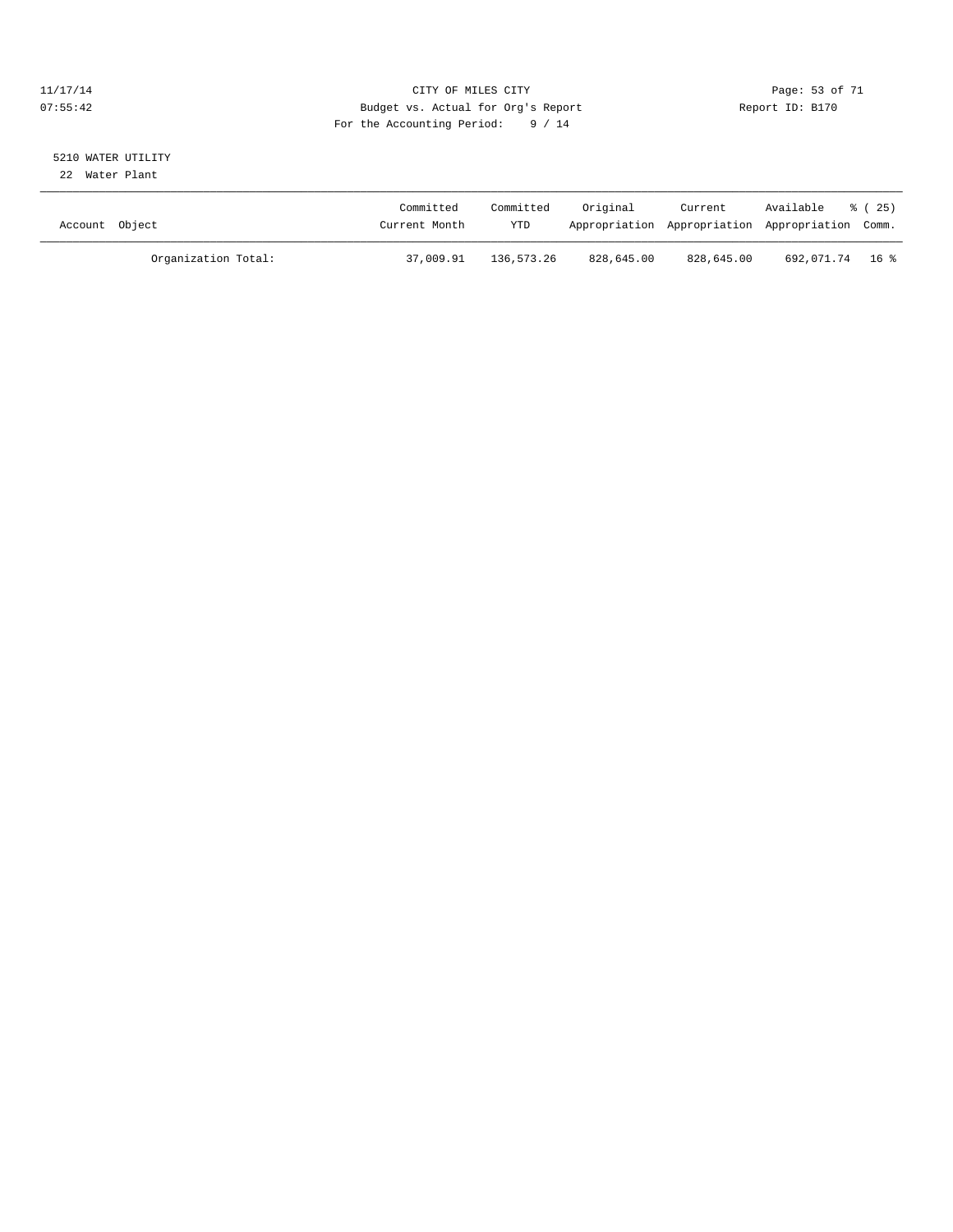#### 11/17/14 Page: 54 of 71 07:55:42 Budget vs. Actual for Org's Report Changer Report ID: B170 For the Accounting Period: 9 / 14

————————————————————————————————————————————————————————————————————————————————————————————————————————————————————————————————————

#### 5210 WATER UTILITY

23 Water Lines

|                                          | Committed      | Committed        | Original              | Current              | Available                                       | <sub>है</sub> (25) |
|------------------------------------------|----------------|------------------|-----------------------|----------------------|-------------------------------------------------|--------------------|
| Account Object                           | Current Month  | YTD              |                       |                      | Appropriation Appropriation Appropriation Comm. |                    |
| 430000 Public Works                      |                |                  |                       |                      |                                                 |                    |
| 430550 Transmission and Distribution(23) |                |                  |                       |                      |                                                 |                    |
| 111 Salaries and Wages - Permanent       | 12,969.14      | 38,035.37        | 124,701.00            | 124,701.00           | 86,665.63                                       | 31 %               |
| 121 OVERTIME-PERMANENT                   | 1,074.86       | 3, 114.34        |                       |                      | 7,483.66                                        | 29%                |
| 131 VACATION                             |                |                  | 10,598.00             | 10,598.00            |                                                 | $17*$              |
| 132 SICK LEAVE                           | 689.60         | 2,681.47         | 15,773.00<br>7,093.00 | 15,773.00            | 13,091.53                                       | 16 <sup>°</sup>    |
| 133 OTHER LEAVE PAY                      | 517.68<br>0.00 | 1,107.45<br>0.00 |                       | 7,093.00<br>2,108.00 | 5,985.55                                        | 0 <sup>8</sup>     |
| 134 HOLIDAY PAY                          | 64.48          | 122.96           | 2,108.00              |                      | 2,108.00                                        | 3%                 |
| 141 Unemployment Insurance               | 68.95          | 205.82           | 4,558.00              | 4,558.00<br>742.00   | 4,435.04<br>536.18                              | $28$ %             |
|                                          | 803.73         |                  | 742.00<br>8,514.00    |                      |                                                 | $28$ %             |
| 142 Workers' Compensation                |                | 2,400.31         |                       | 8,514.00             | 6,113.69                                        |                    |
| 143 Health Insurance                     | 2,729.22       | 8,187.71         | 27,108.00             | 27,108.00            | 18,920.29                                       | $30*$              |
| 144 FICA                                 | 1,162.05       | 3,450.89         | 12,609.00             | 12,609.00            | 9,158.11                                        | $27$ %             |
| 145 PERS                                 | 1,251.32       | 3,681.49         | 13,467.00             | 13,467.00            | 9,785.51                                        | $27$ %             |
| 196 CLOTHING ALLOTMENT                   | 0.00           | 652.50           | 670.00                | 670.00               | 17.50                                           | 97%                |
| 210 Office Supplies and Materials        | 21.94          | 72.36            | 500.00                | 500.00               | 427.64                                          | $14$ %             |
| 214 Small Items of Equipment             | 0.00           | 51.80            | 8,400.00              | 8,400.00             | 8,348.20                                        | 1 <sup>°</sup>     |
| 220 Operating Expenses                   | 9,877.27       | 14,087.08        | 20,000.00             | 20,000.00            | 5,912.92                                        | 70 %               |
| 222 Chemicals, Lab & Med Supplies        | 0.00           | 0.00             | 200.00                | 200.00               | 200.00                                          | 0 <sup>8</sup>     |
| 226 Clothing and Uniforms                | 84.20          | 307.17           | 900.00                | 900.00               | 592.83                                          | 34 %               |
| 230 Repair and Maintenance Supplies      | 7,022.36       | 10,391.21        | 25,000.00             | 25,000.00            | 14,608.79                                       | 42 %               |
| 231 Gas, Oil, Diesel Fuel, Grease, etc.  | 989.82         | 4,010.03         | 12,000.00             | 12,000.00            | 7,989.97                                        | $33$ $%$           |
| 233 Water/Sewer Main Replacement and     | 0.00           | 1,607.90         | 10,000.00             | 10,000.00            | 8,392.10                                        | 16 <sup>°</sup>    |
| 234 Hydrant/Manhole Replacement, Valves  | 4,872.12       | 7,732.17         | 30,000.00             | 30,000.00            | 22, 267.83                                      | $26$ %             |
| 235 Curb Stop Replacement                | 3,045.17       | 5,492.38         | 10,000.00             | 10,000.00            | 4,507.62                                        | $55$ $%$           |
| 241 Consumable Tools                     | 0.00           | 14.99            | 200.00                | 200.00               | 185.01                                          | 7 %                |
| 311 Postage, Box Rent, Etc.              | 0.00           | 8.47             | 100.00                | 100.00               | 91.53                                           | 8 %                |
| 320 Printing, Duplicating, Typing &      | 0.00           | 0.00             | 100.00                | 100.00               | 100.00                                          | 0 <sup>8</sup>     |
| 330 Publicity, Subscriptions & Dues      | 0.00           | 0.00             | 200.00                | 200.00               | 200.00                                          | 0 <sup>8</sup>     |
| 334 Memberships, Registrations & Dues    | 0.00           | 125.00           | 300.00                | 300.00               | 175.00                                          | $42$ %             |
| 341 Electric Utility Services            | 8.03           | 1,197.66         | 250.00                | 250.00               | $-947.66$                                       | 479 %              |
| 344 Gas Utility Service                  | 11.72          | 78.34            | 450.00                | 450.00               | 371.66                                          | $17*$              |
| 345 Telephone                            | 38.39          | 113.24           | 600.00                | 600.00               | 486.76                                          | 19 <sup>°</sup>    |
| 347 Internet                             | 11.40          | 34.20            | 250.00                | 250.00               | 215.80                                          | $14*$              |
| 350 Professional Services                | 12.00          | 49.50            | 56,000.00             | 56,000.00            | 55,950.50                                       | 0 <sup>8</sup>     |
| 357 Architectual, Engineering Serv Etc.  | 2,110.50       | 2,110.50         | 20,000.00             | 20,000.00            | 17,889.50                                       | $11*$              |
| 360 Contr R & M                          | 234.69         | 1,462.26         | 8,000.00              | 8,000.00             | 6,537.74                                        | 18 <sup>°</sup>    |
| 363 R&M Vehicles/Equip/Labor-PW          | 8,890.76       | 10,466.07        | 28,000.00             | 28,000.00            | 17,533.93                                       | 37%                |
| 369 Other Repair and Maintenance         | 0.00           | 0.00             | 1,000.00              | 1,000.00             | 1,000.00                                        | 0 <sup>8</sup>     |
| 370 Travel                               | 0.00           | 0.00             | 750.00                | 750.00               | 750.00                                          | 0 <sup>8</sup>     |
| 380 Training Services                    | 0.00           | 0.00             | 800.00                | 800.00               | 800.00                                          | 0 <sup>8</sup>     |
| 382 Books                                | 0.00           | 0.00             | 200.00                | 200.00               | 200.00                                          | 0 <sup>8</sup>     |
| 400 BUILDING MATERIALS                   | 0.00           | 0.00             | 500.00                | 500.00               | 500.00                                          | 0 <sup>8</sup>     |
| 511 Insurance on Buildings               | 0.00           | 2,965.82         | 2,966.00              | 2,966.00             | 0.18                                            | 100 %              |
| 512 Insurance on Vehicles & Equipment    | 0.00           | 455.76           | 456.00                | 456.00               | 0.24                                            | 100 %              |
| 513 Liability                            | 0.00           | 375.00           | 386.00                | 386.00               | 11.00                                           | 97%                |
| 532 Land Rental                          | 0.00           | 146.16           | 1,500.00              | 1,500.00             | 1,353.84                                        | $10*$              |
| 533 Machinery and Equipment Rental       | 50.00          | 50.00            | 1,000.00              | 1,000.00             | 950.00                                          | 5 <sup>°</sup>     |
| 940 Machinery & Equipment                | 0.00           | 0.00             | 540,537.00            | 540,537.00           | 540,537.00                                      | 0 <sup>8</sup>     |
| 958 Strevell/Merriam Wtr Line Proj       | 0.00           | 1,978.27         | 75,000.00             | 75,000.00            | 73,021.73                                       | 3%                 |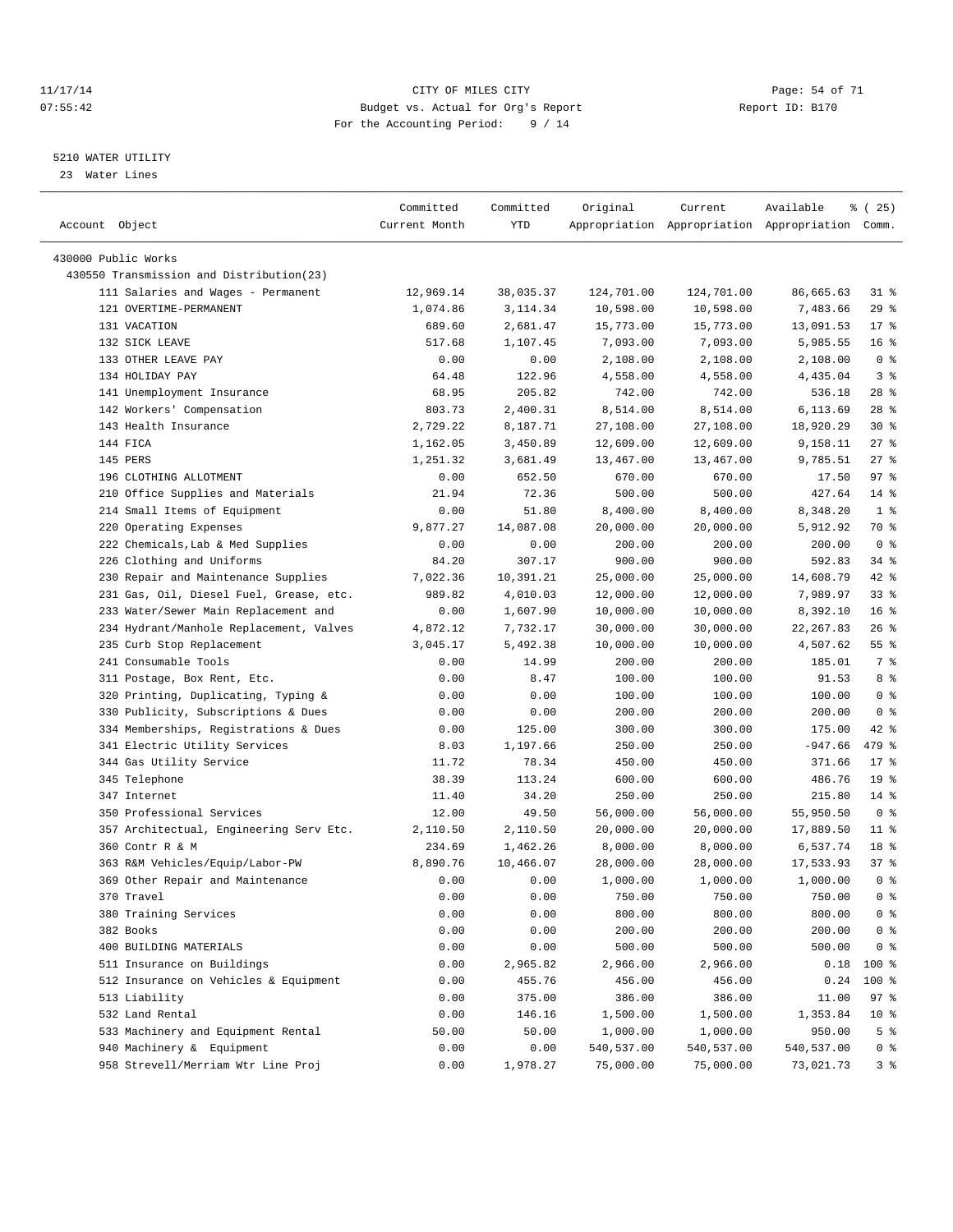#### 11/17/14 Page: 55 of 71 07:55:42 Budget vs. Actual for Org's Report Changer Report ID: B170 For the Accounting Period: 9 / 14

#### 5210 WATER UTILITY

23 Water Lines

| Account Object                             | Committed<br>Current Month | Committed<br><b>YTD</b> | Original     | Current      | Available<br>Appropriation Appropriation Appropriation | % (25)<br>Comm. |
|--------------------------------------------|----------------------------|-------------------------|--------------|--------------|--------------------------------------------------------|-----------------|
| Account Total:                             | 58,611.40                  | 129,023.65              | 1,084,486.00 | 1,084,486.00 | 955, 462.35                                            | $12*$           |
| Account Group Total:                       | 58,611.40                  | 129,023.65              | 1,084,486.00 | 1,084,486.00 | 955, 462.35                                            | $12*$           |
| 490000 DEBT SERVICE                        |                            |                         |              |              |                                                        |                 |
| 490200 Revenue Bonds                       |                            |                         |              |              |                                                        |                 |
| 611 Principal-NE Wtr Line Phase II         | 0.00                       | 0.00                    | 16,000.00    | 16,000.00    | 16,000.00                                              | 0 <sup>8</sup>  |
| 615 Principal-Northeast Water Ln \$2.2     | 0.00                       | 0.00                    | 58,000.00    | 58,000.00    | 58,000.00                                              | 0 <sup>°</sup>  |
| 616 Principal-Carbon Hill Water Tank \$2.2 | 0.00                       | 0.00                    | 56,000.00    | 56,000.00    | 56,000.00                                              | 0 <sup>8</sup>  |
| 617 Principal - NE Wtr Line \$500k         | 0.00                       | 0.00                    | 13,000.00    | 13,000.00    | 13,000.00                                              | 0 <sup>°</sup>  |
| 618 Principal-Carbon Hill \$500k           | 0.00                       | 0.00                    | 13,000.00    | 13,000.00    | 13,000.00                                              | 0 <sup>8</sup>  |
| 622 Interest-NE Wtr Line Phase II          | 0.00                       | 0.00                    | 1,928.00     | 1,928.00     | 1,928.00                                               | 0 <sup>8</sup>  |
| 631 Interest - NE Wtr Line \$500k          | 0.00                       | 0.00                    | 11,963.00    | 11,963.00    | 11,963.00                                              | 0 <sup>8</sup>  |
| 632 Interest - Carbon Hill Wtr Tank \$500k | 0.00                       | 0.00                    | 11,963.00    | 11,963.00    | 11,963.00                                              | 0 <sup>8</sup>  |
| 634 Interest-Northeast Wtr Ln \$2.2        | 0.00                       | 0.00                    | 58,035.00    | 58,035.00    | 58,035.00                                              | 0 <sup>8</sup>  |
| 638 Interest-Carbon Hill Tank \$2.2        | 0.00                       | 0.00                    | 56,490.00    | 56,490.00    | 56,490.00                                              | 0 <sup>8</sup>  |
| Account Total:                             | 0.00                       | 0.00                    | 296,379.00   | 296,379.00   | 296,379.00                                             | 0 <sup>8</sup>  |
| Account Group Total:                       | 0.00                       | 0.00                    | 296,379.00   | 296,379.00   | 296,379.00                                             | 0 <sup>8</sup>  |
| 520000 OTHER FINANCING USES                |                            |                         |              |              |                                                        |                 |
| 521000 Interfund Operating Transfers Out   |                            |                         |              |              |                                                        |                 |
| 820 Transfers to Other Funds               | 0.00                       | 0.00                    | 10,713.00    | 10,713.00    | 10,713.00                                              | 0 <sup>8</sup>  |
| Account Total:                             | 0.00                       | 0.00                    | 10,713.00    | 10,713.00    | 10,713.00                                              | 0 <sup>8</sup>  |
| Account Group Total:                       | 0.00                       | 0.00                    | 10,713.00    | 10,713.00    | 10,713.00                                              | 0 <sup>8</sup>  |
| Organization Total:                        | 58,611.40                  | 129,023.65              | 1,391,578.00 | 1,391,578.00 | 1,262,554.35                                           | 9%              |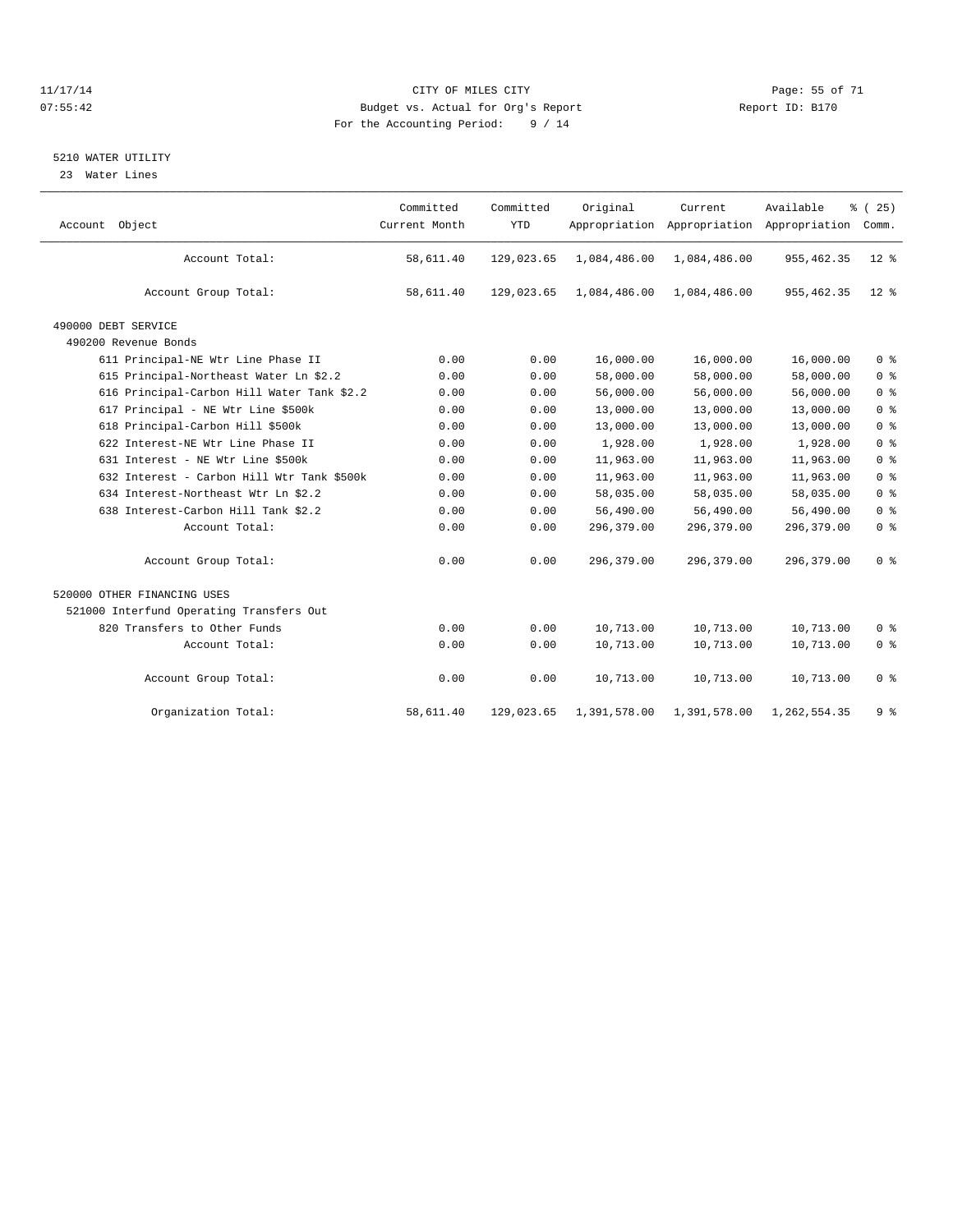#### 11/17/14 Page: 56 of 71 07:55:42 Budget vs. Actual for Org's Report Changer Report ID: B170 For the Accounting Period: 9 / 14

#### 5210 WATER UTILITY

25 Water Administration

| Account Object                             | Committed<br>Current Month | Committed<br><b>YTD</b> | Original  | Current   | Available<br>Appropriation Appropriation Appropriation Comm. | % (25)           |
|--------------------------------------------|----------------------------|-------------------------|-----------|-----------|--------------------------------------------------------------|------------------|
| 430000 Public Works                        |                            |                         |           |           |                                                              |                  |
| 430510 Water Administration(25)            |                            |                         |           |           |                                                              |                  |
| 111 Salaries and Wages - Permanent         | 2,022.09                   | 6,093.41                | 23,009.00 | 23,009.00 | 16,915.59                                                    | $26$ %           |
| 121 OVERTIME-PERMANENT                     | 0.00                       | 0.00                    | 250.00    | 250.00    | 250.00                                                       | 0 <sup>8</sup>   |
| 131 VACATION                               | 140.17                     | 304.03                  | 1,500.00  | 1,500.00  | 1,195.97                                                     | $20*$            |
| 132 STCK LEAVE                             | 0.00                       | 56.05                   | 1,000.00  | 1,000.00  | 943.95                                                       | 6 %              |
| 141 Unemployment Insurance                 | 9.72                       | 29.62                   | 116.00    | 116.00    | 86.38                                                        | 26%              |
| 142 Workers' Compensation                  | 26.54                      | 80.90                   | 297.00    | 297.00    | 216.10                                                       | $27$ %           |
| 143 Health Insurance                       | 313.57                     | 940.72                  | 3,765.00  | 3,765.00  | 2,824.28                                                     | 25%              |
| 144 FICA                                   | 165.40                     | 504.20                  | 1,970.00  | 1,970.00  | 1,465.80                                                     | $26$ %           |
| 145 PERS                                   | 115.18                     | 345.54                  | 2,105.00  | 2,105.00  | 1,759.46                                                     | 16 <sup>8</sup>  |
| 196 CLOTHING ALLOTMENT                     | 0.00                       | 137.50                  | 128.00    | 128.00    | $-9.50$                                                      | 107 <sub>8</sub> |
| 210 Office Supplies and Materials          | 299.16                     | 960.68                  | 2,000.00  | 2,000.00  | 1,039.32                                                     | 48 %             |
| 214 Small Items of Equipment               | 0.00                       | 0.00                    | 3,067.00  | 3,067.00  | 3,067.00                                                     | 0 <sup>8</sup>   |
| Operating Expenses<br>220                  | 22.00                      | 414.25                  | 1,500.00  | 1,500.00  | 1,085.75                                                     | $28$ %           |
| 230 Repair and Maintenance Supplies        | 0.00                       | 0.00                    | 200.00    | 200.00    | 200.00                                                       | 0 <sup>8</sup>   |
| 311 Postage, Box Rent, Etc.                | 684.04                     | 1,873.65                | 10,000.00 | 10,000.00 | 8,126.35                                                     | 19 <sup>°</sup>  |
| 320 Printing, Duplicating, Typing &        | 0.00                       | 70.74                   | 2,100.00  | 2,100.00  | 2,029.26                                                     | 3%               |
| 330 Publicity, Subscriptions & Dues        | 366.07                     | 437.24                  | 1,000.00  | 1,000.00  | 562.76                                                       | 44 %             |
| 345 Telephone                              | 48.57                      | 143.78                  | 600.00    | 600.00    | 456.22                                                       | $24$ %           |
| 347 Internet                               | 14.50                      | 41.57                   | 200.00    | 200.00    | 158.43                                                       | $21$ %           |
| 350 Professional Services                  | 56.76                      | 1,750.06                | 2,000.00  | 2,000.00  | 249.94                                                       | 88 %             |
| 360 Contr R & M                            | 950.91                     | 5.962.32                | 7,000.00  | 7,000.00  | 1,037.68                                                     | 85%              |
| 370 Travel                                 | 0.00                       | 0.00                    | 300.00    | 300.00    | 300.00                                                       | 0 <sup>8</sup>   |
| 380 Training Services                      | 0.00                       | 18.33                   | 300.00    | 300.00    | 281.67                                                       | 6 %              |
| 382 Books                                  | 0.00                       | 12.88                   | 40.00     | 40.00     | 27.12                                                        | $32*$            |
| 521 Surety Bonds for Officials & Employees | 0.00                       | 0.00                    | 400.00    | 400.00    | 400.00                                                       | 0 <sup>8</sup>   |
| 531 Building & Office Rental               | 500.00                     | 1,500.00                | 6,000.00  | 6,000.00  | 4,500.00                                                     | $25$ %           |
| 810 Losses (Bad debt expense - Enterprise  | 0.00                       | 0.00                    | 500.00    | 500.00    | 500.00                                                       | 0 <sup>8</sup>   |
| Account Total:                             | 5,734.68                   | 21,677.47               | 71,347.00 | 71,347.00 | 49,669.53                                                    | $30*$            |
| Account Group Total:                       | 5,734.68                   | 21,677.47               | 71,347.00 | 71,347.00 | 49,669.53                                                    | $30*$            |
| 510000 MISCELLANEOUS                       |                            |                         |           |           |                                                              |                  |
| 510330 Comprehensive Liability Insurance   |                            |                         |           |           |                                                              |                  |
| 513 Liability                              | 0.00                       | 6,242.85                | 6, 243.00 | 6,243.00  | 0.15                                                         | $100*$           |
| Account Total:                             | 0.00                       | 6,242.85                | 6, 243.00 | 6,243.00  | 0.15                                                         | $100*$           |
| Account Group Total:                       | 0.00                       | 6,242.85                | 6,243.00  | 6,243.00  |                                                              | $0.15$ 100 %     |
| 520000 OTHER FINANCING USES                |                            |                         |           |           |                                                              |                  |
| 521000 Interfund Operating Transfers Out   |                            |                         |           |           |                                                              |                  |
| 820 Transfers to Other Funds               | 4,982.08                   | 14,946.24               | 59,785.00 | 59,785.00 | 44,838.76                                                    | $25$ $%$         |
| Account Total:                             | 4,982.08                   | 14,946.24               | 59,785.00 | 59,785.00 | 44,838.76                                                    | $25$ $%$         |
| Account Group Total:                       | 4,982.08                   | 14,946.24               | 59,785.00 | 59,785.00 | 44,838.76                                                    | $25$ %           |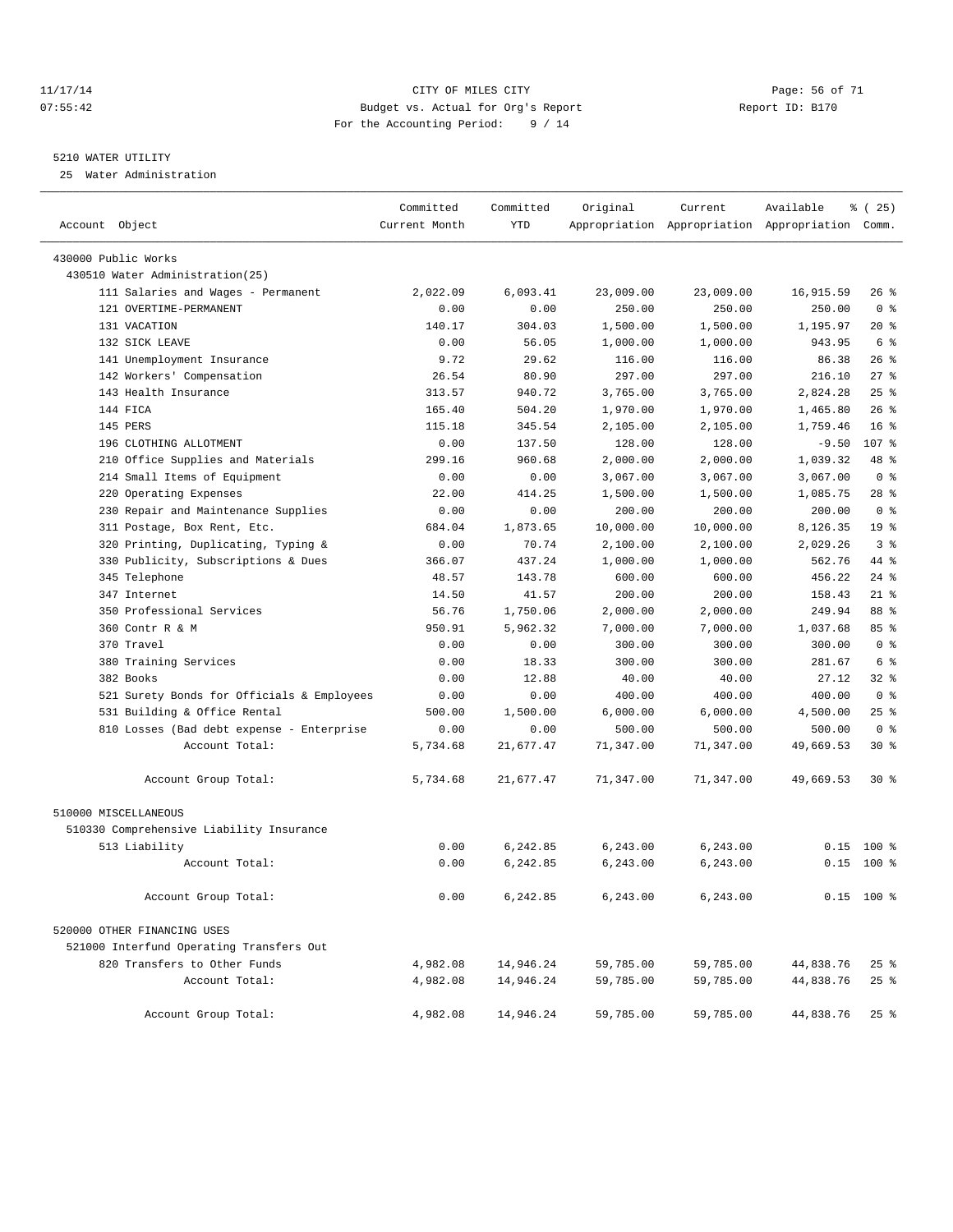#### 11/17/14 Page: 57 of 71 07:55:42 Budget vs. Actual for Org's Report Changer Report ID: B170 For the Accounting Period: 9 / 14

# 5210 WATER UTILITY

25 Water Administration

| Account Object      | Committed<br>Current Month | Committed<br><b>YTD</b> | Original   | Current    | Available<br>Appropriation Appropriation Appropriation Comm. | 8 (25) |
|---------------------|----------------------------|-------------------------|------------|------------|--------------------------------------------------------------|--------|
| Organization Total: | 10,716.76                  | 42,866.56               | 137,375.00 | 137,375.00 | 94,508.44 31 %                                               |        |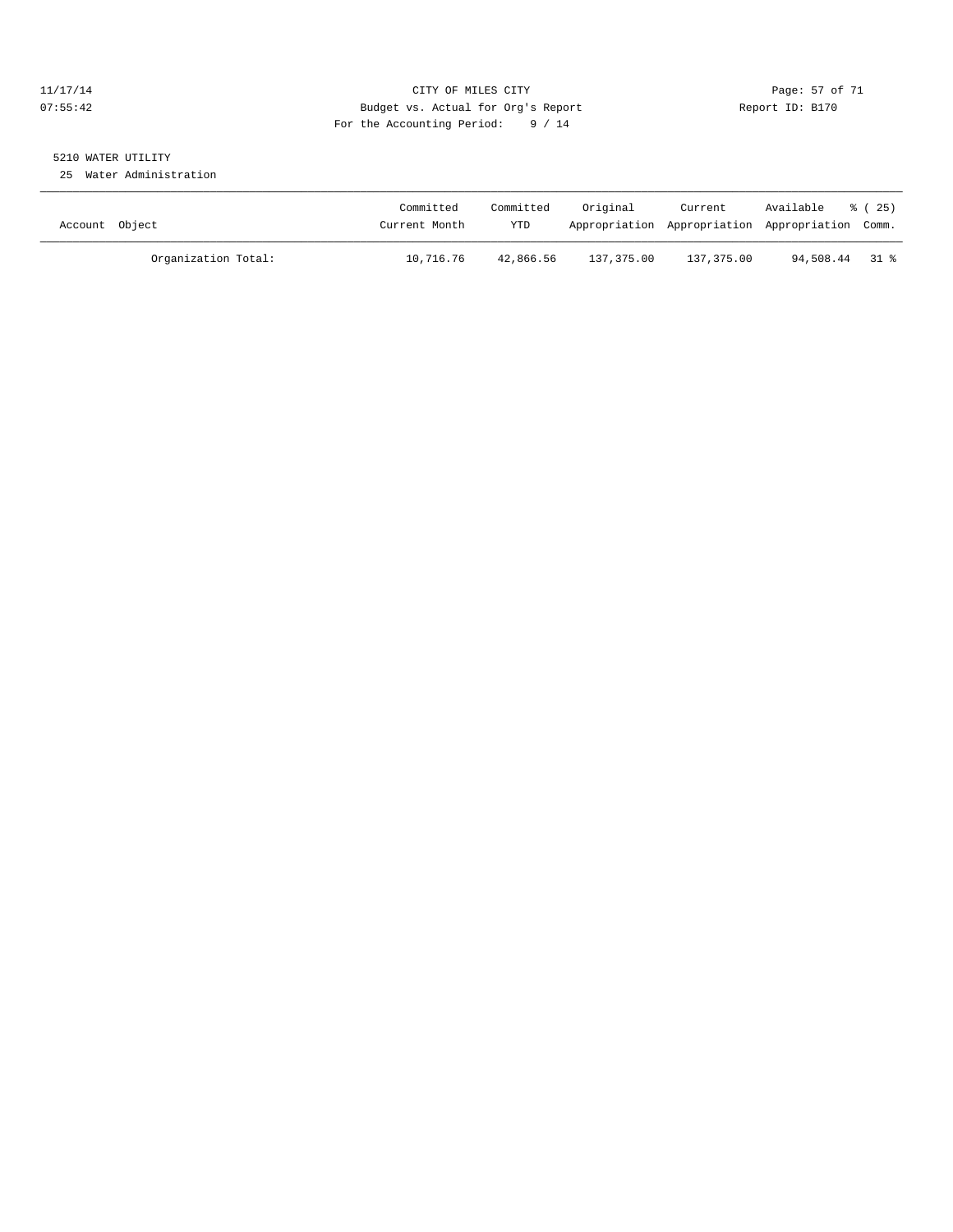#### 11/17/14 Page: 58 of 71 07:55:42 Budget vs. Actual for Org's Report Report ID: B170 For the Accounting Period: 9 / 14

# 5210 WATER UTILITY

80 Water Purification

|            | Appropriation Appropriation Appropriation Comm. |                          |                          |
|------------|-------------------------------------------------|--------------------------|--------------------------|
|            |                                                 |                          |                          |
|            |                                                 |                          |                          |
| 200.00     | 200.00                                          | 200.00                   | 0 <sup>8</sup>           |
| 23,450.00  | 23,450.00<br>23,450.00                          |                          | 0 <sup>8</sup>           |
| 3,000.00   | 3,000.00                                        | 2,265.04                 | $24$ %                   |
| 58,350.00  | 58,350.00<br>38,704.31                          |                          | $34$ $%$                 |
| 400.00     | 400.00                                          | 252.16                   | 37%                      |
| 9,500.00   | 9,500.00<br>6,865.16                            |                          | 28%                      |
| 1,300.00   | 1,300.00                                        | 978.82                   | 25%                      |
| 150.00     | 150.00                                          | 150.00                   | 0 <sup>8</sup>           |
| 150.00     | 150.00                                          | 130.69                   | $13*$                    |
| 100.00     | 100.00                                          | 100.00                   | 0 <sup>8</sup>           |
| 400.00     | 400.00                                          | 400.00                   | 0 <sup>8</sup>           |
| 450.00     | 450.00                                          | 450.00                   | 0 <sup>°</sup>           |
| 200.00     | 200.00                                          | 200.00                   | 0 <sup>8</sup>           |
| 10,000.00  | 10,000.00                                       | 8,393.00                 | 16 <sup>8</sup>          |
| 12,000.00  | 12,000.00<br>12,000.00                          |                          | 0 <sup>8</sup>           |
| 6,000.00   | 6,000.00                                        | 5,801.63                 | 3 <sup>8</sup>           |
| 1,500.00   | 1,500.00<br>1,500.00                            |                          | 0 <sup>8</sup>           |
| 1,200.00   | 1,200.00                                        | 985.58                   | 18 %                     |
| 1,000.00   | 1,000.00                                        | 930.00                   | 7 %                      |
| 200.00     | 200.00                                          | 146.75                   | $27$ %                   |
| 1,000.00   | 1,000.00<br>1,000.00                            |                          | 0 <sup>8</sup>           |
| 130,550.00 | 130,550.00<br>104,903.14                        |                          | $20*$                    |
| 130,550.00 |                                                 |                          | $20*$                    |
| 130,550.00 |                                                 |                          | $20*$                    |
|            |                                                 | 130,550.00<br>130,550.00 | 104,903.14<br>104,903.14 |

Fund Total: 109,565.12 334,110.33 2,488,148.00 2,488,148.00 2,154,037.67 13 %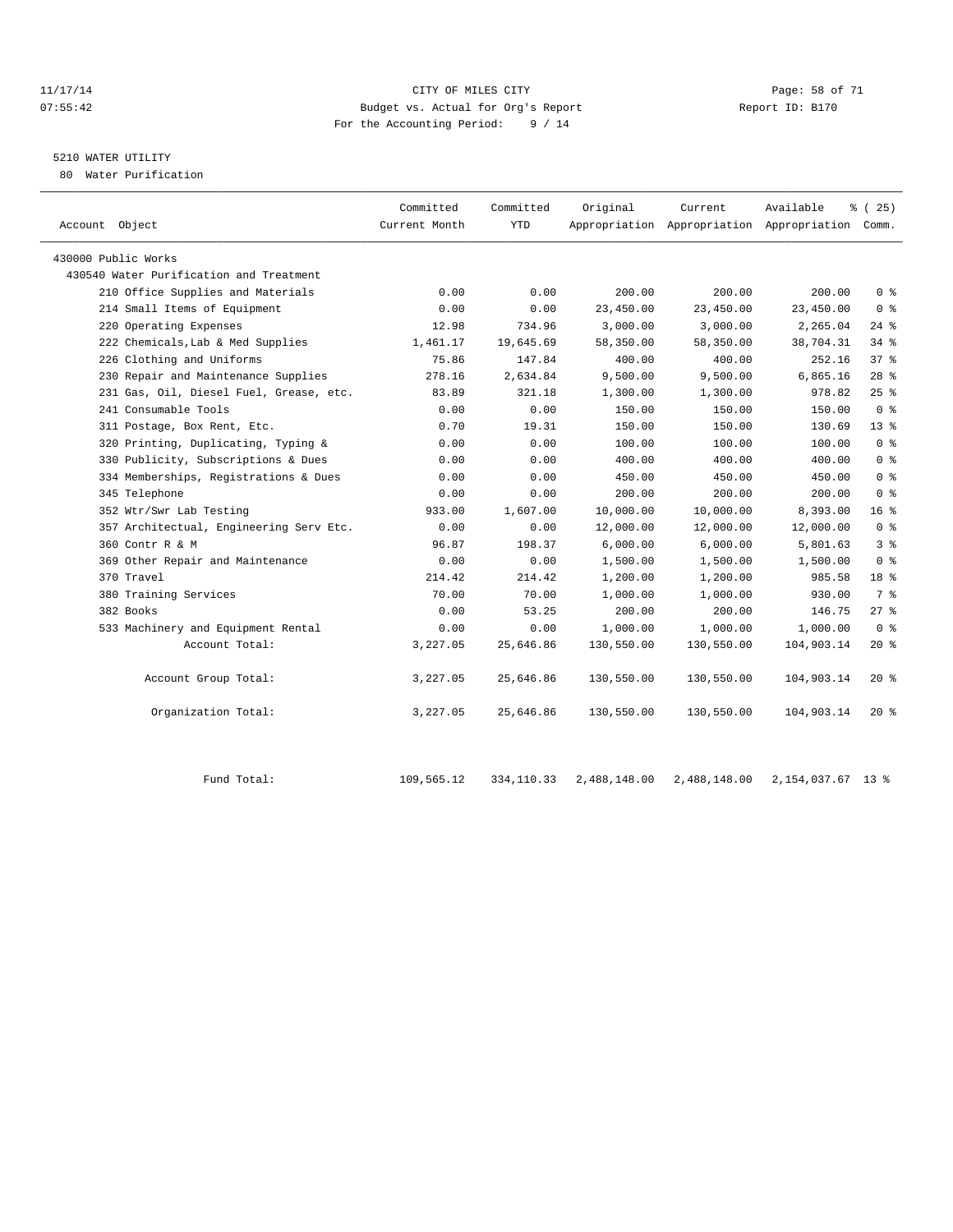#### 11/17/14 Page: 59 of 71 07:55:42 Budget vs. Actual for Org's Report Changer Report ID: B170 For the Accounting Period: 9 / 14

————————————————————————————————————————————————————————————————————————————————————————————————————————————————————————————————————

#### 5310 SEWER UTILITY

29 Sewer Administration

|                                                         | Committed     | Committed        | Original           | Current            | Available                                       | $\frac{1}{6}$ ( 25)      |
|---------------------------------------------------------|---------------|------------------|--------------------|--------------------|-------------------------------------------------|--------------------------|
| Account Object                                          | Current Month | YTD              |                    |                    | Appropriation Appropriation Appropriation Comm. |                          |
|                                                         |               |                  |                    |                    |                                                 |                          |
| 430000 Public Works<br>430610 Sewer Administration(29)  |               |                  |                    |                    |                                                 |                          |
| 111 Salaries and Wages - Permanent                      | 2,022.10      | 6,093.47         |                    | 23,009.00          | 16,915.53                                       | 26%                      |
| 121 OVERTIME-PERMANENT                                  |               |                  | 23,009.00          |                    |                                                 | 0 <sup>8</sup>           |
|                                                         | 0.00          | 0.00             | 250.00             | 250.00             | 250.00                                          |                          |
| 131 VACATION                                            | 140.18        | 304.04           | 1,500.00           | 1,500.00           | 1,195.96                                        | 20 %                     |
| 132 SICK LEAVE                                          | 0.00          | 56.09            | 1,000.00           | 1,000.00           | 943.91                                          | 6 %<br>$26$ %            |
| 141 Unemployment Insurance<br>142 Workers' Compensation | 9.73          | 29.67            | 116.00             | 116.00             | 86.33                                           | $27$ %                   |
| 143 Health Insurance                                    | 26.55         | 80.94            | 297.00<br>3,765.00 | 297.00<br>3,765.00 | 216.06<br>2,824.27                              | $25$ $%$                 |
|                                                         | 313.58        | 940.73           |                    |                    |                                                 |                          |
| 144 FICA                                                | 165.43        | 504.26           | 1,970.00           | 1,970.00           | 1,465.74                                        | $26$ %                   |
| 145 PERS<br>196 CLOTHING ALLOTMENT                      | 115.18        | 345.54           | 2,105.00           | 2,105.00           | 1,759.46                                        | 16 <sup>8</sup><br>107 % |
|                                                         | 0.00          | 137.50           | 128.00             | 128.00             | $-9.50$                                         | 48 %                     |
| 210 Office Supplies and Materials                       | 299.15        | 960.69           | 2,000.00           | 2,000.00           | 1,039.31                                        | 0 <sup>8</sup>           |
| 214 Small Items of Equipment                            | 0.00          | 0.00             | 3,067.00           | 3,067.00           | 3,067.00                                        |                          |
| 220 Operating Expenses                                  | 22.00         | 414.26           | 1,500.00           | 1,500.00           | 1,085.74                                        | 28 %                     |
| 230 Repair and Maintenance Supplies                     | 0.00          | 0.00<br>1,873.66 | 200.00             | 200.00             | 200.00                                          | 0 <sup>8</sup>           |
| 311 Postage, Box Rent, Etc.                             | 684.04        |                  | 7,000.00           | 7,000.00           | 5,126.34                                        | $27$ %                   |
| 320 Printing, Duplicating, Typing &                     | 0.00          | 70.75            | 2,100.00           | 2,100.00           | 2,029.25                                        | 3 <sup>8</sup>           |
| 330 Publicity, Subscriptions & Dues                     | 366.06        | 443.22           | 1,000.00           | 1,000.00           | 556.78                                          | 44 %                     |
| 345 Telephone                                           | 48.55         | 143.72           | 600.00             | 600.00             | 456.28                                          | $24$ %                   |
| 347 Internet<br>350 Professional Services               | 19.51         | 58.53            | 225.00             | 225.00             | 166.47                                          | 26%                      |
| 360 Contr R & M                                         | 56.77         | 1,750.08         | 4,000.00           | 4,000.00           | 2,249.92                                        | 44 %<br>119 %            |
| 370 Travel                                              | 950.91        | 5,962.32         | 5,000.00           | 5,000.00           | $-962.32$                                       |                          |
|                                                         | 0.00          | 0.00             | 500.00             | 500.00             | 500.00                                          | 0 <sup>8</sup>           |
| 380 Training Services                                   | 0.00          | 18.34            | 300.00             | 300.00             | 281.66                                          | 6 %<br>$***$ $-$         |
| 382 Books                                               | 0.00          | 12.89            | 0.00               | 0.00               | $-12.89$                                        | 0 <sup>8</sup>           |
| 521 Surety Bonds for Officials & Employees              | 0.00          | 0.00             | 400.00             | 400.00             | 400.00                                          | 18 <sup>8</sup>          |
| 531 Building & Office Rental                            | 333.33        | 999.99           | 5,500.00           | 5,500.00           | 4,500.01                                        |                          |
| 540 Special Assessments                                 | 0.00          | 0.00             | 5,200.00           | 5,200.00           | 5,200.00                                        | 0 <sup>8</sup>           |
| 810 Losses (Bad debt expense - Enterprise               | 0.00          | 0.00             | 500.00             | 500.00             | 500.00                                          | 0 <sup>8</sup>           |
| Account Total:                                          | 5,573.07      | 21,200.69        | 73,232.00          | 73,232.00          | 52,031.31                                       | 29%                      |
| Account Group Total:                                    | 5,573.07      | 21,200.69        | 73,232.00          | 73,232.00          | 52,031.31                                       | $29$ $%$                 |
| 490000 DEBT SERVICE                                     |               |                  |                    |                    |                                                 |                          |
| 490200 Revenue Bonds                                    |               |                  |                    |                    |                                                 |                          |
| 608 Prpl-Wastewater Project Phase I                     | 0.00          | 0.00             | 60,000.00          | 60,000.00          | 60,000.00                                       | 0 %                      |
| 626 Interest-Wastewater Project Phase I                 | 0.00          | 0.00             | 41,430.00          | 41,430.00          | 41,430.00                                       | 0 <sup>8</sup>           |
| Account Total:                                          | 0.00          | 0.00             | 101,430.00         | 101,430.00         | 101,430.00                                      | 0 <sup>8</sup>           |
| Account Group Total:                                    | 0.00          | 0.00             | 101,430.00         | 101,430.00         | 101,430.00                                      | 0 <sup>8</sup>           |
|                                                         |               |                  |                    |                    |                                                 |                          |
| 510000 MISCELLANEOUS                                    |               |                  |                    |                    |                                                 |                          |
| 510330 Comprehensive Liability Insurance                |               |                  |                    |                    |                                                 |                          |
| 513 Liability                                           | 0.00          | 26,070.69        | 26,071.00          | 26,071.00          |                                                 | $0.31$ 100 %             |
| Account Total:                                          | 0.00          | 26,070.69        | 26,071.00          | 26,071.00          |                                                 | $0.31$ 100 %             |
| Account Group Total:                                    | 0.00          | 26,070.69        | 26,071.00          | 26,071.00          |                                                 | $0.31$ 100 %             |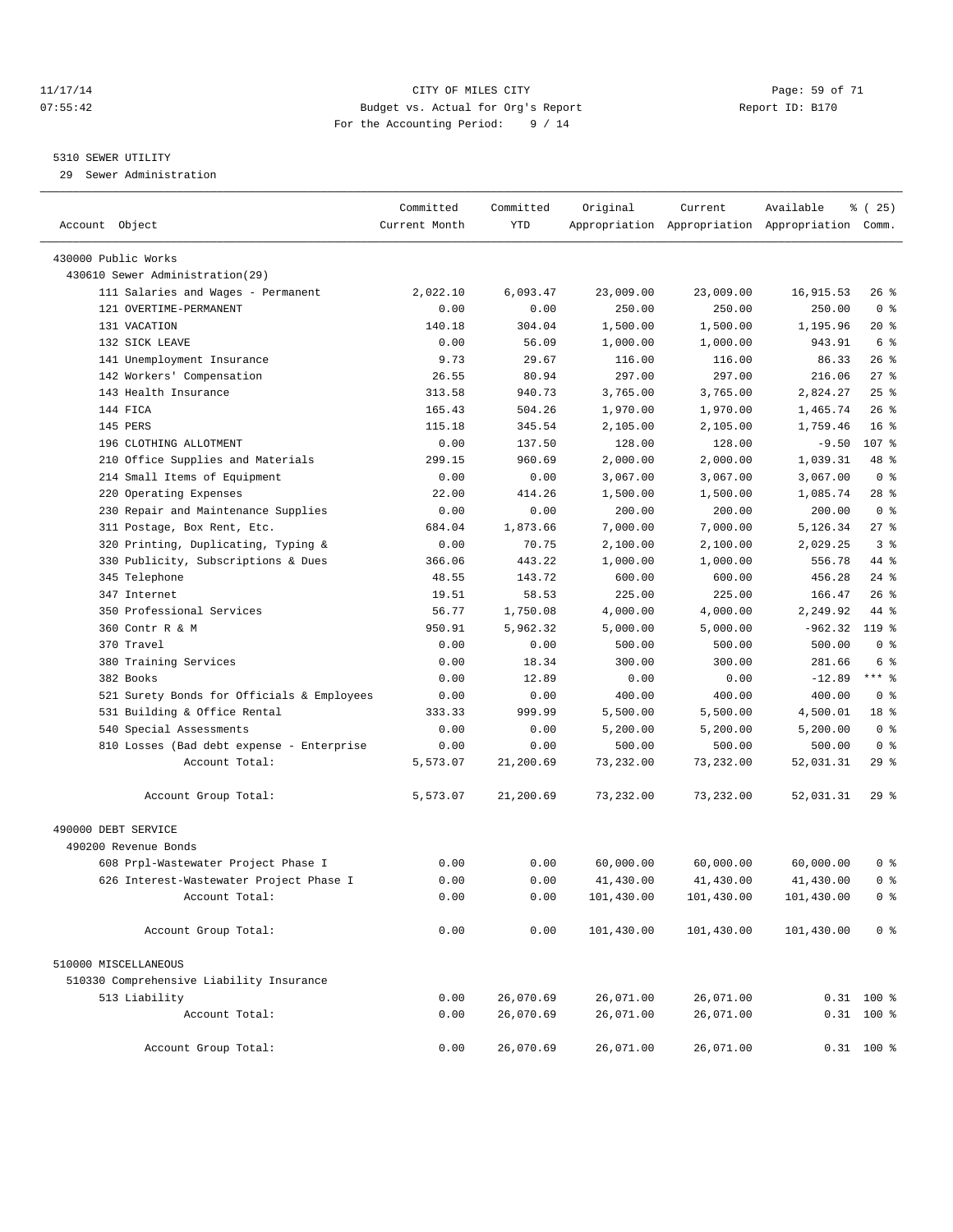#### 11/17/14 Page: 60 of 71 07:55:42 Budget vs. Actual for Org's Report Changer Report ID: B170 For the Accounting Period: 9 / 14

# 5310 SEWER UTILITY

29 Sewer Administration

| Object<br>Account                                                                                       | Committed<br>Current Month | Committed<br><b>YTD</b> | Original<br>Appropriation | Current<br>Appropriation | Available<br>Appropriation | $\frac{3}{6}$ ( 25 )<br>Comm. |
|---------------------------------------------------------------------------------------------------------|----------------------------|-------------------------|---------------------------|--------------------------|----------------------------|-------------------------------|
| 520000 OTHER FINANCING USES<br>521000 Interfund Operating Transfers Out<br>820 Transfers to Other Funds | 3,733.10                   | 11,199.30               | 44,797.00                 | 44,797.00                | 33,597.70                  | $25$ $\frac{6}{5}$            |
| Account Total:                                                                                          | 3,733.10                   | 11,199.30               | 44,797.00                 | 44,797.00                | 33,597.70                  | $25$ $\frac{6}{5}$            |
| Account Group Total:                                                                                    | 3,733.10                   | 11,199.30               | 44,797.00                 | 44,797.00                | 33,597.70                  | $25$ $\frac{6}{5}$            |
| Organization Total:                                                                                     | 9,306.17                   | 58,470.68               | 245,530.00                | 245,530.00               | 187,059.32                 | $24$ $%$                      |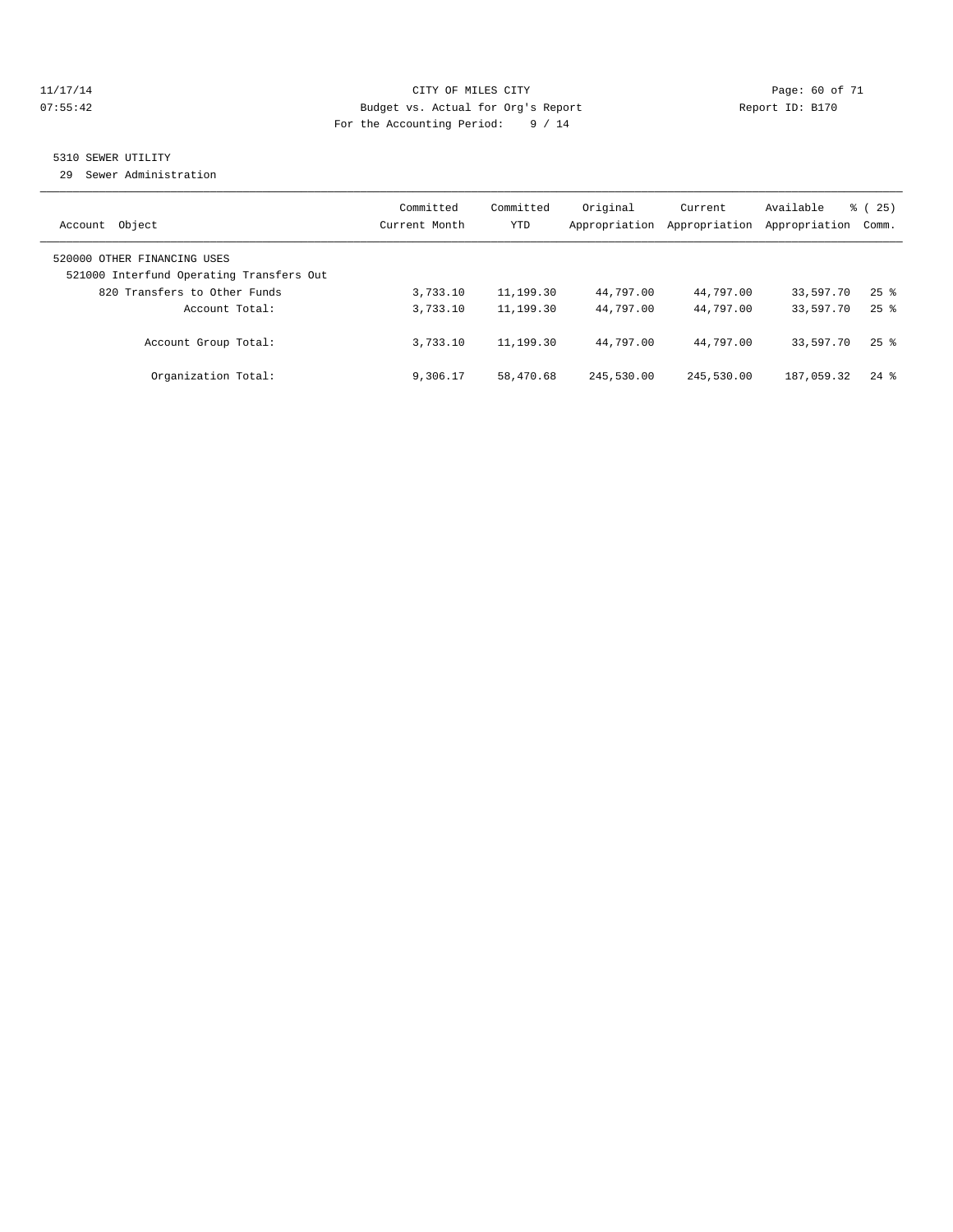#### 11/17/14 Page: 61 of 71 07:55:42 Budget vs. Actual for Org's Report Changer Report ID: B170 For the Accounting Period: 9 / 14

————————————————————————————————————————————————————————————————————————————————————————————————————————————————————————————————————

#### 5310 SEWER UTILITY

31 Sewer Lines

| Account Object                               | Committed<br>Current Month | Committed<br>YTD | Original   | Current    | Available<br>Appropriation Appropriation Appropriation Comm. | 8 (25)          |
|----------------------------------------------|----------------------------|------------------|------------|------------|--------------------------------------------------------------|-----------------|
| 430000 Public Works                          |                            |                  |            |            |                                                              |                 |
| 430630 Sewer Collection and Transmission(31) |                            |                  |            |            |                                                              |                 |
| 111 Salaries and Wages - Permanent           | 9,644.13                   | 28, 297.88       | 121,274.00 | 121,274.00 | 92,976.12                                                    | $23$ $%$        |
| 121 OVERTIME-PERMANENT                       | 674.85                     | 2,505.92         | 10,598.00  | 10,598.00  | 8,092.08                                                     | 24 %            |
| 131 VACATION                                 | 676.49                     | 2,386.81         | 15,773.00  | 15,773.00  | 13,386.19                                                    | 15 <sup>°</sup> |
| 132 SICK LEAVE                               | 274.19                     | 414.45           | 7,093.00   | 7,093.00   | 6,678.55                                                     | 6 <sup>°</sup>  |
| 133 OTHER LEAVE PAY                          | 0.00                       | 0.00             | 1,811.00   | 1,811.00   | 1,811.00                                                     | 0 <sup>8</sup>  |
| 134 HOLIDAY PAY                              | 64.48                      | 122.96           | 4,558.00   | 4,558.00   | 4,435.04                                                     | 3 <sup>8</sup>  |
| 141 Unemployment Insurance                   | 51.01                      | 154.06           | 737.00     | 737.00     | 582.94                                                       | 21 %            |
| 142 Workers' Compensation                    | 589.29                     | 1,771.24         | 8,316.00   | 8,316.00   | 6,544.76                                                     | $21$ %          |
| 143 Health Insurance                         | 2,070.40                   | 6,211.37         | 26,732.00  | 26,732.00  | 20,520.63                                                    | $23$ $%$        |
| 144 FICA                                     | 865.48                     | 2,595.84         | 12,519.00  | 12,519.00  | 9,923.16                                                     | $21$ %          |
| 145 PERS                                     | 926.01                     | 2,755.61         | 13,162.00  | 13,162.00  | 10,406.39                                                    | $21$ %          |
| 196 CLOTHING ALLOTMENT                       | 0.00                       | 495.00           | 475.00     | 475.00     | $-20.00$                                                     | $104$ %         |
| 210 Office Supplies and Materials            | 0.00                       | 50.42            | 350.00     | 350.00     | 299.58                                                       | $14*$           |
| 214 Small Items of Equipment                 | 0.00                       | 51.80            | 4,162.00   | 4,162.00   | 4,110.20                                                     | 1 <sup>8</sup>  |
| 220 Operating Expenses                       | 0.00                       | 544.85           | 2,500.00   | 2,500.00   | 1,955.15                                                     | $22$ %          |
| 222 Chemicals, Lab & Med Supplies            | 0.00                       | 0.00             | 3,000.00   | 3,000.00   | 3,000.00                                                     | 0 <sup>8</sup>  |
| 226 Clothing and Uniforms                    | 432.41                     | 484.44           | 700.00     | 700.00     | 215.56                                                       | 69 %            |
| 230 Repair and Maintenance Supplies          | 0.00                       | 1,029.81         | 7,000.00   | 7,000.00   | 5,970.19                                                     | 15 <sup>8</sup> |
| 231 Gas, Oil, Diesel Fuel, Grease, etc.      | 989.82                     | 4,010.01         | 11,000.00  | 11,000.00  | 6,989.99                                                     | 36 %            |
| 233 Water/Sewer Main Replacement and         | 0.00                       | 0.00             | 5,000.00   | 5,000.00   | 5,000.00                                                     | 0 <sup>8</sup>  |
| 234 Hydrant/Manhole Replacement, Valves      | 0.00                       | 0.00             | 10,000.00  | 10,000.00  | 10,000.00                                                    | 0 <sup>8</sup>  |
| 241 Consumable Tools                         | 0.00                       | 0.00             | 100.00     | 100.00     | 100.00                                                       | 0 <sup>8</sup>  |
| 311 Postage, Box Rent, Etc.                  | 0.00                       | 0.00             | 50.00      | 50.00      | 50.00                                                        | 0 <sup>8</sup>  |
| 320 Printing, Duplicating, Typing &          | 0.00                       | 0.00             | 75.00      | 75.00      | 75.00                                                        | 0 <sup>8</sup>  |
| 330 Publicity, Subscriptions & Dues          | 0.00                       | 0.00             | 125.00     | 125.00     | 125.00                                                       | 0 <sup>8</sup>  |
| 334 Memberships, Registrations & Dues        | 0.00                       | 125.00           | 200.00     | 200.00     | 75.00                                                        | 63 %            |
| 341 Electric Utility Services                | 8.03                       | 30.89            | 200.00     | 200.00     | 169.11                                                       | 15 <sup>8</sup> |
| 344 Gas Utility Service                      | 11.71                      | 23.32            | 400.00     | 400.00     | 376.68                                                       | 6 %             |
| 345 Telephone                                | 38.38                      | 113.21           | 550.00     | 550.00     | 436.79                                                       | $21$ %          |
| 347 Internet                                 | 11.40                      | 34.20            | 125.00     | 125.00     | 90.80                                                        | $27$ %          |
| 350 Professional Services                    | 2,001.76                   | 2,039.26         | 60,000.00  | 60,000.00  | 57,960.74                                                    | 3%              |
| 356 Purchsed Services (MMIA Div '01)         | 0.00                       | 0.00             | 2,000.00   | 2,000.00   | 2,000.00                                                     | 0 <sup>8</sup>  |
| 357 Architectual, Engineering Serv Etc.      | 0.00                       | 0.00             | 5,000.00   | 5,000.00   | 5,000.00                                                     | 0 <sup>8</sup>  |
| 360 Contr R & M                              | 634.69                     | 720.14           | 3,000.00   | 3,000.00   | 2,279.86                                                     | 24 %            |
| 363 R&M Vehicles/Equip/Labor-PW              | 8,166.26                   | 9,701.57         | 27,000.00  | 27,000.00  | 17,298.43                                                    | 36%             |
| 369 Other Repair and Maintenance             | 0.00                       | 0.00             | 2,500.00   | 2,500.00   | 2,500.00                                                     | 0 <sup>8</sup>  |
| 370 Travel                                   | 0.00                       | 0.00             | 400.00     | 400.00     | 400.00                                                       | $0$ %           |
| 380 Training Services                        | 0.00                       | 0.00             | 350.00     | 350.00     | 350.00                                                       | 0 <sup>8</sup>  |
| 382 Books                                    | 0.00                       | 0.00             | 100.00     | 100.00     | 100.00                                                       | $0$ %           |
| 512 Insurance on Vehicles & Equipment        | 0.00                       | 1,389.02         | 1,390.00   | 1,390.00   | 0.98                                                         | 100 %           |
| 513 Liability                                | 0.00                       | 375.00           | 5,000.00   | 5,000.00   | 4,625.00                                                     | 8 %             |
| 532 Land Rental                              | 0.00                       | 146.16           | 700.00     | 700.00     | 553.84                                                       | $21$ %          |
| 533 Machinery and Equipment Rental           | 0.00                       | 0.00             | 1,000.00   | 1,000.00   | 1,000.00                                                     | 0 <sup>8</sup>  |
| 940 Machinery & Equipment                    | 62,875.87                  | 62,875.87        | 104,384.00 | 104,384.00 | 41,508.13                                                    | 60 %            |
| Account Total:                               | 91,006.66                  | 131, 456.11      | 481,409.00 | 481,409.00 | 349,952.89                                                   | $27$ %          |
| Account Group Total:                         | 91,006.66                  | 131,456.11       | 481,409.00 | 481,409.00 | 349,952.89                                                   | $27$ %          |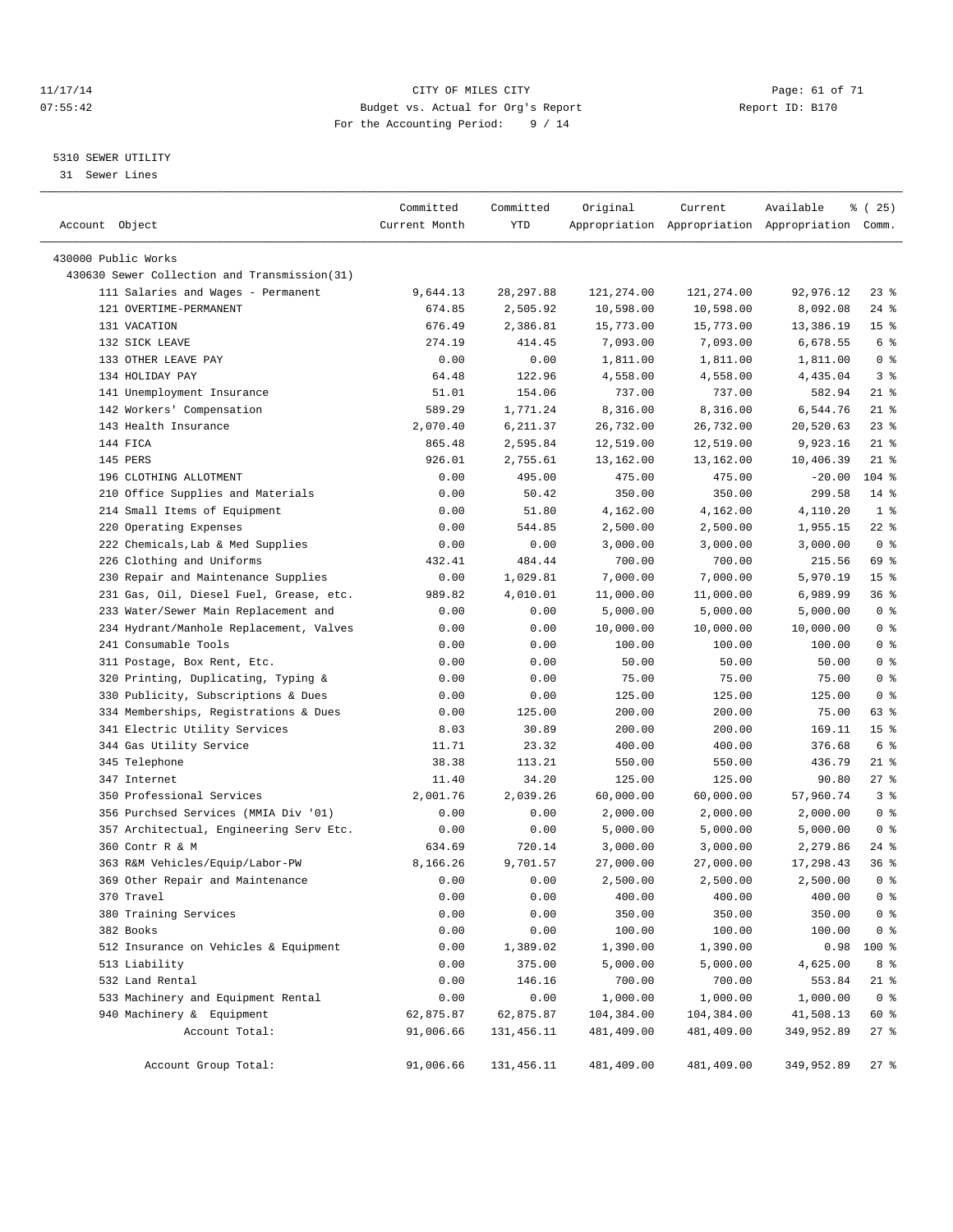#### 11/17/14 Page: 62 of 71 07:55:42 Budget vs. Actual for Org's Report Changer Report ID: B170 For the Accounting Period: 9 / 14

### 5310 SEWER UTILITY

31 Sewer Lines

| Object<br>Account                                                       | Committed<br>Current Month | Committed<br><b>YTD</b> | Original<br>Appropriation | Current<br>Appropriation | Available<br>Appropriation | $\frac{3}{6}$ ( 25 )<br>Comm.    |
|-------------------------------------------------------------------------|----------------------------|-------------------------|---------------------------|--------------------------|----------------------------|----------------------------------|
| 520000 OTHER FINANCING USES<br>521000 Interfund Operating Transfers Out |                            |                         |                           |                          |                            |                                  |
| 820 Transfers to Other Funds<br>Account Total:                          | 0.00<br>0.00               | 0.00<br>0.00            | 10,713.00<br>10,713.00    | 10,713.00<br>10,713.00   | 10,713.00<br>10,713.00     | 0 <sup>8</sup><br>0 <sup>8</sup> |
| Account Group Total:                                                    | 0.00                       | 0.00                    | 10,713.00                 | 10,713.00                | 10,713.00                  | 0 <sup>8</sup>                   |
| Organization Total:                                                     | 91,006.66                  | 131, 456.11             | 492,122.00                | 492,122.00               | 360,665.89                 | $27$ %                           |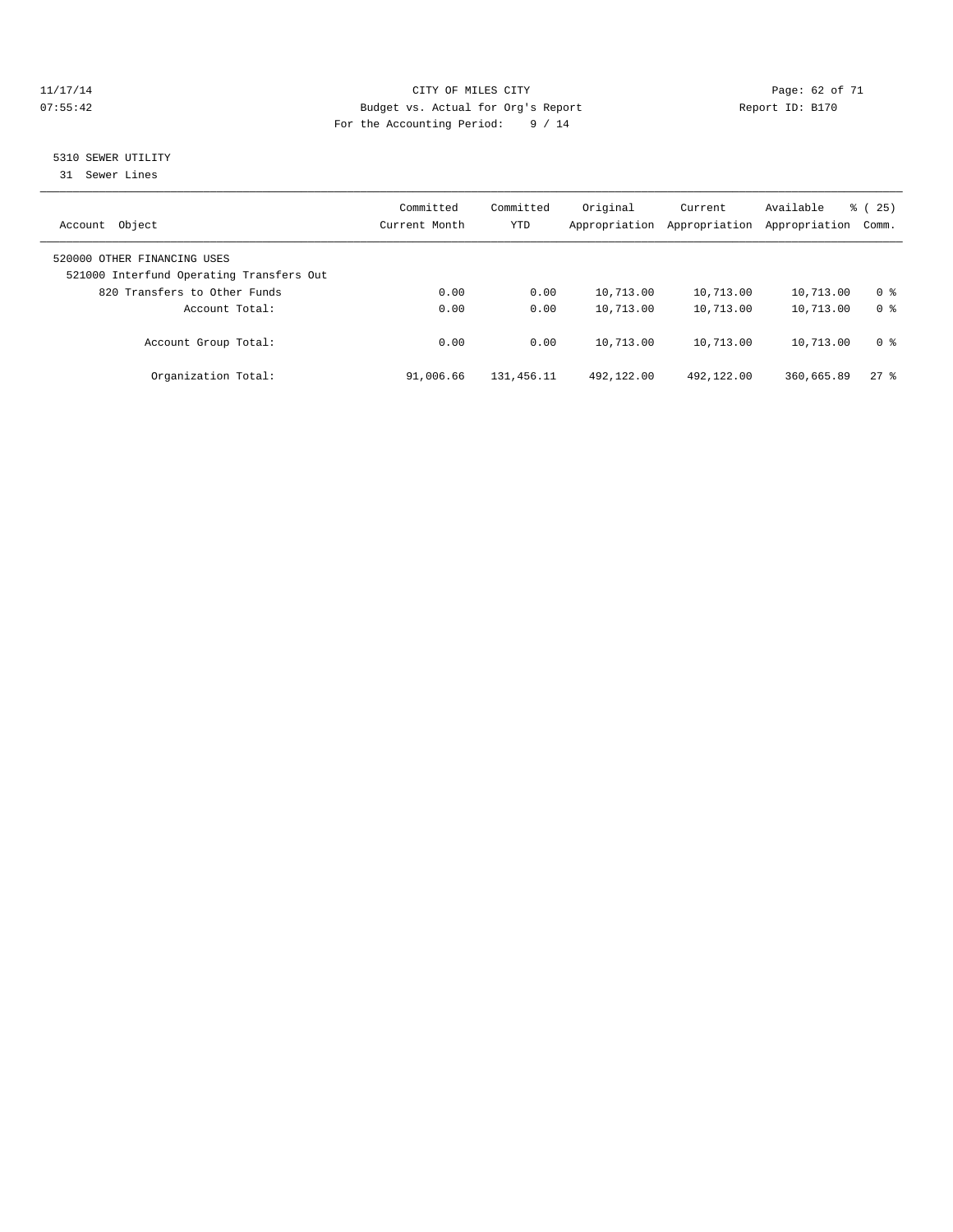#### 11/17/14 Page: 63 of 71 07:55:42 Budget vs. Actual for Org's Report Changer Report ID: B170 For the Accounting Period: 9 / 14

#### 5310 SEWER UTILITY

32 Sewer Lifts

|                                         | Committed     | Committed  | Original   | Current    | Available                                       | % (25)          |
|-----------------------------------------|---------------|------------|------------|------------|-------------------------------------------------|-----------------|
| Account Object                          | Current Month | <b>YTD</b> |            |            | Appropriation Appropriation Appropriation Comm. |                 |
| 430000 Public Works                     |               |            |            |            |                                                 |                 |
| 430690 Sewer Lift Stations(32)          |               |            |            |            |                                                 |                 |
| 111 Salaries and Wages - Permanent      | 5,240.33      | 15,365.61  | 59,557.00  | 59,557.00  | 44, 191.39                                      | $26$ %          |
| 121 OVERTIME-PERMANENT                  | 138.41        | 894.17     | 3,134.00   | 3,134.00   | 2,239.83                                        | 29%             |
| 131 VACATION                            | 142.88        | 866.86     | 4,206.00   | 4,206.00   | 3,339.14                                        | $21$ %          |
| 132 SICK LEAVE                          | 57.60         | 170.58     | 1,840.00   | 1,840.00   | 1,669.42                                        | 9 <sup>°</sup>  |
| 133 OTHER LEAVE PAY                     | 0.00          | 46.57      | 1,117.00   | 1,117.00   | 1,070.43                                        | 4%              |
| 134 HOLIDAY PAY                         | 136.11        | 293.20     | 1,133.00   | 1,133.00   | 839.80                                          | 26%             |
| 141 Unemployment Insurance              | 25.64         | 80.17      | 320.00     | 320.00     | 239.83                                          | 25%             |
| 142 Workers' Compensation               | 353.52        | 1,101.79   | 3,717.00   | 3,717.00   | 2,615.21                                        | $30*$           |
| 143 Health Insurance                    | 947.51        | 2,842.39   | 11,370.00  | 11,370.00  | 8,527.61                                        | 25%             |
| 144 FICA                                | 408.04        | 1,278.91   | 5,430.00   | 5,430.00   | 4,151.09                                        | $24$ %          |
| 145 PERS                                | 466.88        | 1,427.24   | 5,800.00   | 5,800.00   | 4,372.76                                        | 25%             |
| 196 CLOTHING ALLOTMENT                  | 0.00          | 226.50     | 236.00     | 236.00     | 9.50                                            | 96%             |
| 210 Office Supplies and Materials       | 1.27          | 1.27       | 150.00     | 150.00     | 148.73                                          | 1 <sup>8</sup>  |
| 214 Small Items of Equipment            | 0.00          | 0.00       | 36,500.00  | 36,500.00  | 36,500.00                                       | 0 <sup>8</sup>  |
| 220 Operating Expenses                  | 0.00          | 9.62       | 1,000.00   | 1,000.00   | 990.38                                          | 1 <sup>8</sup>  |
| 222 Chemicals, Lab & Med Supplies       | 179.90        | 179.90     | 3,000.00   | 3,000.00   | 2,820.10                                        | 6 <sup>8</sup>  |
| 226 Clothing and Uniforms               | 71.16         | 85.56      | 100.00     | 100.00     | 14.44                                           | 86 %            |
| 230 Repair and Maintenance Supplies     | 668.47        | 827.72     | 5,500.00   | 5,500.00   | 4,672.28                                        | 15 <sup>8</sup> |
| 231 Gas, Oil, Diesel Fuel, Grease, etc. | 202.22        | 817.21     | 2,500.00   | 2,500.00   | 1,682.79                                        | 33 <sup>8</sup> |
| 241 Consumable Tools                    | 0.00          | 0.00       | 100.00     | 100.00     | 100.00                                          | 0 <sup>8</sup>  |
| 311 Postage, Box Rent, Etc.             | 0.00          | 0.00       | 50.00      | 50.00      | 50.00                                           | 0 <sup>8</sup>  |
| 341 Electric Utility Services           | 1,610.61      | 2,468.82   | 12,580.00  | 12,580.00  | 10, 111.18                                      | 20%             |
| 344 Gas Utility Service                 | 56.01         | 81.49      | 1,500.00   | 1,500.00   | 1,418.51                                        | 5 <sup>8</sup>  |
| 345 Telephone                           | 0.00          | 0.00       | 500.00     | 500.00     | 500.00                                          | 0 <sup>8</sup>  |
| 347 Internet                            | 0.00          | 0.00       | 230.00     | 230.00     | 230.00                                          | 0 <sup>8</sup>  |
| 352 Wtr/Swr Lab Testing                 | 0.00          | 0.00       | 250.00     | 250.00     | 250.00                                          | 0 <sup>8</sup>  |
| 357 Architectual, Engineering Serv Etc. | 1,649.84      | 1,649.84   | 0.00       | 0.00       | $-1,649.84$                                     | $***$ $%$       |
| 360 Contr R & M                         | 686.95        | 766.95     | 2,500.00   | 2,500.00   | 1,733.05                                        | 31.8            |
| 369 Other Repair and Maintenance        | 0.00          | 0.00       | 1,000.00   | 1,000.00   | 1,000.00                                        | 0 <sup>8</sup>  |
| 370 Travel                              | 89.34         | 89.34      | 500.00     | 500.00     | 410.66                                          | 18 <sup>°</sup> |
| 380 Training Services                   | 0.00          | 0.00       | 500.00     | 500.00     | 500.00                                          | 0 <sup>8</sup>  |
| 382 Books                               | 0.00          | 28.40      | 50.00      | 50.00      | 21.60                                           | 57%             |
| 400 BUILDING MATERIALS                  | 0.00          | 0.00       | 100.00     | 100.00     | 100.00                                          | 0 <sup>8</sup>  |
| 511 Insurance on Buildings              | 0.00          | 1,650.50   | 1,651.00   | 1,651.00   | 0.50                                            | $100*$          |
| 513 Liability                           | 0.00          | 0.00       | 3,750.00   | 3,750.00   | 3,750.00                                        | 0 <sup>8</sup>  |
| 532 Land Rental                         | 0.00          | 530.45     | 700.00     | 700.00     | 169.55                                          | 76 %            |
| 533 Machinery and Equipment Rental      | 0.00          | 0.00       | 150.00     | 150.00     | 150.00                                          | 0 <sup>°</sup>  |
| Account Total:                          | 13, 132.69    | 33,781.06  | 172,721.00 | 172,721.00 | 138,939.94                                      | $20*$           |
| Account Group Total:                    | 13,132.69     | 33,781.06  | 172,721.00 | 172,721.00 | 138,939.94                                      | $20*$           |
| Organization Total:                     | 13, 132.69    | 33,781.06  | 172,721.00 | 172,721.00 | 138,939.94                                      | $20*$           |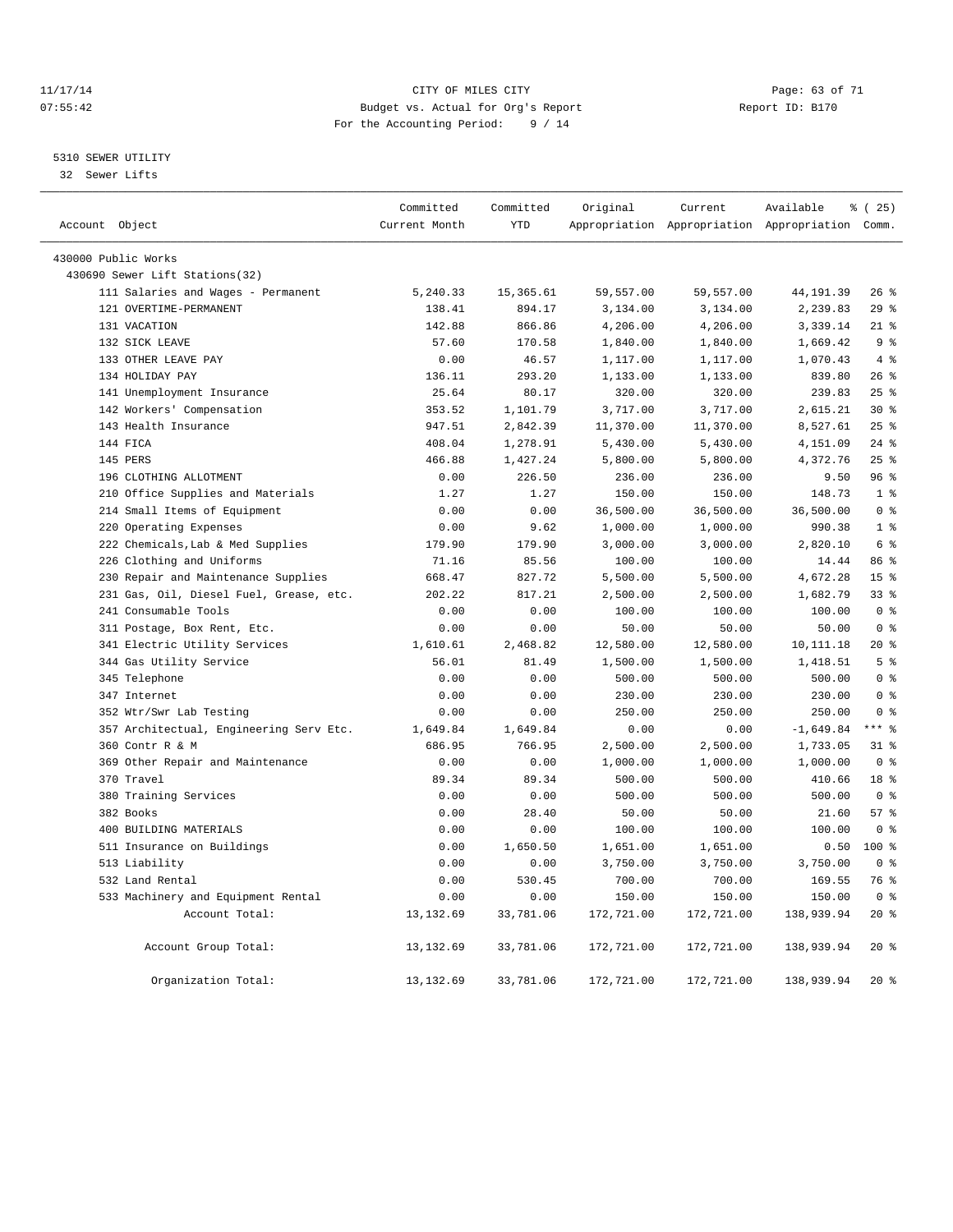#### 11/17/14 Page: 64 of 71 07:55:42 Budget vs. Actual for Org's Report Changer Report ID: B170 For the Accounting Period: 9 / 14

————————————————————————————————————————————————————————————————————————————————————————————————————————————————————————————————————

#### 5310 SEWER UTILITY

33 Sewer Plant

|                |                                              | Committed      | Committed      | Original         | Current                                         | Available | % (25)                 |
|----------------|----------------------------------------------|----------------|----------------|------------------|-------------------------------------------------|-----------|------------------------|
| Account Object |                                              | Current Month  | YTD            |                  | Appropriation Appropriation Appropriation Comm. |           |                        |
|                | 430000 Public Works                          |                |                |                  |                                                 |           |                        |
|                | 430630 Sewer Collection and Transmission(31) |                |                |                  |                                                 |           |                        |
|                | 940 Machinery & Equipment                    | 964.73         | 964.73         | 0.00             | 0.00                                            | $-964.73$ | $***$ $%$              |
|                | Account Total:                               | 964.73         | 964.73         | 0.00             | 0.00                                            | $-964.73$ | $***$ $%$              |
|                |                                              |                |                |                  |                                                 |           |                        |
|                | 430640 Sewer Treatment and Disposal(33)      |                |                |                  |                                                 |           |                        |
|                | 111 Salaries and Wages - Permanent           | 8,268.55       | 24,114.30      | 94,425.00        | 94,425.00                                       | 70,310.70 | $26$ %                 |
|                | 121 OVERTIME-PERMANENT                       | 207.72         | 1,341.05       | 6,848.00         | 6,848.00                                        | 5,506.95  | $20*$                  |
|                | 131 VACATION                                 | 233.98         | 1,518.06       | 6,309.00         | 6,309.00                                        | 4,790.94  | 24 %                   |
|                | 132 SICK LEAVE                               | 86.39          | 255.86         | 2,810.00         | 2,810.00                                        | 2,554.14  | 9 <sup>8</sup>         |
|                | 133 OTHER LEAVE PAY                          | 0.00           | 69.85          | 3,817.00         | 3,817.00                                        | 3,747.15  | 2 <sup>8</sup>         |
|                | 134 HOLIDAY PAY                              | 204.16         | 439.63         | 2,167.00         | 2,167.00                                        | 1,727.37  | $20*$                  |
|                | 141 Unemployment Insurance                   | 40.48          | 126.31         | 524.00           | 524.00                                          | 397.69    | 24 %                   |
|                | 142 Workers' Compensation                    | 554.12         | 1,724.85       | 6,238.00         | 6,238.00                                        | 4,513.15  | $28$ %                 |
|                | 143 Health Insurance                         | 1,468.14       | 4,404.54       | 17,169.00        | 17,169.00                                       | 12,764.46 | $26$ %                 |
|                | 144 FICA                                     | 644.32         | 2,016.10       | 8,903.00         | 8,903.00                                        | 6,886.90  | $23$ $%$               |
|                | 145 PERS                                     | 735.39         | 2,245.81       | 9,508.00         | 9,508.00                                        | 7,262.19  | $24$ %                 |
|                | 196 CLOTHING ALLOTMENT                       | 0.00           | 351.00         | 351.00           | 351.00                                          | 0.00      | 100 %                  |
|                | 210 Office Supplies and Materials            | 35.95          | 35.95          | 150.00           | 150.00                                          | 114.05    | $24$ %                 |
|                | 214 Small Items of Equipment                 | 0.00           | 9,663.70       | 24,000.00        | 24,000.00                                       | 14,336.30 | 40 %                   |
|                | 220 Operating Expenses                       | 0.00           | 384.85         | 3,000.00         | 3,000.00                                        | 2,615.15  | $13*$                  |
|                | 222 Chemicals, Lab & Med Supplies            | 806.52         | 2,088.01       | 7,000.00         | 7,000.00                                        | 4,911.99  | $30*$                  |
|                | 226 Clothing and Uniforms                    | 37.11          | 118.71         | 500.00           | 500.00                                          | 381.29    | $24$ %                 |
|                | 230 Repair and Maintenance Supplies          | 796.00         | 1,590.88       | 8,000.00         | 8,000.00                                        | 6,409.12  | $20*$                  |
|                | 231 Gas, Oil, Diesel Fuel, Grease, etc.      | 114.45         | 298.93         | 2,000.00         | 2,000.00                                        | 1,701.07  | 15 <sup>°</sup>        |
|                | 241 Consumable Tools                         | 0.00           | 0.00           | 100.00           | 100.00                                          | 100.00    | 0 <sup>8</sup>         |
|                | 300 PURCHASED SERVICES                       | 0.00           | 0.00           | 750.00           | 750.00                                          | 750.00    | 0 <sup>8</sup>         |
|                | 311 Postage, Box Rent, Etc.                  | 2.50           | 9.27           | 100.00           | 100.00                                          | 90.73     | 9%                     |
|                | 320 Printing, Duplicating, Typing &          | 0.00           | 0.00           | 100.00           | 100.00                                          | 100.00    | 0 <sup>8</sup>         |
|                | 330 Publicity, Subscriptions & Dues          | 0.00           | 162.50         | 100.00           | 100.00                                          | $-62.50$  | $163$ %                |
|                | 334 Memberships, Registrations & Dues        | 0.00           | 0.00           | 700.00           | 700.00                                          | 700.00    | 0 <sup>8</sup>         |
|                | 341 Electric Utility Services                | 4,403.16       | 13,112.29      | 68,000.00        | 68,000.00                                       | 54,887.71 | 19 <sup>°</sup>        |
|                | 342 Water Utility Services                   | 72.46          | 213.14         | 1,000.00         | 1,000.00                                        | 786.86    | $21$ %                 |
|                | 343 Sewer Utility Services                   | 48.14          | 144.42         | 450.00           | 450.00                                          | 305.58    | $32$ $%$               |
|                | 345 Telephone                                | 36.42          | 107.33         | 800.00           | 800.00                                          | 692.67    | $13*$                  |
|                | 346 Garbage Service                          | 60.00          | 60.00          | 800.00           | 800.00                                          | 740.00    | 8 %                    |
|                | 347 Internet                                 | 45.60          | 136.80         | 500.00           | 500.00                                          | 363.20    | $27$ %                 |
|                | 350 Professional Services                    | 0.00           | 49.40          | 500.00           | 500.00                                          | 450.60    | $10*$                  |
|                | 352 Wtr/Swr Lab Testing                      | 729.00         | 1,083.00       | 8,000.00         | 8,000.00                                        | 6,917.00  | $14*$                  |
|                | 357 Architectual, Engineering Serv Etc.      | 0.00           | 0.00           | 5,000.00         | 5,000.00                                        | 5,000.00  | 0 <sup>8</sup>         |
|                | 360 Contr R & M                              | 20.50          | 496.82         | 7,500.00         | 7,500.00                                        | 7,003.18  | 7 %                    |
|                | 363 R&M Vehicles/Equip/Labor-PW              | 0.00           | 49.88          | 8,000.00         | 8,000.00                                        | 7,950.12  | 1 <sup>°</sup>         |
|                |                                              |                |                |                  |                                                 | 616.30    |                        |
|                | 370 Travel<br>380 Training Services          | 133.70<br>0.00 | 133.70<br>0.00 | 750.00<br>750.00 | 750.00<br>750.00                                | 750.00    | 18 %<br>0 <sup>8</sup> |
|                |                                              |                |                |                  |                                                 |           |                        |
|                | 382 Books                                    | 0.00           | 42.60          | 200.00           | 200.00                                          | 157.40    | $21$ %                 |
|                | 400 BUILDING MATERIALS                       | 0.00           | 0.00           | 500.00           | 500.00                                          | 500.00    | 0 <sup>8</sup>         |
|                | 511 Insurance on Buildings                   | 0.00           | 7,114.87       | 7,115.00         | 7,115.00                                        | 0.13      | 100 %                  |
|                | 512 Insurance on Vehicles & Equipment        | 0.00           | 260.67         | 261.00           | 261.00                                          | 0.33      | 100 %                  |
|                | 533 Machinery and Equipment Rental           | 0.00           | 0.00           | 2,000.00         | 2,000.00                                        | 2,000.00  | 0 %                    |
|                | 810 Losses (Bad debt expense - Enterprise    | 0.00           | 0.00           | 2,000.00         | 2,000.00                                        | 2,000.00  | 0 %                    |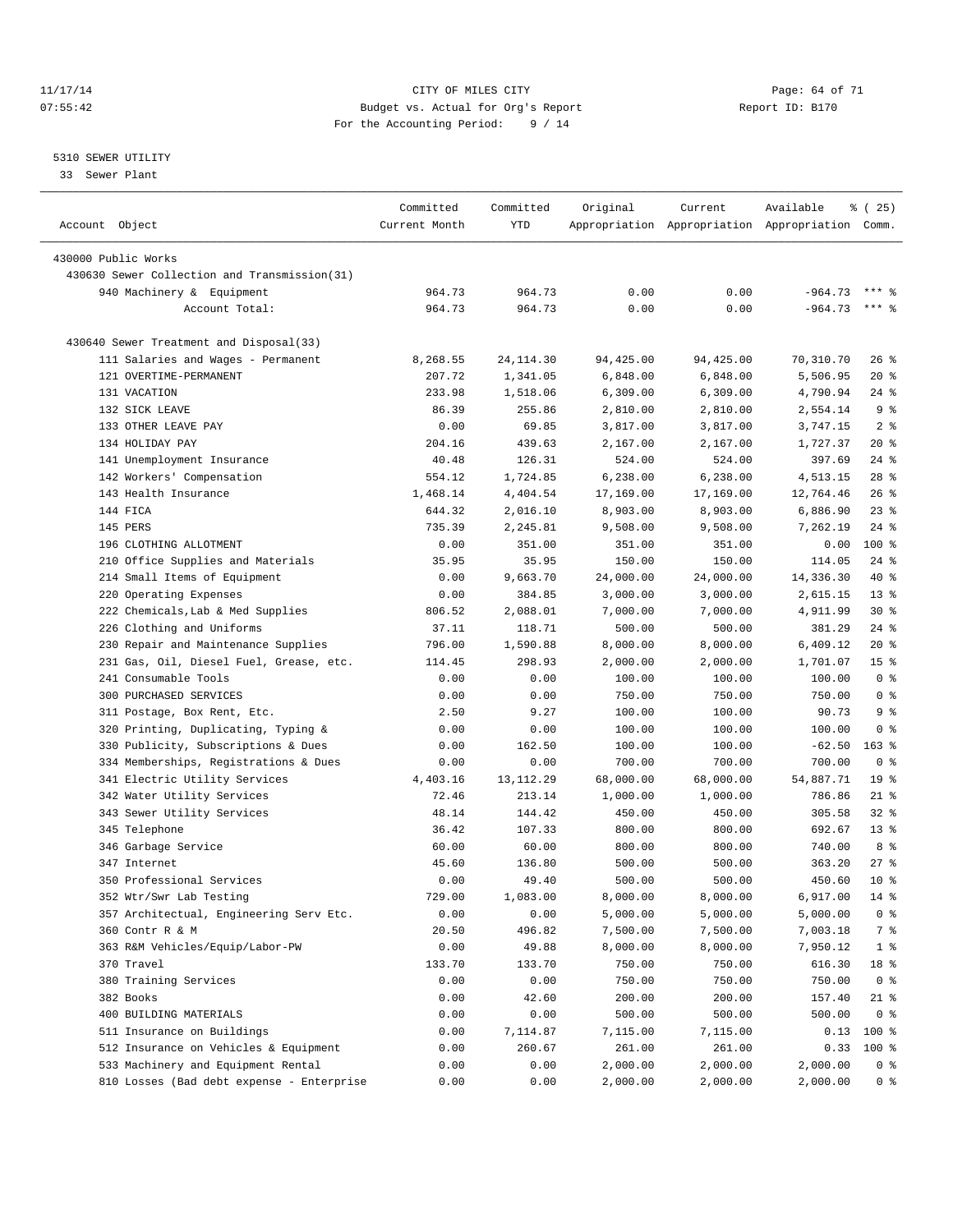#### 11/17/14 Page: 65 of 71 07:55:42 Budget vs. Actual for Org's Report Changer Report ID: B170 For the Accounting Period: 9 / 14

# 5310 SEWER UTILITY

33 Sewer Plant

| Object<br>Account    | Committed<br>Current Month | Committed<br><b>YTD</b> | Original<br>Appropriation | Current<br>Appropriation | Available<br>Appropriation | 25)<br><b>%</b> (<br>Comm. |
|----------------------|----------------------------|-------------------------|---------------------------|--------------------------|----------------------------|----------------------------|
| 920 Buildings        | 0.00                       | 0.00                    | 6,976,000.00              | 6,976,000.00             | 6,976,000.00               | 0 <sup>8</sup>             |
| Account Total:       | 19,784.76                  | 75,965.08               | 7,295,695.00              | 7,295,695.00             | 7,219,729.92               | 1 <sup>°</sup>             |
| Account Group Total: | 20,749.49                  | 76,929.81               | 7,295,695.00              | 7,295,695.00             | 7,218,765.19               | 1 <sup>°</sup>             |
| Organization Total:  | 20,749.49                  | 76,929.81               | 7,295,695.00              | 7,295,695.00             | 7,218,765.19               | 1 <sub>8</sub>             |
|                      |                            |                         |                           |                          |                            |                            |
| Fund Total:          | 134,195.01                 | 300,637.66              | 8,206,068.00              | 8,206,068.00             | 7,905,430.34               | $4\degree$                 |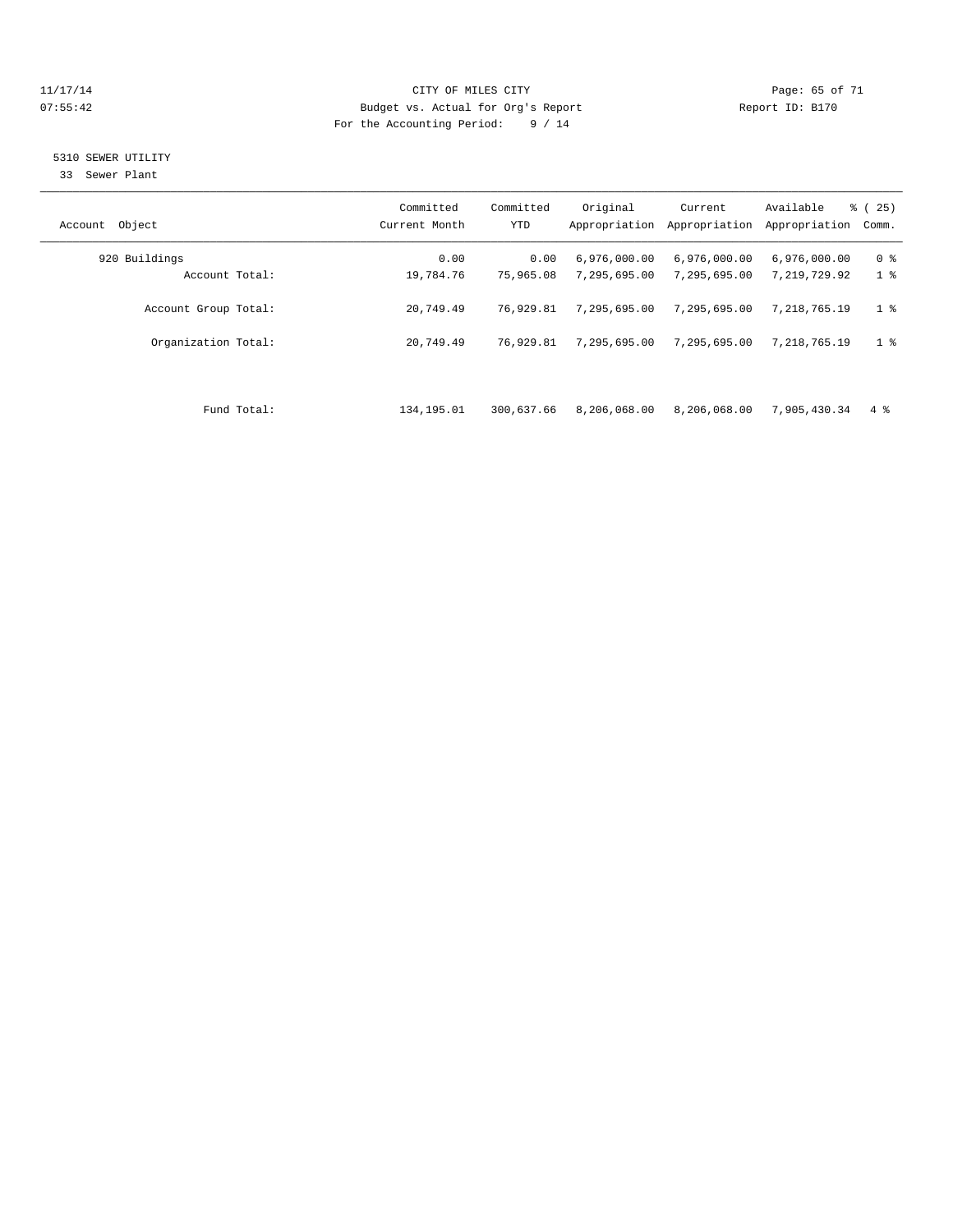#### 11/17/14 Page: 66 of 71 07:55:42 Budget vs. Actual for Org's Report Changer Report ID: B170 For the Accounting Period: 9 / 14

#### 5510 AMBULANCE FUND

10 Ambulance

| Account Object |                                             | Committed<br>Current Month | Committed<br>YTD | Original   | Current    | Available<br>Appropriation Appropriation Appropriation Comm. | $*(25)$         |
|----------------|---------------------------------------------|----------------------------|------------------|------------|------------|--------------------------------------------------------------|-----------------|
|                | 420000 PUBLIC SAFETY                        |                            |                  |            |            |                                                              |                 |
|                | 420730 Emergency Medical Services-Ambulance |                            |                  |            |            |                                                              |                 |
|                | 111 Salaries and Wages - Permanent          | 12,848.97                  | 38,610.65        | 156,172.00 | 156,172.00 | 117,561.35                                                   | $25$ %          |
|                | 112 SALARIES AND WAGES - PART PAID          | 2,089.52                   | 2,089.52         | 4,000.00   | 4,000.00   | 1,910.48                                                     | $52$ $%$        |
|                | 121 OVERTIME-PERMANENT                      | 9,213.43                   | 23,631.39        | 60,000.00  | 60,000.00  | 36, 368.61                                                   | 39 %            |
|                | 131 VACATION                                | 0.00                       | 4,406.04         | 10,000.00  | 10,000.00  | 5,593.96                                                     | 44 %            |
|                | 132 SICK LEAVE                              | 550.27                     | 3,225.44         | 10,000.00  | 10,000.00  | 6,774.56                                                     | $32$ $%$        |
|                | 133 OTHER LEAVE PAY                         | 0.00                       | 0.00             | 2,000.00   | 2,000.00   | 2,000.00                                                     | 0 <sup>8</sup>  |
|                | 134 HOLIDAY PAY                             | 375.98                     | 757.03           | 7,000.00   | 7,000.00   | 6,242.97                                                     | $11*$           |
|                | 141 Unemployment Insurance                  | 112.83                     | 327.23           | 1,105.00   | 1,105.00   | 777.77                                                       | $30*$           |
|                | 142 Workers' Compensation                   | 857.44                     | 2,507.94         | 6, 193.00  | 6, 193.00  | 3,685.06                                                     | 40 %            |
|                | 143 Health Insurance                        | 2,288.18                   | 6,862.27         | 29,518.00  | 29,518.00  | 22,655.73                                                    | 23%             |
|                | 144 FICA                                    | 492.47                     | 1,181.89         | 3,561.00   | 3,561.00   | 2,379.11                                                     | $33$ $%$        |
|                | 147 Firemen's Pension                       | 1,845.11                   | 6,173.31         | 35,264.00  | 35,264.00  | 29,090.69                                                    | 18 %            |
|                | 210 Office Supplies and Materials           | 22.28                      | 93.41            | 1,000.00   | 1,000.00   | 906.59                                                       | 9%              |
|                | 214 Small Items of Equipment                | 0.00                       | 180.11           | 5,000.00   | 5,000.00   | 4,819.89                                                     | 4%              |
|                | 220 Operating Expenses                      | 12.31                      | 71.11            | 4,000.00   | 4,000.00   | 3,928.89                                                     | 2 <sup>°</sup>  |
|                | 222 Chemicals, Lab & Med Supplies           | 1,526.06                   | 4,041.73         | 10,000.00  | 10,000.00  | 5,958.27                                                     | 40 %            |
|                | 230 Repair and Maintenance Supplies         | 34.00                      | 97.42            | 5,000.00   | 5,000.00   | 4,902.58                                                     | 2 <sup>°</sup>  |
|                | 231 Gas, Oil, Diesel Fuel, Grease, etc.     | 2,400.42                   | 6,225.78         | 18,000.00  | 18,000.00  | 11,774.22                                                    | 35 <sup>8</sup> |
|                | 241 Consumable Tools                        | 0.00                       | 0.00             | 1,000.00   | 1,000.00   | 1,000.00                                                     | 0 <sup>8</sup>  |
|                | 300 PURCHASED SERVICES                      | 119.00                     | 119.00           | 2,000.00   | 2,000.00   | 1,881.00                                                     | 6 <sup>°</sup>  |
|                | 311 Postage, Box Rent, Etc.                 | 2.07                       | 6.50             | 200.00     | 200.00     | 193.50                                                       | 3 <sup>8</sup>  |
|                | 320 Printing, Duplicating, Typing &         | 0.00                       | 0.00             | 200.00     | 200.00     | 200.00                                                       | 0 <sup>8</sup>  |
|                | 341 Electric Utility Services               | 173.88                     | 492.87           | 2,500.00   | 2,500.00   | 2,007.13                                                     | 20%             |
|                | 342 Water Utility Services                  | 22.59                      | 66.91            | 400.00     | 400.00     | 333.09                                                       | $17*$           |
|                | 343 Sewer Utility Services                  | 13.98                      | 41.94            | 250.00     | 250.00     | 208.06                                                       | $17*$           |
|                | 344 Gas Utility Service                     | 7.88                       | 22.65            | 1,200.00   | 1,200.00   | 1,177.35                                                     | 2 <sup>°</sup>  |
|                | 345 Telephone                               | 147.09                     | 403.05           | 1,800.00   | 1,800.00   | 1,396.95                                                     | $22$ %          |
|                | 346 Garbage Service                         | 0.00                       | 261.80           | 700.00     | 700.00     | 438.20                                                       | 37%             |
|                | 347 Internet                                | 28.24                      | 84.72            | 400.00     | 400.00     | 315.28                                                       | $21$ %          |
|                | 350 Professional Services                   | 4,533.56                   | 11,141.15        | 38,000.00  | 38,000.00  | 26,858.85                                                    | 29%             |
|                | 352 Wtr/Swr Lab Testing                     | 0.00                       | 0.00             | 2,500.00   | 2,500.00   | 2,500.00                                                     | 0 <sup>8</sup>  |
|                | 360 Contr R & M                             | 0.00                       | 0.00             | 3,000.00   | 3,000.00   | 3,000.00                                                     | 0 <sup>8</sup>  |
|                | 364 R&M Vehicles - Fire/Amb                 | 558.05                     | 558.05           | 8,000.00   | 8,000.00   | 7,441.95                                                     | 7 %             |
|                | 370 Travel                                  | 361.68                     | 361.68           | 2,500.00   | 2,500.00   | 2,138.32                                                     | 14 %            |
|                | 380 Training Services                       | 0.00                       | 0.00             | 2,500.00   | 2,500.00   | 2,500.00                                                     | 0 <sup>8</sup>  |
|                | 382 Books                                   | 0.00                       | 0.00             | 1,000.00   | 1,000.00   | 1,000.00                                                     | 0 <sup>8</sup>  |
|                | 400 BUILDING MATERIALS                      | 0.00                       | 56.00            | 1,000.00   | 1,000.00   | 944.00                                                       | 6 %             |
|                | 512 Insurance on Vehicles & Equipment       | 0.00                       | 1,194.96         | 1,195.00   | 1,195.00   | 0.04                                                         | 100 %           |
|                | 810 Losses (Bad debt expense - Enterprise   | 27, 344.46                 | 27, 344.46       | 100,000.00 | 100,000.00 | 72,655.54                                                    | $27$ %          |
|                | 811 Contractual Allowances (Ambl)           | 22,185.36                  | 79,017.76        | 150,000.00 | 150,000.00 | 70,982.24                                                    | 53%             |
|                | Account Total:                              | 90,167.11                  | 221,655.77       | 688,158.00 | 688,158.00 | 466,502.23                                                   | 32 %            |
|                | Account Group Total:                        | 90,167.11                  | 221,655.77       | 688,158.00 | 688,158.00 | 466,502.23                                                   | 32 %            |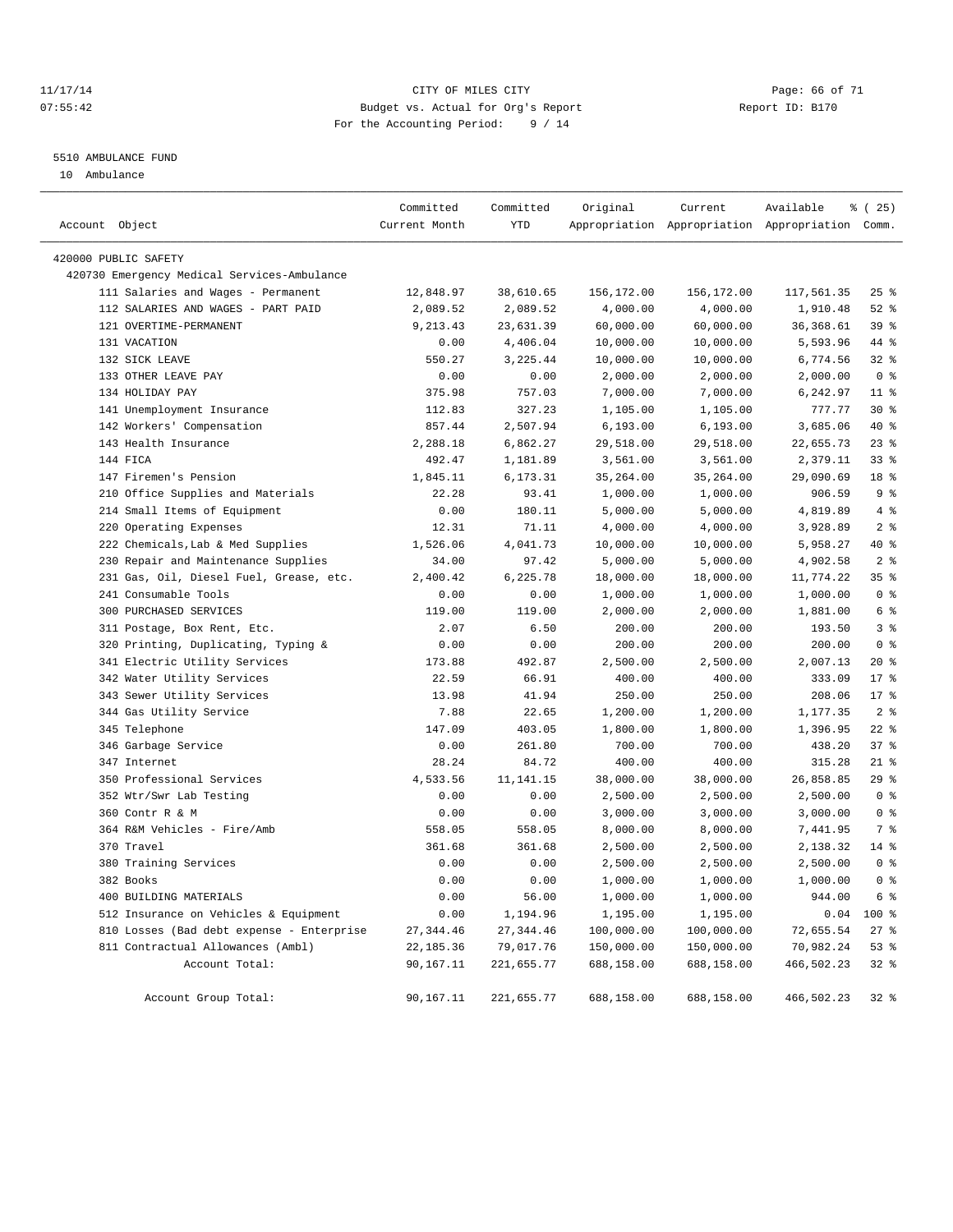#### 11/17/14 Page: 67 of 71 07:55:42 Budget vs. Actual for Org's Report Changer Report ID: B170 For the Accounting Period: 9 / 14

### 5510 AMBULANCE FUND

10 Ambulance

| Account Object                           | Committed<br>Current Month | Committed<br><b>YTD</b> | Original   | Current.   | Available<br>Appropriation Appropriation Appropriation | % (25)<br>Comm. |
|------------------------------------------|----------------------------|-------------------------|------------|------------|--------------------------------------------------------|-----------------|
| 490000 DEBT SERVICE                      |                            |                         |            |            |                                                        |                 |
| 490500 Other Debt Service Payments       |                            |                         |            |            |                                                        |                 |
| 602 Prpl-Ambulance                       | 0.00                       | 12,849.10               | 25,815.00  | 25,815.00  | 12,965.90                                              | 50%             |
| 629 Interest-Ambulance                   | 0.00                       | 323.88                  | 589.00     | 589.00     | 265.12                                                 | 55 %            |
| Account Total:                           | 0.00                       | 13, 172.98              | 26,404.00  | 26,404.00  | 13,231.02                                              | 50%             |
| Account Group Total:                     | 0.00                       | 13, 172.98              | 26,404.00  | 26,404.00  | 13,231.02                                              | 50%             |
| 510000 MISCELLANEOUS                     |                            |                         |            |            |                                                        |                 |
| 510330 Comprehensive Liability Insurance |                            |                         |            |            |                                                        |                 |
| 513 Liability                            | 0.00                       | 2,941.08                | 2,942.00   | 2,942.00   | 0.92                                                   | $100*$          |
| Account Total:                           | 0.00                       | 2,941.08                | 2,942.00   | 2,942.00   | 0.92                                                   | 100 %           |
| Account Group Total:                     | 0.00                       | 2,941.08                | 2,942.00   | 2,942.00   |                                                        | $0.92$ 100 %    |
| 520000 OTHER FINANCING USES              |                            |                         |            |            |                                                        |                 |
| 521000 Interfund Operating Transfers Out |                            |                         |            |            |                                                        |                 |
| 820 Transfers to Other Funds             | 1,950.36                   | 5,851.08                | 33,404.00  | 33,404.00  | 27,552.92                                              | 18 %            |
| Account Total:                           | 1,950.36                   | 5,851.08                | 33,404.00  | 33,404.00  | 27,552.92                                              | 18 %            |
| Account Group Total:                     | 1,950.36                   | 5,851.08                | 33,404.00  | 33,404.00  | 27,552.92                                              | 18 <sup>8</sup> |
| Organization Total:                      | 92, 117.47                 | 243,620.91              | 750,908.00 | 750,908.00 | 507,287.09                                             | 32 <sup>8</sup> |
|                                          |                            |                         |            |            |                                                        |                 |
| Fund Total:                              | 92, 117.47                 | 243,620.91              | 750,908.00 | 750,908.00 | 507,287.09 32 %                                        |                 |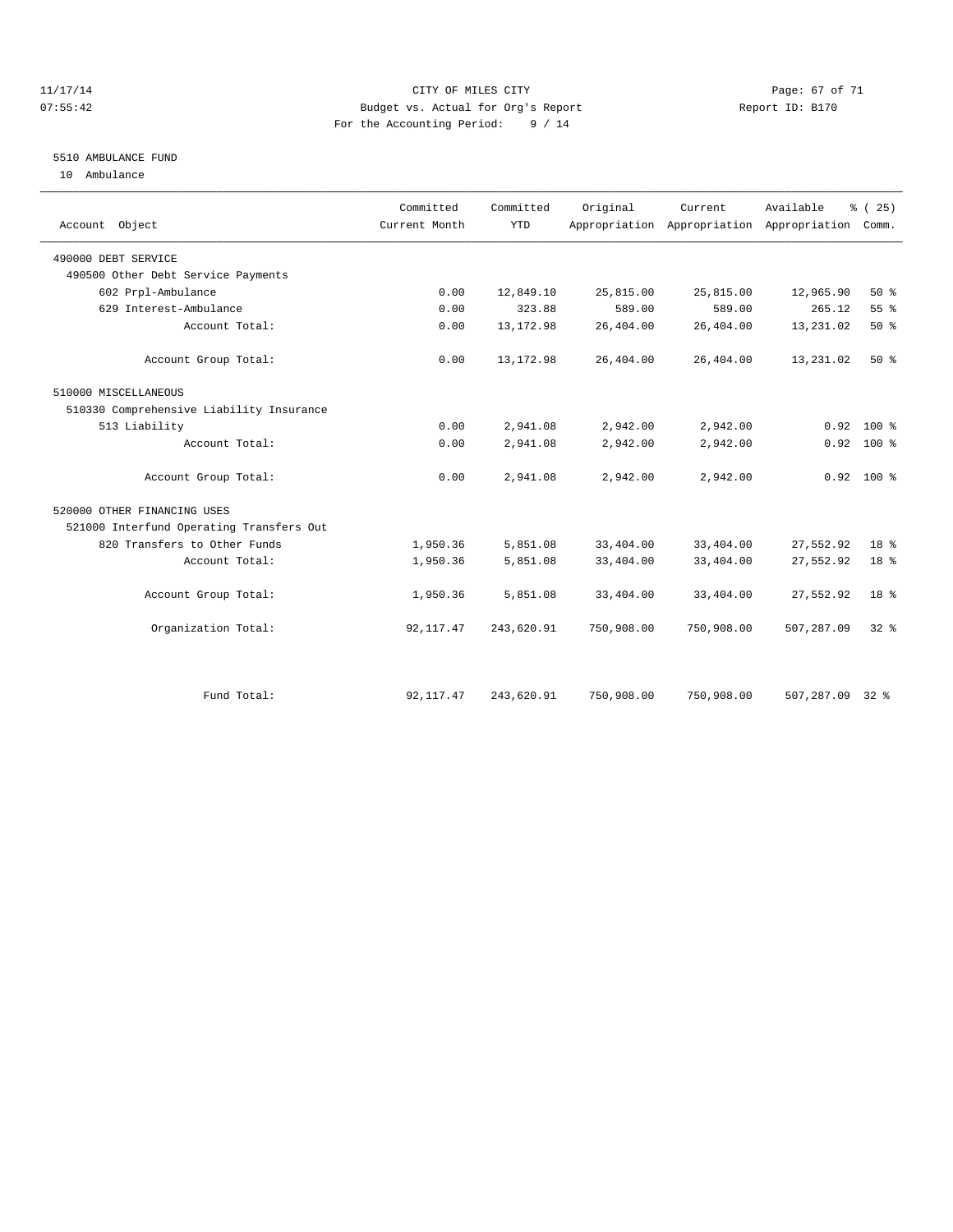#### 11/17/14 Page: 68 of 71 07:55:42 Budget vs. Actual for Org's Report Changer Report ID: B170 For the Accounting Period: 9 / 14

————————————————————————————————————————————————————————————————————————————————————————————————————————————————————————————————————

#### 5610 AIRPORT OPERATING

87 Airport

|                                            | Committed     | Committed  | Original   | Current    | Available                                       | 8 (25)          |  |
|--------------------------------------------|---------------|------------|------------|------------|-------------------------------------------------|-----------------|--|
| Account Object                             | Current Month | YTD        |            |            | Appropriation Appropriation Appropriation Comm. |                 |  |
| 430000 Public Works                        |               |            |            |            |                                                 |                 |  |
| 430300 Airport (87)                        |               |            |            |            |                                                 |                 |  |
| 111 Salaries and Wages - Permanent         | 6,484.35      | 16,969.63  | 70,604.00  | 70,604.00  | 53,634.37                                       | 24 %            |  |
| 121 OVERTIME-PERMANENT                     | 0.00          | 0.00       | 5,000.00   | 5,000.00   | 5,000.00                                        | 0 <sup>8</sup>  |  |
| 131 VACATION                               | 0.00          | 0.00       | 10,000.00  | 10,000.00  | 10,000.00                                       | 0 <sup>8</sup>  |  |
| 132 SICK LEAVE                             | 225.00        | 225.00     | 6,000.00   | 6,000.00   | 5,775.00                                        | 4%              |  |
| 133 OTHER LEAVE PAY                        | 0.00          | 0.00       | 3,420.00   | 3,420.00   | 3,420.00                                        | 0 <sup>8</sup>  |  |
| 134 HOLIDAY PAY                            | 0.00          | 0.00       | 3,000.00   | 3,000.00   | 3,000.00                                        | 0 <sup>8</sup>  |  |
| 141 Unemployment Insurance                 | 30.20         | 77.38      | 495.00     | 495.00     | 417.62                                          | 16 <sup>°</sup> |  |
| 142 Workers' Compensation                  | 382.94        | 967.35     | 5,761.00   | 5,761.00   | 4,793.65                                        | $17*$           |  |
| 143 Health Insurance                       | 0.00          | 0.00       | 15,060.00  | 15,060.00  | 15,060.00                                       | 0 <sup>8</sup>  |  |
| 144 FICA                                   | 513.26        | 1,315.38   | 8,417.00   | 8,417.00   | 7,101.62                                        | 16 <sup>8</sup> |  |
| 145 PERS                                   | 548.15        | 1,382.75   | 8,989.00   | 8,989.00   | 7,606.25                                        | 15 <sup>8</sup> |  |
| 196 CLOTHING ALLOTMENT                     | 0.00          | 0.00       | 300.00     | 300.00     | 300.00                                          | 0 <sup>8</sup>  |  |
| 210 Office Supplies and Materials          | 141.88        | 141.88     | 700.00     | 700.00     | 558.12                                          | $20*$           |  |
| 214 Small Items of Equipment               | 0.00          | 0.00       | 2,000.00   | 2,000.00   | 2,000.00                                        | 0 <sup>8</sup>  |  |
| 220 Operating Expenses                     | 964.46        | 1,500.82   | 3,000.00   | 3,000.00   | 1,499.18                                        | 50%             |  |
| 230 Repair and Maintenance Supplies        | 2,605.90      | 5,147.89   | 10,000.00  | 10,000.00  | 4,852.11                                        | $51$ %          |  |
| 231 Gas, Oil, Diesel Fuel, Grease, etc.    | 212.17        | 807.84     | 8,000.00   | 8,000.00   | 7,192.16                                        | $10*$           |  |
| 237 Aviation Fuel                          | 38,124.99     | 137,950.16 | 420,000.00 | 420,000.00 | 282,049.84                                      | 33%             |  |
| 239 Tires, Tubes Etc.                      | 0.00          | 0.00       | 2,000.00   | 2,000.00   | 2,000.00                                        | 0 <sup>8</sup>  |  |
| 250 Supplies for Resale                    | 0.00          | 0.00       | 1,000.00   | 1,000.00   | 1,000.00                                        | 0 <sup>8</sup>  |  |
| 311 Postage, Box Rent, Etc.                | 0.00          | 0.00       | 250.00     | 250.00     | 250.00                                          | 0 <sup>8</sup>  |  |
| 319 Other Communication and Transportation | 50.60         | 141.94     | 350.00     | 350.00     | 208.06                                          | 41 %            |  |
| 330 Publicity, Subscriptions & Dues        | 0.00          | 0.00       | 100.00     | 100.00     | 100.00                                          | 0 <sup>8</sup>  |  |
| 334 Memberships, Registrations & Dues      | 0.00          | 0.00       | 250.00     | 250.00     | 250.00                                          | 0 <sup>8</sup>  |  |
| 341 Electric Utility Services              | 699.41        | 2,080.87   | 11,000.00  | 11,000.00  | 8,919.13                                        | 19 <sup>°</sup> |  |
| 344 Gas Utility Service                    | 84.43         | 241.03     | 5,000.00   | 5,000.00   | 4,758.97                                        | 5 <sup>°</sup>  |  |
| 345 Telephone                              | 204.23        | 655.05     | 3,000.00   | 3,000.00   | 2,344.95                                        | $22$ %          |  |
| 347 Internet                               | 40.74         | 132.08     | 450.00     | 450.00     | 317.92                                          | 29%             |  |
| 350 Professional Services                  | 13,000.00     | 54,861.25  | 2,000.00   | 2,000.00   | $-52,861.25$                                    | $***$ $-$       |  |
| 360 Contr R & M                            | 0.00          | 0.00       | 4,000.00   | 4,000.00   | 4,000.00                                        | 0 <sup>8</sup>  |  |
| 363 R&M Vehicles/Equip/Labor-PW            | 0.00          | 0.00       | 2,000.00   | 2,000.00   | 2,000.00                                        | 0 <sup>8</sup>  |  |
| 367 Plumbing, Heating, Electrical          | 151.89        | 5,947.26   | 3,500.00   | 3,500.00   | $-2,447.26$                                     | 170 %           |  |
| 380 Training Services                      | 0.00          | 225.00     | 500.00     | 500.00     | 275.00                                          | 45 %            |  |
| 511 Insurance on Buildings                 | 0.00          | 3,181.82   | 3,182.00   | 3,182.00   | 0.18                                            | 100 %           |  |
| 512 Insurance on Vehicles & Equipment      | 0.00          | 1,832.02   | 1,833.00   | 1,833.00   | 0.98                                            | 100 %           |  |
| 530 Rent                                   | 3,700.00      | 7,400.00   | 22,000.00  | 22,000.00  | 14,600.00                                       | $34$ $%$        |  |
| Account Total:                             | 68,164.60     | 243,184.40 | 643,161.00 | 643,161.00 | 399,976.60                                      | 38 %            |  |
| Account Group Total:                       | 68,164.60     | 243,184.40 | 643,161.00 | 643,161.00 | 399,976.60                                      | 38 %            |  |
| 490000 DEBT SERVICE                        |               |            |            |            |                                                 |                 |  |
| 490500 Other Debt Service Payments         |               |            |            |            |                                                 |                 |  |
| 641 Principal - Aeronautics Loan 08        | 0.00          | 0.00       | 4,921.00   | 4,921.00   | 4,921.00                                        | 0 <sup>8</sup>  |  |
| 642 Interest - Aeronautics Loan 08         | 0.00          | 0.00       | 714.00     | 714.00     | 714.00                                          | 0 <sup>8</sup>  |  |
| Account Total:                             | 0.00          | 0.00       | 5,635.00   | 5,635.00   | 5,635.00                                        | 0 <sup>8</sup>  |  |
|                                            |               |            |            |            |                                                 |                 |  |
| Account Group Total:                       | 0.00          | 0.00       | 5,635.00   | 5,635.00   | 5,635.00                                        | $0$ %           |  |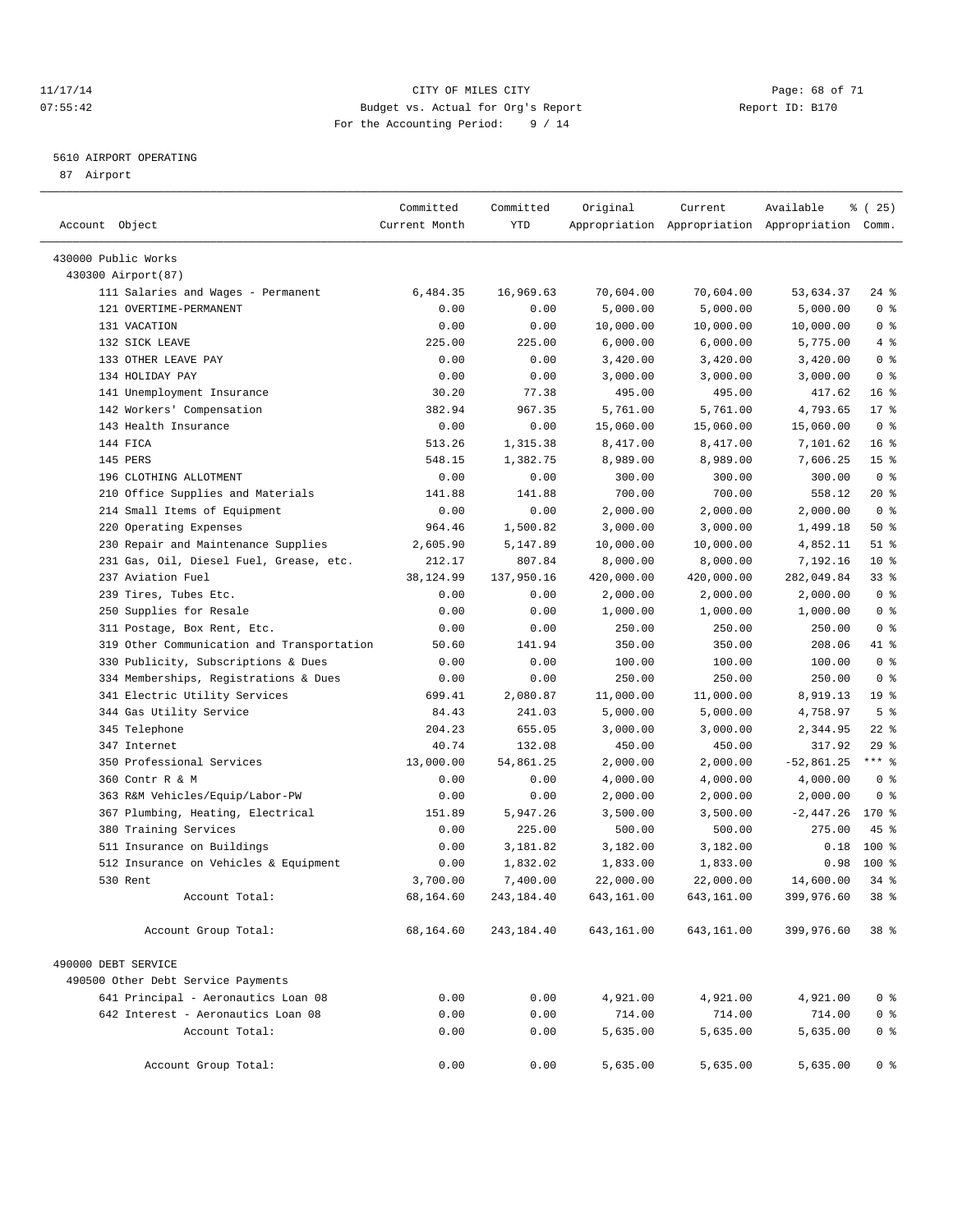#### 11/17/14 Page: 69 of 71 07:55:42 Budget vs. Actual for Org's Report Changer Report ID: B170 For the Accounting Period: 9 / 14

### 5610 AIRPORT OPERATING

87 Airport

| Account Object                           | Committed<br>Current Month | Committed<br><b>YTD</b> | Original   | Current    | Available<br>Appropriation Appropriation Appropriation | % (25)<br>Comm. |
|------------------------------------------|----------------------------|-------------------------|------------|------------|--------------------------------------------------------|-----------------|
| 510000 MISCELLANEOUS                     |                            |                         |            |            |                                                        |                 |
| 510330 Comprehensive Liability Insurance |                            |                         |            |            |                                                        |                 |
| 513 Liability                            | 0.00                       | 0.00                    | 4,500.00   | 4,500.00   | 4,500.00                                               | 0 <sup>8</sup>  |
| Account Total:                           | 0.00                       | 0.00                    | 4,500.00   | 4,500.00   | 4,500.00                                               | 0 <sup>8</sup>  |
| Account Group Total:                     | 0.00                       | 0.00                    | 4,500.00   | 4,500.00   | 4,500.00                                               | 0 <sup>8</sup>  |
| 520000 OTHER FINANCING USES              |                            |                         |            |            |                                                        |                 |
| 521000 Interfund Operating Transfers Out |                            |                         |            |            |                                                        |                 |
| 820 Transfers to Other Funds             | 1,435.15                   | 4,305.45                | 17,222.00  | 17,222.00  | 12,916.55                                              | $25$ $%$        |
| Account Total:                           | 1,435.15                   | 4,305.45                | 17,222.00  | 17,222.00  | 12,916.55                                              | 25%             |
| Account Group Total:                     | 1,435.15                   | 4,305.45                | 17,222.00  | 17,222.00  | 12,916.55                                              | 25%             |
| Organization Total:                      | 69,599.75                  | 247,489.85              | 670,518.00 | 670,518.00 | 423,028.15                                             | 37 <sup>8</sup> |
|                                          |                            |                         |            |            |                                                        |                 |
| Fund Total:                              | 69,599.75                  | 247,489.85              | 670,518.00 | 670,518.00 | 423,028.15 37 %                                        |                 |